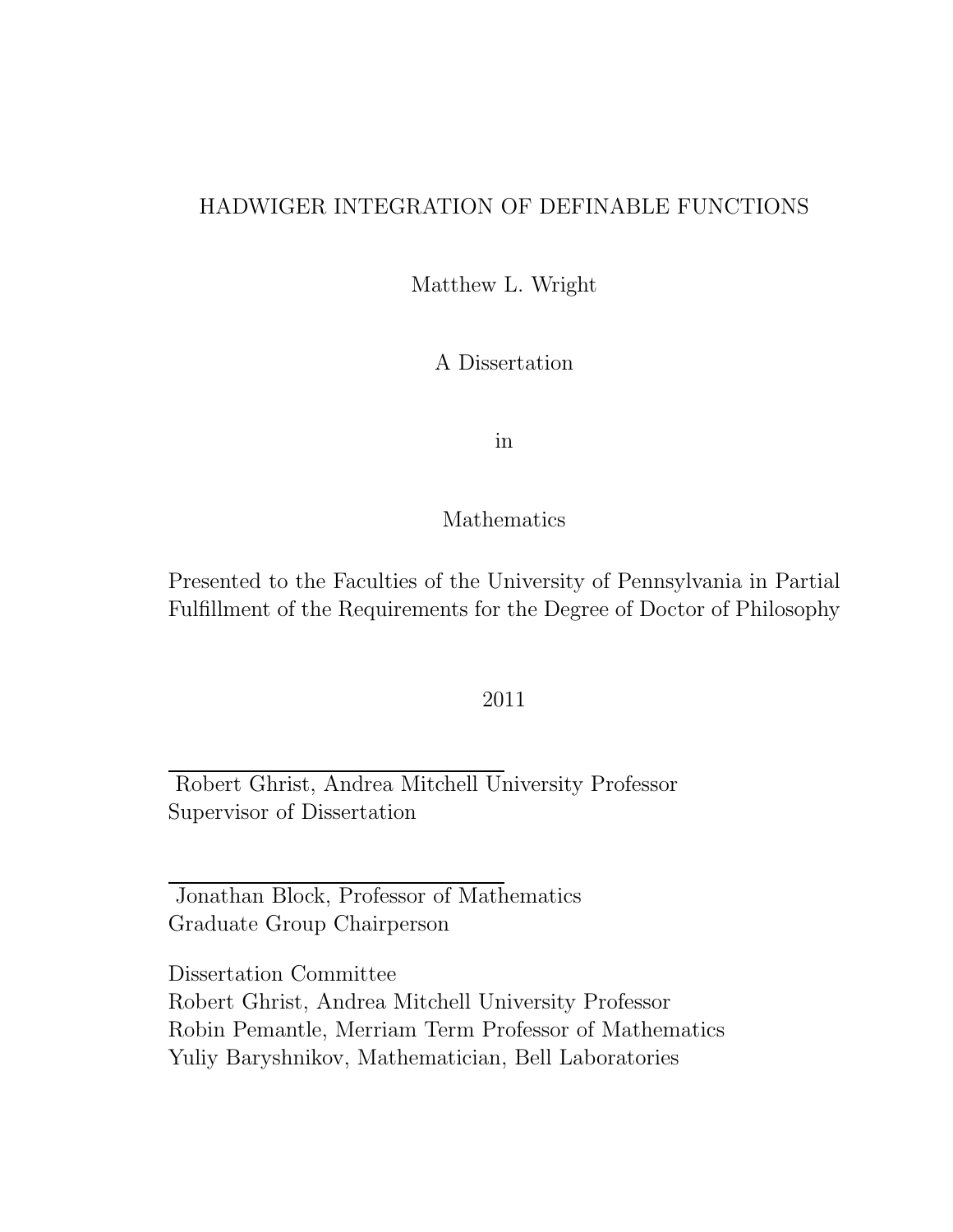### Acknowledgments

I cannot possibly thank here everyone who has supported and encouraged me on the long and difficult road that has lead to the completion of this thesis. Still, I would be remiss not to acknowledge those who have been most influential.

I am deeply indebted to my thesis advisor, Robert Ghrist, for accepting me as his first Penn Ph.D. student, taking me to applied topology conferences, encouraging me when I was stuck on proofs, and teaching by example how to give excellent lectures. Thanks to Yuliy Baryshnikov for his insight on valuations, suggesting the extension of Hadwiger's theorem, and serving on my thesis committee. I thank Robin Pemantle for serving on the committees for my oral exam and my thesis. Thanks also to Michael Robinson for the many conversations over the past two years, and for reviewing the draft of this thesis.

I am grateful for many people at Penn who have made possible my years of study here. Thanks to the graduate chairs Ching-Li Chi, Tony Pantev, and Jonathan Block, for your faith that I would one day complete this degree. My graduate career would not have been possible without the staff who truly make the math department run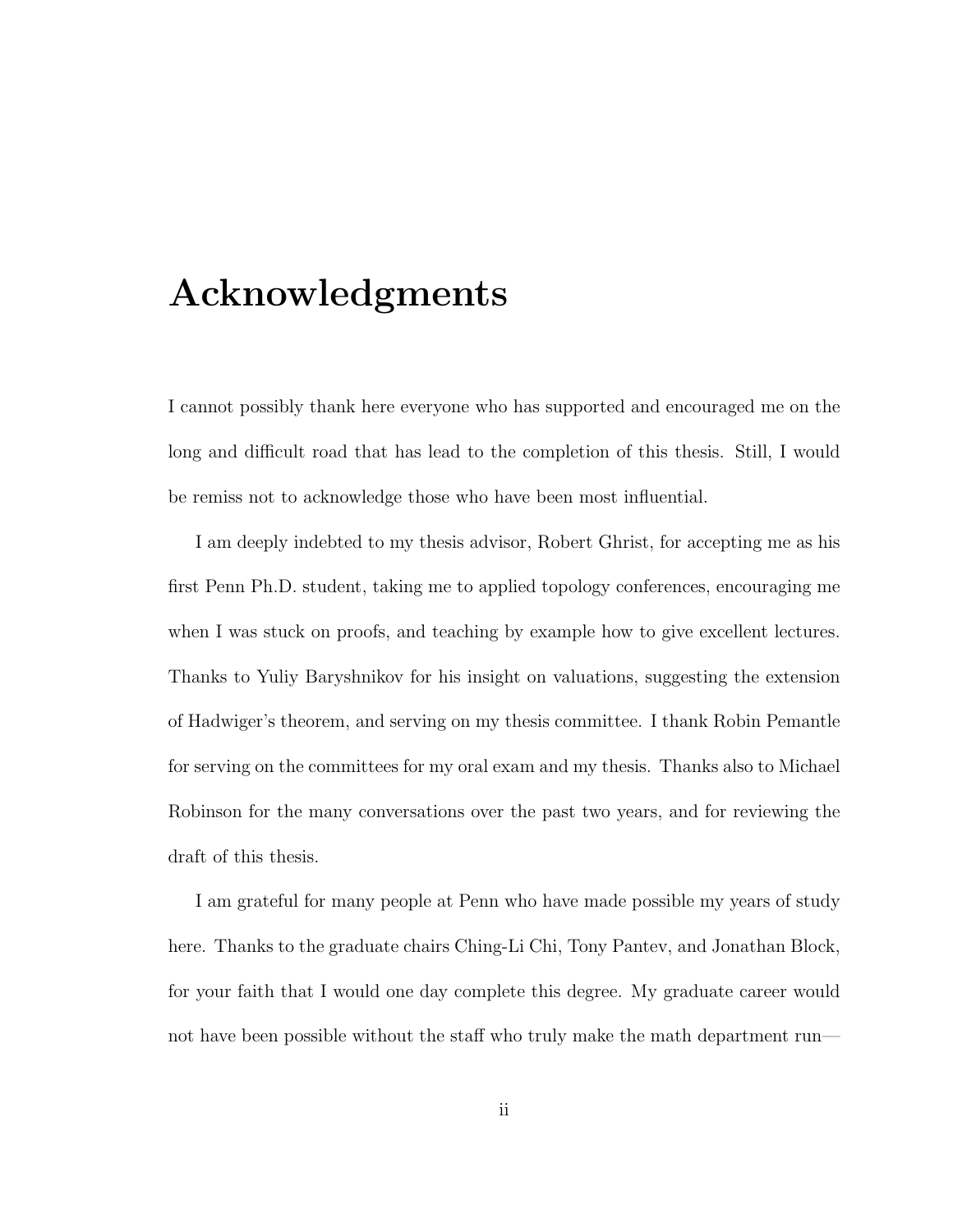much thanks to Janet Burns, Monica Pallanti, Paula Scarborough, and Robin Toney. Thanks also to Jason DeVito for sharing an office with me for five years, and for providing continual encouragement, conversation, and many memories.

Of course, I am most grateful for the support of my parents, Jack and Aleris Wright, and my sister, Lenora Riley. Last but not least, thanks to the many math teachers and professors who have taught me mathematics over the years. Special thanks to Lamarr Widmer, Doug Phillippy, Patrick Lintner, and Anne Loso—you helped give me the mathematical background to succeed in grad school.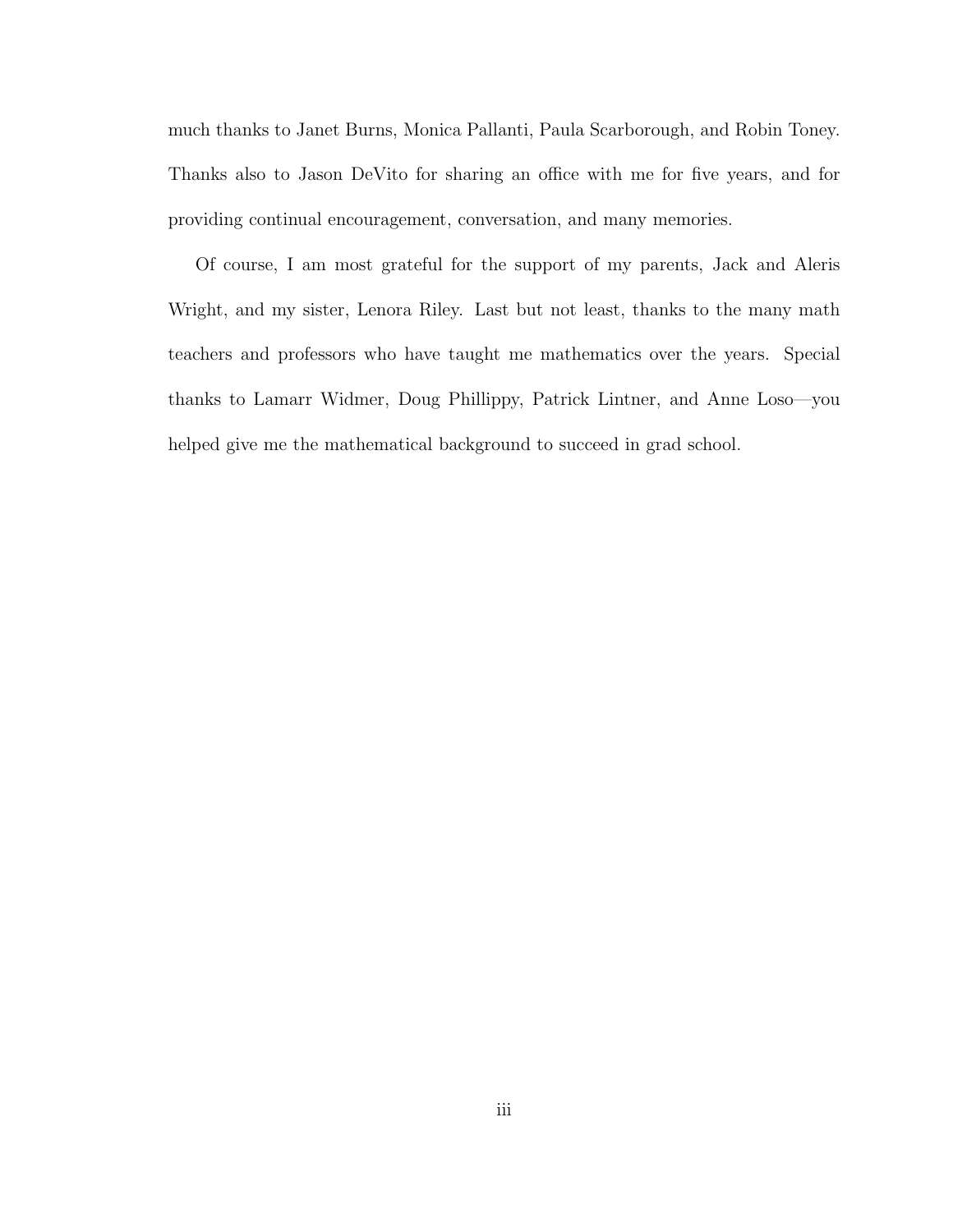#### ABSTRACT

#### HADWIGER INTEGRATION OF DEFINABLE FUNCTIONS

Matthew L. Wright

Robert Ghrist, Advisor

This thesis defines and classifies valuations on definable functionals. The intrinsic volumes are valuations on "tame" subsets of  $\mathbb{R}^n$ , and by easy extension, valuations on functionals on  $\mathbb{R}^n$  with finitely many level sets, each a "tame" subset of  $\mathbb{R}^n$ . We extend these valuations, which we call *Hadwiger integrals*, to definable functionals on  $\mathbb{R}^n$ , and present some important properties of the valuations. With the appropriate topologies on the set of definable functionals, we obtain dual classification theorems for general valuations on such functionals. We also explore integral transforms, convergence results, and applications of the Hadwiger integrals.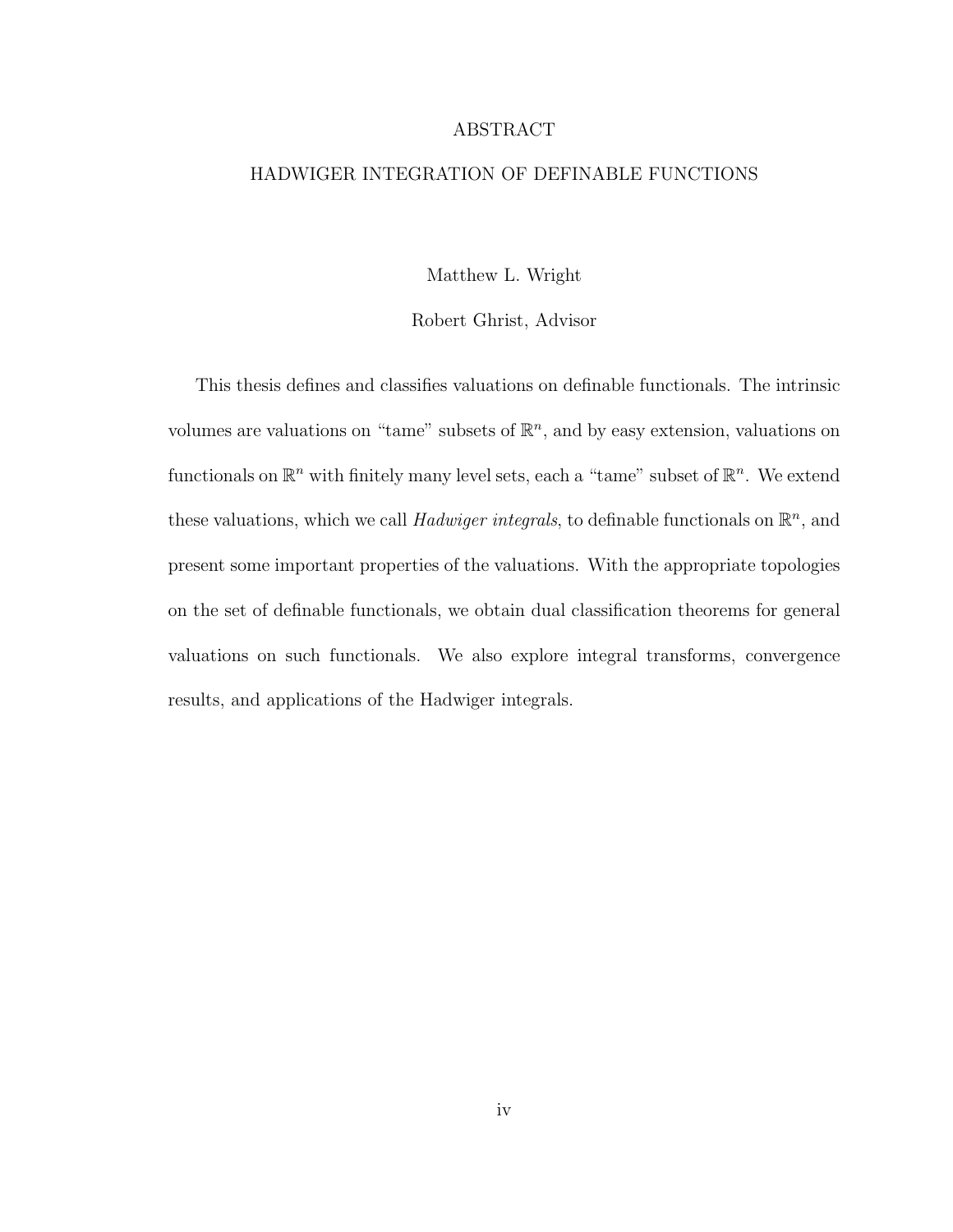# **Contents**

| $\mathbf{1}$ |     | Introduction                                                                         | $\mathbf{1}$   |
|--------------|-----|--------------------------------------------------------------------------------------|----------------|
| $\bf{2}$     |     | <b>Intrinsic Volumes</b>                                                             | $\overline{5}$ |
|              | 2.1 |                                                                                      | $\overline{5}$ |
|              | 2.2 | Definition via Hadwiger's formula $\ldots \ldots \ldots \ldots \ldots \ldots \ldots$ | 8              |
|              | 2.3 |                                                                                      | 11             |
|              | 2.4 |                                                                                      | 17             |
|              | 2.5 |                                                                                      | 18             |
| 3            |     | <b>Currents and Cycles</b>                                                           | 20             |
|              | 3.1 |                                                                                      | 20             |
|              | 3.2 |                                                                                      | 22             |
|              | 3.3 |                                                                                      | 25             |
|              | 3.4 |                                                                                      | 26             |
|              | 3.5 |                                                                                      | 29             |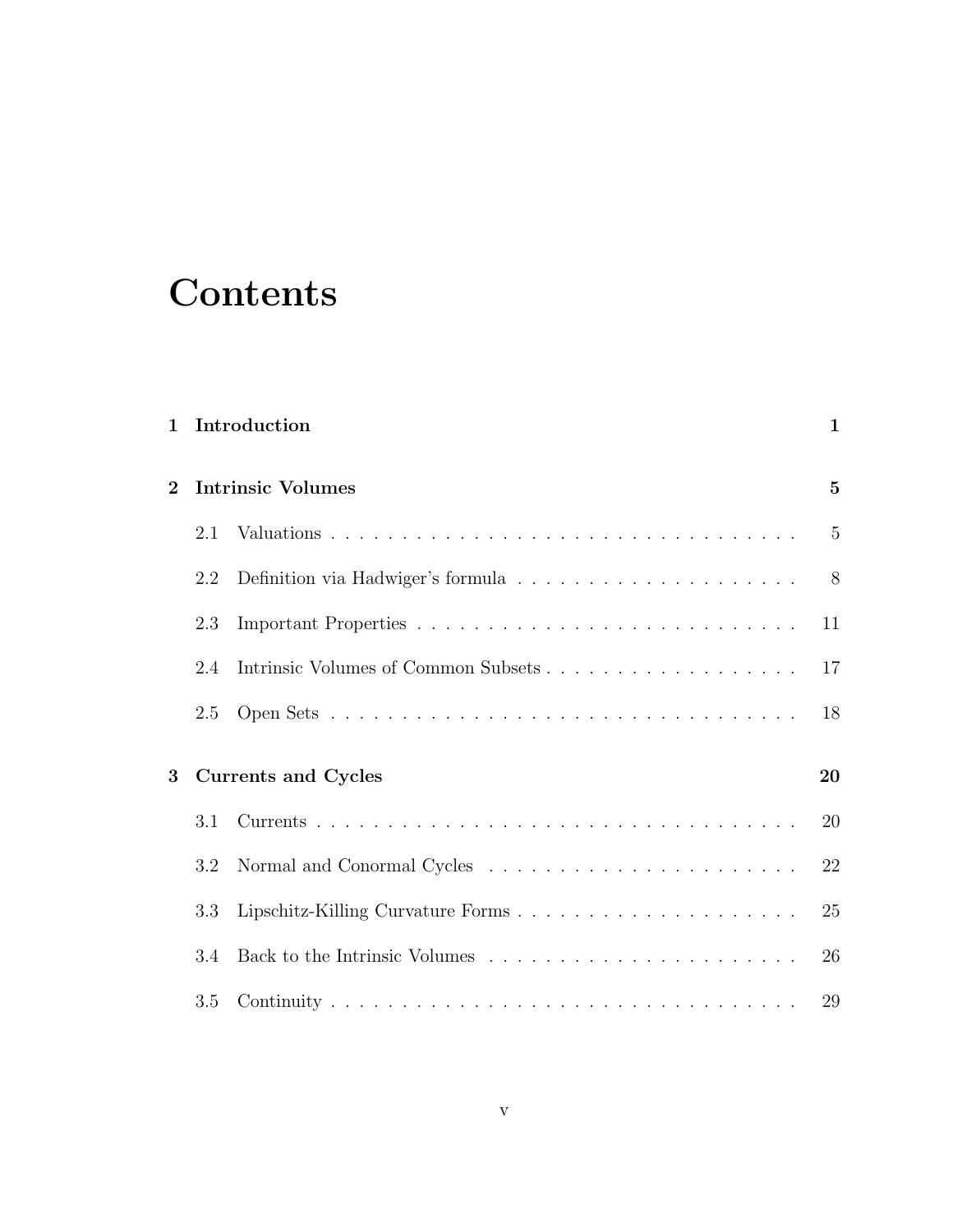| 4              |     | <b>Valuations on Functionals</b>                                                                                                                                                                                               | 31 |
|----------------|-----|--------------------------------------------------------------------------------------------------------------------------------------------------------------------------------------------------------------------------------|----|
|                | 4.1 |                                                                                                                                                                                                                                | 31 |
|                | 4.2 |                                                                                                                                                                                                                                | 32 |
|                | 4.3 | Extending to Continuous Functions $\ldots \ldots \ldots \ldots \ldots \ldots \ldots$                                                                                                                                           | 33 |
|                | 4.4 |                                                                                                                                                                                                                                | 38 |
|                | 4.5 |                                                                                                                                                                                                                                | 39 |
|                | 4.6 |                                                                                                                                                                                                                                | 40 |
|                | 4.7 |                                                                                                                                                                                                                                | 44 |
| $\overline{5}$ |     | Hadwiger's Theorem for Functionals                                                                                                                                                                                             | 47 |
|                | 5.1 |                                                                                                                                                                                                                                | 48 |
|                | 5.2 |                                                                                                                                                                                                                                | 54 |
|                | 5.3 |                                                                                                                                                                                                                                | 61 |
| 6              |     | <b>Integral Transforms</b>                                                                                                                                                                                                     | 63 |
|                | 6.1 |                                                                                                                                                                                                                                | 63 |
|                | 6.2 |                                                                                                                                                                                                                                | 71 |
|                | 6.3 | Bessel Transform research resources in the set of the set of the set of the set of the set of the set of the set of the set of the set of the set of the set of the set of the set of the set of the set of the set of the set | 73 |
| 7              |     | Convergence                                                                                                                                                                                                                    | 75 |
|                | 7.1 | Explanation of the Difficulty $\dots \dots \dots \dots \dots \dots \dots \dots$                                                                                                                                                | 75 |
|                | 7.2 |                                                                                                                                                                                                                                | 78 |
|                | 7.3 |                                                                                                                                                                                                                                | 81 |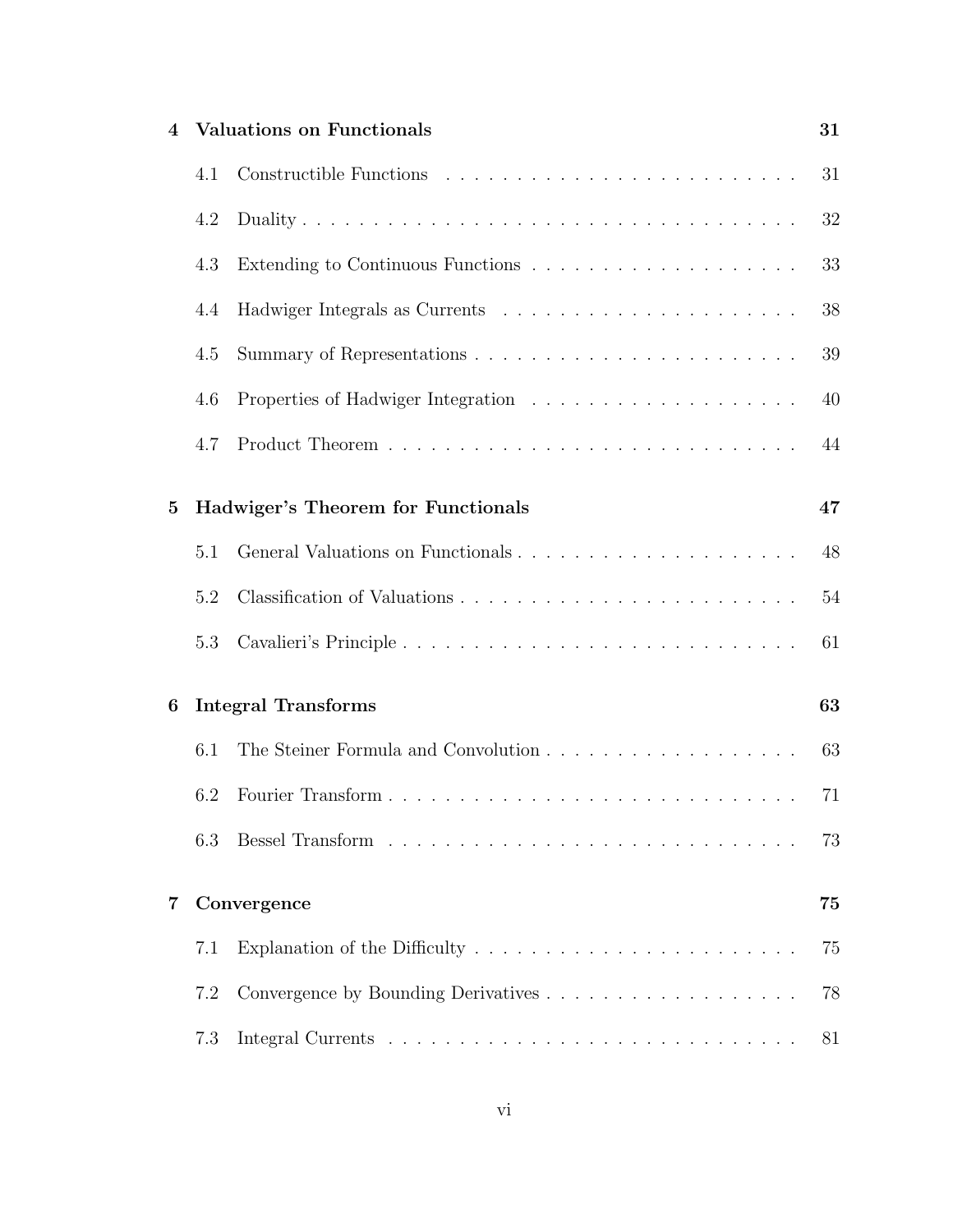|   |     |                                   | 83 |
|---|-----|-----------------------------------|----|
|   | 7.5 |                                   | 85 |
| 8 |     | Applications and Further Research | 88 |
|   | 8.1 |                                   | 88 |
|   | 8.2 |                                   | 90 |
|   | 8.3 | Sensor Networks                   | 92 |
|   | 8.4 |                                   | 93 |
|   | 8.5 |                                   | 95 |
|   | 8.6 |                                   | 96 |
|   |     | A Flag Coefficients               | 97 |

| References | 101 |
|------------|-----|
|------------|-----|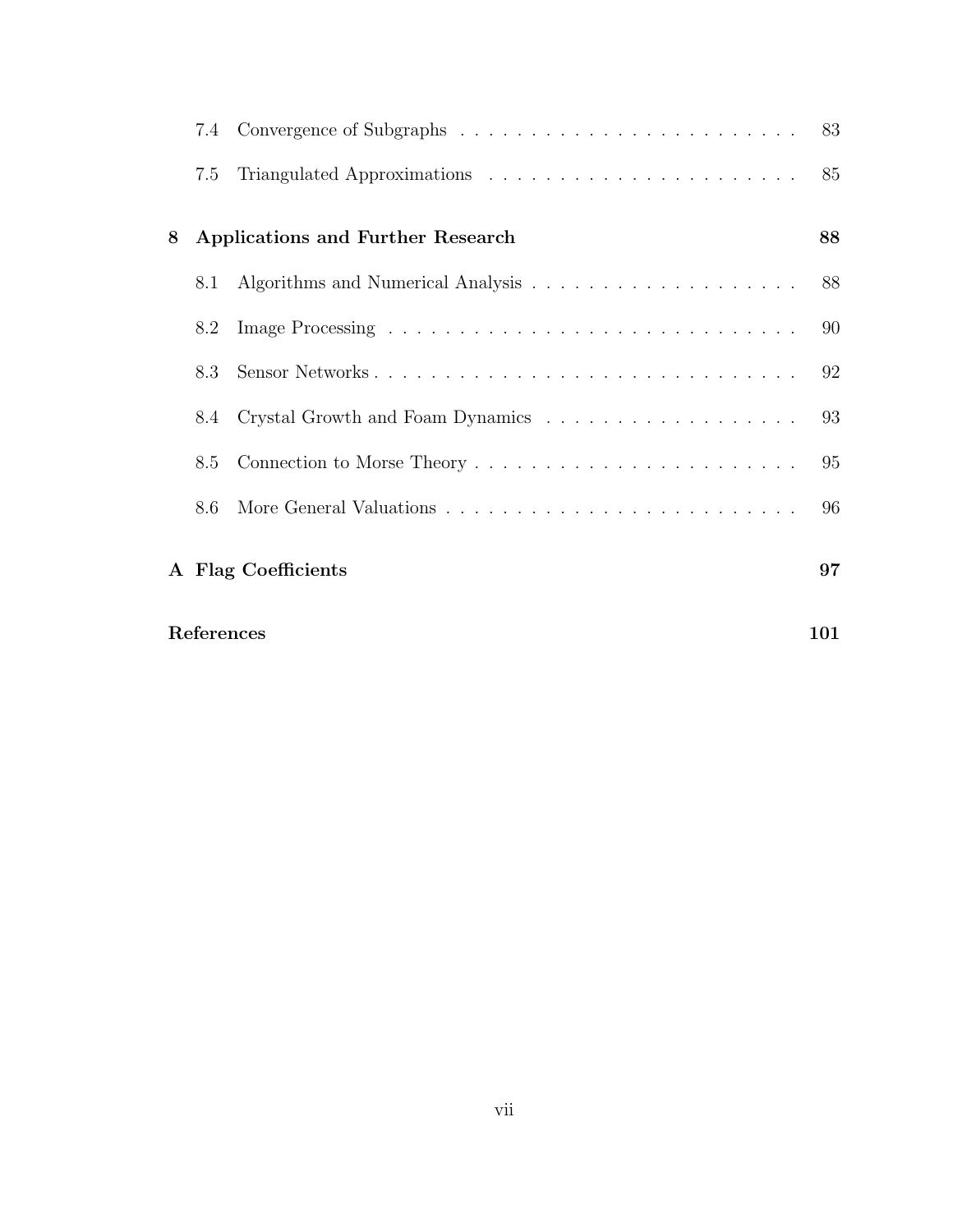# List of Figures

| 2.1     |                                                                                                  | 8      |
|---------|--------------------------------------------------------------------------------------------------|--------|
| 2.2     |                                                                                                  | $12\,$ |
| 2.3     |                                                                                                  | 14     |
| 3.1     |                                                                                                  | 22     |
| 3.2     |                                                                                                  | 24     |
| 3.3     | Conormal cycle of an interval $\ldots \ldots \ldots \ldots \ldots \ldots \ldots$                 | 27     |
| 4.1     |                                                                                                  | 34     |
| 4.2     | Hadwiger integral by level sets and slices                                                       | $35\,$ |
| 4.3     |                                                                                                  | 40     |
| 5.1     |                                                                                                  | $52\,$ |
| $5.2\,$ |                                                                                                  | 56     |
| 5.3     |                                                                                                  | 61     |
| 6.1     | $\epsilon$ -tube example $\ldots \ldots \ldots \ldots \ldots \ldots \ldots \ldots \ldots \ldots$ | 64     |
| 6.2     |                                                                                                  | 65     |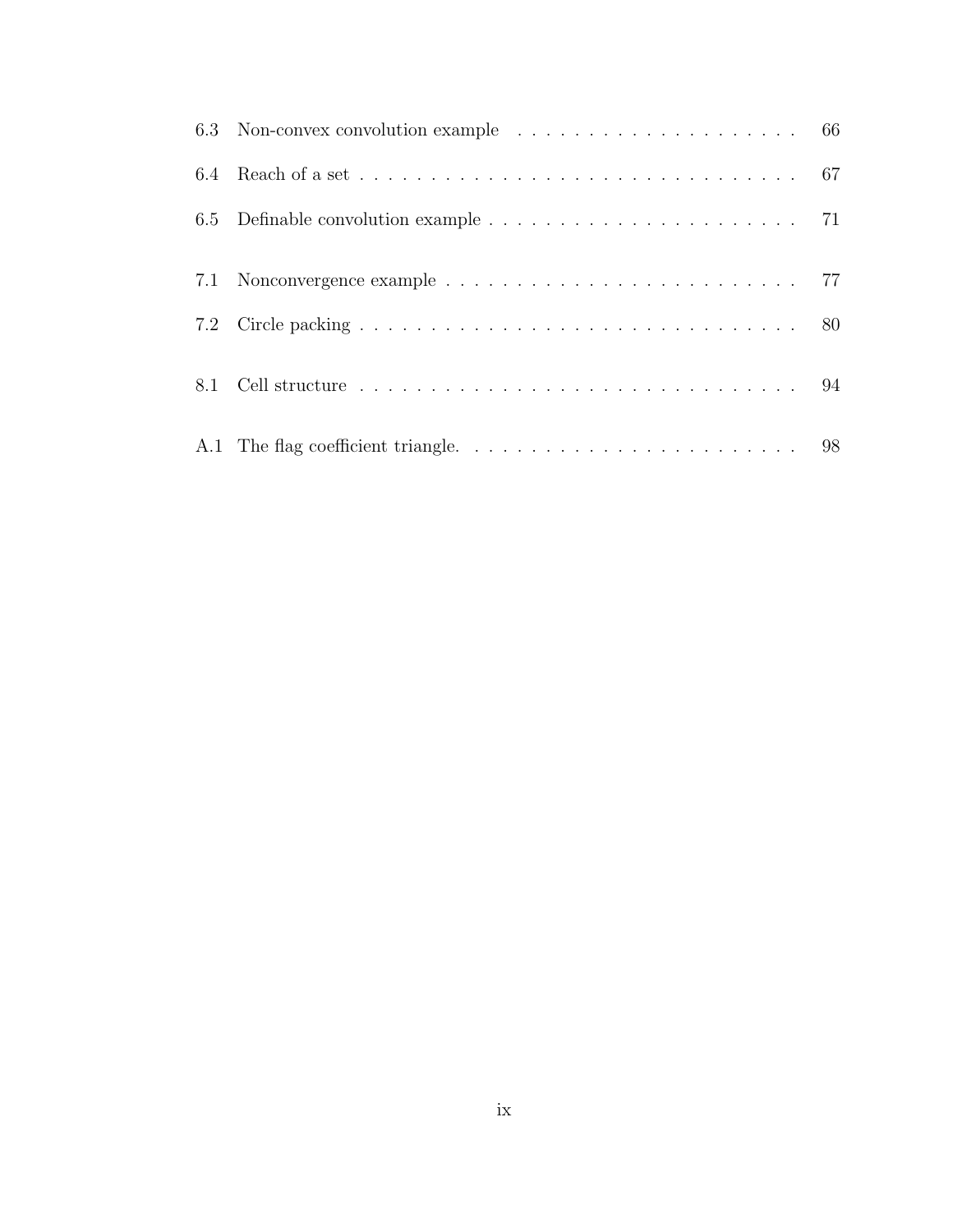## Chapter 1

## Introduction

How can we assign the notion of "size" to a functional—that is, a real-valued function on  $\mathbb{R}^n$ ? Surely the Riemann-Lebesgue integral is one way to quantify the size of a functional. Yet are there other ways? The integral with respect to Euler characteristic gives a very different idea of the size of a functional, in terms of its values at critical points. Between Lebesgue measure and Euler characteristic lie many other pseudo-measures (or more properly, valuations) known as the intrinsic volumes, that provide notions of the size of sets in  $\mathbb{R}^n$ . Integrals with respect to these intrinsic volumes integrals provide corresponding quantifications of the size of a functional.

In this thesis, we explore the integration of continuous functionals with respect to the intrinsic volumes. The approach is o-minimal and integral. First, in order to develop results for "tame" objects, while excluding pathologies such as Cantor sets on which the intrinsic volumes might not be well-defined, we frame the discussion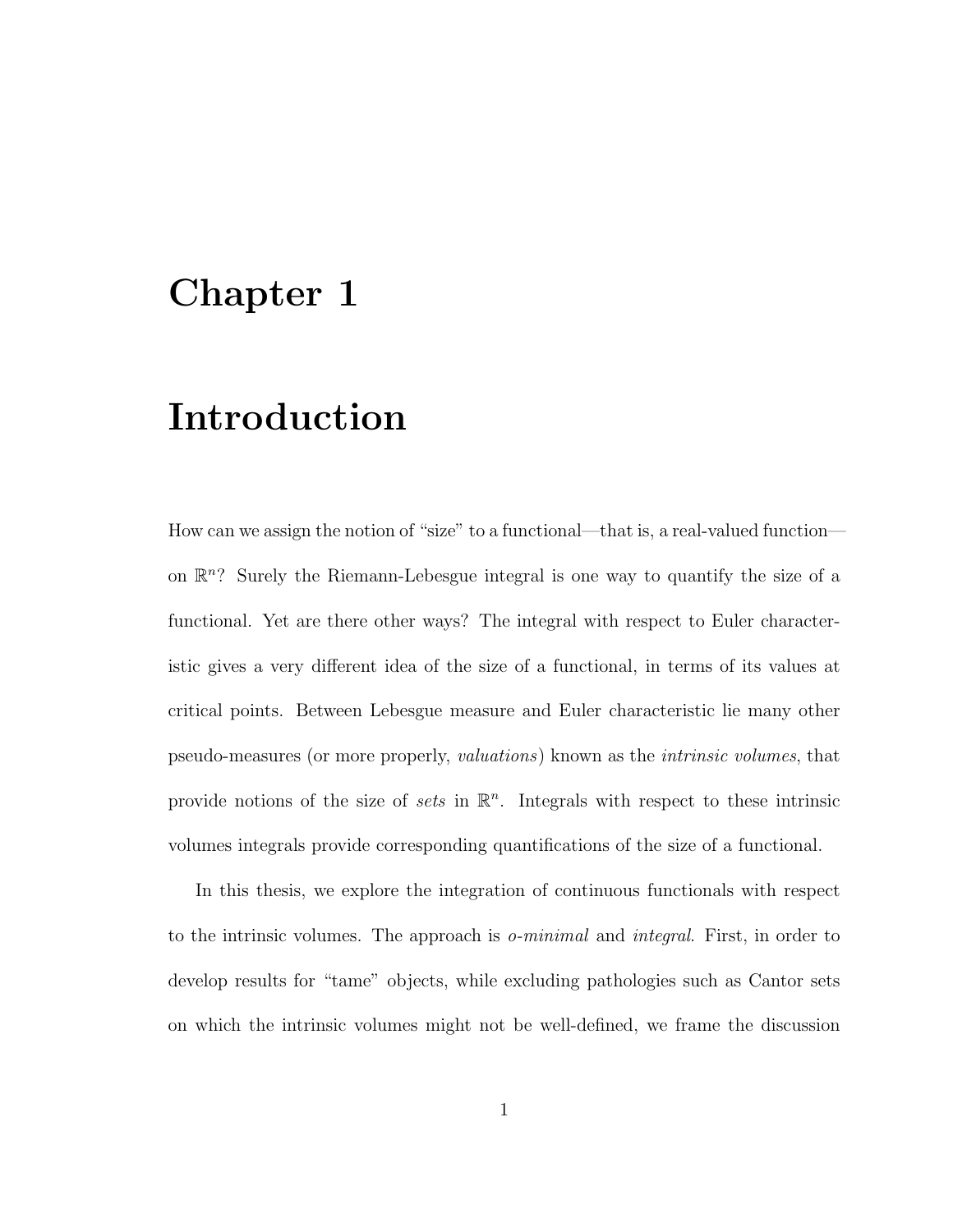in terms of an o-minimal structure. The particular o-minimal structure is not so important, though for concreteness the reader can think of it as being comprised of all subanalytic sets, or all semialgebraic sets. Use of an o-minimal structure makes the discussion context-free and applicable in a wide variety of situations. Second, the approach is integral in the sense that we are not primarily concerned with valuations of sets, but instead with integrals of functionals over sets. Valuations of sets have been well-studied in the past; much less is known about valuations of functionals.

The setting of this work is in applied topology and integral geometry. Indeed, the motivation for this research is to answer questions that arise in sensor networks, a key area of applied topology. Integral geometry is an underdeveloped, intriguing subject that studies symmetry-invariant integrals associated with geometric objects [6, 21]. The study of such integrals involves important techniques from geometric measure theory, especially the theory of currents. Furthermore, the work has important connections to combinatorics: the intrinsic volumes can be studied from a combinatorial perspective, as presented by Klain and Rota [24], and involving a triangular array of numbers known as the *flag coefficients*.

Chapter 2 contains an o-minimal approach to the intrinsic volumes. Beginning with Hadwiger's formula, we establish various equivalent expressions of the intrinsic volumes, all applicable in the o-minimal setting. Perhaps the most intriguing and least-known expression has to do with currents, which we explain in Chapter 3.

In Chapter 4 , we "lift" valuations from sets to functions over sets, providing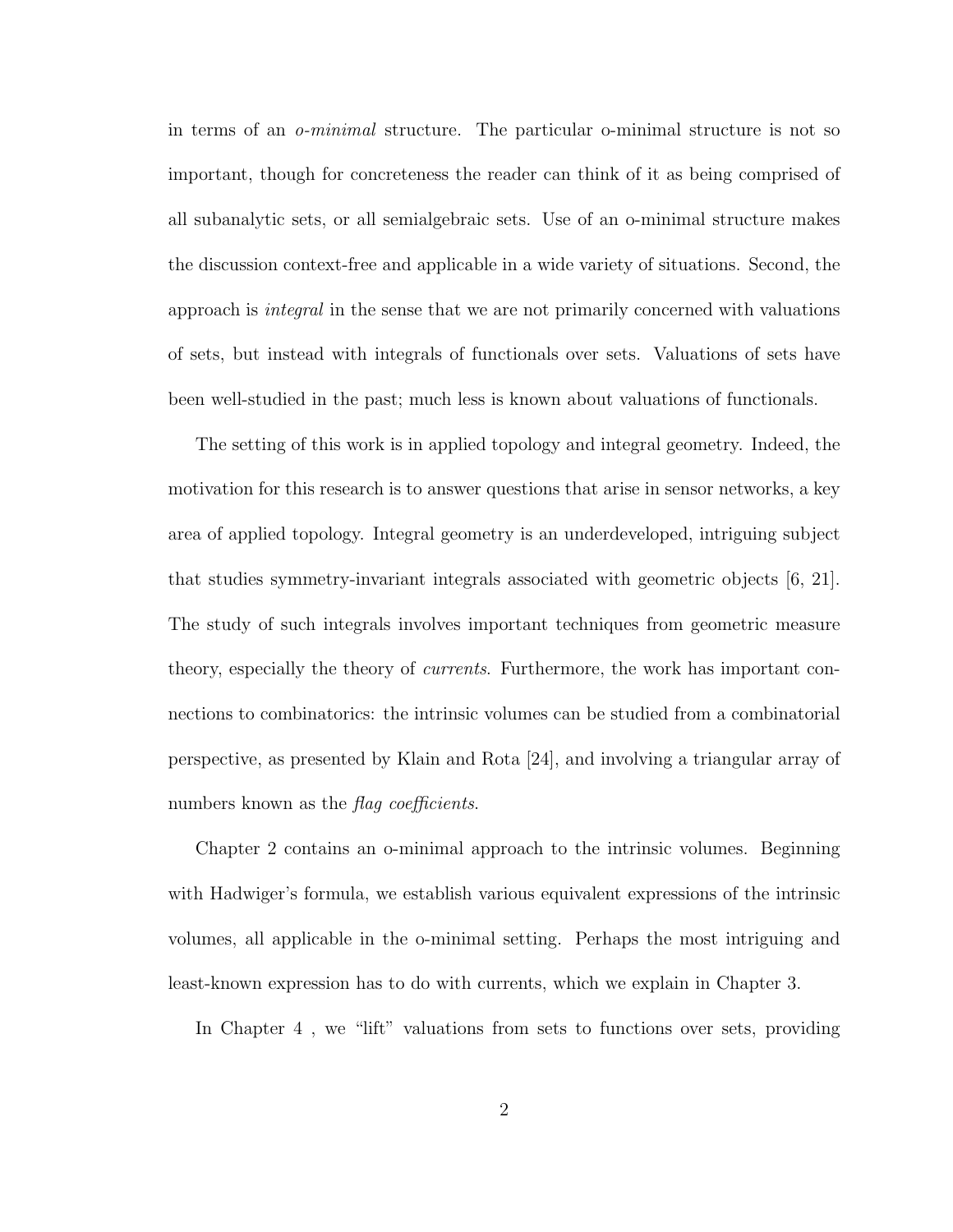important properties of integrals with respect to intrinsic volumes. We call such an integral a Hadwiger integral. Hadwiger integrals can be expressed in various ways, corresponding with the different expressions of the intrinsic volumes. We encounter a duality of "lower" and "upper" integrals, which are not equivalent, but arise due to the differences in approximating a continuous function by lower- and upper-semicontinuous step functions.

Next, we discuss general valuations on functionals, and classify them in Chapter 5. The duality observed earlier is again present, with "lower" and "upper" valuations that are continuous in different topologies. This leads to our main result:

Main Theorem. Any lower valuation v on  $\mathsf{Def}(\mathbb{R}^n)$  can be written as a linear combination of lower Hadwiger integrals. For  $h \in \text{Def}(\mathbb{R}^n)$ ,

$$
v(h) = \sum_{k=0}^{n} \int_{\mathbb{R}^n} c_k(h) \, \lfloor d\mu_k \rfloor,
$$

where the  $c_k : \mathbb{R} \to \mathbb{R}$  are increasing functions with  $c_k(0) = 0$ .

Likewise, an upper valuation v on  $\mathsf{Def}(\mathbb{R}^n)$  can be written as a linear combination of upper Hadwiger integrals.

Chapter 6 explores integral transforms, which are important in applications. In particular, we examine convolution, where the convolution integral is with respect to the intrinsic volumes. We also consider integral transforms analogous to the Fourier and Bessel (or Hankel) transforms.

The ability to estimate integrals based on only an approximation of a functional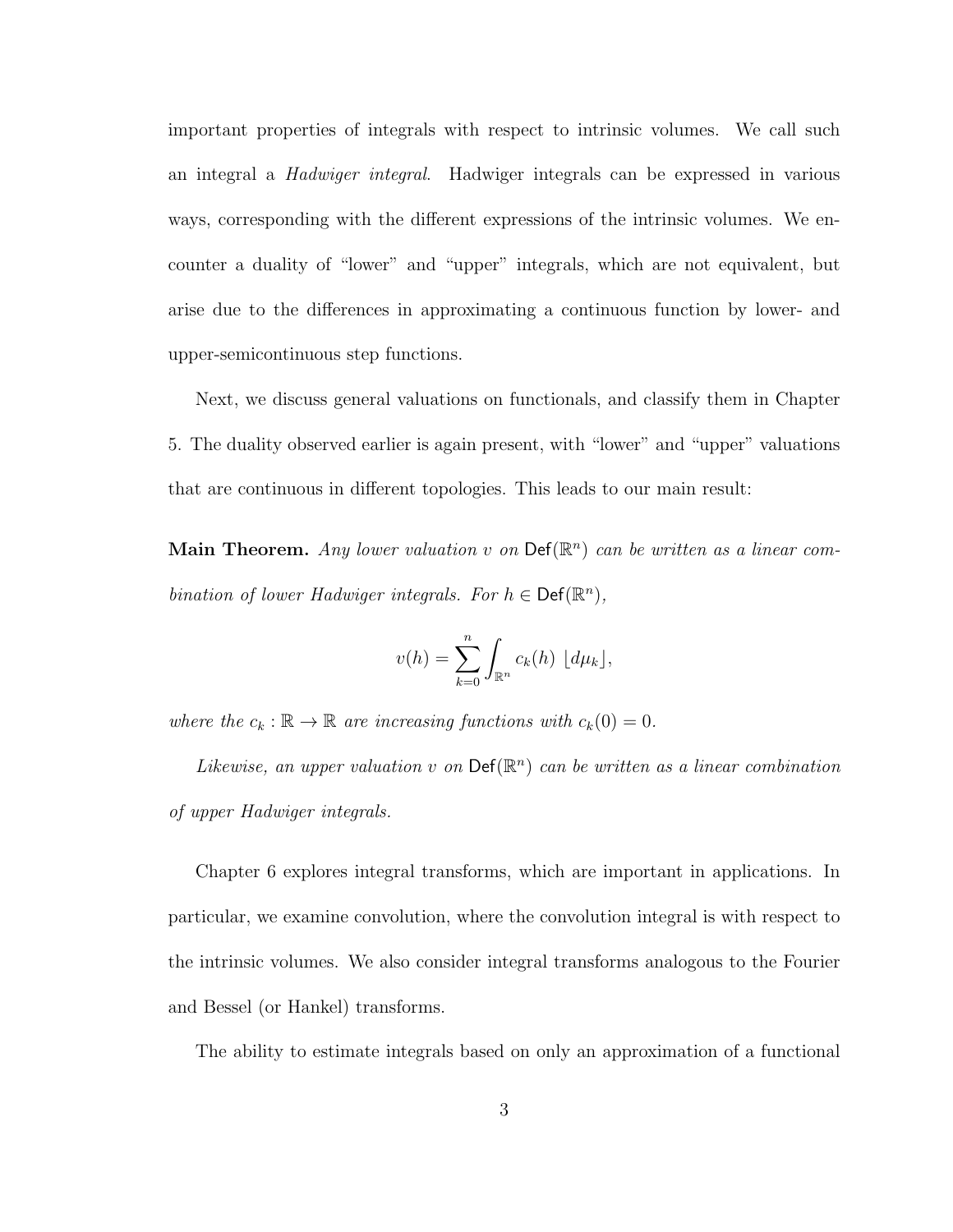is important in applications. Thus, Chapter 7 provides further results related to estimation and convergence of Hadwiger integrals.

Chapter 8 discusses known and speculative applications of this valuation theory, as well as opportunities for future research. Applications include sensor networks, image processing, and crystal growth and foam dynamics. In order that Hadwiger integrals may be more easily applied, we need further research into index theory, algorithms, and numerical analysis of the integrals. We could also study more general valuations, replacing Euclidean-invariance with invariance under other groups of transformations.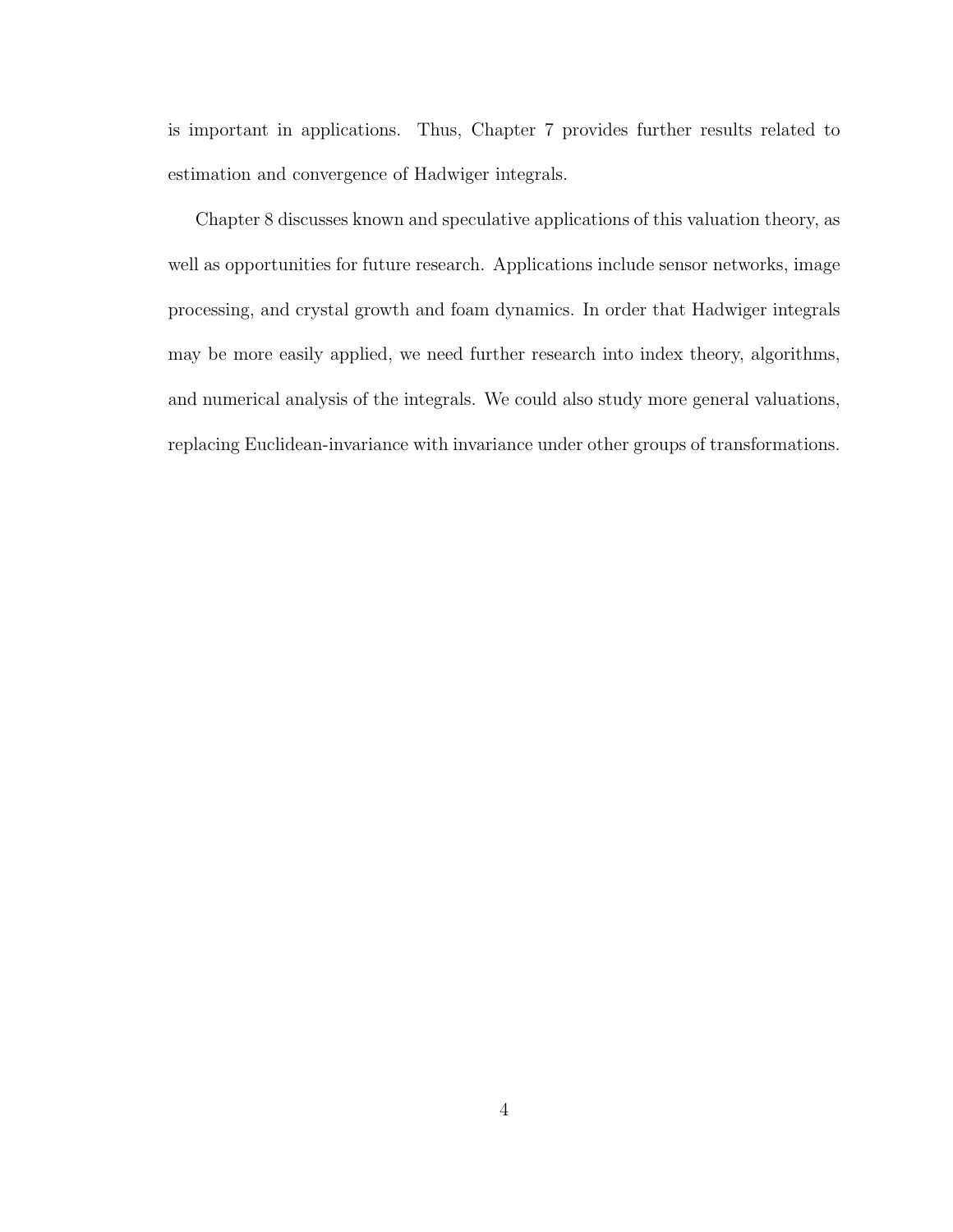### Chapter 2

## Intrinsic Volumes

The intrinsic volumes are the  $n + 1$  Euclidean-invariant valuations on subsets of  $\mathbb{R}^n$ . This chapter provides the background information necessary to understand the intrinsic volumes in an o-minimal setting.

### 2.1 Valuations

A valuation on a collection of subsets S of  $\mathbb{R}^n$  is a function  $v : \mathcal{S} \to \mathbb{R}$  that satisfies the additive property:

$$
v(A \cup B) + v(A \cap B) = v(A) + v(B) \quad \text{for } A, B \in \mathcal{S}.
$$

On "tame" subsets of  $\mathbb{R}^n$  there exist  $n+1$  Euclidean-invariant valuations. These often appear in literature by the names intrinsic volumes and quermassintegrale, which differ only in normalization. Other terminology for the same concept includes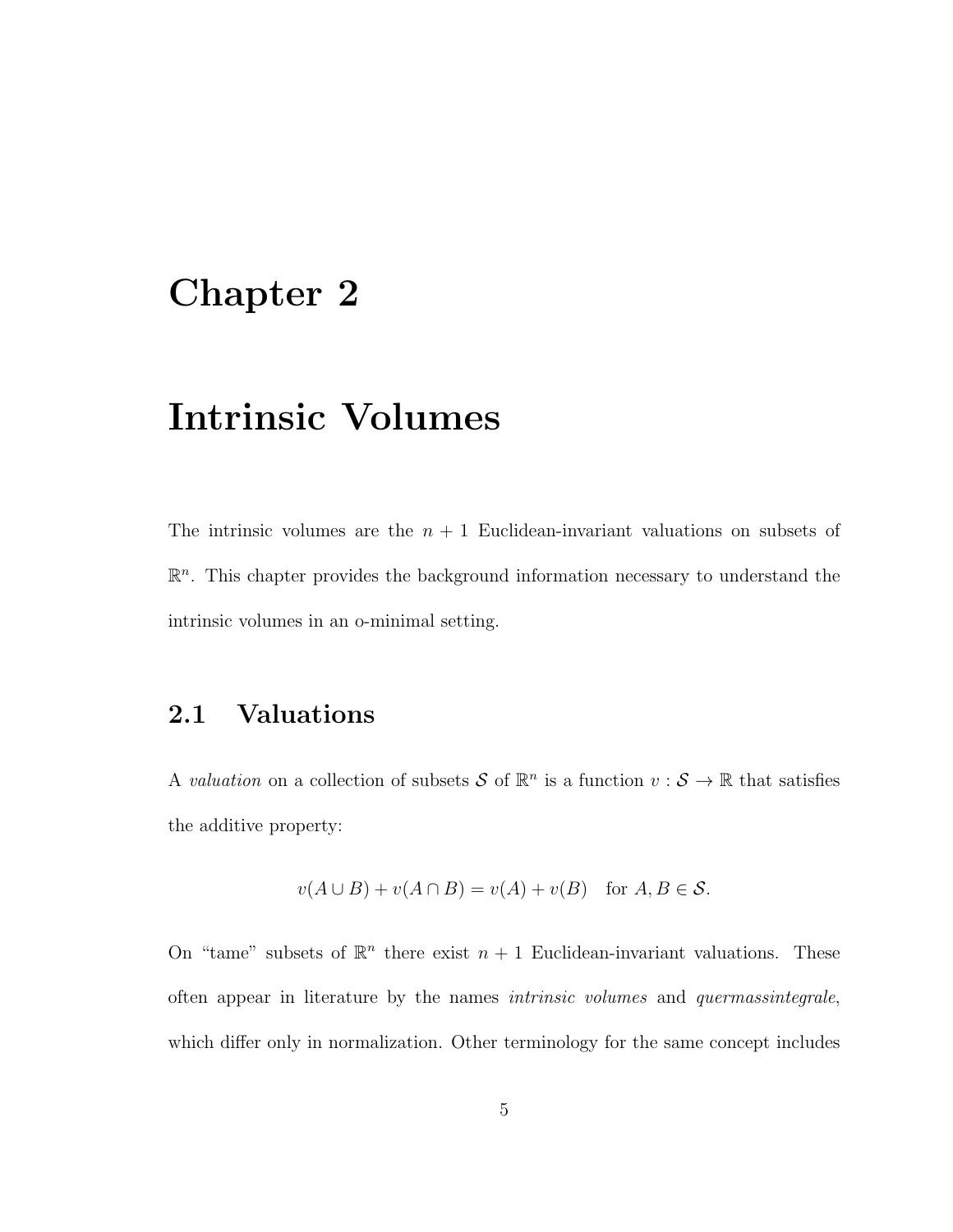Hadwiger measures, Lipschitz-Killing curvatures, and Minkowski functionals. Here we will primarily refer to these valuations as *intrinsic volumes* to emphasize that the intrinsic volumes of  $A \in \mathcal{S}$  are intrinsic to A and do not depend on any higherdimensional space into which A may be embedded.

The literature defines the intrinsic volumes in various ways. Klain and Rota [24] take a combinatorial approach, defining the intrinsic volumes first on parallelotopes via symmetric polynomials, then extending the theory to compact convex sets and finite unions of such sets. Schneider and Weil [41] define the intrinsic volumes and quermassintegrale on convex bodies as coefficients of the Steiner formula, which we will discuss in Section 6.1. Morvan [32] takes a similar approach via the Steiner formula. Santaló [35] approaches the quermassintegrale as an average of cross-sectional measures. Schanuel  $[38]$  and Schröder  $[42]$  provide short, accessible introductory papers on the intrinsic volumes.

We will define the intrinsic volumes in a way lends itself to the integration theory that is our goal. Thus, instead of working with sets that are compact or convex, we will begin with an *o-minimal* structure that specifies "tame" subsets of  $\mathbb{R}^n$ . Van den Dries [43] defines an o-minimal structure as follows:

**Definition 2.1.** An *o-minimal structure* is a sequence  $S = (\mathcal{S}_n)_{n \in \mathbb{N}}$  such that:

1. for each *n*,  $S_n$  is a boolean algebra of subsets of  $\mathbb{R}^n$ —that is, a collection of subsets of  $\mathbb{R}^n$ , with  $\emptyset \in \mathcal{S}_n$ , and the collection is closed under unions and complements (and thus also intersections);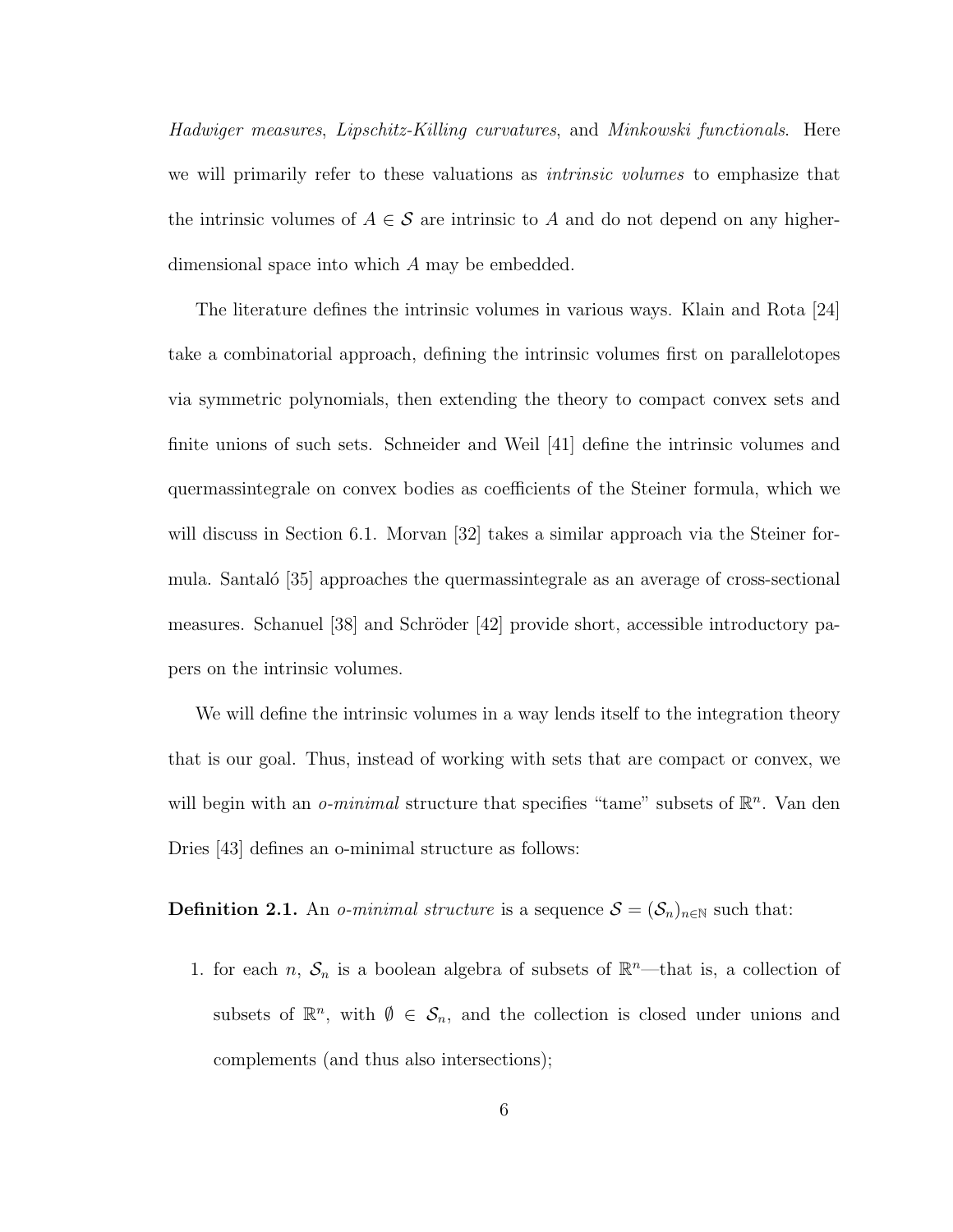- 2. S is closed under projections: if  $A \in S_n$ , then  $\pi(A) \in S_{n-1}$ , where  $\pi : \mathbb{R}^n \to$  $\mathbb{R}^{n-1}$  is the usual projection map;
- 3. S is closed under products: if  $A \in S_n$ , then  $A \times \mathbb{R} \in S_{n+1}$ ;
- 4.  $S_n$  contains diagonal elements:  $\{(x_1, \ldots, x_n) \in \mathbb{R}^n \mid x_i = x_j \text{ for } 1 \le i < j \le n\}$  $n\} \in \mathcal{S}_n;$
- 5.  $S_1$  consists exactly of finite unions of points and (open, perhaps unbounded) intervals.

Examples of o-minimal structures include the semilinear sets, the semialgebraic sets, and many other interesting structures. The definition of an o-minimal structure  $S$  prevents infinitely complicated sets such as Cantor sets from being included in  $S$ . Elements of  $S_n$  we call *definable sets*. A map  $f : \mathbb{R}^n \to \mathbb{R}^m$  whose graph is a definable subset of  $\mathbb{R}^{n+m}$  is a *definable map*. To explain the name *o-minimal*, the "o" stands for order, and "minimal" refers to axiom 5 of Definition 2.1, which establishes a minimal collection of subsets of R.

The o-minimal Euler characteristic, denoted  $\chi$ , is defined so that for any *open* ksimplex  $\sigma$ ,  $\chi(\sigma) = (-1)^k$ , and to satisfy the additive property. Since any definable set is definably homeomorphic to a disjoint union of open simplices, Euler characteristic is defined on  $\mathcal{S}$ . The o-minimal Euler characteristic coincides with the usual topological Euler characteristic on compact sets, but not in general. In particular, the usual topological Euler characteristic is not additive. The o-minimal Euler characteristic is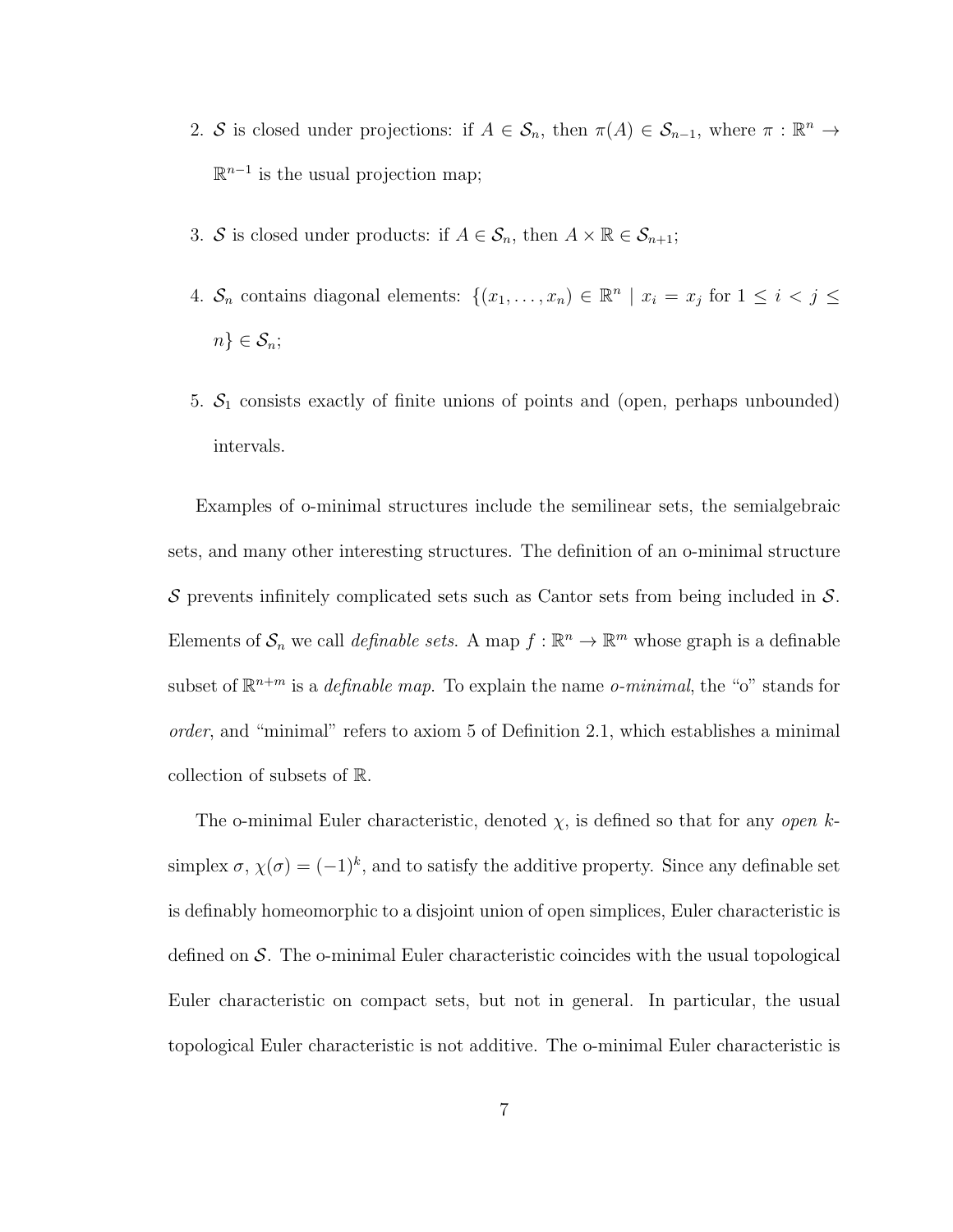

**Figure 2.1:** The intrinsic volume  $\mu_k$  of subset  $K \subset \mathbb{R}^n$  is defined as the integral over all affine  $(n - k)$ -planes P of the Euler characteristic  $\chi(K \cap P)$ , as in Definition 2.2.

that which arises from the Borel-Moore homology, but it is not a homotopy invariant.

#### 2.2 Definition via Hadwiger's formula

In this paper,  $G_{n,k}$  denotes the Grassmanian of k-dimensional linear subspaces of  $\mathbb{R}^n$ , and  $A_{n,k}$  denotes the affine Grassmanian of k-dimensional affine subspaces of  $\mathbb{R}^n$ .

**Definition 2.2.** For a definable set  $K \in S_n$ , and  $k = 0, 1, ..., n$ , define the k<sup>th</sup> *intrinsic volume,*  $\mu_k$ , of K as

$$
\mu_k(K) = \int_{A_{n,n-k}} \chi(K \cap P) \ d\lambda(P) \tag{2.1}
$$

where  $\lambda$  is the measure on  $A_{n,n-k}$  described below.

Equation (2.1) is known as Hadwiger's formula. Figure 2.1 illustrates the definition of the intrinsic volumes in terms of integrals over affine planes.

Each affine subspace  $P \in A_{n,n-k}$  is a translation of some linear subspace  $L \in$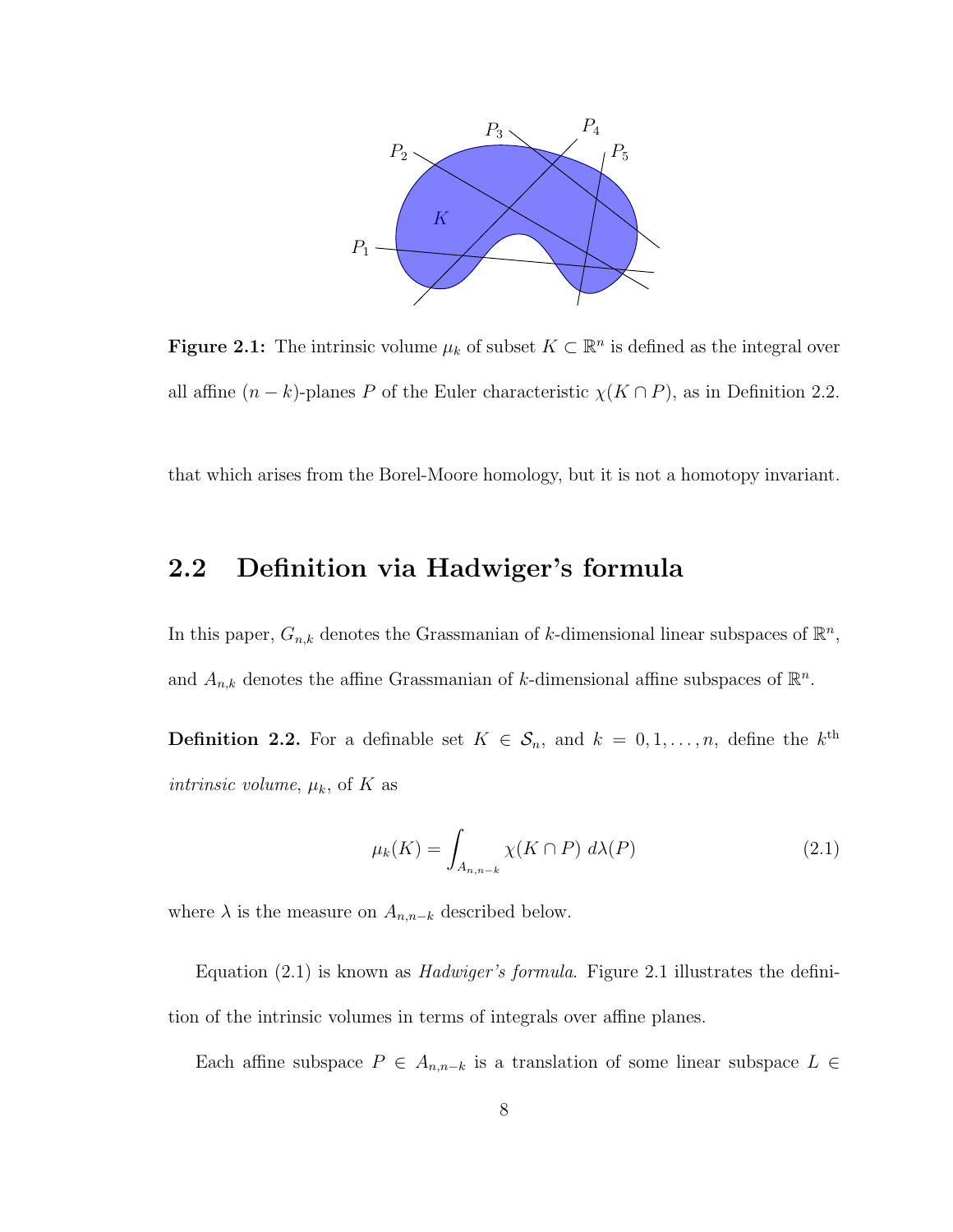$G_{n,n-k}$ . That is, P is uniquely determined by L and a vector  $\mathbf{x} \in \mathbb{R}^k$ ,  $\mathbf{x} \perp P$ , such that  $P = L + \mathbf{x}$ . Thus, we can integrate over  $A_{n,n-k}$  by first integrating over  $G_{n,n-k}$  and then over  $\mathbb{R}^k$ . Equation (2.1) is equivalent to

$$
\mu_k(K) = \int_{G_{n,n-k}} \int_{\mathbb{R}^k(L)} \chi(K \cap (L + \mathbf{x})) \, d\mathbf{x} \, d\gamma(L) \tag{2.2}
$$

where  $L \in G_{n,n-k}$ ,  $\mathbf{x} \in \mathbb{R}^k$  is orthogonal to L. Let  $\gamma$  be the Haar measure on the Grassmanian, scaled so that

$$
\gamma(G_{n,m}) = \binom{n}{m} \frac{\omega_n}{\omega_m \omega_{n-m}}
$$
\n(2.3)

with  $\omega_n$  denoting the *n*-dimensional volume of the unit ball in  $\mathbb{R}^n$ . We can express  $\omega_n$  in terms of the Gamma function:

$$
\omega_n = \frac{\pi^{n/2}}{\Gamma(n/2+1)}.
$$

We scale the measure of the Grassmanian to satisfy equation (2.3) because this makes the intrinsic volume of a set  $K$  independent of the dimension of the space in which K is embedded. For example, if K is a 2-dimensional set in  $\mathbb{R}^3$  (so K is contained in a 2-dimensional plane), then  $\mu_2(K)$  is the area of K. The valuations  $\mu_k$ are *intrinsic* in the sense that they depend only on the sets on which they are defined, and not on the dimension of the ambient space.

Observe that  $\mu_0$  is Euler characteristic and  $\mu_n$  is Lebesgue measure on  $\mathbb{R}^n$ .

$$
\mu_0(K) = \int_1 \chi(K \cap \mathbb{R}^n) d\lambda = \chi(K)
$$
 and  $\mu_n(K) = \int_{\mathbb{R}^n} K dx$ .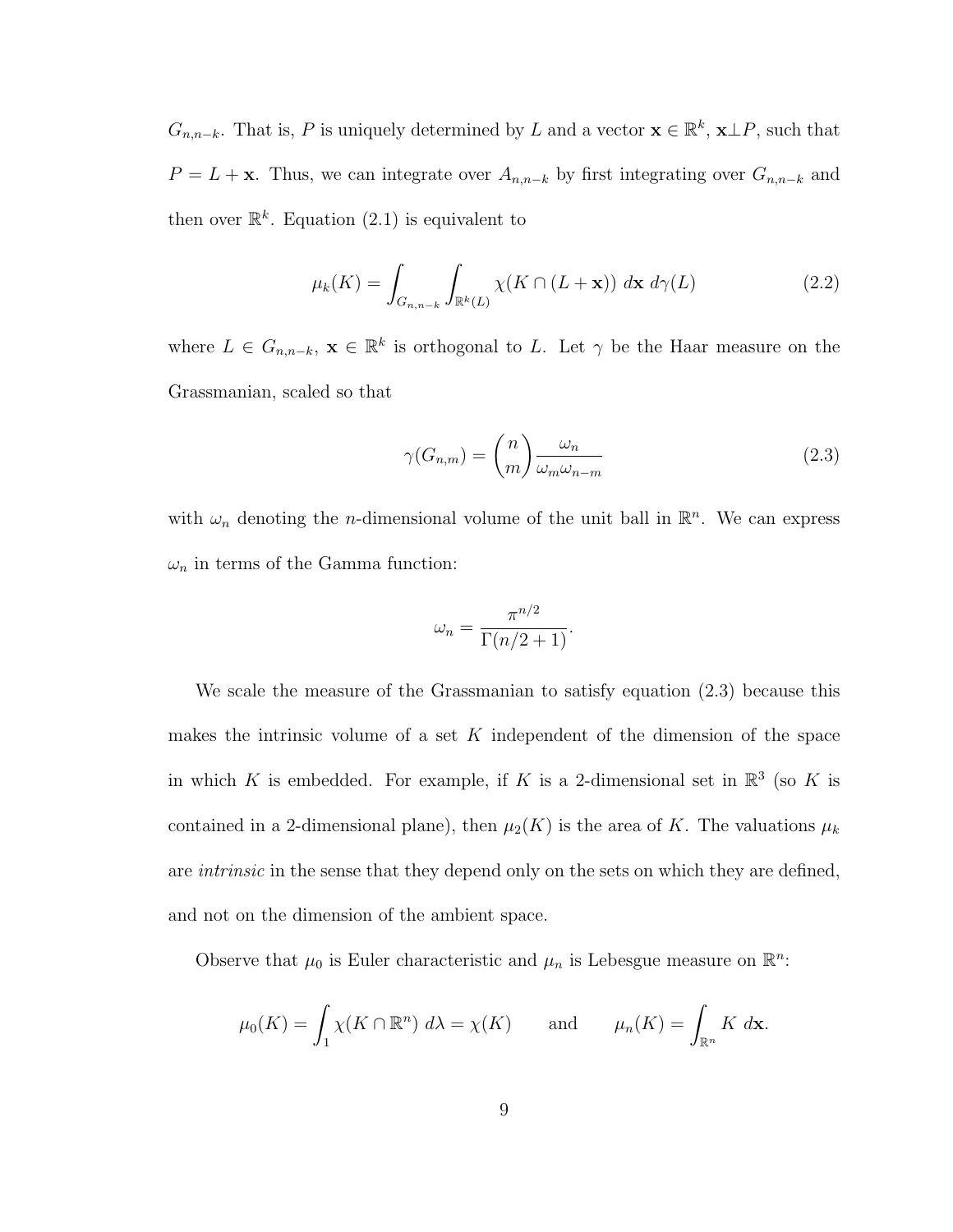The  $k^{\text{th}}$  intrinsic volume,  $\mu_k$ , provides a notion of the k-dimensional size of a set. For example,  $\mu_1$  gives an idea of the "length" of a set, as Schanuel describes in his classic paper, "What is the length of a potato?" [38].

It follows from equation (2.2) that the intrinsic volume  $\mu_k$  is homogeneous of degree k. That is,  $\mu_k(aK) = a^k \mu_k(K)$ , for all  $a \geq 0$  and definable K. Also note that any intrinsic volume of the empty set is zero. By definition,  $\chi(\emptyset) = 0$ , and equation (2.1) implies that also  $\mu_k(\emptyset) = 0$ .

The numbers  $\binom{n}{m}$  $\binom{n}{m}\frac{\omega_n}{\omega_m\omega_n}$  $\frac{\omega_n}{\omega_m\omega_{n-m}}$  in equation (2.3) are called *flag coefficients* and are analogous to the binomial coefficients [24]. As the binomial coefficient  $\binom{n}{k}$  $\binom{n}{k}$  counts the number of k-element subsets of an *n*-element set, the flag coefficient  $\binom{n}{m}$  $\binom{n}{m}\frac{\omega_n}{\omega_m\omega_n}$  $\omega_m \omega_{n-m}$ gives the measure of k-dimensional linear subspaces of  $\mathbb{R}^n$ . That is, we scale the Haar measure on the grassmanian  $G_{n,m}$  so that equation (2.3) holds. This is precisely the scaling necessary to make the intrinsic volumes *intrinsic*. For more about the flag coefficients, see Appendix A.

The *quermassintegrale* differs from the intrinsic volumes only in terms of normalization. For definable  $K \subset \mathbb{R}^n$  and integer  $0 \leq k \leq n$ , the quermassintegrale  $W_{n,k}(K)$ is defined

$$
W_{n,k}(K) = \omega_k {n \choose k}^{-1} \mu_{n-k}(K).
$$
 (2.4)

Unlike the intrinsic volumes, the quermassintegrale depends on the dimension of the ambient space in which K is embedded, so n properly appears as a subscript.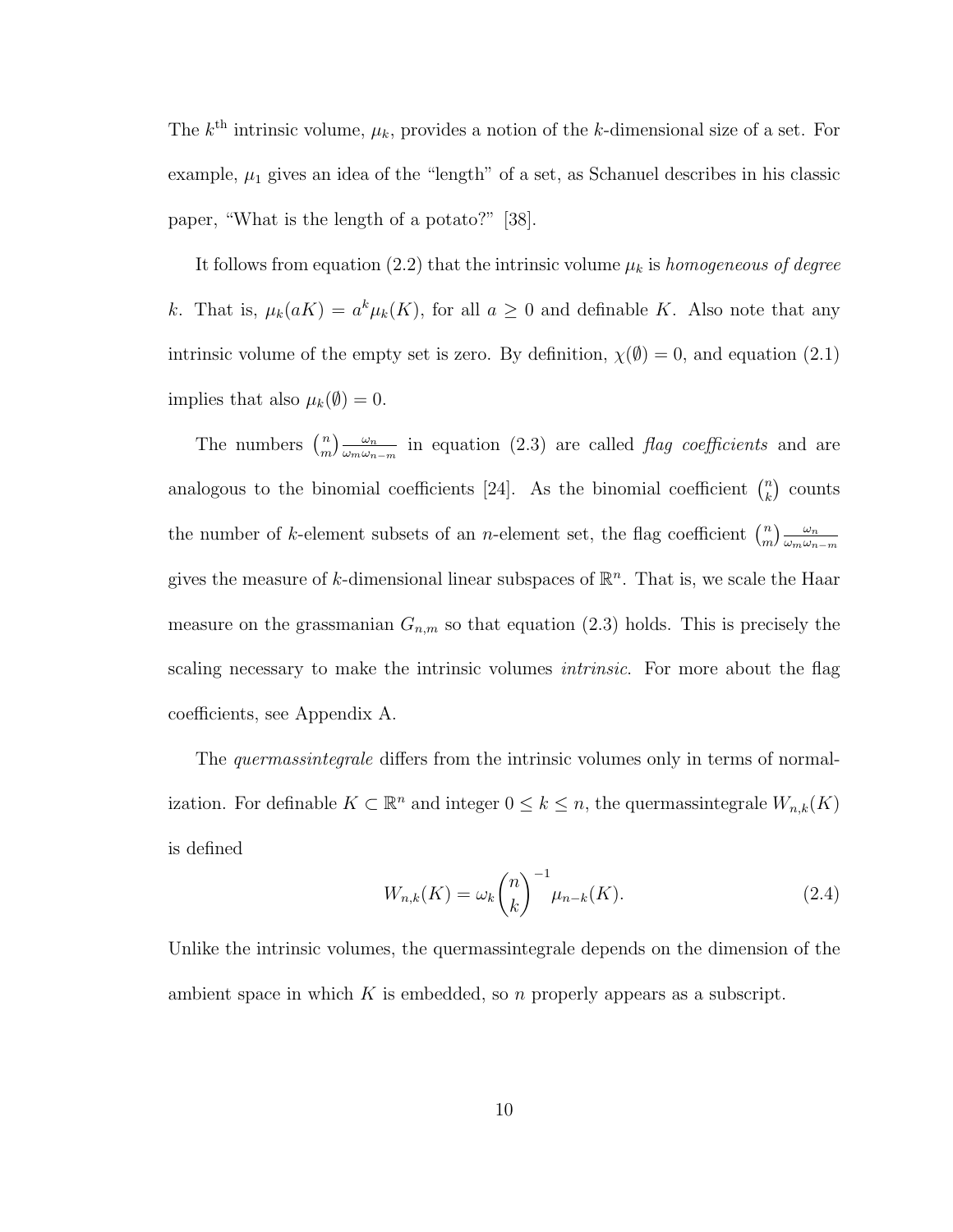#### 2.3 Important Properties

The intrinsic volumes enjoy the important properties of additivity and Euclidean invariance, as in the following proposition.

**Proposition 2.1.** For definable sets  $A, B \subset \mathbb{R}^n$ , and  $k = 0, 1, ..., n$ , the following properties hold:

- Additivity:  $\mu_k(A \cup B) + \mu_k(A \cap B) = \mu_k(A) + \mu_k(B)$ .
- Euclidean invariance:  $\mu_k(A) = \mu_k(\phi(A))$  for  $\phi \in \mathcal{O}_n$ , the group of orthogonal transformations on  $\mathbb{R}^n$ .

Proof. Additivity follows from the fact that Euler characteristic is additive:

$$
\chi(A \cup B) + \chi(A \cap B) = \chi(A) + \chi(B).
$$

Euclidean invariance follows from the fact that the integral over the affine Grassmanian is invariant under rigid motions of  $\mathbb{R}^n$ .  $\Box$ 

Indeed, additivity is the key property that allows us to call  $\mu_k$  a *valuation*. By induction, the intrinsic volumes satisfy the inclusion-exclusion principle,

$$
\mu_k(K_1 \cup \dots \cup K_m) = \sum_{r=1}^m (-1)^{r-1} \sum_{1 \le i_1 < \dots < i_r \le m} \mu_k(K_{i_1} \cap \dots \cap K_{i_r})
$$

for  $K_1, \ldots, K_m \in \mathcal{S}$ .

The intrinsic volumes are *continuous* in the sense that if  $J$  and  $K$  are convex sets that are close in the Hausdorff metric, then  $\mu_k(J)$  is close to  $\mu_k(K)$ . Intuitively,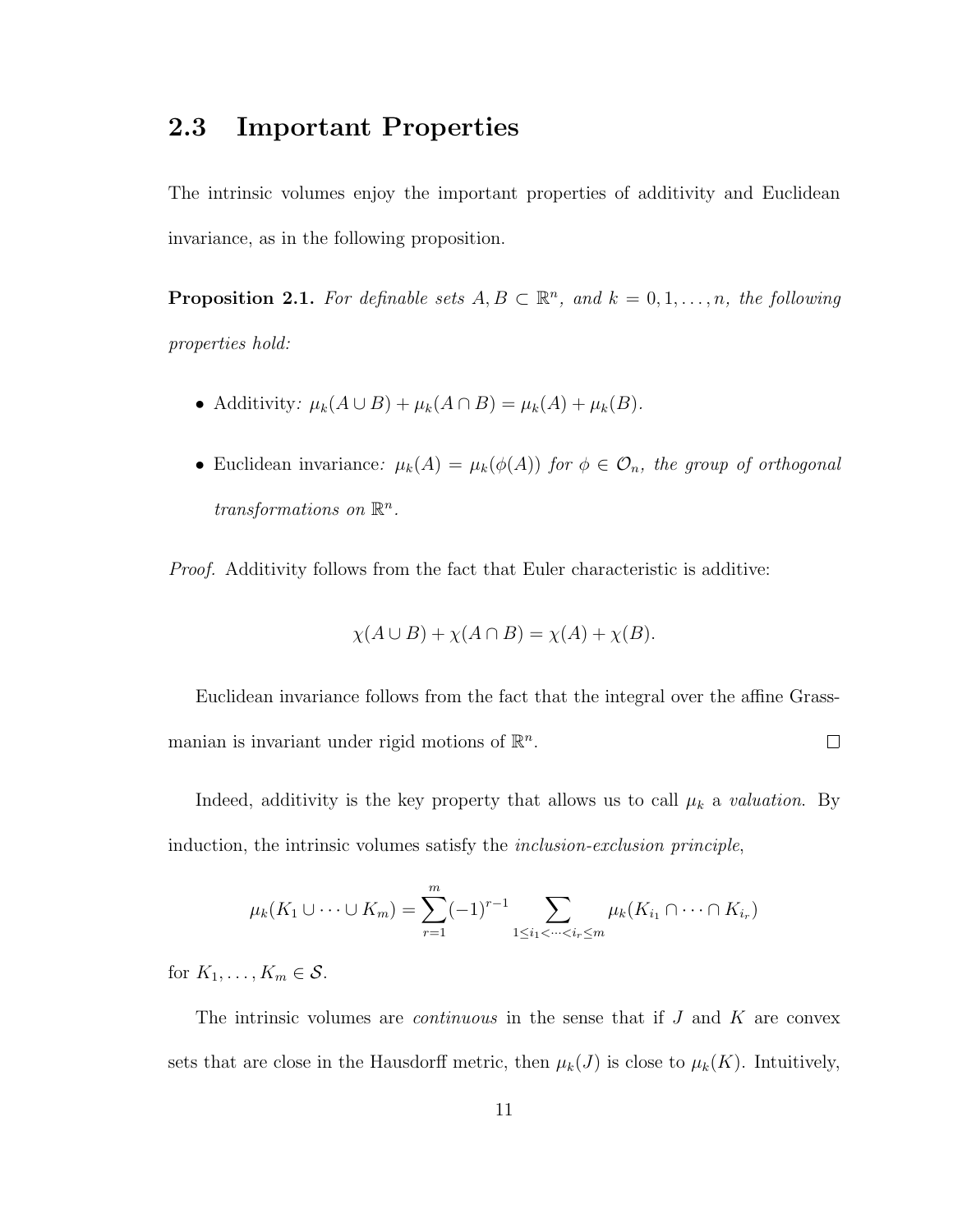

**Figure 2.2:** The intrinsic volumes of the  $K_n$  converge to those of  $K_\infty$ .

the Hausdorff distance between J and K is the smallest  $\epsilon$  such that no point in J is farther than  $\epsilon$  from some point in K, and vice-versa. Formally, Hausdorff distance between  $J$  and  $K$  can be written

$$
d_H(J, K) = \max \{ \sup_{x \in J} \inf_{y \in K} d(x, y), \sup_{y \in K} \inf_{x \in J} d(x, y) \}.
$$

As an example of continuity, let  $\{K_j\}$  be a sequence of *n*-dimensional sets that converge in the Hausdorff metric to an  $(n-1)$ -dimensional set  $K_{\infty}$ , as illustrated in Figure 2.2. Then,

$$
\lim_{j \to \infty} \mu_k(K_j) = \mu_k(K_\infty).
$$

This is one justification why  $\mu_{n-1}(K)$  is equal to half the surface area of K.

The intrinsic volumes are not continuous for definable sets in general with respect to the Hausdorff metric. For example, a bounded convex set can be approximated arbitrarily closely in the Hausdorff metric by a large discrete set. However, a compact convex set has Euler characteristic one, while the Euler characteristic of a discrete set equals its cardinality.

The intrinsic volumes are continuous on definable sets with respect to a topology defined in terms of conormal cycles, which we will discuss in Section 3.5.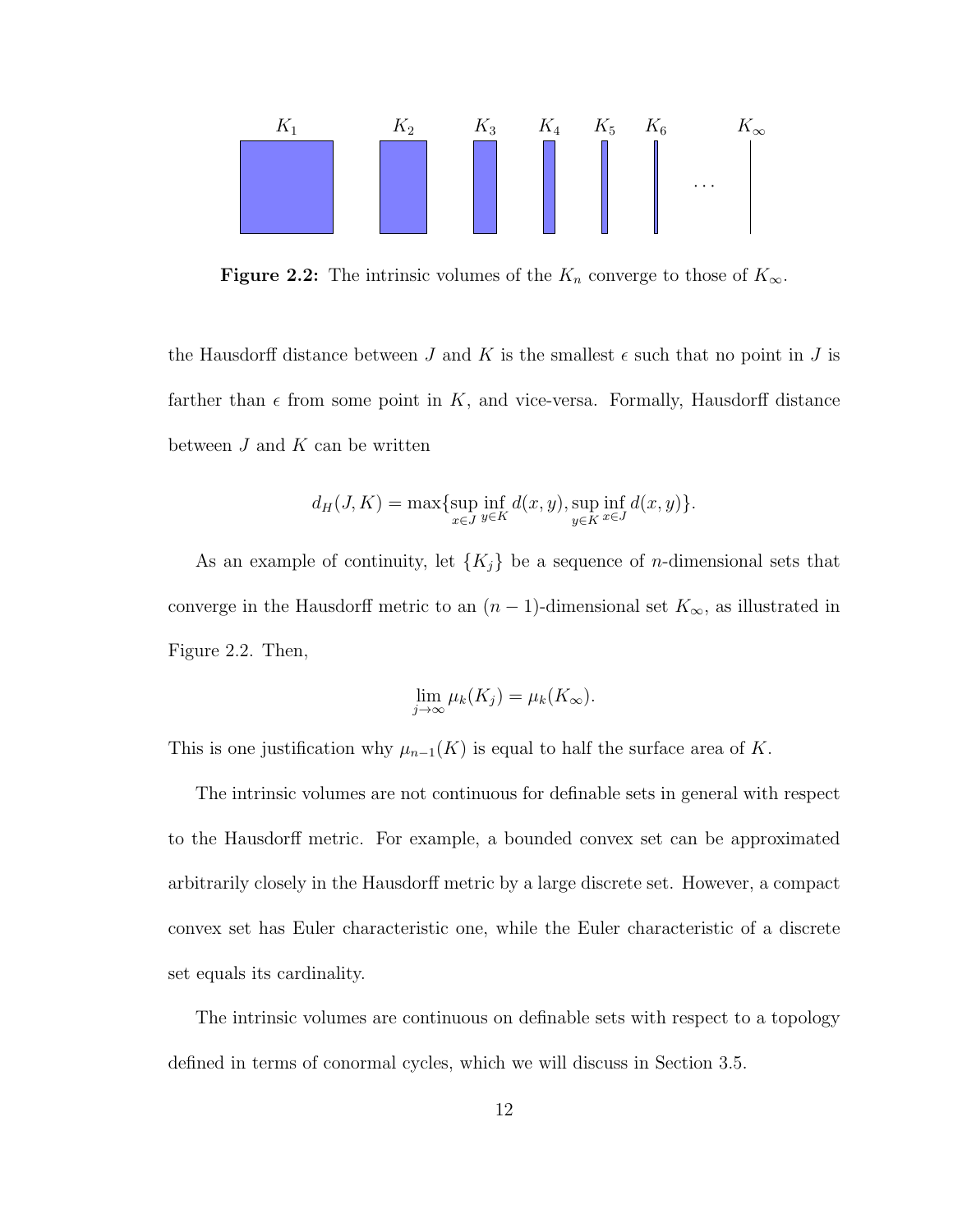It is a well-known theorem of Hugo Hadwiger [23] that any continuous valuation on convex subsets of  $\mathbb{R}^n$  is a linear combination of the intrinsic volumes:

**Hadwiger's Theorem.** If v is a Euclidean-invariant, additive functional on subsets of  $\mathbb{R}^n$ , continuous on convex subsets with respect to the Hausdorff metric, then

$$
v = \sum_{k=0}^{n} c_k \mu_k
$$

for some real constants  $c_0, \ldots, c_n$ . Furthermore, if v is homogeneous of degree k, then  $v = c_k \mu_k$ .

We will not reproduce the proof of Hadwiger's Theorem here, but it may be found in a variety of sources [12, 24, 41].

Definition 2.2 allows us to express the intrinsic volumes  $\mu_k(K)$  in terms of "slices" of K along affine  $(n - k)$ -dimensional planes. Recall equation (2.1),

$$
\mu_k(K) = \int_{A_{n,n-k}} \chi(K \cap P) \ d\lambda(P).
$$

We can also express  $\mu_k(K)$  in terms of projections of K onto k-dimensional planes. Instead of integrating  $\chi(K \cap P)$  for all affine  $(n - k)$ -planes P, we can change our perspective and project K onto linear k-subspaces L. In particular, let  $\pi_L : K \to L$ be the projection map onto  $L \in G_{n,k}$ . For any  $\mathbf{x} \in L$ ,  $\pi_L^{-1}(\mathbf{x})$  is the fiber over  $\mathbf{x}$ , that is, the set of all points in  $K$  that are projected to  $x$ . We then have:

$$
\mu_k(K) = \int_{A_{n,n-k}} \chi(K \cap (P)) \ d\lambda(P) = \int_{G_{n,k}} \int_L \chi(\pi_L^{-1}(\mathbf{x})) \ d\mathbf{x} \ d\gamma(L).
$$

In summary, we have the *projection formula*: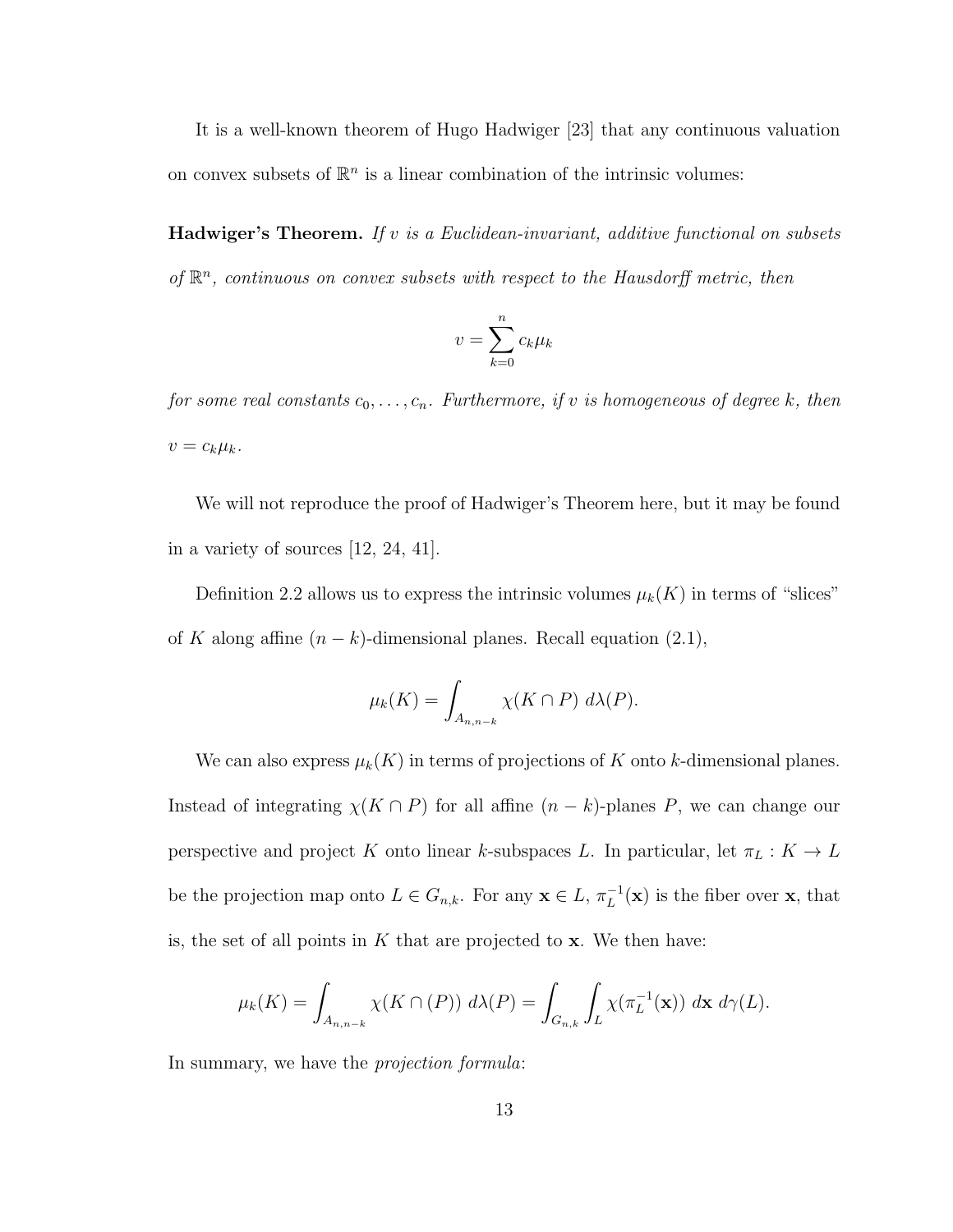

**Figure 2.3:** At left, the annulus  $K \subset \mathbb{R}^2$  is projected orthogonally onto an arbitrary linear subspace  $L \in G_{2,1}$ . At right, the graph of  $\chi(\pi_L^{-1}(r))$ , the Euler characteristic of the fibers of the projection of  $K$  onto  $L$ .

**Theorem 2.1** (Projection Formula). For any definable set K in  $\mathbb{R}^n$  and  $0 \le k \le n$ ,

$$
\mu_k(K) = \int_{G_{n,k}} \int_L \chi(\pi_L^{-1}(\mathbf{x})) \, d\mathbf{x} \, d\gamma(L)
$$

where  $\pi_L^{-1}(\mathbf{x})$  is the fiber over  $\mathbf{x} \in L$  of the orthogonal projection map  $\pi_L : K \to L$ .

*Example.* Consider the annulus  $K \subset \mathbb{R}^2$  in Figure 2.3, with inner radius 1 and outer radius 2. We compute  $\mu_1(K)$  via the projection formula.

Let  $L \in G_{2,1}$  be an arbitrary line through the origin. Several fibers of the projection map  $\pi_L$  onto L are indicated at left in Figure 2.3. The Euler characteristic  $\chi(\pi_L^{-1}(r))$  is graphed at right in Figure 2.3 as a function of r, the position along L, measured from the origin. By rotational symmetry about the origin,  $\chi(\pi_L^{-1}(r))$  is the same for all  $L \in G_{2,1}$ .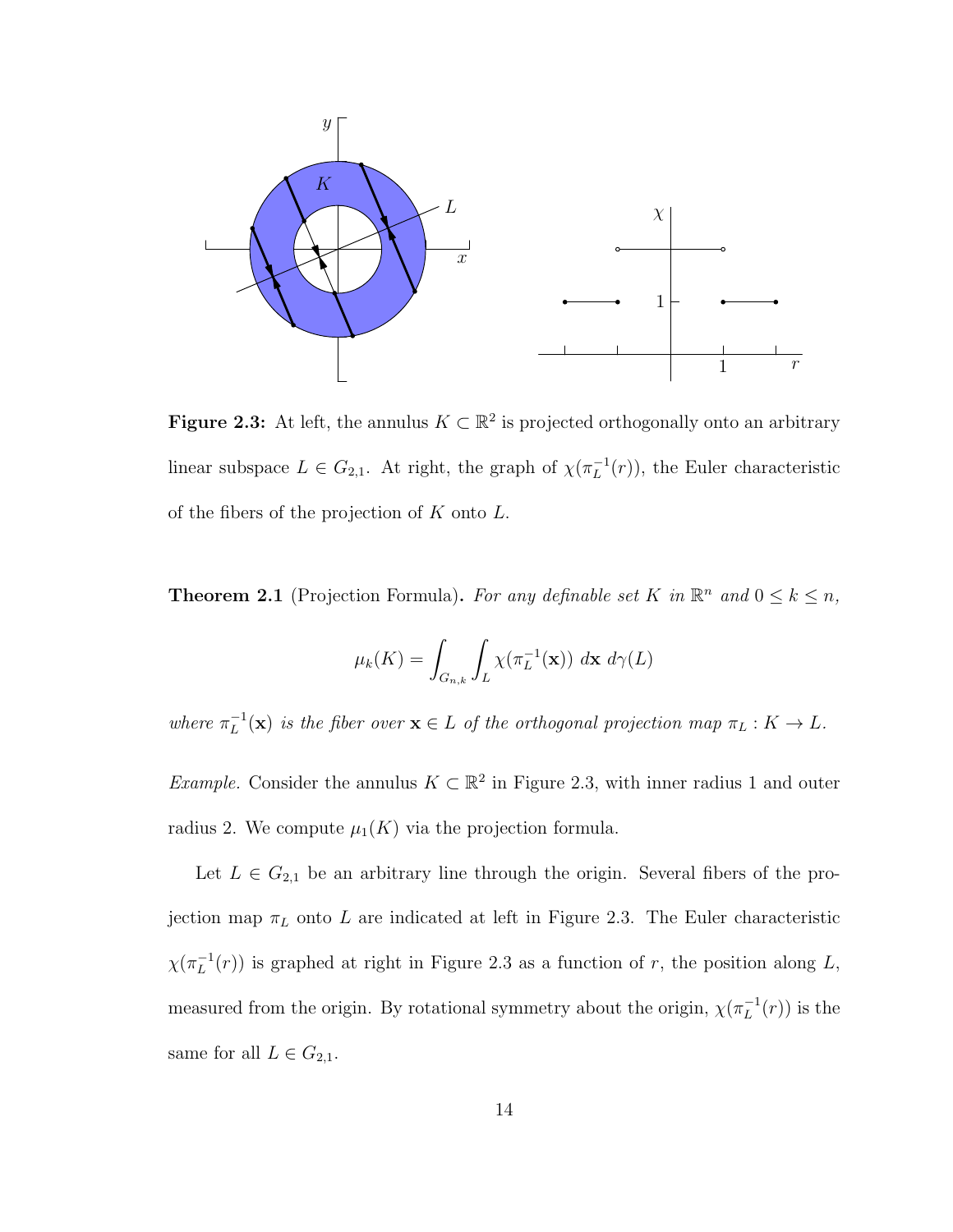Integrating, we find that  $\int_L \chi(\pi_L^{-1}(r)) dr = 6$ . Then,

$$
\mu_1(K) = \int_{G_{2,1}} \int_L \chi(\pi_L^{-1}(r)) dr d\gamma(L) = \int_{G_{2,1}} 6 dr = 6 \cdot \frac{\pi}{2} = 3\pi.
$$
 (2.5)

This computation agrees with the previous assertion that  $\mu_{n-1}$  equals half the surface area of an *n*-dimensional set. Here,  $\mu_1(K) = 3\pi$ , which is half the (combined inner and outer) perimeter of the annulus.

The situation is simpler if K is compact and convex: In this case,  $\chi(\pi_L^{-1}(\mathbf{x})) = 1$ for all  $L \in G_{n,l}$  and  $\mathbf{x} \in L$ . Thus, the projection formula, Theorem 2.1, reduces to the standard mean projection formula [24]:

**Theorem 2.2** (Mean Projection Formula). For  $0 \le k \le n$  and compact convex subset K of  $\mathbb{R}^n$ ,

$$
\mu_k(K) = \int_{G_{n,k}} \mu_k(K|L) \ d\gamma(L)
$$

where the integrand is the k-dimensional volume of the projection of  $K$  onto a kdimensional subspace  $L$  of  $\mathbb{R}^n$ .

*Proof.* For any  $P \in G_{n,n-k}$ , the intersection  $K \cap P$  is also compact convex, so  $\chi(K \cap P)$  $P$ ) = 1. Accordingly, for  $L \in G_{n,k}$ , every nonempty fiber  $\pi_L^{-1}(\mathbf{x})$  is also compact convex, so  $\chi(\pi_L^{-1}(\mathbf{x})) = 1$ . Thus,  $\int_L \chi(\pi_L^{-1}(\mathbf{x})) d\mathbf{x}$  is the k-dimensional (Lebesgue) volume of the projection of K onto L. Let  $K|L$  denote the projection of K onto L. Then,

$$
\mu_k(K) = \int_{G_{n,k}} \int_L \chi(\pi_L^{-1}(\mathbf{x})) \, d\mathbf{x} \, d\gamma(L) = \int_{G_{n,k}} \mu_k(K|L) \, d\gamma(L).
$$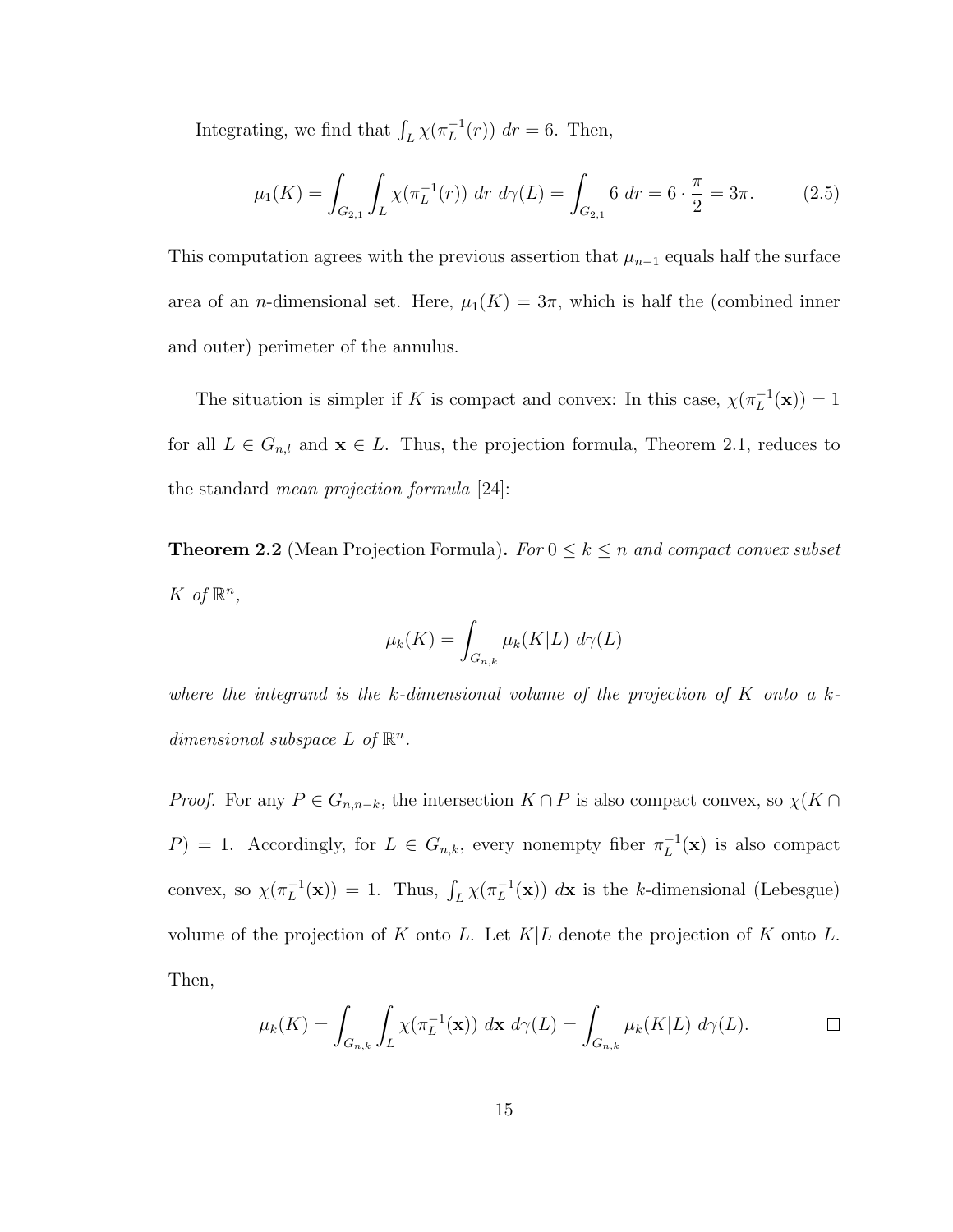The mean projection formula gives another justification of why  $\mu_{n-1}(K)$  is half the surface area of  $K \subset \mathbb{R}^n$ . First, let K be a convex polyhedron in  $\mathbb{R}^n$ . For each face  $f_i$  of K,  $\mu_{n-1}(f_i|L)$  is the area of the projection of  $f_i$  onto  $L \in G_{n,k}$ . Since the projection map of  $K$  onto  $L$  covers each point in its image twice, we have

$$
\sum_{i} \mu_{n-1}(f_i|L) = 2\mu_{n-1}(K|L).
$$

Integrating over the Grassmanian  $G_{n,n-1}$  and applying the Mean Projection Formula, we obtain

$$
\sum_{i} \mu_{n-1}(f_i) = \int_{G_{n,n-1}} \sum_{i} \mu_{n-1}(f_i|L) \ d\gamma(L)
$$
  
= 
$$
\int_{G_{n,n-1}} 2\mu_{n-1}(K|L) \ d\gamma(L) = 2\mu_{n-1}(K).
$$
 (2.6)

Now  $\sum_i \mu_{n-1}(f_i)$  is the surface area of K, so equation (2.6) implies that the surface area of K is  $2\mu_{n-1}(K)$ . Since any convex subset is a limit of convex polyhedra, the result holds for all convex subsets of  $\mathbb{R}^n$ . By additivity, it holds for definable subsets of  $\mathbb{R}^n$ .

We can express an intrinsic volume of a direct product in terms of the intrinsic volumes of its factors:

**Theorem 2.3** (Product Theorem). For  $J, K \in \mathcal{S}$ ,

$$
\mu_k(K \times J) = \sum_{i=0}^k \mu_i(K)\mu_{k-i}(J). \tag{2.7}
$$

Klain and Rota prove the Product Theorem using Hadwiger's Theorem [24]. Schneider and Weil prove it for polytopes, and by extension for general convex bodies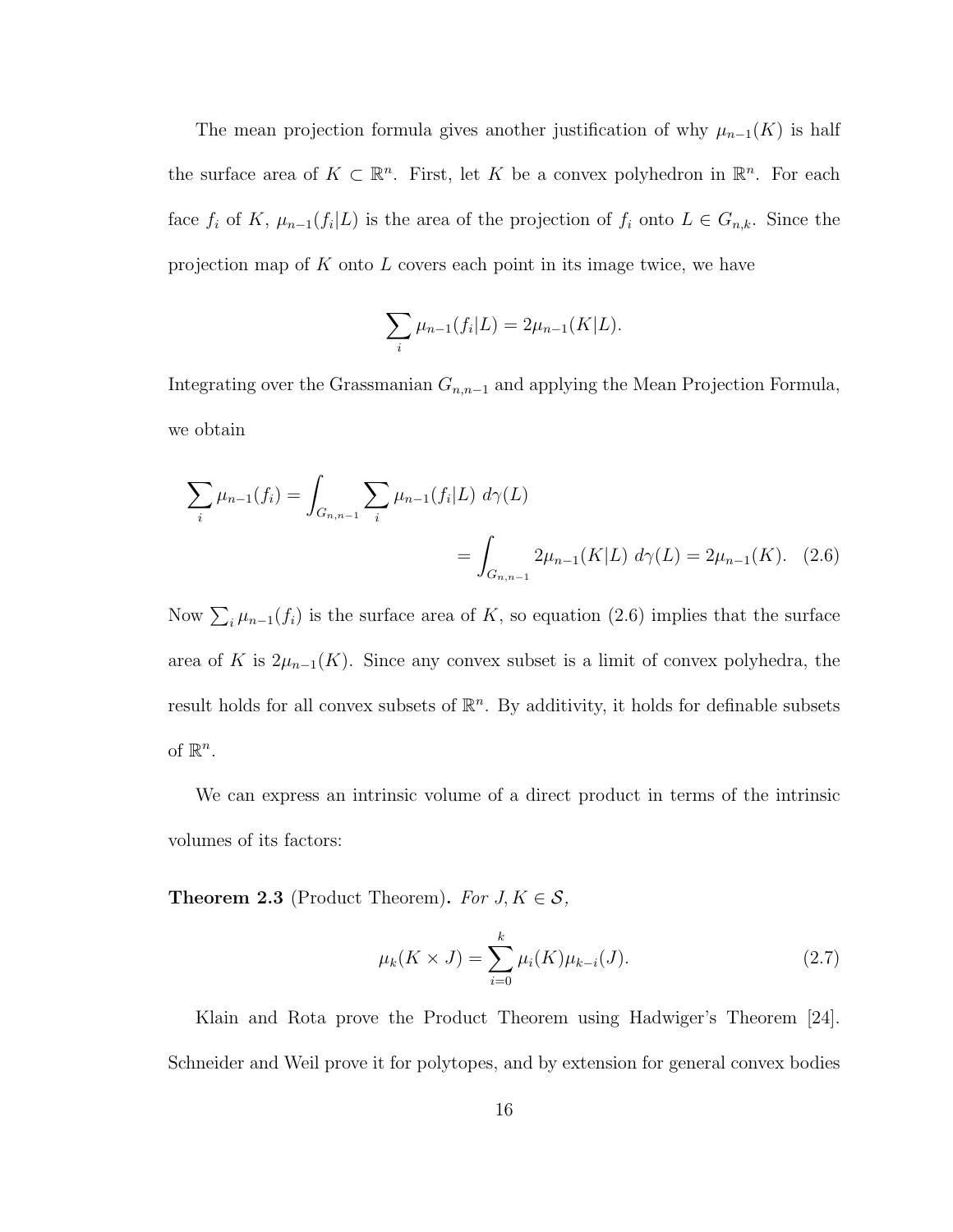[41]. Representing the intrinsic volumes in terms of conormal cycles, we exhibit a more elegant proof of the Product Theorem, as we will discuss in Section 3.4.

One implication of the Product Theorem is that  $\mu_k(K \times J)$  can be computed by integrating over only those affine  $(n-k)$ -planes that are themselves direct products of affine planes in the factor subspaces containing  $K$  and  $J$ . Furthermore, the Product Theorem extends to direct products of many definable sets:

Corollary 2.1. For  $K_1, \ldots, K_r \in \mathcal{S}$ ,

$$
\mu_k(K_1 \times \cdots \times K_r) = \sum_{i_1 + \cdots + i_r = k} \mu_{i_1}(K_1) \cdots \mu_{i_r}(K_r).
$$
 (2.8)

Proof. Identity (2.8) follows by induction from Theorem 2.3.  $\Box$ 

### 2.4 Intrinsic Volumes of Common Subsets

We can now compute the intrinsic volumes of closed balls and rectangular prisms. Example. Let  $B_n$  be the closed *n*-dimensional unit ball, and  $\omega_n$  its volume. We will compute  $\mu_k(B_n)$ :

$$
\mu_k(B_n) = \int_{G_{n,n-k}} \int_{\mathbb{R}^k(L)} \chi(B_n \cap (L + \mathbf{x})) \, d\mathbf{x} \, d\gamma(L)
$$

$$
= \int_{G_{n,n-k}} \int_{B_k} 1 \, d\mathbf{x} \, d\gamma(L)
$$

$$
= \int_{G_{n,n-k}} \omega_k \, d\gamma(L) = \binom{n}{k} \frac{\omega_n}{\omega_{n-k}}.
$$

*Example.* Let K be a closed *n*-dimensional rectangular prism in  $\mathbb{R}^n$  with side lengths  $x_1, \ldots, x_n$ . The product theorem allows us to compute the intrinsic volumes of K, as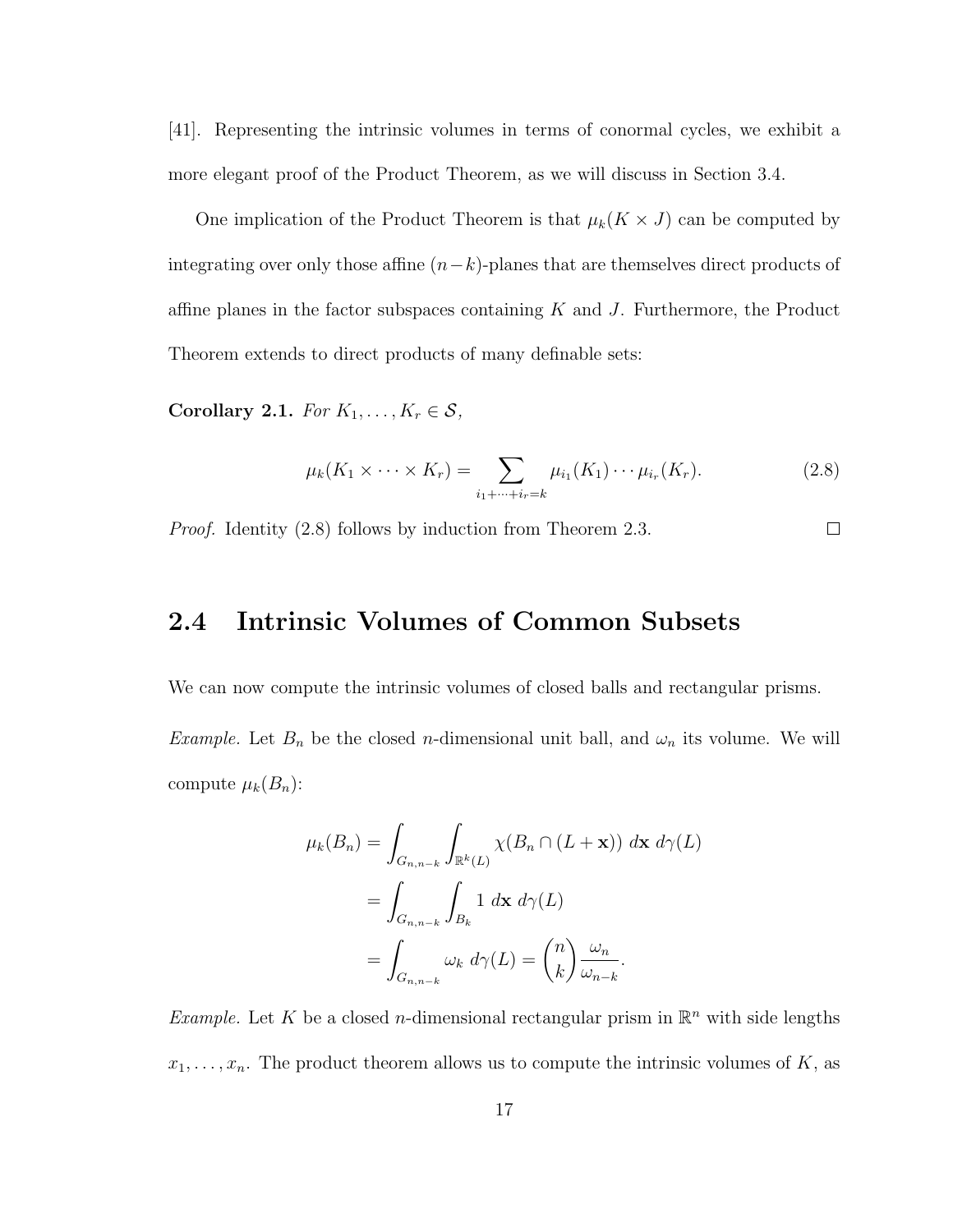follows:

$$
\mu_k(K) = \mu_k([0, x_1] \times \cdots \times [0, x_n])
$$
  
= 
$$
\sum_{i_1 + \cdots + i_n = k} \mu_{i_1}([0, x_1]) \cdots \mu_{i_r}([0, x_n])
$$
  
= 
$$
\sum_{i_1 + \cdots + i_n = k} x_1^{i_1} \cdots x_n^{i_n} \quad \text{where } i_1, \ldots, i_n \in \{0, 1\}
$$
  
= 
$$
\sum_{1 \le j_1 < \cdots < j_k \le n} x_{j_1} \cdots x_{j_k}
$$

and this is the elementary symmetric polynomial of degree  $k$  on the n variables  $x_1, \ldots, x_n$ .

### 2.5 Open Sets

Our o-minimal approach to the intrinsic volumes prompts us to consider the intrinsic volumes of non-compact sets, and in particular, open sets. Indeed, in applications we will need to be able to compute the intrinsic volumes for open sets. To begin, recall that if  $\sigma$  is an open k-dimensional simplex, then  $\chi(\sigma) = (-1)^k$ .

A regular open set is equal to the interior of its closure, and a regular closed set is equal to the closure of its interior. That is, K is regular open if  $K = \text{Int}(\overline{K})$ , and J is regular closed if  $J = \overline{\text{Int }J}$ .

We have the following lemma:

**Lemma 2.1.** Let K be a definable, regular closed set in  $\mathbb{R}^d$ . Then  $\chi(\text{Int}K)$  =  $(-1)^d \chi(K)$ .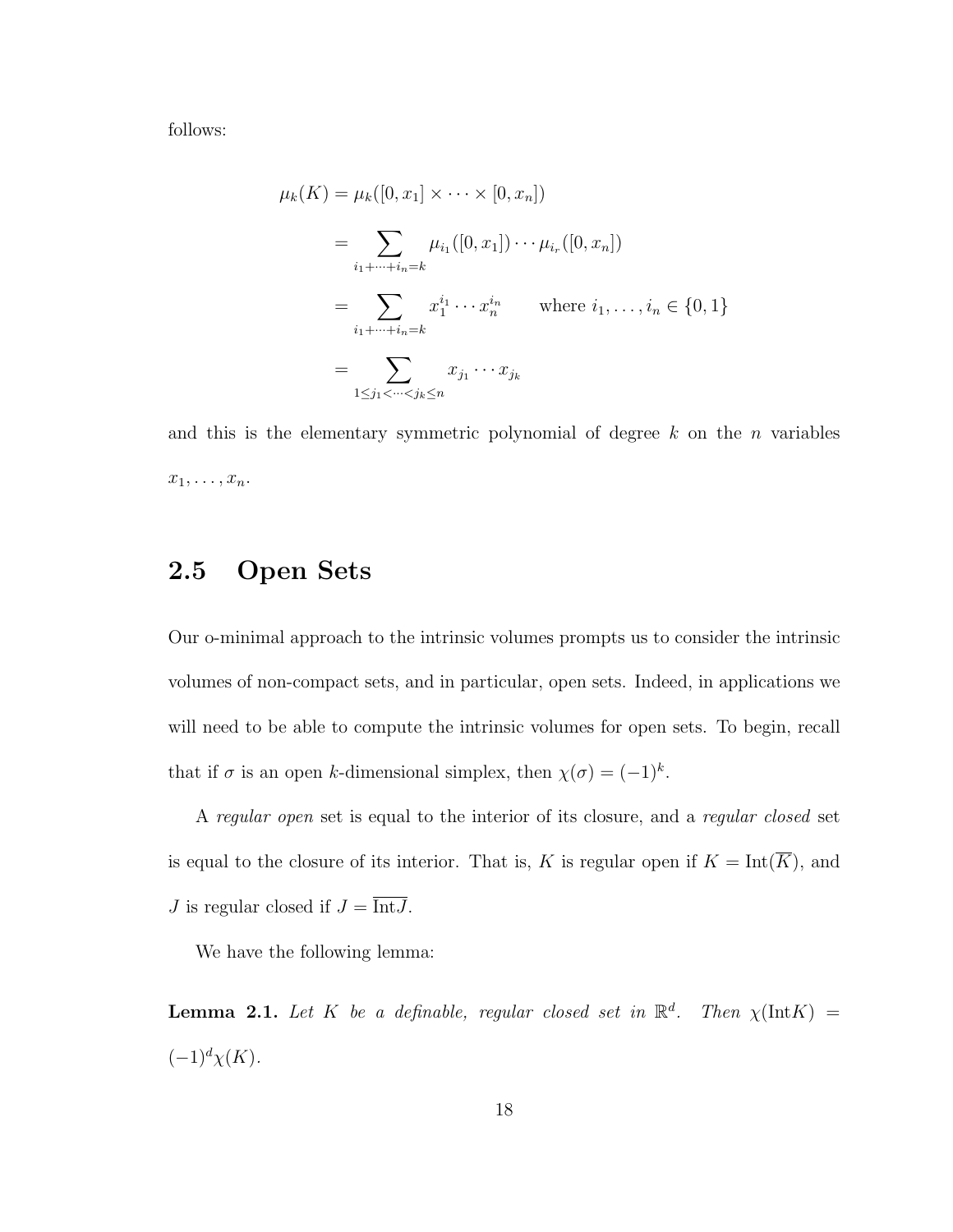We defer the proof of Lemma 2.1 until Section 4.2.

The lemma leads to a similar result for the intrinsic volumes:

**Theorem 2.4.** Let K be definable in  $\mathbb{R}^n$ , such that  $K = \overline{\text{Int}K}$  and K is not contained in any  $(n-1)$ -dimensional affine subspace of  $\mathbb{R}^n$ . Then,

$$
\mu_k(\text{Int}K) = (-1)^{n+k} \mu_k(K).
$$

*Proof.* For any  $P \in A_{n,n-k}$ ,  $K \cap P$  is a subset, equal to the closure of its interior, of dimension  $n - k$ . Note that  $Int(K \cap P) = (Int K) \cap P$ , so by the lemma we have:

$$
\chi(\text{Int}(K \cap P)) = (-1)^{n-k} \chi(K \cap P).
$$

Integrating over  $A_{n,n-k}$ , we obtain:

$$
\mu_k(\text{Int}K) = \int_{A_{n,n-k}} \chi((\text{Int}K) \cap P) d\lambda(P)
$$
  
=  $(-1)^{n-k} \chi(K \cap P) d\lambda(P) = (-1)^{n-k} \mu_k(K).$   $\square$ 

While the Lebesgue measure of a definable set and its closure are the same, the intrinsic volumes are, in general, very sensitive to boundary points. When computing the intrinsic volumes of a set, it is essential to note whether the set contains some or all of its boundary. An understanding of this detail will be important to the integration theory that follows.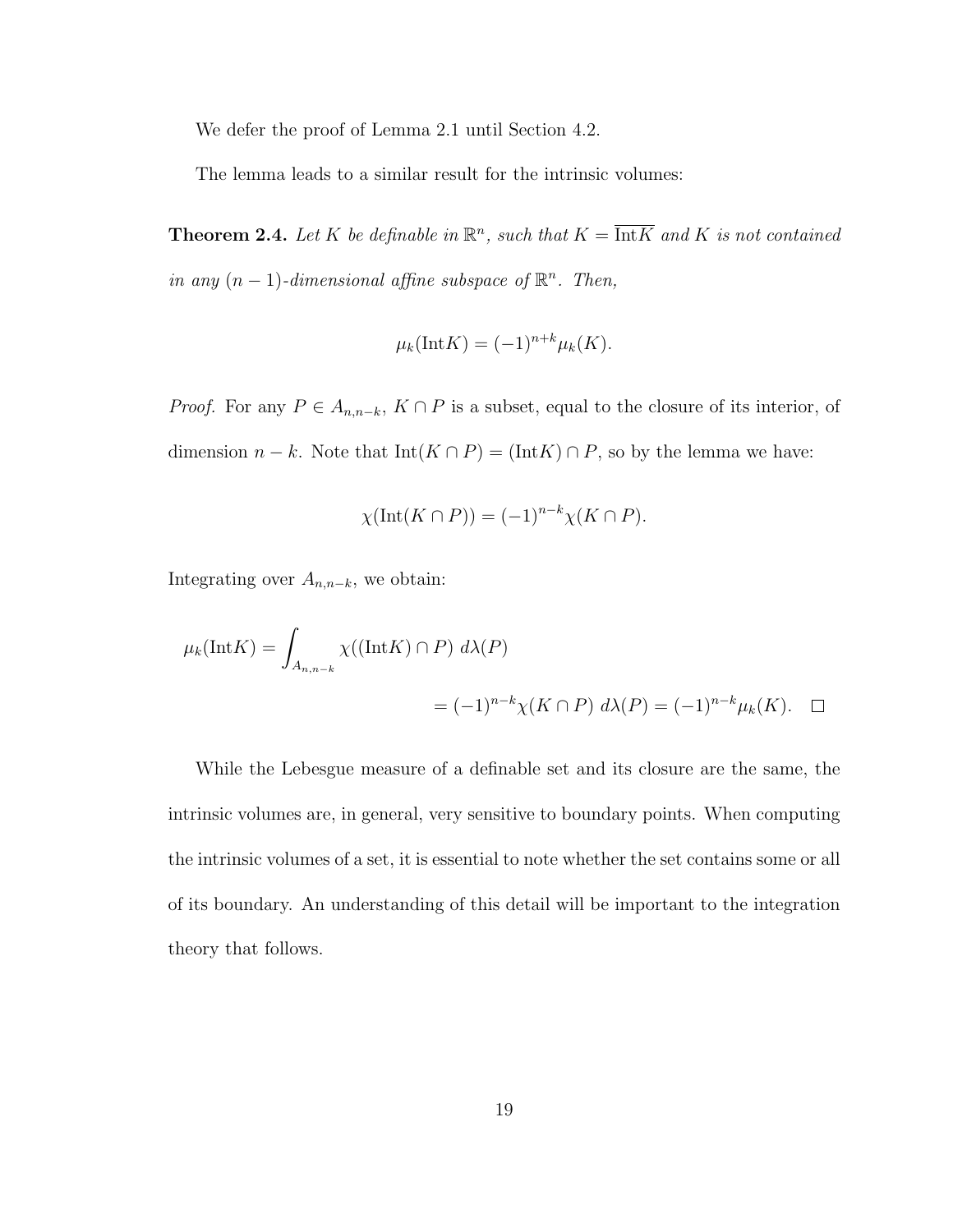## Chapter 3

## Currents and Cycles

The intrinsic volumes also arise from integration of differential forms over normal and conormal cycles of sets. Normal and conormal cycles are examples of currents, which are continuous linear functionals on the spaces of differential forms. This chapter gives a brief introduction to currents, providing only information relevant to our applications. For more details, see chapter 7 of Krantz and Parks [25], chapter 12 of Morvan [32], or the exhaustive and technical chapter 4 of Federer [16].

#### 3.1 Currents

First we must establish some notation. Let  $\Omega_c^k(U)$  denote the space of compactlysupported differential k-forms on some  $U \subseteq \mathbb{R}^N$ . Its dual space, the space of continuous linear functionals on  $\Omega_c^k(U)$ , we denote as  $\Omega_k(U)$ , or simply as  $\Omega_k$  if U is understood. We call an element of  $\Omega_k(U)$  a k-dimensional current on U. The bound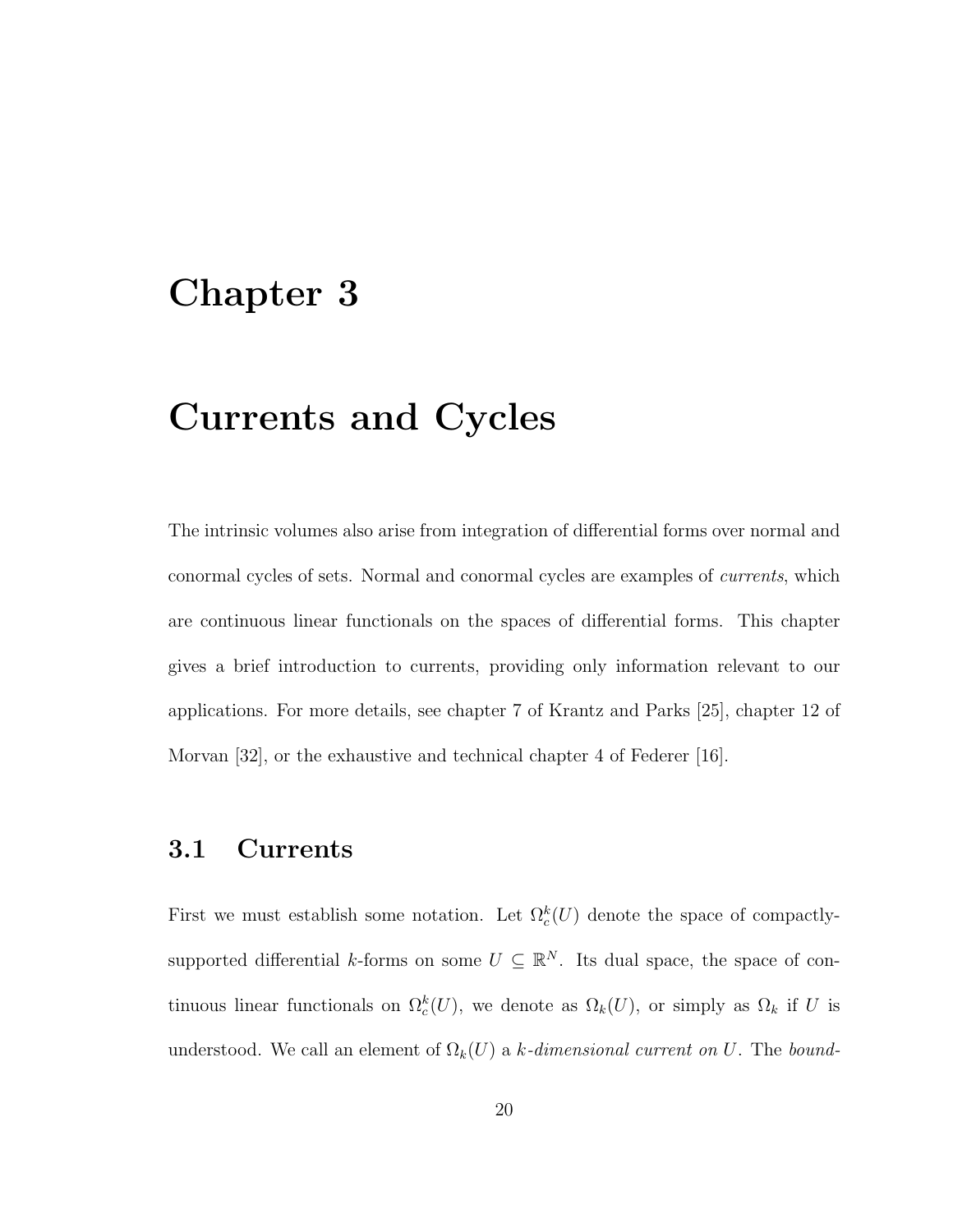ary of a current  $T \in \Omega_k$  is the current  $\partial T \in \Omega_{k-1}$  defined by  $(\partial T)(\omega) = T(d\omega)$  for all  $\omega \in \Omega_c^{k-1}$ . A cycle is a current with zero boundary. Similarly to differential forms,  $\partial(\partial T)=0.$ 

Currents are naturally associated with submanifolds and geometric subsets [25, 32. Let  $M^n$  be a  $C^1$  oriented *n*-dimensional submanifold of  $\mathbb{R}^N$ . Let  $dv_{M^n}$  be the volume form on  $M^n$ . For any  $\omega \in \Omega_c^k(\mathbb{R}^N)$ , the restriction of  $\omega$  to  $M^n$  equals  $f_{\omega}dv_{M^n}$ for some function  $f_{\omega}$  on  $M^n$ . Define a current  $\llbracket M^n \rrbracket$  associated to  $M^n$  by

$$
\llbracket M^n \rrbracket(\omega) = \int_{M^n} f_{\omega} dv_{M^n}.
$$

For our work with currents, we need a norm on the space of currents. First, the *mass*  $\mathbf{M}(T)$  of a current  $T \in \Omega_k(U)$  is the real number defined by:

$$
\mathbf{M}(T) = \sup \{ T(\omega) \mid \omega \in \Omega_c^k(U) \text{ and } \sup |\omega(x)| \le 1 \ \forall \ x \in U \}.
$$

The mass of a current generalizes the volume of a submanifold: the mass of a current supported on a tame set is equal to the volume of the set. Second, let  $|T|_{\flat}$  denote the *flat norm* of the current  $T \in \Omega_k(U)$ , which is the real number defined by:

$$
|T|_{\flat} = \inf \{ \mathbf{M}(R) + \mathbf{M}(S) \mid T = R + \partial S, R \in \Omega_k(U), S \in \Omega_{k+1}(U) \}. \tag{3.1}
$$

We can think of the flat norm as quantifying the minimal-mass decomposition of a k-current T into a k-current R and the boundary of a  $(k+1)$ -current S, as illustrated in Figure 3.1. The flat norm is an excellent tool for measuring the distance between shapes, or between their associated currents, as Morgan and Vixie explain in [31].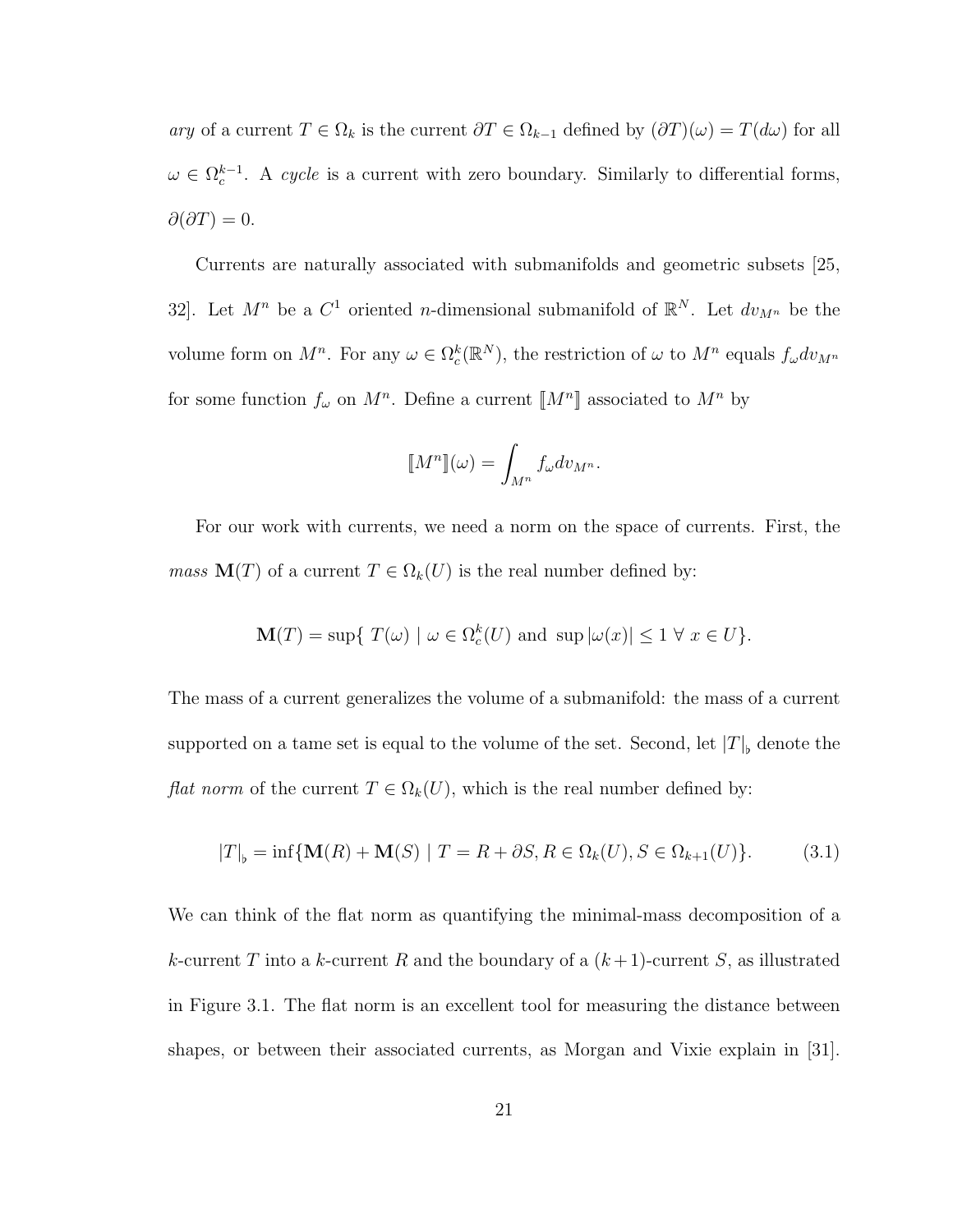

**Figure 3.1:** The 1-current T is decomposed as the sum of a 1-current R and the boundary of a 2-current  $S$ . Intuitively, the flat norm of  $T$  is the decomposition that minimizes the length of  $R$  plus the area of  $S$ .

In this context, the word "flat" is not referring to a lack of curvature, but simply to Hassler Whitney's musical notation  $\flat$  used to denote this norm [25, 30].

### 3.2 Normal and Conormal Cycles

We are interested in particular currents, known as the normal cycle and conormal cycle, that are associated to compact definable sets. The normal cycle is a generalization of the unit normal bundle of a manifold. The definition of the normal cycle is long and technical; for that we refer the reader to Bernig [7], Fu [20], or Nicolaescu [34]. Let A be a compact definable set in  $\mathbb{R}^N$ . We denote the normal cycle of A as  $\mathbf{N}^A$ . Formally,  $\mathbf{N}^A$  is an  $(N-1)$ -current on the unit cotangent bundle  $\mathbb{R}^N \times \mathbb{S}^{N-1}$ . The normal cycle is Legendrian, which means that its restriction to the canonical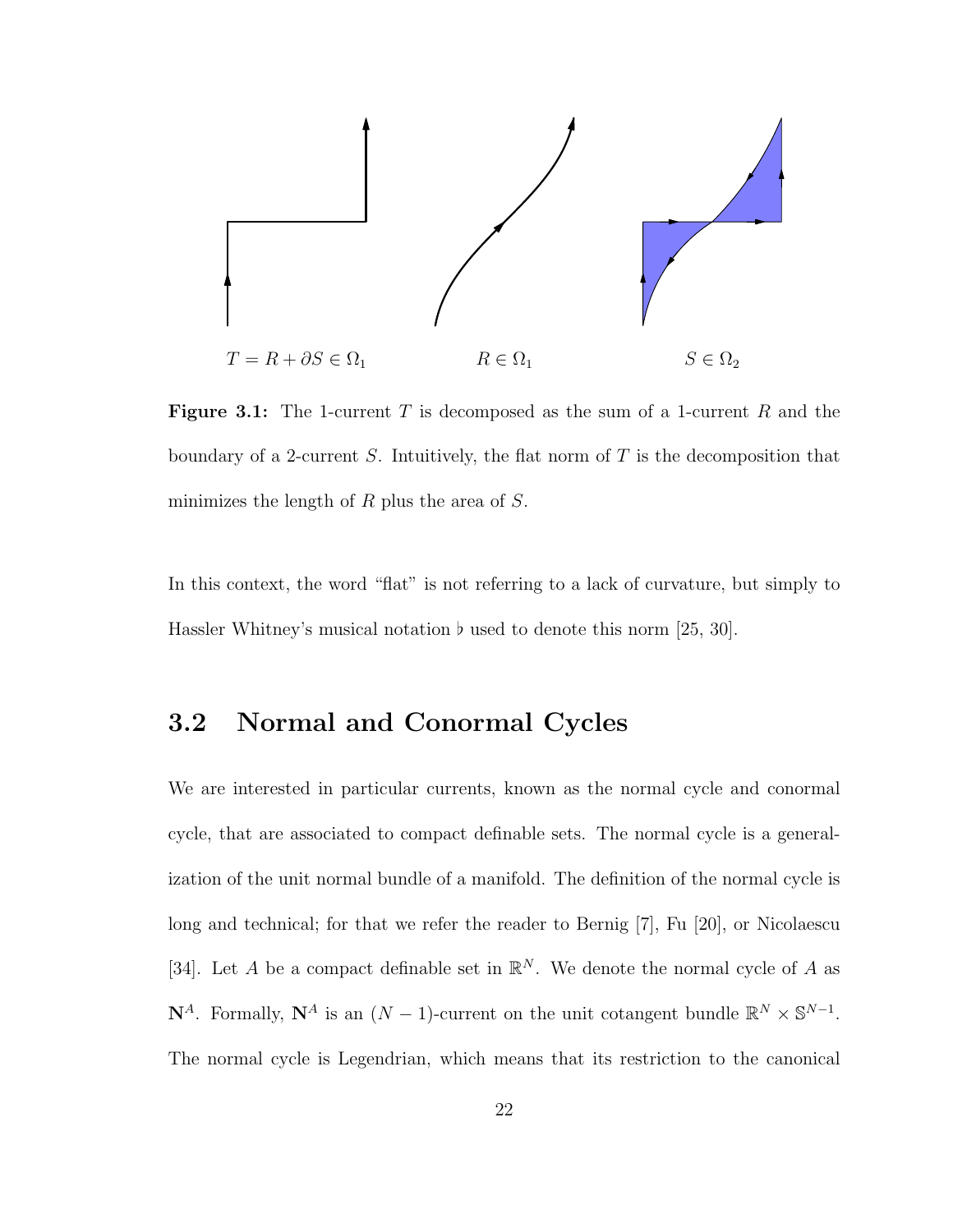1-form  $\alpha$  on the tangent bundle  $T^*\mathbb{R}^N$  is zero:

$$
\mathbf{N}^A\big|_{\alpha} = 0.
$$

The key property for our purposes is that the normal cycle is additive, that is:

$$
\mathbf{N}^{A \cup B} + \mathbf{N}^{A \cap B} = \mathbf{N}^A + \mathbf{N}^B. \tag{3.2}
$$

Intuitively, we regard  $N^A$  as the collection of unit tangent vectors to A, though this intuition is inadequate if  $A$  is not convex. More precisely, if  $A$  is a convex set, then the *support* of  $N^A$  is the hypersurface of unit tangent vectors to A, with orientation given by the outward normal.

*Example* (Normal cycle of a simplicial complex). If  $\sigma$  is a (closed) k-simplex in  $\mathbb{R}^N$ , then  $\mathbf{N}^{\sigma}$  is the current whose support is the surface of unit tangent vectors to  $\sigma$ , with outward orientation. We can then construct the normal cycle of a simplicial complex via equation (3.2).

Figure 3.2 illustrates the normal cycle of a simplicial complex. The simplicial complex K in  $\mathbb{R}^2$  consists of the union of the two closed intervals ab and bc. The normal cycle of a closed interval in  $\mathbb{R}^2$  is supported on an oriented path at unit distance around the interval. The intervals intersect at point  $b$ , whose normal cycle is supported on an oriented unit circle at  $b$ . By equation  $(3.2)$ ,

$$
\mathbf{N}^K = \mathbf{N}^{ab} + \mathbf{N}^{bc} - \mathbf{N}^b,
$$

which is the normal cycle supported on the oriented path shown in Figure 3.2.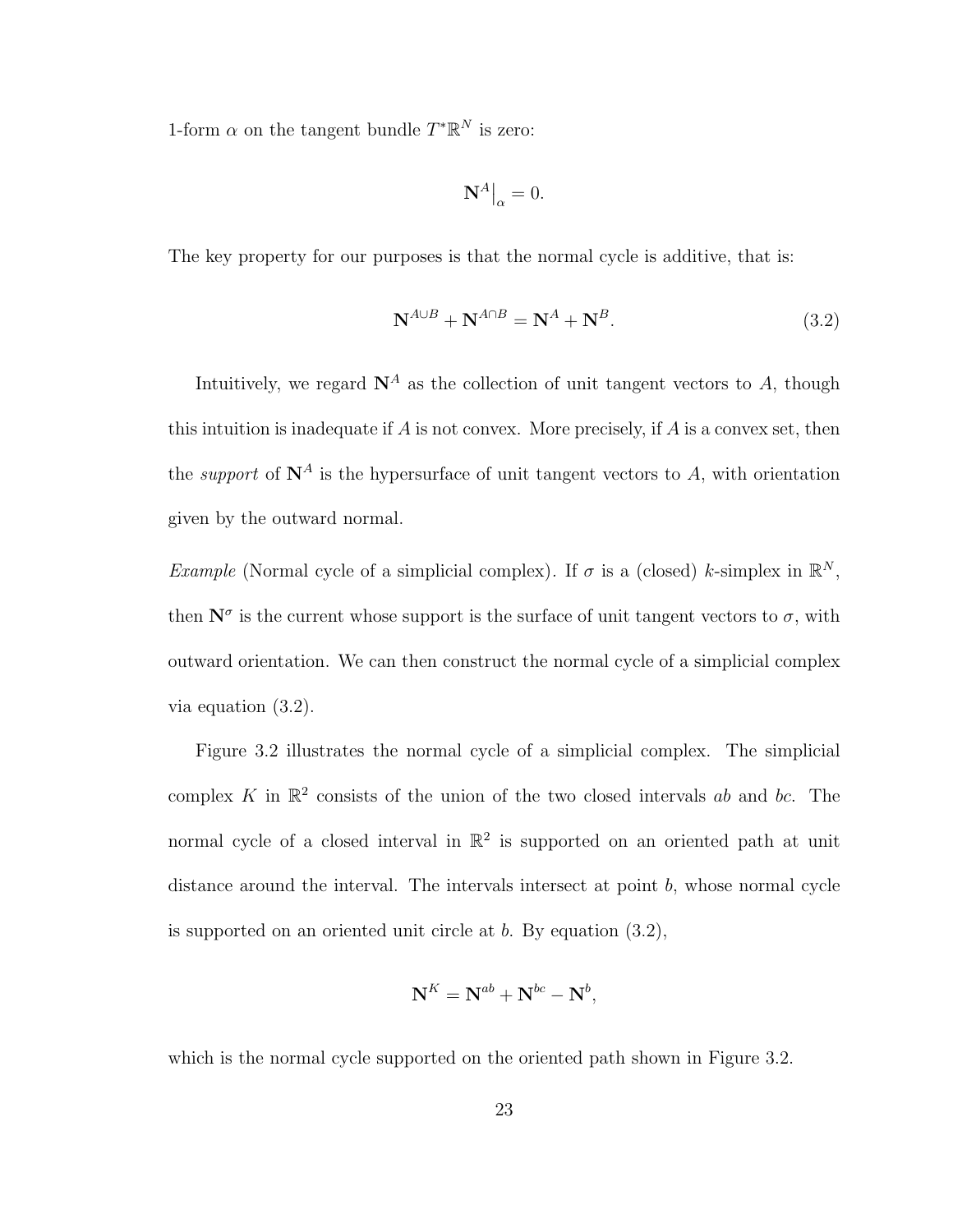

Figure 3.2: Normal cycle of a simplicial complex.

Dual to normal cycles are conormal cycles. For details on the construction of the conormal cycle, see Nicolaescu [33]. The conormal cycle of  $A$ , denoted  $\mathbb{C}^{A}$ , is also an  $(N-1)$ -current on  $\mathbb{R}^N \times \mathbb{S}^{N-1}$ , and it is the cone over  $\mathbb{N}^A$ . The conormal cycle is Lagrangian, which means that its restriction to the standard symplectic 2-form  $\omega$  on  $T^*\mathbb{R}^N$  is zero:

$$
\mathbf{C}^A\big|_{\omega}=0.
$$

For example, the conormal cycle of an interval  $[a, b]$  in  $\mathbb R$  is illustrated by the dark path in Figure 3.3.

Pioneers in the study of normal and conormal cycles were Wintgen [46] and Zähle [47]. Fu gives a detailed treatment of these cycles of subanalytic sets in [19]. Nicolaescu shows in [33] the existence and uniqueness of normal and conormal cycles for definable sets.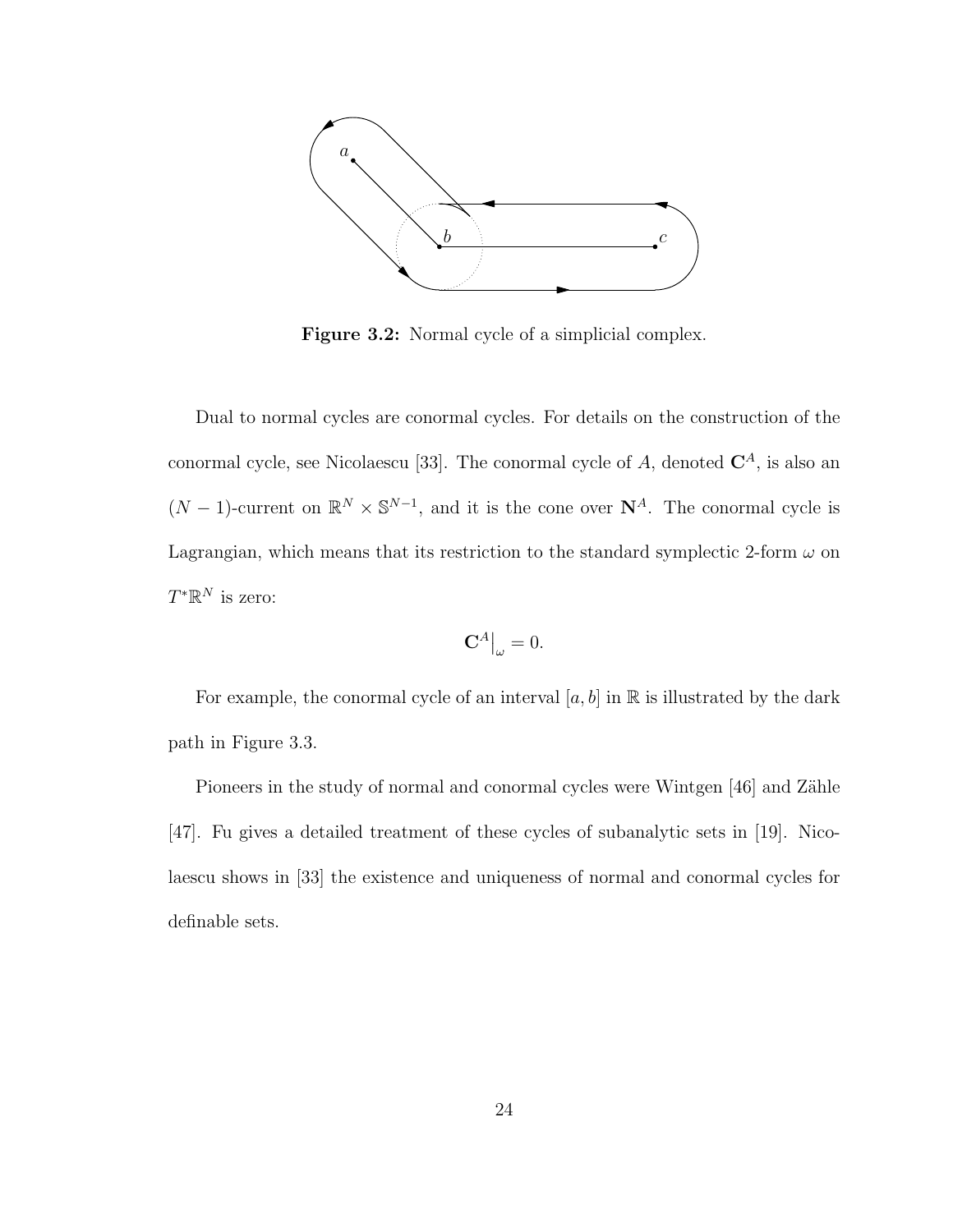#### 3.3 Lipschitz-Killing Curvature Forms

The intrinsic volumes arise from integrating certain differential forms over normal and conormal cycles. These differential forms are called the Lipschitz-Killing curvature forms, named after Rudolf Lipschitz and Wilhelm Killing. These forms are invariant under rigid motions, as they must be since the intrinsic volumes are invariant under such motions.

Since normal and conormal cycles are  $(N-1)$ -currents on  $\mathbb{R}^N \times \mathbb{S}^{N-1}$ , we need differential  $(N-1)$ -forms on  $\mathbb{R}^N \times \mathbb{S}^{N-1}$  invariant under rigid motions. Let  $x_1, \ldots, x_N$ be the standard orthonormal basis for  $\mathbb{R}^N$ , and  $\rho_1, \ldots, \rho_{N-1}$  an orthonormal frame for  $\mathbb{S}^{N-1}$ . Define the following differential  $(N-1)$ -form on  $\mathbb{R}^N \times \mathbb{S}^{N-1}$ :

$$
\mathcal{V}(t)=(x_1+t\rho_1)\wedge\cdots\wedge(x_{N-1}+t\rho_{N-1}).
$$

Intuitively, if  $t = 0$ , this is the volume form on  $\mathbb{R}^{N-1}$ , which is invariant under rigid motions. Morvan explains in [32, ch. 19] that the form  $\mathcal{V}(t)$  is invariant under rigid motions of  $\mathbb{R}^N$ , extended to  $\mathbb{R}^N \times \mathbb{S}^{N-1}$ , for all t. Fu arrives at the same result via a pushforward of an exponential map [21].

We can view the differential form  $V(t)$  as a polynomial in t, whose coefficients are the invariant forms that we seek:

**Definition 3.1.** For  $0 \le k \le N - 1$ , let  $\mathcal{W}_{N-1,k}$  be the coefficient of  $t^{N-k-1}$  in  $\mathcal{V}(t)$ . The form  $W_{N-1,k}$  is called the  $k^{th}$  Lipschitz-Killing curvature form of degree  $N-1$ .

The  $W_{N-1,k}$  are exactly the forms we need to integrate (with appropriate scalar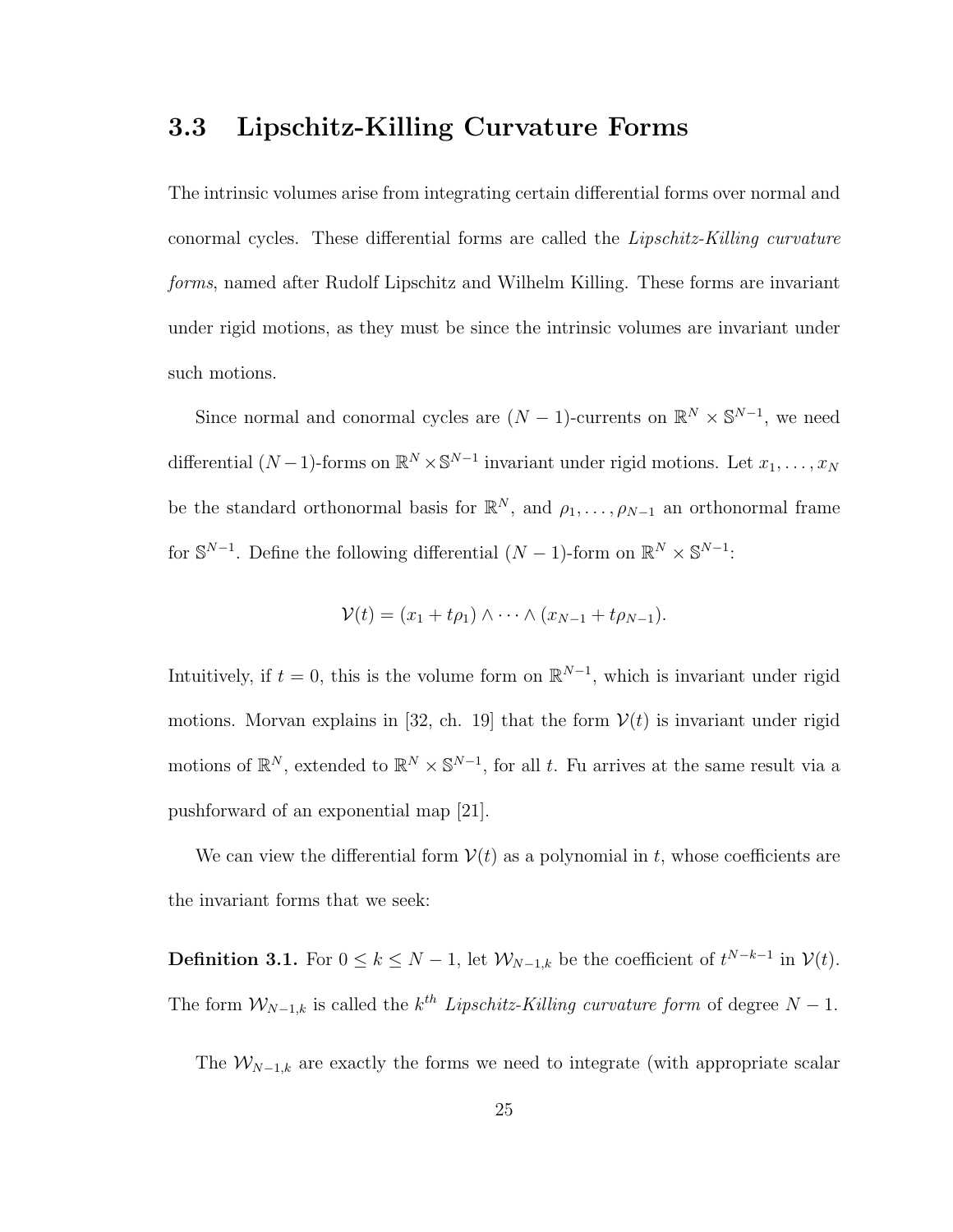multiples) over normal or conormal cycles of sets to obtain the intrinsic volumes. By invariance, they do not depend on the orthonormal frame  $x_1, \ldots, x_N, \rho_1, \ldots, \rho_{N-1}$ . Indeed, Morvan states that the vector space of invariant differential  $(N-1)$ -forms on  $\mathbb{R}^N \times \mathbb{S}^{N-1}$  is spanned by the  $\mathcal{W}_{N-1,k}$  and, if N is odd, by a power of the standard symplectic form. However, the conormal cycle vanishes on the standard symplectic form, so the only invariant forms relevant to our discussion are the  $\mathcal{W}_{N-1,k}$ .

#### 3.4 Back to the Intrinsic Volumes

We can express the intrinsic volumes in terms of normal or conormal cycles, and the Lipschitz-Killing curvature forms.

**Theorem 3.1.** Let  $K \in \text{Def}(\mathbb{R}^n)$ . The integrals

$$
\int_{\mathbf{N}^K} \mathcal{W}_{n,k} \quad \text{and} \quad \int_{\mathbf{C}^K} \mathcal{W}_{n,k} \tag{3.3}
$$

are, up to a constant multiple, the intrinsic volume  $\mu_k(K)$ .

Proof. Since the normal and conormal cycles are additive, and the Lipschitz-Killing curvature forms are Euclidean-invariant, the integrals in (3.3) are valuations on  $\mathsf{Def}(\mathbb{R}^n)$ . By definition of the Lipschitz-Killing curvature forms, these expressions are homogeneous of degree  $k$ . The integrals are also continuous on convex sets with respect to the Hausdorff metric. Therefore, by Hadwiger's Theorem, these integrals are  $\mu_k(K)$ , up to a constant multiple.  $\Box$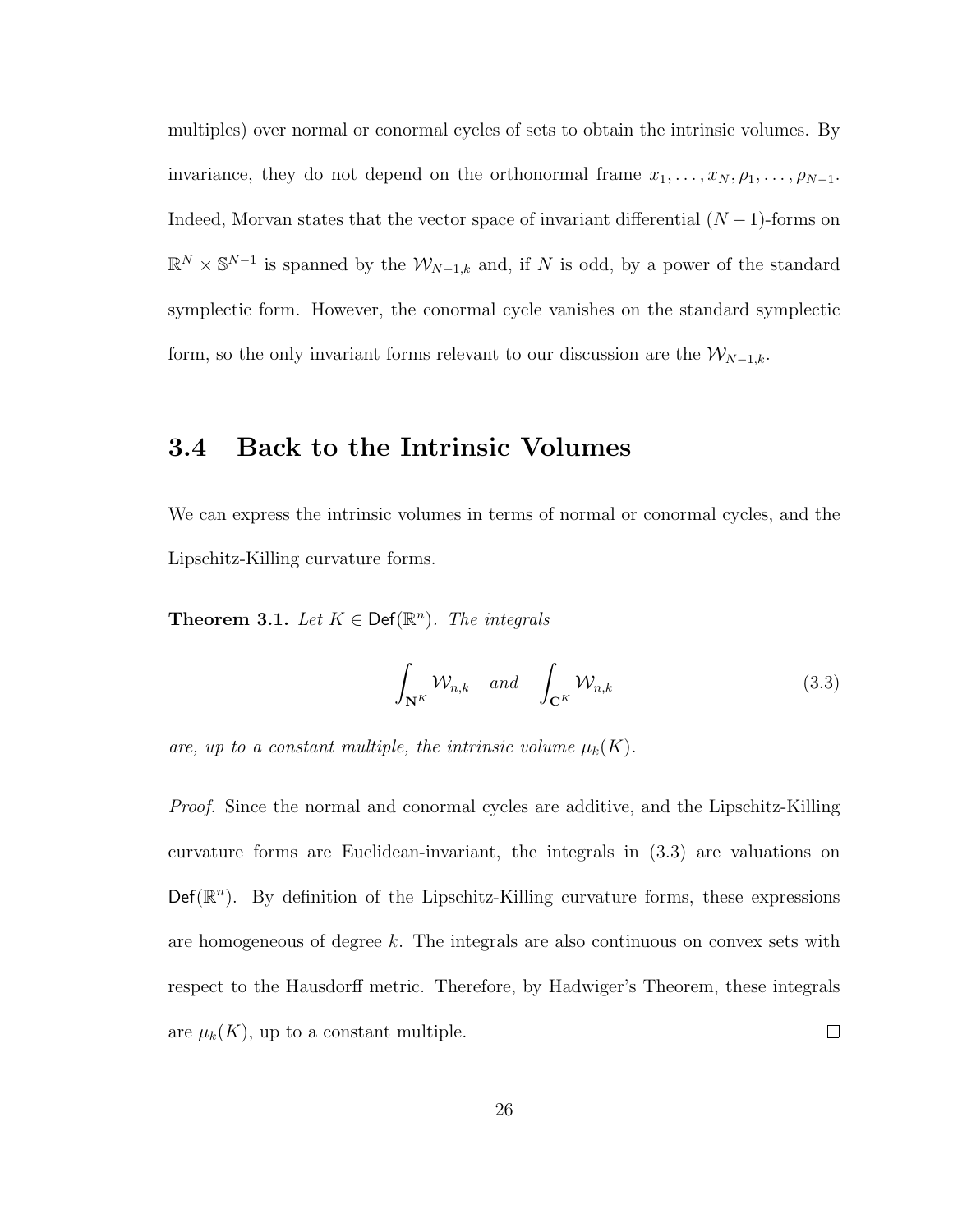

**Figure 3.3:** Conormal cycle of the interval  $[a, b]$ .

Some low-dimensional examples will help illustrate this "current" approach to the intrinsic volumes.

*Example.* Consider the interval  $[a, b] \subset \mathbb{R}$ . Its conormal cycle  $\mathbf{C}^{[a,b]}$  can be represented by the dark path in Figure 3.3. The space of invariant 1-forms on  $\mathbb{R}^2 \times \mathbb{S}^1$  is spanned by the two forms  $W_{1,0} = d\rho$  and  $W_{1,1} = dx$ . We obtain the intrinsic volumes of [a, b] by the integrals:

$$
\mu_0([a, b]) = \int_{\mathbf{C}^{[a, b]}} \frac{1}{2\pi} d\rho = 1
$$

$$
\mu_1([a, b]) = \int_{\mathbf{C}^{[a, b]}} dx = b - a.
$$

*Example.* Let K be a definable subset of  $\mathbb{R}^2$ . The space of invariant 2-forms of  $\mathbb{R}^3 \times \mathbb{S}^2$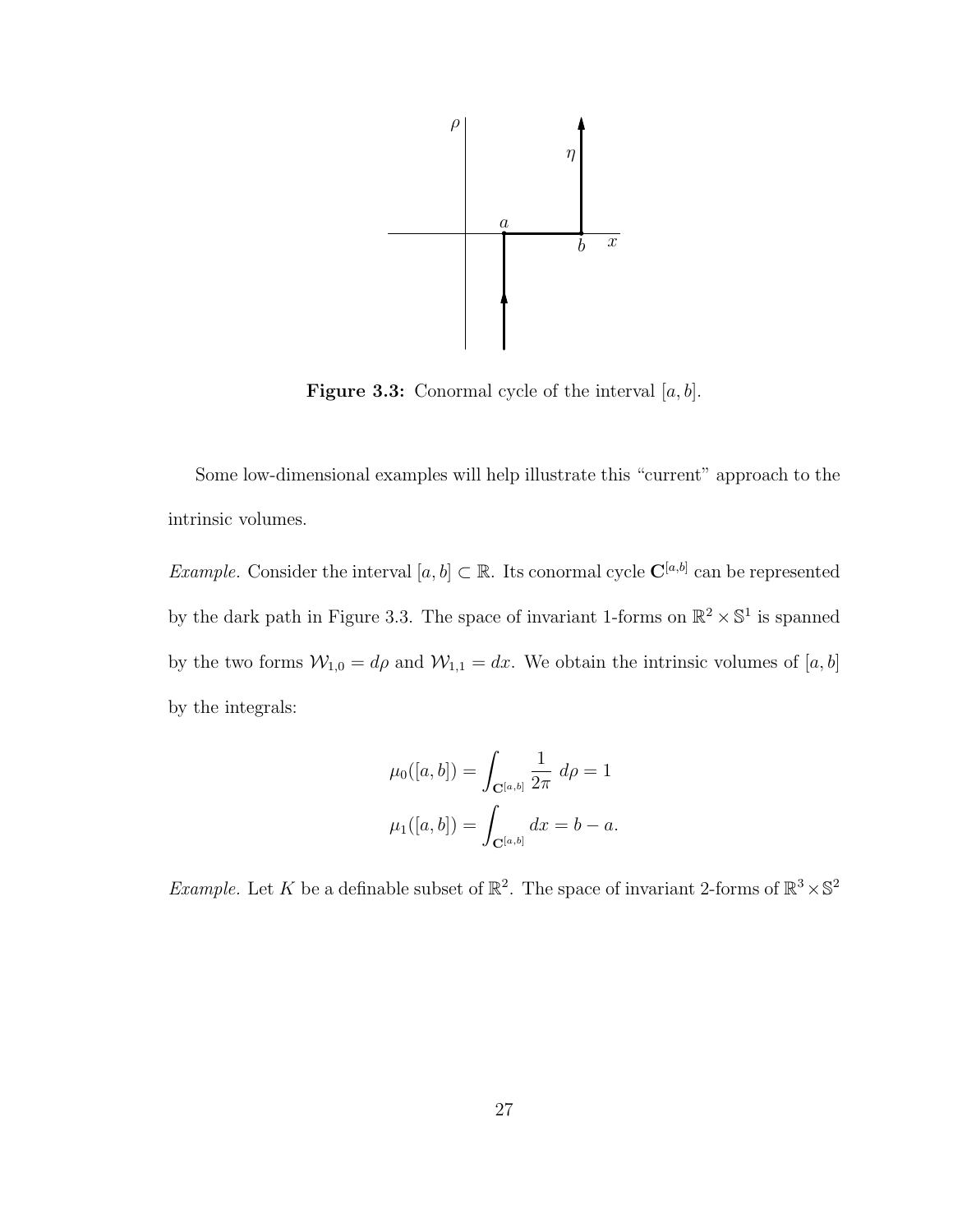contains the following forms:

$$
\mathcal{W}_{2,0} = d\rho_1 \wedge d\rho_2
$$
  

$$
\mathcal{W}_{2,1} = d\rho_1 \wedge dx_2 + dx_1 \wedge d\rho_2
$$
  

$$
\mathcal{W}_{2,2} = dx_1 \wedge dx_2
$$

We obtain the intrinsic volumes of  $K$  by integrating these forms over  $\mathbf{C}^K$ :

$$
\mu_0(K) = \iint_{\mathbf{C}^K} \frac{1}{4\pi} d\rho_1 \wedge d\rho_2
$$

$$
\mu_1(K) = \iint_{\mathbf{C}^K} \frac{1}{2\pi} d\rho_1 \wedge dx_2 + \frac{1}{2\pi} dx_1 \wedge d\rho_2
$$

$$
\mu_2(K) = \iint_{\mathbf{C}^K} dx_1 \wedge dx_2.
$$

In the above examples, we use normalizations such as  $\frac{1}{2\pi}$  to scale the integrals properly, as is necessary for computations.

Representing the intrinsic volumes in terms of integrals of the Lipschitz-Killing curvature forms, we can now prove the Product Theorem (Theorem 2.3). The key observation is that by Definition 3.1, for integers  $0 < m < n$ ,

$$
\mathcal{W}_{n,k} = \sum_{i=0}^{k} \mathcal{W}_{m,i} \wedge \mathcal{W}_{n-m,k-i}.
$$

Therefore,

$$
\sum_{i=0}^{k} \mu_k(K)\mu_{k-i}(J) = \sum_{i=0}^{k} \int_{\mathbf{C}^K} \mathcal{W}_{m,i} \int_{\mathbf{C}^J} \mathcal{W}_{n-m,k-i} = \int_{\mathbf{C}^{K \times J}} \mathcal{W}_{n,k} = \mu_k(K \times J)
$$

which proves the Product Theorem.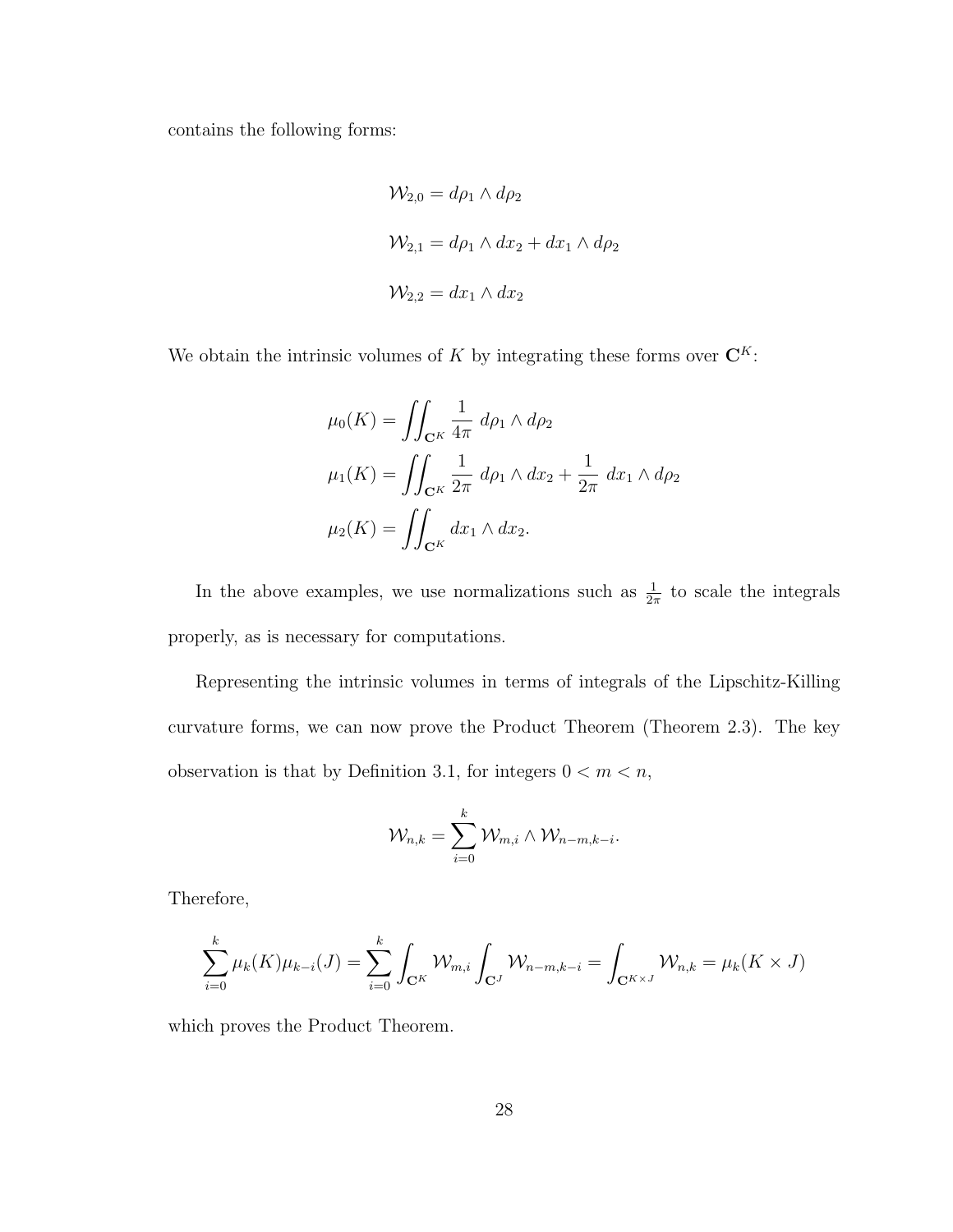### 3.5 Continuity

The flat norm on conormal cycles is the key ingredient of a topology on definable sets, with respect to which the intrinsic volumes are continuous.

Let A and B be definable subsets of  $\mathbb{R}^n$ . Define the *flat metric* in terms of the flat norm as follows:

$$
d(A, B) = |\mathbf{C}^A - \mathbf{C}^B|_{\flat}.
$$
\n(3.4)

Call the topology on definable subsets of  $\mathbb{R}^n$  induced by the flat metric the flat topology. The flat topology is a useful generalization of the Hausdorff topology on convex sets. Indeed, if a sequence of convex sets converges in the Hausdorff topology, then the corresponding sequence of their normal cycles converges in the flat topology [17], but the same is not true for non-convex sets. On the other hand, convergence of normal cycles of definable sets implies convergence in the Hausdorff topology. Furthermore, we have the following theorem:

#### **Theorem 3.2.** The intrinsic volumes are continuous with respect to the flat topology.

*Proof.* Let  $K \in \text{Def}(\mathbb{R}^n)$  be bounded and  $\epsilon > 0$ . Let B be a large ball in  $\mathbb{R}^n$  containing a neighborhood of K.

From the definition of flat norm, we have for any  $T \in \Omega_n$  and  $\omega \in \Omega_c^n$ , both supported on  $B$ :

$$
|T(\omega)| \le |T|_{\flat} \cdot \max \left\{ \sup_{x \in B} |\omega(x)|, \sup_{x \in B} |d\omega(x)| \right\}.
$$
 (3.5)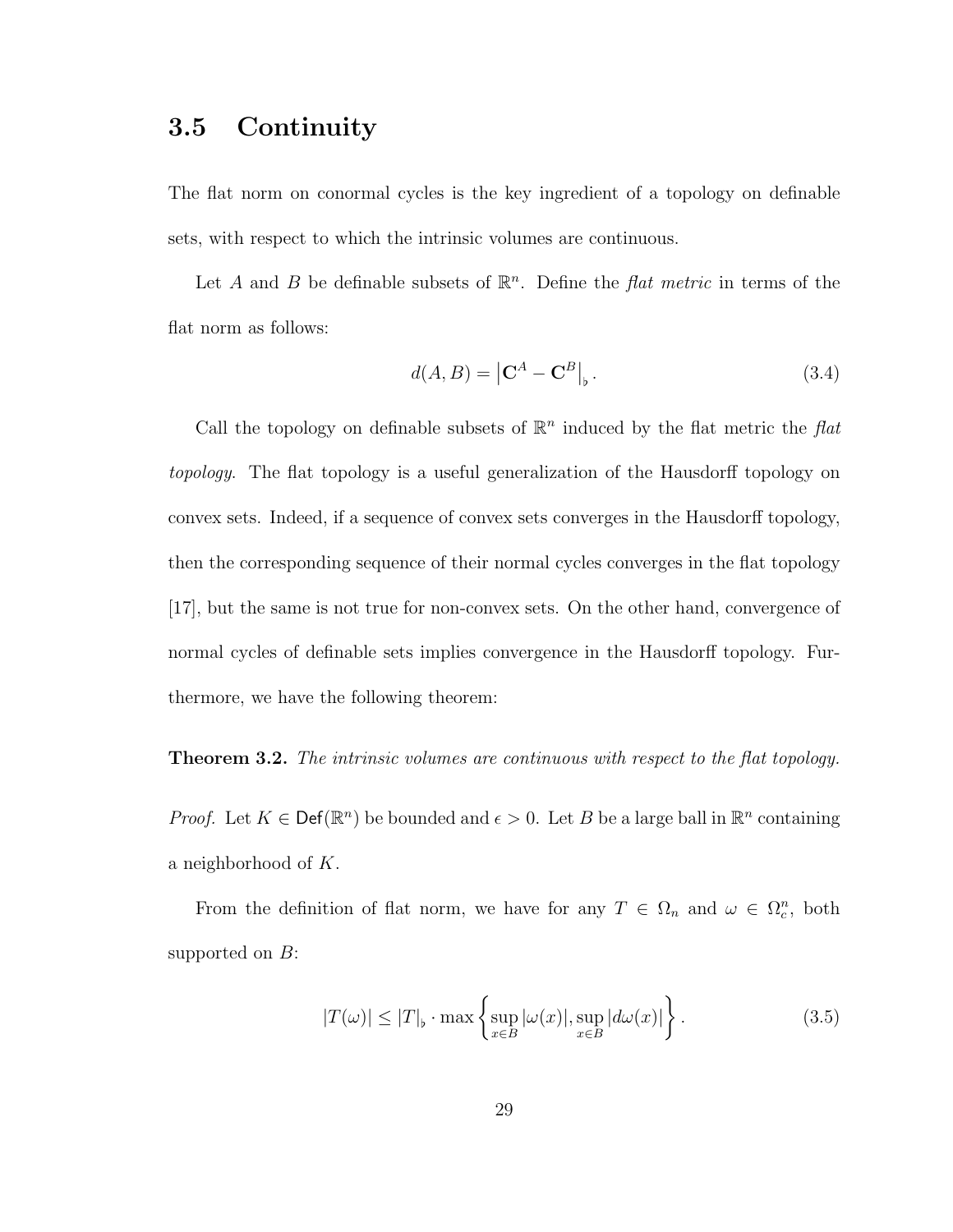Suppose  $J \in \text{Def}(\mathbb{R}^n)$  is contained in B. Let  $T = \mathbf{C}^K - \mathbf{C}^J$  be the difference between conormal cycles of K and J, and let  $\omega = \mathcal{W}_{n,k}$ . Equation (3.5) becomes:

$$
|\mu_k(K) - \mu_k(J)| = \left| \int_{\mathbf{C}^K} \mathcal{W}_{n,k} - \int_{\mathbf{C}^J} \mathcal{W}_{n,k} \right|
$$
  
 
$$
\leq |\mathbf{C}^K - \mathbf{C}^J|_{\flat} \cdot \max \left\{ \sup_{x \in B} |\mathcal{W}_{n,k}(x)|, \sup_{x \in B} |d\mathcal{W}_{n,k}(x)| \right\}. (3.6)
$$

The forms  $\mathcal{W}_{n,k}$  and  $d\mathcal{W}_{n,k}$  are bounded on  $B,$  so we can let

$$
\delta = \epsilon \cdot \left( \max \left\{ \sup_{x \in B} |\mathcal{W}_{n,k}(x)|, \sup_{x \in B} |d\mathcal{W}_{n,k}(x)| \right\} \right)^{-1},
$$

and we have  $|\mu_k(K) - \mu_k(J)| < \epsilon$  for all  $J \in \mathsf{Def}(\mathbb{R}^n)$  such that  $d(K, J) = \left| \mathbf{C}^K - \mathbf{C}^J \right|_{\flat} < \epsilon$  $\delta,$  which proves continuity.  $\Box$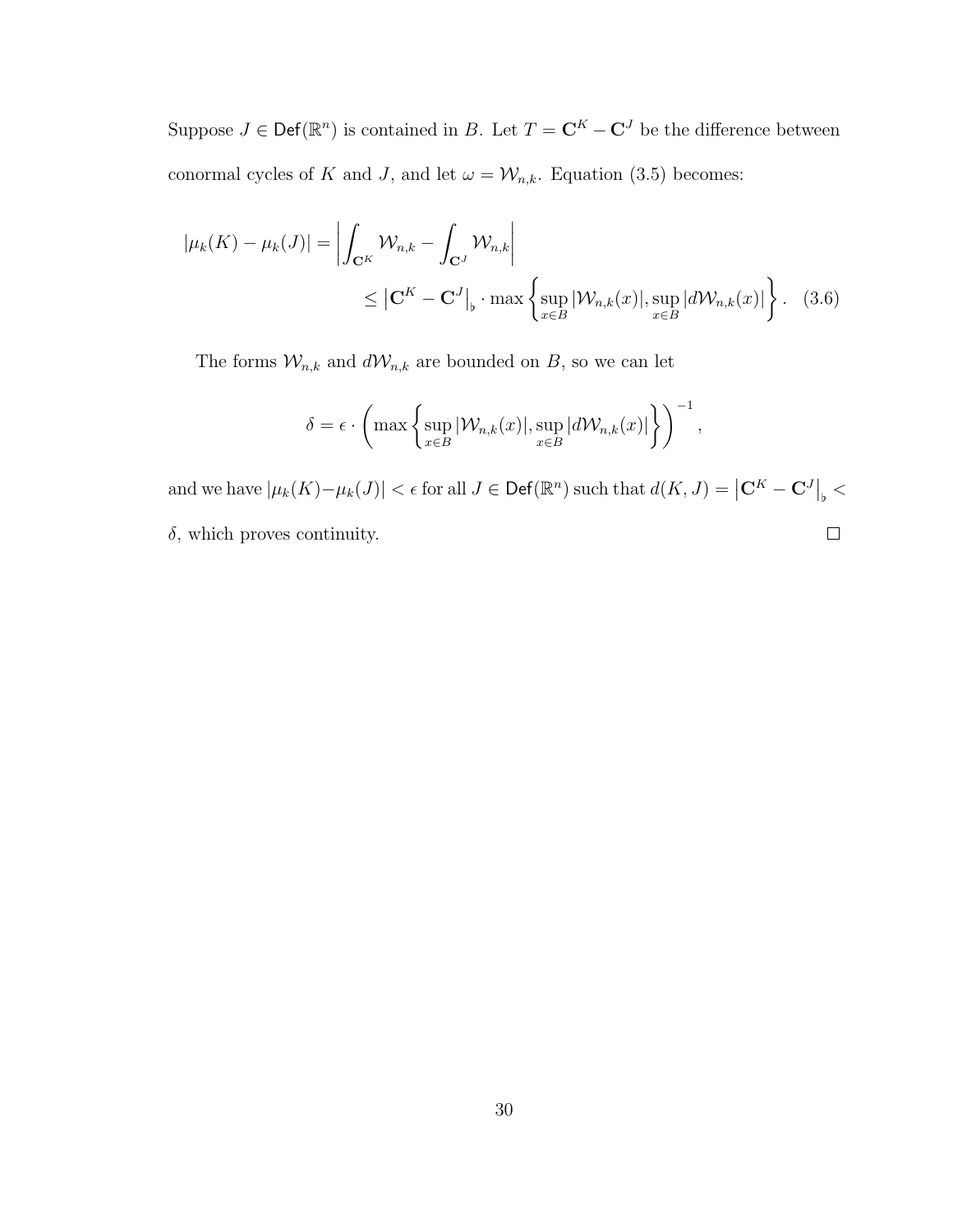### Chapter 4

### Valuations on Functionals

We now "lift" valuations from sets to functionals over sets. This results in the Hadwiger integrals—integrals with respect to the intrinsic volumes. For functionals with finite range, integration is straightforward. Integration of continuous functionals is more complicated, resulting in a duality of lower and upper integrals. We discuss properties and equivalent expressions of these Hadwiger integrals of continuous functionals.

### 4.1 Constructible Functions

Having established the basic properties of intrinsic volumes, we now explore their use as a measure for integration. We begin with constructible functions, which are integer-valued functions with definable level sets. Moreover, if  $f$  is a constructible function, then its domain has a locally finite triangulation such that  $f$  is constant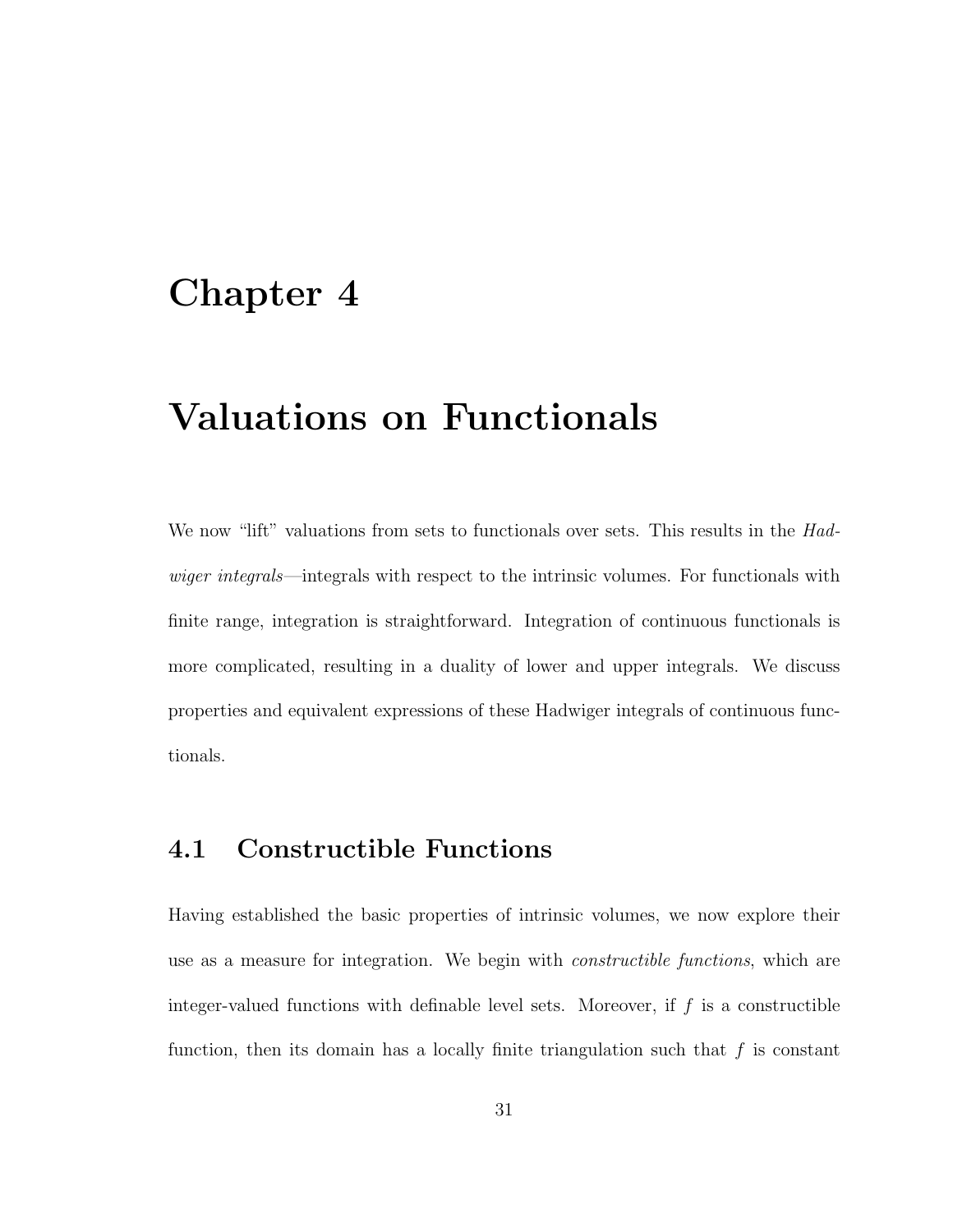on each simplex. Thus, if f has compact support, then f is bounded. Integration of constructible functions with respect to intrinsic volumes is straightforward.

**Definition 4.1.** Let  $X \in \mathbb{R}^n$  be compact and  $h: X \to \mathbb{Z}$  be a constructible function. So  $h = \sum_i c_i \mathbf{1}_{A_i}$ , where  $c_i \in \mathbb{Z}$  and  $\mathbf{1}_{A_i}$  is the characteristic function on a definable set  $A_i$ . We may assume the  $A_i$  are disjoint. Then the *Hadwiger integral* of h with respect to  $\mu_k$  is

$$
\int_X h \ d\mu_k = \int_X \sum_i c_i \mathbf{1}_{A_i} \ d\mu_k = \sum_i c_i \mu_k(A_i).
$$

When  $k = 0$ , the integral is also called an *Euler integral* and denoted  $\int_X h \, d\chi$ [3, 44]. When  $k = n$ , the integral is the usual Lebesgue integral.

### 4.2 Duality

Schapira [37] defines a useful duality on constructible functions. Let the dual of a function  $h \in \mathsf{CF}(\mathbb{R}^n)$ , be the function  $Dh$  whose value at  $x \in \mathbb{R}^n$  is given by

$$
Dh(x) = \lim_{\epsilon \to 0^+} \int_{\mathbb{R}^n} h \cdot \mathbf{1}_{B(x,\epsilon)} \, d\chi,
$$

where  $B(x, \epsilon)$  is the ball of radius  $\epsilon$  centered at x.

The properties of Schapira's duality that are important for our purposes are summarized in the following theorem.

**Theorem 4.1.** Let  $h \in CF(\mathbb{R}^n)$ . Then:

1. The dual Dh is a constructible function,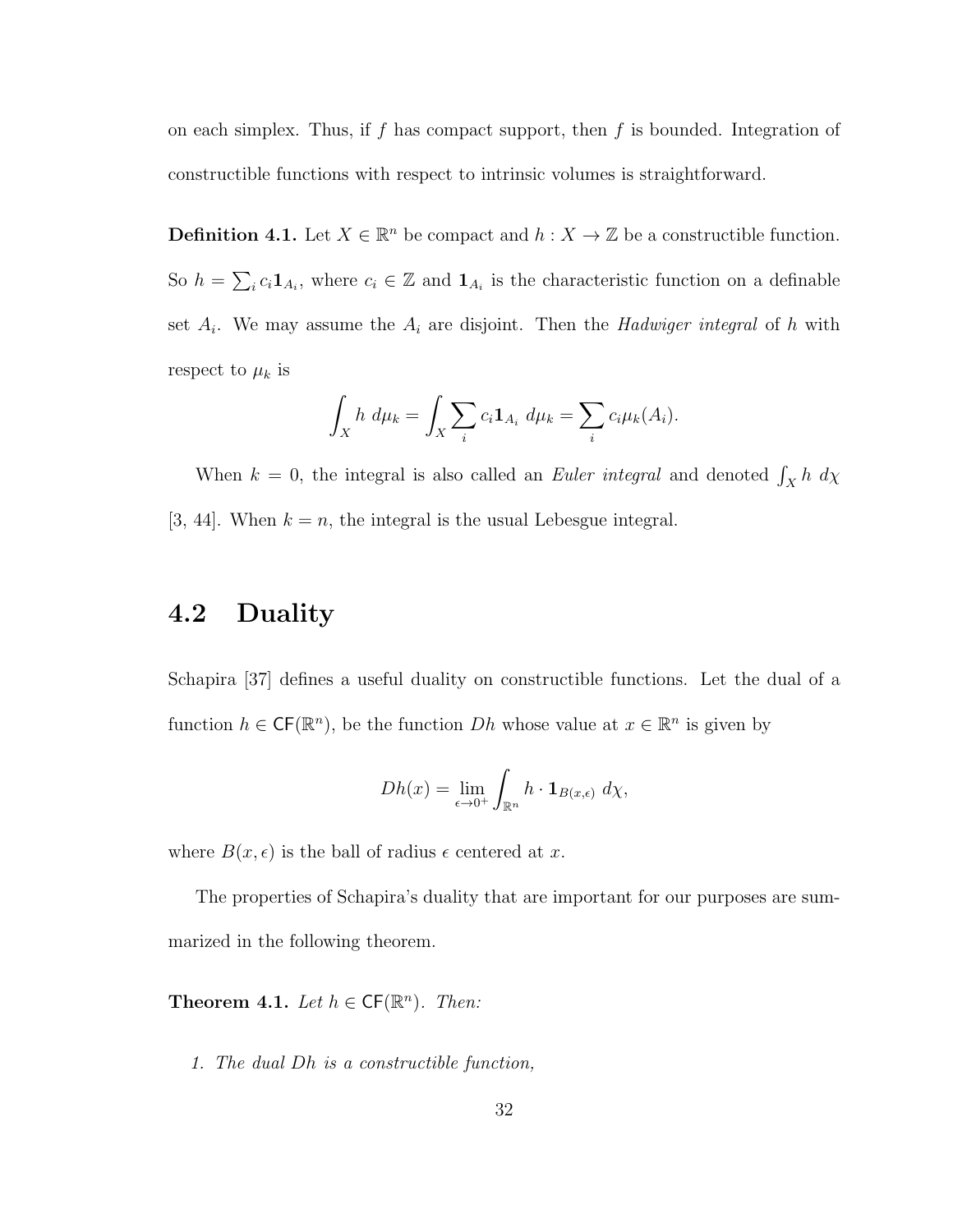- 2. Duality is an involution:  $D^2h = h$ , and
- 3. Duality preserves integrals:  $\int_X h \, d\chi = \int_X Dh \, d\chi$ .

For proofs, see Schapira [37].

With Euler integrals and duality of constructible functions, we can now prove Lemma 2.1, restated from Section 2.5:

**Lemma 4.1.** Let K be a definable, regular closed subset of  $\mathbb{R}^n$ . Then  $\chi(\text{Int}K)$  =  $(-1)^{n}\chi(K).$ 

*Proof.* For a characteristic function of a regular closed subset K of  $\mathbb{R}^n$ ,  $D(\mathbf{1}_{\text{Int}K}) =$  $(-1)^n \mathbf{1}_K$ .

Schapira's duality implies:

$$
\chi(\text{Int}K) = \int \mathbf{1}_{\text{Int}K} \, d\chi = \int D(\mathbf{1}_{\text{Int}K}) \, d\chi = \int (-1)^n \mathbf{1}_K d\chi = (-1)^n \chi(K). \qquad \Box
$$

#### 4.3 Extending to Continuous Functions

A definable function is a bounded real-valued function on a compact set  $X \in \mathbb{R}^n$ whose graph is a definable subset of  $\mathbb{R}^{n+1}$ . Similar to the real-valued Euler integrals of Baryshnikov and Ghrist in [4], we can integrate a definable function with respect to intrinsic volumes.

**Definition 4.2** (Hadwiger Integral). For definable function  $h: X \to \mathbb{R}, X \subset \mathbb{R}^n$ , the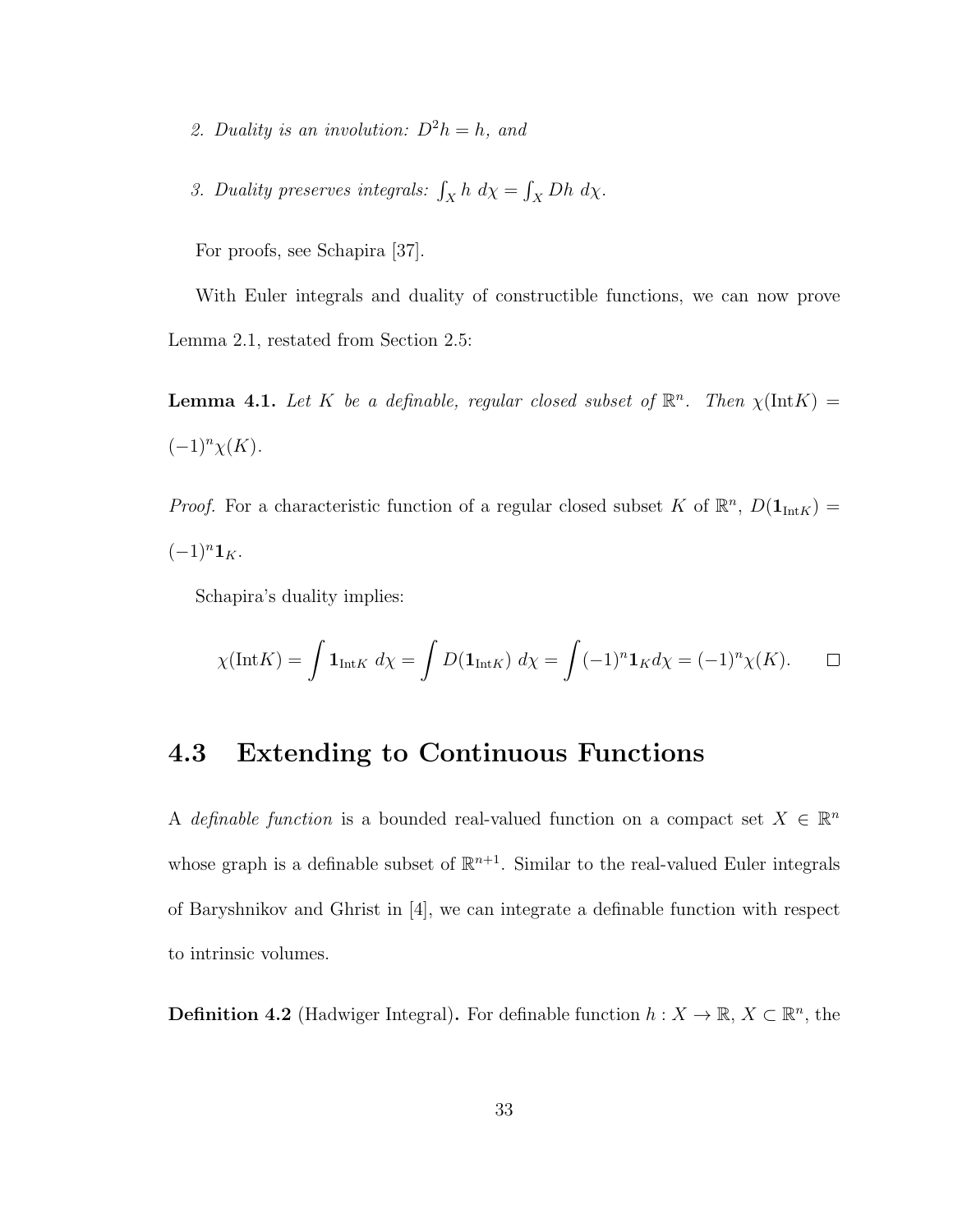

Figure 4.1: The lower Hadwiger integral is defined as a limit of lower step functions (left), as in Definition 4.2. It can also be expressed in terms of excursion sets (right), as in Theorem 4.2, equation (4.3).

lower and upper Hadwiger integrals of h are:

$$
\int_{X} h \, \lfloor d\mu_k \rfloor = \lim_{m \to \infty} \frac{1}{m} \int \lfloor m h \rfloor \, d\mu_k \quad \text{and} \tag{4.1}
$$

$$
\int_{X} h \, \lceil d\mu_k \rceil = \lim_{m \to \infty} \frac{1}{m} \int \lceil m h \rceil \, d\mu_k. \tag{4.2}
$$

When  $k = 0$ , we obtain the real-valued Euler integrals of Baryshnikov and Ghrist, and when  $k = n$ , both of the integrals in Definition 4.2 are in fact Lebesgue integrals. Existence of the limits in Definition 4.2 is a consequence of Theorem 4.2.

The integrals in Definition 4.2 are written in terms of step functions, but they can be expressed in several different ways. We can write the integrals in terms of excursion sets, which are sets on which the functional takes on values in a particular interval. For example,  $\{h \ge s\} = \{x \mid h(x) \ge s\}$ . Figure 4.1 illustrates step functions and excursion sets of a definable function. We can also write the Hadwiger integrals in terms of Euler integrals along affine slices, or projections onto linear subspaces.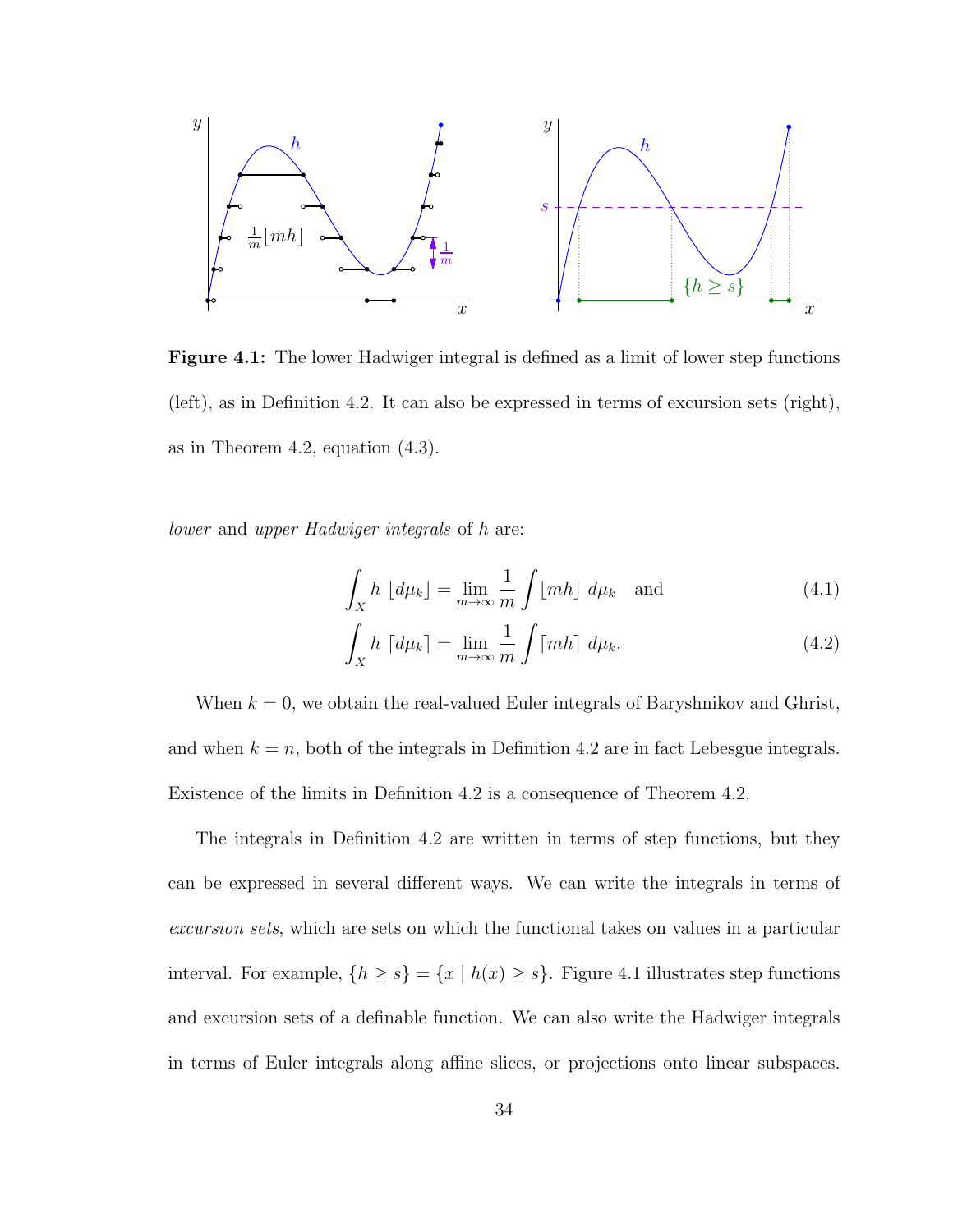

**Figure 4.2:** The Hadwiger integral of a function  $h : \mathbb{R}^2 \to \mathbb{R}$  can be expressed in terms of level sets of  $h$  (left) or slices of  $h$  by planes perpendicular to the domain (right), as in Theorem 4.2.

Illustrated in figure 4.2 for a bump function, these equivalent expressions are stated in the following theorem.

**Theorem 4.2** (Equivalent Expressions). For a definable function  $h : \mathbb{R}^n \to \mathbb{R}$ , the lower Hadwiger integral can be written

$$
\int_{X} h \left[ d\mu_{k} \right] = \int_{s=0}^{\infty} \left( \mu_{k} \{ h \ge s \} - \mu_{k} \{ h < -s \} \right) ds \qquad \text{exclusion sets} \tag{4.3}
$$

$$
=\int_{A_{n,n-k}}\int_{X\cap P}h\ [d\chi]\ d\lambda(P)\qquad\qquad\text{slices}\tag{4.4}
$$

$$
= \int_{G_{n,k}} \int_{L} \int_{\pi_L^{-1}(\mathbf{x})} h \, [d\chi] \, d\mathbf{x} \, d\gamma(L) \qquad \text{projections} \tag{4.5}
$$

and similarly for the upper Hadwiger integral.

Proof. To express the integral in terms of excursion sets, first let

$$
T = \max(\sup(h), -\inf(h))
$$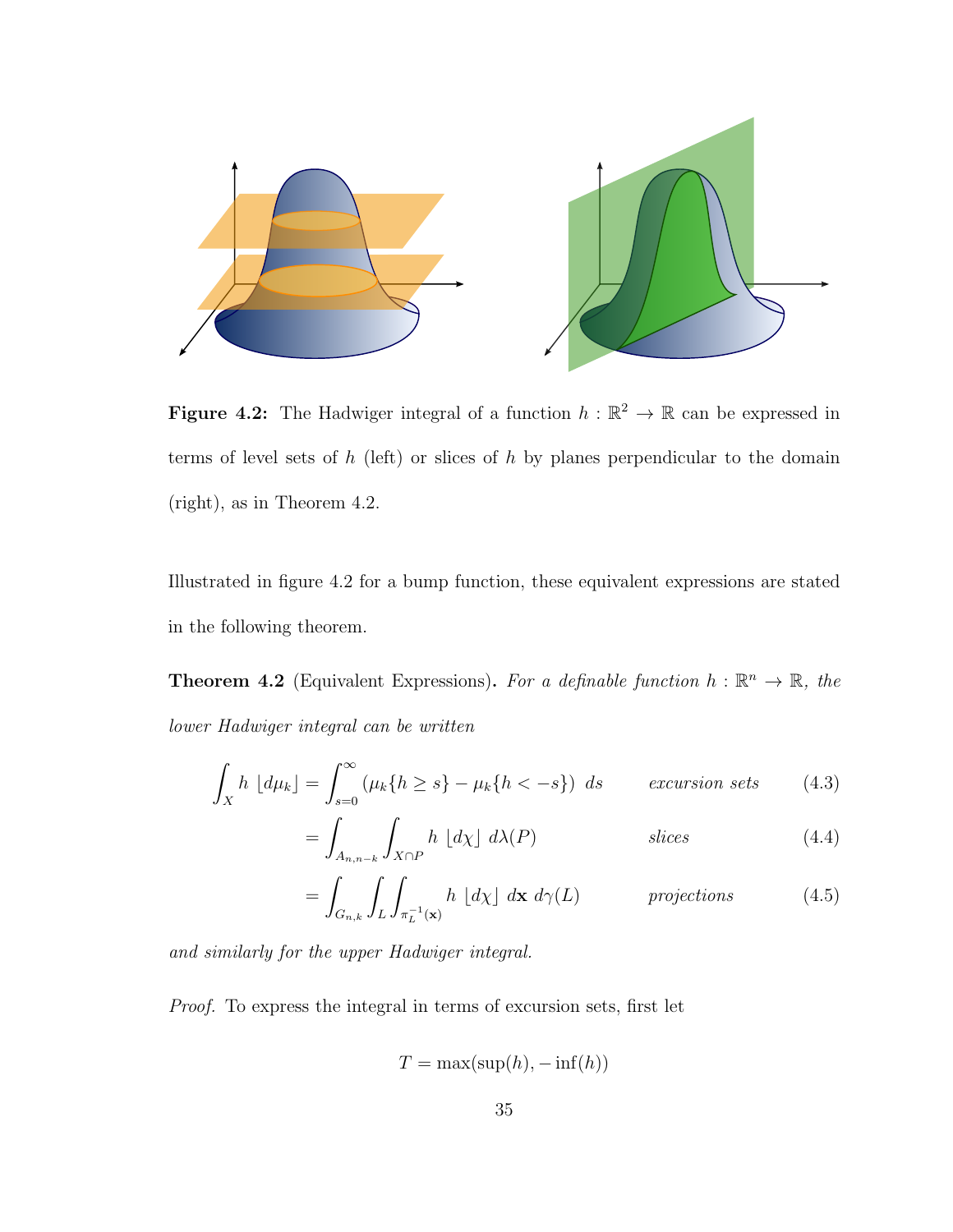and let  $N = mT$ . Then,

$$
\int h \left[ d\mu_k \right] = \lim_{m \to \infty} \frac{1}{m} \int \left[ m h \right] d\mu_k = \lim_{m \to \infty} \frac{1}{m} \sum_{i=1}^{\infty} \mu_k \{ mh \ge i \} - \mu_k \{ mh < -i \}
$$

$$
= \lim_{N \to \infty} \frac{T}{N} \sum_{i=1}^{N} \mu_k \left\{ h \ge \frac{iT}{N} \right\} - \mu_k \left\{ h < -\frac{iT}{N} \right\}
$$

$$
= \int_0^T \mu_k \{ h \ge s \} - \mu_k \{ h < -s \} ds,
$$

which proves equation (4.3).

For the expression involving affine slices, note that

$$
\int_0^\infty \mu_k\{h \ge s\} - \mu_k\{h < -s\} \, ds
$$
\n
$$
= \int_0^\infty \int_{A_{n,n-k}} \chi(\{h \ge s\} \cap P) - \chi(\{h < -s\} \cap P) \, d\lambda(P) \, ds.
$$

Since the excursion sets  $\{h \geq s\}$  and  $\{h \leq -s\}$  are definable, they have finite Euler characteristic, and the integrand is finite. Since  $h$  has compact support, the Grassmanian integral is actually over a bounded subset of  $A_{n,n-k}$ . Moreover, h is bounded, so the real integral is over a bounded subset of R. Thus, the double integral is in fact finite. Since the integral is finite and R and  $A_{n,n-k}$  are  $\sigma$ -finite measure spaces, Fubini's theorem allows us to change the order of integration. The integral then becomes

$$
\int_{A_{n,n-k}} \int_0^\infty \chi(\{h \ge s\} \cap P) - \chi(\{h < -s\} \cap P) \, ds \, d\lambda(P)
$$
\n
$$
= \int_{A_{n,n-k}} \int_{X \cap P} h \, [d\chi] \, d\lambda(P),
$$

and this proves equation (4.4).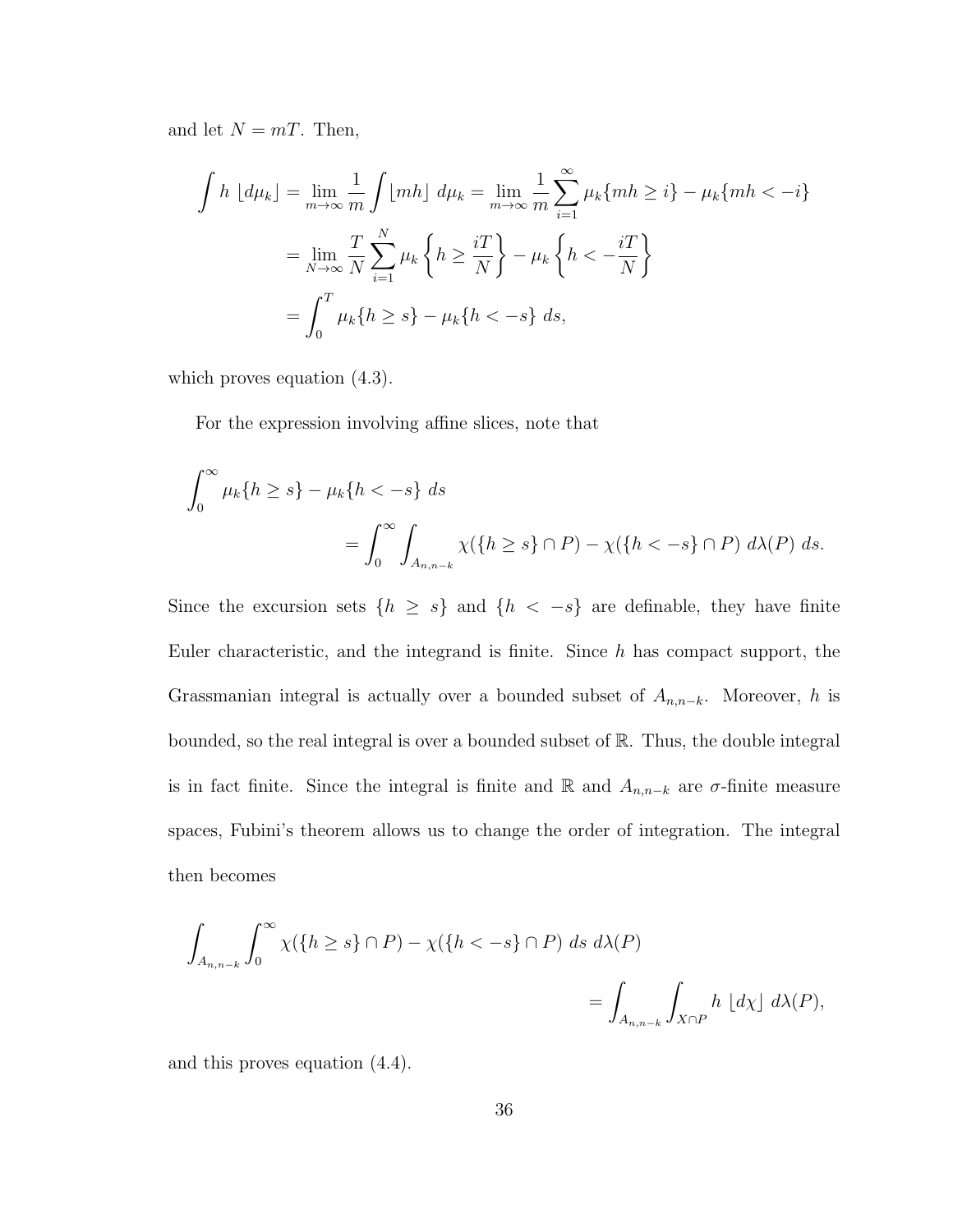To express the integral in terms of projections, fix an  $L \in G_{n,k}$ . Let  $\pi_L : X \to L$ be the orthogonal projection map on to L. Then the affine subspaces perpendicular to L are the fibers of  $\pi_L$ ; that is,

$$
\{P \in A_{n,n-k} : P \bot L\} = \{\pi_L^{-1}(\mathbf{x}) : \mathbf{x} \in \pi(X)\}.
$$

Instead of integrating over  $A_{n,n-k}$ , we can integrate over the fibers of orthogonal projections onto all linear subspaces of  $G_{n,k}$ . That is,

$$
\int h \left[ d\mu_k \right] = \int_{A_{n,n-k}} \int_{X \cap P} h \left[ d\chi \right] d\lambda(P) = \int_{G_{n,k}} \int_L \int_{\pi_L^{-1}(\mathbf{x})} h \left[ d\chi \right] d\mathbf{x} d\gamma(L)
$$

 $\Box$ 

which is equation  $(4.5)$ .

The lower and upper Hadwiger integrals are not linear in general.

Example. A simple example that illustrates the nonlinearity of the Euler integral was given by Baryshnikov and Ghrist in [4]:

$$
\int_{[0,1]} x \, [d\chi] + \int_{[0,1]} (1-x) \, [d\chi] = 1+1 = 2 \neq 1 = \int_{[0,1]} 1 \, [d\chi].
$$

The reader can find similar examples of the nonlinearity of the other Hadwiger integrals, except for the Lebesgue integral.

The lower and upper Hadwiger integrals are dual in the following sense.

Corollary 4.1 (Duality). The lower and upper Hadwiger integrals exhibit a duality: for  $h \in \mathsf{Def}(\mathbb{R}^n)$ ,

$$
\int h \, \lfloor d\mu_k \rfloor = - \int -h \, \lceil d\mu_k \rceil.
$$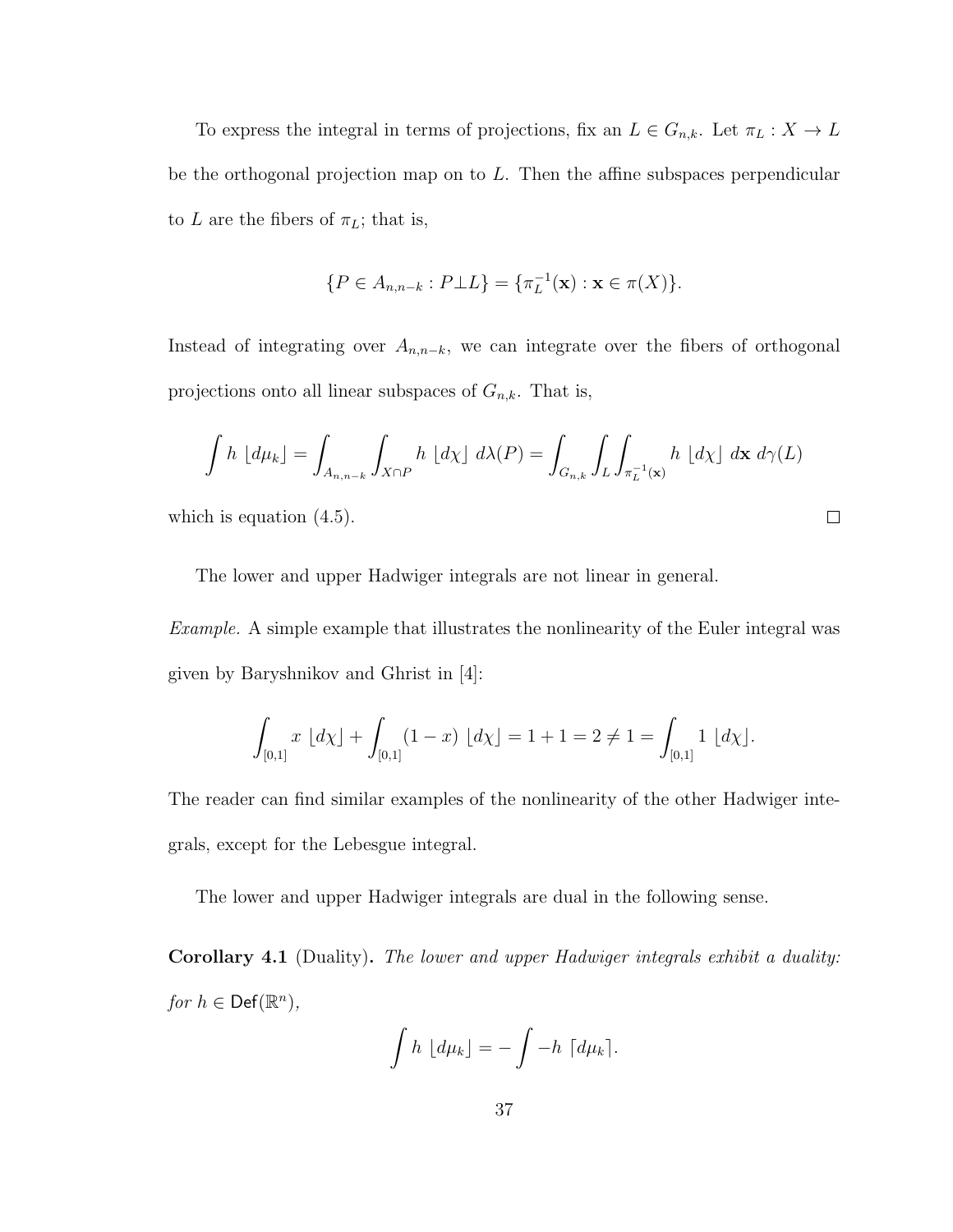Proof. The upper Hadwiger integral can be written in a form similar to equation  $(4.3):$ 

$$
\int h \left[ d\mu_k \right] = \int_{s=0}^{\infty} \mu_k \{ h > s \} - \mu_k \{ h \le -s \} \ ds
$$

Duality then follows.

#### 4.4 Hadwiger Integrals as Currents

Just as we can express the intrinsic volumes of subsets in terms of the normal and conormal cycles of the subsets, we can express the Hadwiger Integrals as currents.

Let  $h \in \text{Def}(\mathbb{R}^n)$ . Writing the Hadwiger integral  $\int h\lfloor d\mu_k \rfloor$  in terms of intrinsic volumes of excursion sets via equation (4.3) and expressing these intrinsic volumes via conormal cycles (3.3), we have:

$$
\int_{\mathbb{R}^n} h \, [d\mu_k] = \int_{s=0}^\infty (\mu_k \{ h \ge s \} - \mu_k \{ h < -s \}) \, ds
$$
\n
$$
= \int_{s=0}^\infty \left( \int_{\mathbf{C}^{\{h \ge s\}}} \mathcal{W}_{n,k} - \int_{\mathbf{C}^{\{h < -s\}}} \mathcal{W}_{n,k} \right) \, ds. \tag{4.6}
$$

In this way, we can represent the integrals not only as currents, but in fact as cycles. For a differential *n*-form  $\omega$ , define:

$$
T(\omega) = \int_{s=0}^{\infty} \left( \mathbf{C}^{\{h \ge s\}}(\omega) - \mathbf{C}^{\{h < -s\}}(\omega) \right) ds.
$$

Then T is a continuous linear functional on the space of differential forms, so it is a current. Furthermore,  $T$  is a cycle, as it has no boundary because the conormal

 $\Box$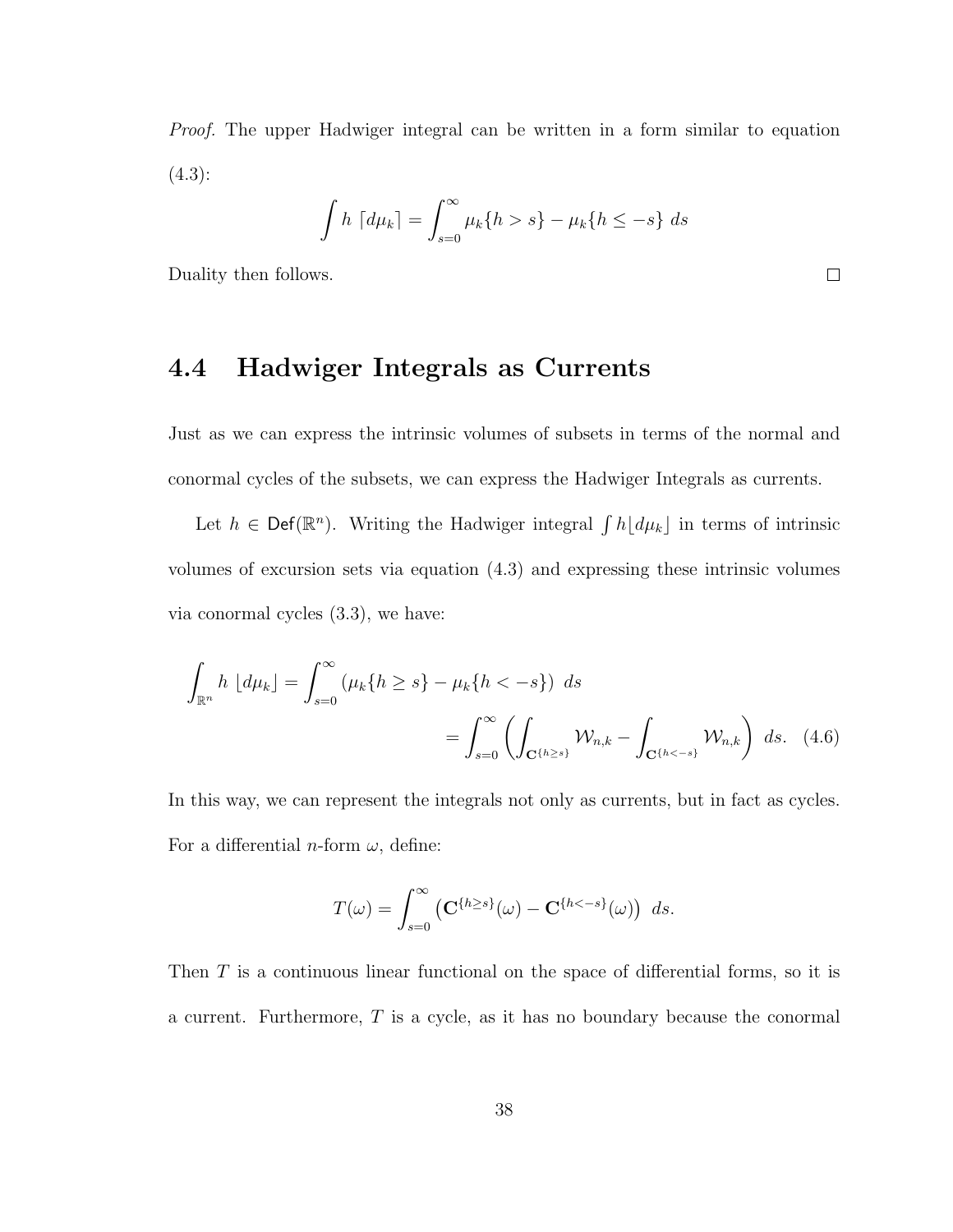cycles have no boundary:

$$
\partial T(\omega) = T(\partial \omega) = \int_{s=0}^{\infty} \left( \mathbf{C}^{\{h \ge s\}}(\partial \omega) - \mathbf{C}^{\{h < -s\}}(\partial \omega) \right) = \int_{s=0}^{\infty} 0 \, ds = 0. \tag{4.7}
$$

In summary, we have the following proposition.

**Proposition 4.1.** The lower Hadwiger integrals of  $h \in \text{Def}(\mathbb{R}^n)$  can be expressed in terms of the cycle

$$
T(\omega) = \int_{s=0}^{\infty} \left( \mathbf{C}^{\{h \ge s\}}(\omega) - \mathbf{C}^{\{h < -s\}}(\omega) \right) ds,\tag{4.8}
$$

evaluated on the Lipschitz-Killing curvature forms, and similarly for the upper Hadwiger integrals.

### 4.5 Summary of Representations

In summary, we have the following equivalent expressions of the lower Hadwiger integral for a function  $h \in \text{Def}(\mathbb{R}^n)$  and integer  $0 \leq k \leq n$ :

$$
\int h \left[ d\mu_k \right] = \lim_{m \to \infty} \frac{1}{m} \int [mh] \ d\mu_k \qquad \text{step functions (4.1)}
$$
\n
$$
\int h \left[ d\mu_k \right] = \int_{s=0}^{\infty} \mu_k \{h \ge s\} - \mu_k \{h < -s\} \ ds \qquad \text{exclusion sets (4.3)},
$$
\n
$$
\int h \left[ d\mu_k \right] = \int_{A_{n,n-k}} \int_{X \cap P} h \left[ d\chi \right] \ d\lambda(P) \qquad \text{slices (4.4)},
$$
\n
$$
\int h \left[ d\mu_k \right] = \int_{G_{n,k}} \int_L \int_{\pi_L^{-1}(\mathbf{x})} h \left[ d\chi \right] \ d\mathbf{x} \ d\gamma(L) \qquad \text{projections (4.5), and}
$$
\n
$$
\int h \left[ d\mu_k \right] = \int_{s=0}^{\infty} \left( \mathbf{C}^{\{h \ge s\}}(\mathcal{W}_{n,k}) - \mathbf{C}^{\{h < -s\}}(\mathcal{W}_{n,k}) \right) \ ds \quad \text{currents (4.8)}.
$$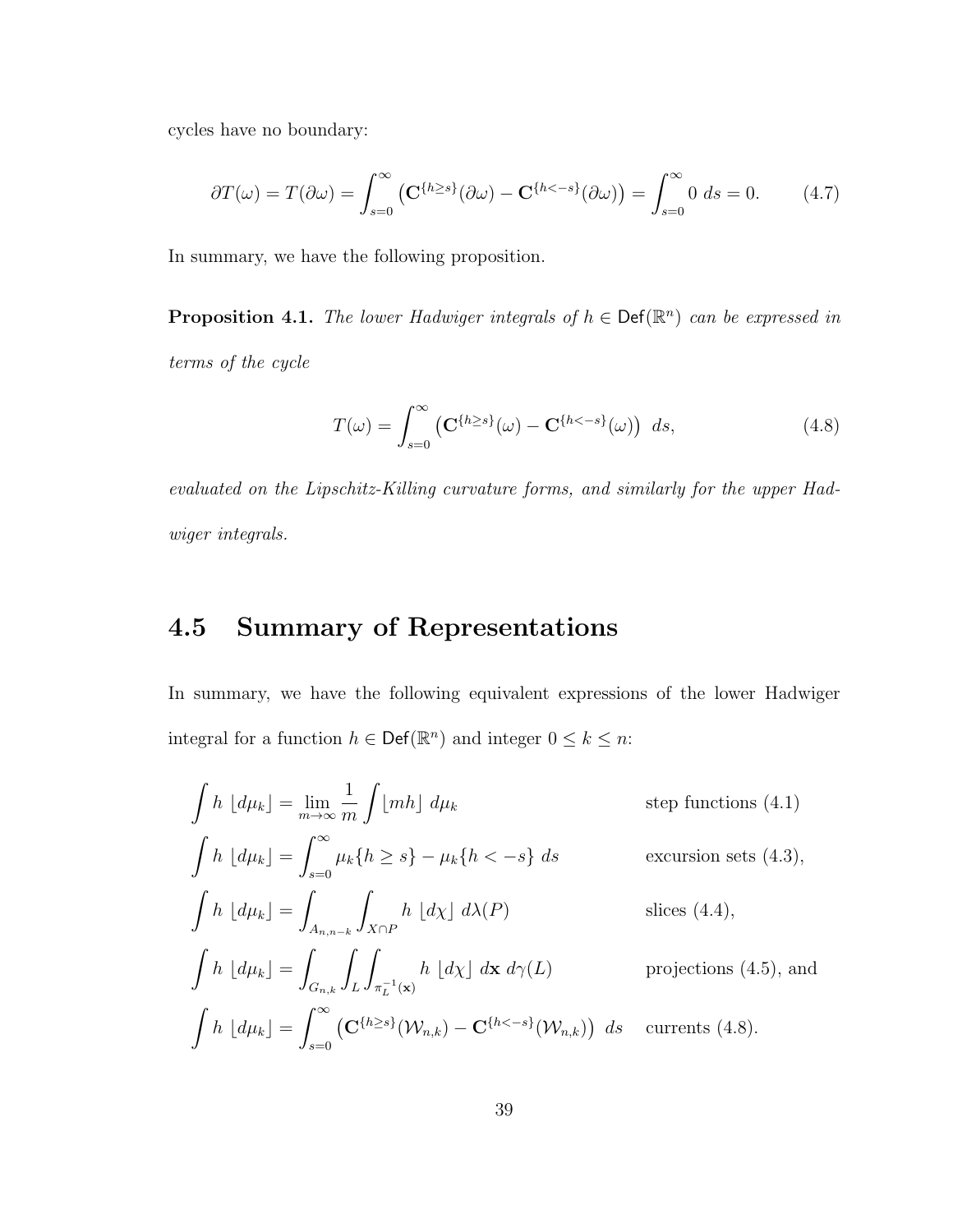

**Figure 4.3:** Function  $h : [0,1]^2 \to \mathbb{R}$ , defined  $h(x,y) = \min(x,y)$ , illustrates the non-equivalence of lower and upper Hadwiger integrals.

To obtain expressions of the upper Hadwiger integral, replace the "floor" function  $\lfloor \cdot \rfloor$  by the "ceiling" function  $\lceil \cdot \rceil$ , replace the excursion set  $\{h \geq s\}$  by  $\{h > s\}$ , and replace the excursion set  $\{h < -s\}$  by  $\{h \le -s\}$ .

### 4.6 Properties of Hadwiger Integration

The lower and upper Hadwiger integrals with respect to  $\mu_k$  are not equal in general. The following example illustrates this lack of equality.

Example. Define  $h : [0,1]^n \to \mathbb{R}$  by  $h(x_1,\ldots,x_n) = \min(x_1,\ldots,x_n)$ , illustrated in Figure 4.3 for  $n = 2$ .

For  $s \in [0, 1]$ , the excursion set  $\{h \geq s\}$  is a closed *n*-dimensional cube with side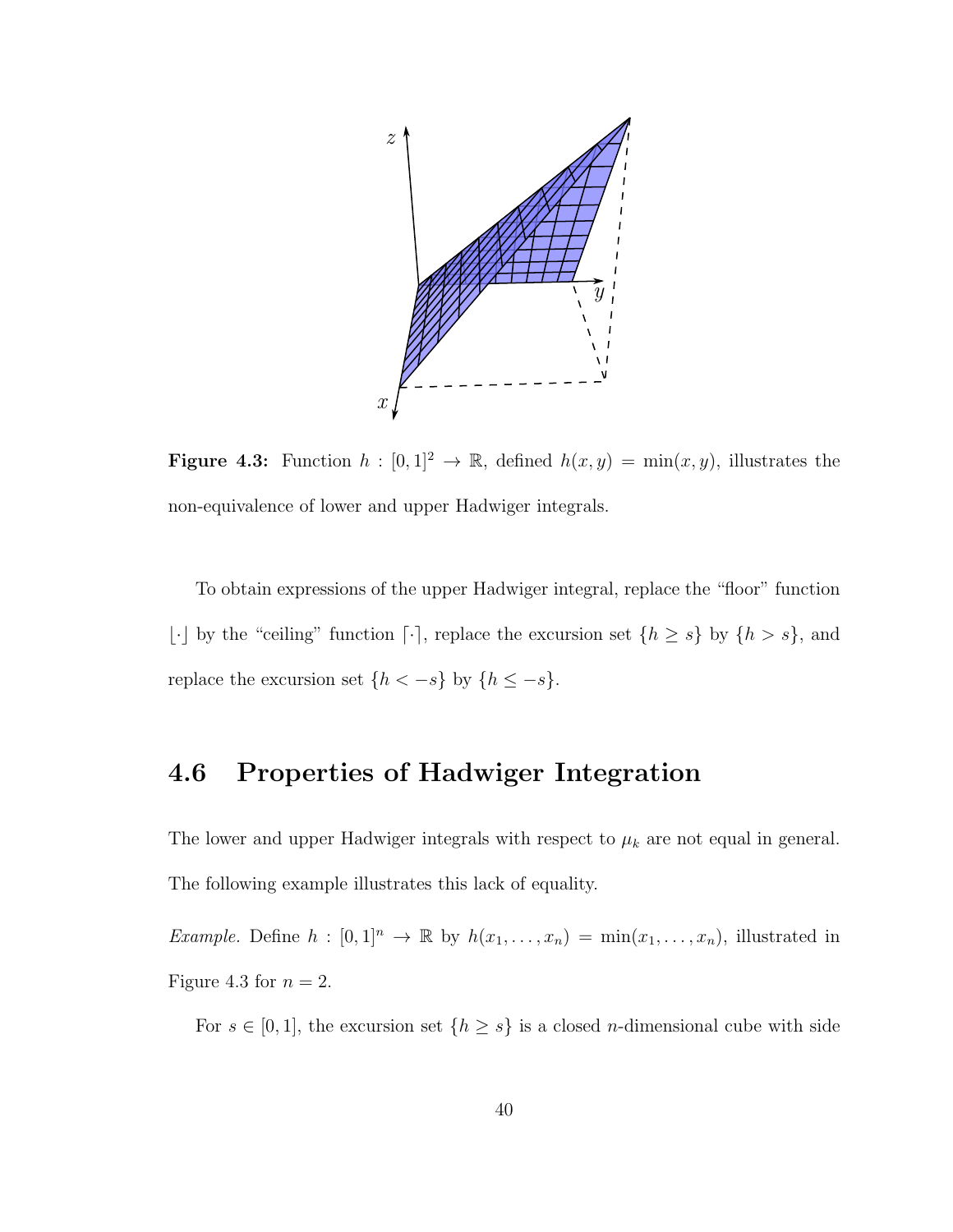lengths  $1 - s$ . By Section 2.4,

$$
\mu_{n-1}\{h \ge s\} = \mu_{n-1}([s, 1]^n) = n(1-s)^{n-1}.
$$

The strict excursion set  $\{h > s\}$  is also an *n*-dimensional cube with side lengths  $1-s$ , closed along half of its  $(n - 1)$ -dimensional faces, and open on the other half of such faces. Thus,

$$
\mu_{n-1}\{h > s\} = \mu_{n-1}([s,1]^n) - n\mu_{n-1}((s,1)^{n-1}) = n(1-s)^{n-1} - n(1-s)^{n-1} = 0.
$$

Thus, the Hadwiger integrals of h with respect to  $\mu_{n-1}$  are different:

$$
\int_{[0,1]^n} h \, [d\mu_{n-1}] = \int_0^\infty \mu_{n-1} \{ h \ge s \} \, ds = \int_0^\infty n(1-s)^{n-1} \, ds = 1, \quad \text{but}
$$
\n
$$
\int_{[0,1]^n} h \, [d\mu_{n-1}] = \int_0^\infty \mu_{n-1} \{ h > s \} \, ds = \int_0^\infty 0 \, ds = 0.
$$

Having established that the lower and upper Hadwiger integrals are different, we would like to know conditions on a functional h that guarantee the equality of its lower and upper integrals. Note that if we modify the functional  $h$  in the above example so that h is uniformly zero outside  $[0,1]^n$ , then h is not continuous on  $\mathbb{R}^n$ . However, if f is a continuous functional on  $\mathbb{R}^n$ , then its lower and upper integrals differ only by a minus sign.

**Theorem 4.3.** Let  $f \in \text{Def}(\mathbb{R}^n)$  be a continuous function on  $\mathbb{R}^n$ . Then,

$$
\int_X f \, \lfloor d\mu_k \rfloor = (-1)^{n+k} \int_X f \, \lceil d\mu_k \rceil. \tag{4.9}
$$

Proof. The key idea is that a definable function is only constant on finitely many sets with positive (*n*-dimensional) Lebesgue measure. Let on  $X \subset \mathbb{R}^n$  be the support of f.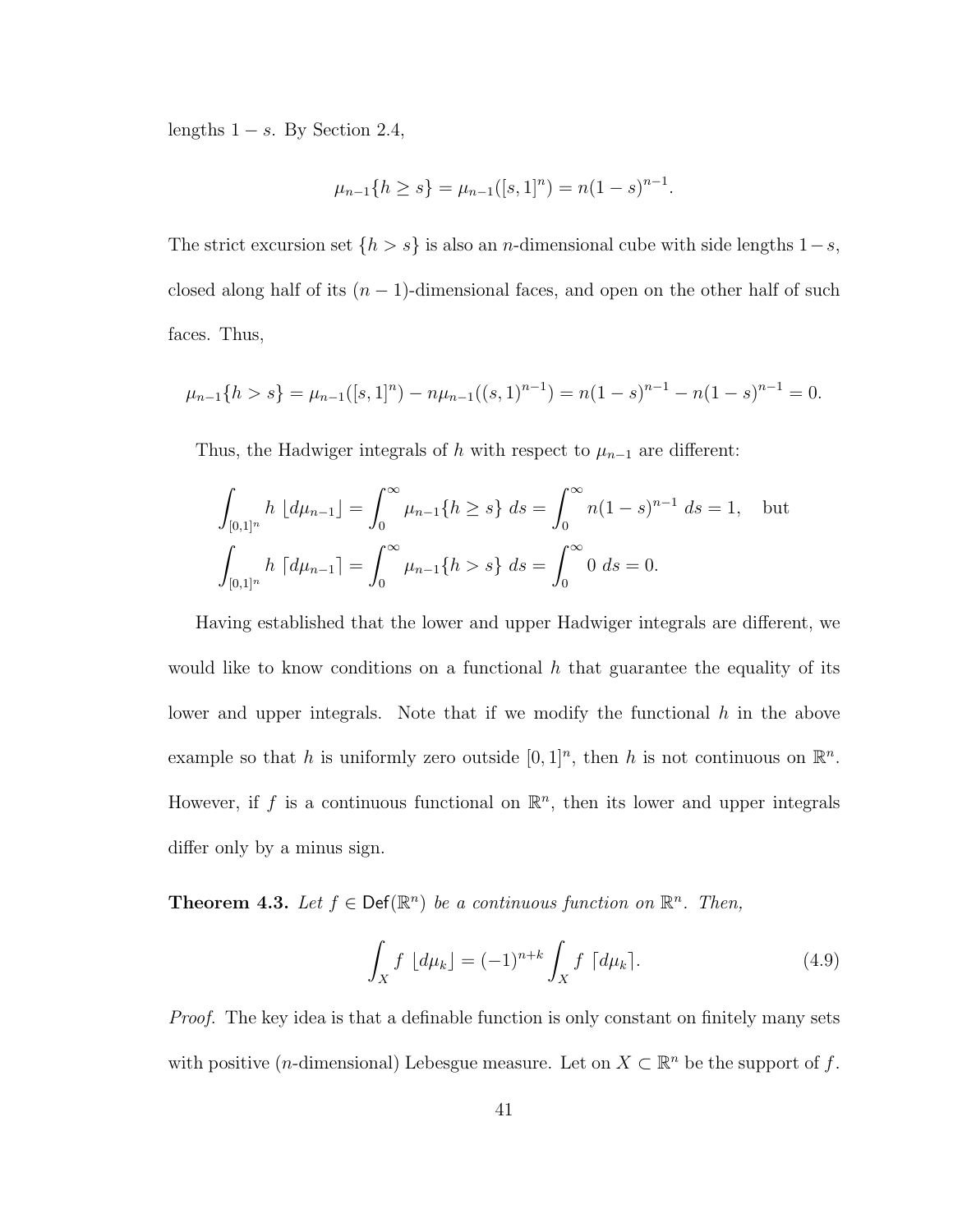By the o-minimal cell decomposition theorem  $[43]$ , X can be partitioned into finitely many cells, such that f is either constant or affine on each cell. Only if f is constant (say,  $f = s$ ) on a cell  $C \subset X$  with positive Lebesgue measure can it be the case that Int{ $f \ge s$ }  $\neq$  { $f > s$ } or Int{ $f \le -s$ }  $\neq$  { $f < -s$ }.

That is, for all but finitely many  $s \in [0, \infty)$ ,  $\text{Int}{f \geq s} = {f > s}$  and  $\text{Int}{f \leq s}$  $-s$ } = { $f < -s$ }. Theorem 2.4 then says that

$$
\mu_k\{f \ge s\} = (-1)^{n+k} \mu_k\{f > s\}
$$
 and  $\mu_k\{f < -s\} = (-1)^{n+k} \mu_k\{f \le -s\}$ 

for all but finitely  $s \in [0, \infty)$ . Thus,

$$
\int_X f \, [d\mu_k] = \int_0^\infty \mu_k \{ f \ge s \} - \mu_k \{ f < -s \} \, ds
$$
\n
$$
= (-1)^{n+k} \int_0^\infty \mu_k \{ f > s \} - \mu_k \{ f \le -s \} \, ds = (-1)^{n+k} \int_X f \, [d\mu_k],
$$

 $\Box$ 

which is equation (4.9).

We have an analog of the inclusion-exclusion property for real-valued Hadwiger integrals:

**Theorem 4.4.** Let  $f \vee g$  and  $f \wedge g$  denote the (pointwise) maximum and minimum, respectively, of functions  $f$  and  $g$  in  $\mathsf{Def}(\mathbb{R}^n)$ . Then:

$$
\int_{\mathbb{R}^n} f \vee g \, \left[ d\mu_k \right] + \int_{\mathbb{R}^n} f \wedge g \, \left[ d\mu_k \right] = \int_{\mathbb{R}^n} f \, \left[ d\mu_k \right] + \int_{\mathbb{R}^n} g \, \left[ d\mu_k \right] \tag{4.10}
$$

and similarly for the upper integral.

*Proof.* Since f and g are definable, so are the sets  $\{f \ge g\}$  and  $\{f < g\}$ . We can partition the domain  $\mathbb{R}^n$  into these two sets. The proof then amounts to rewriting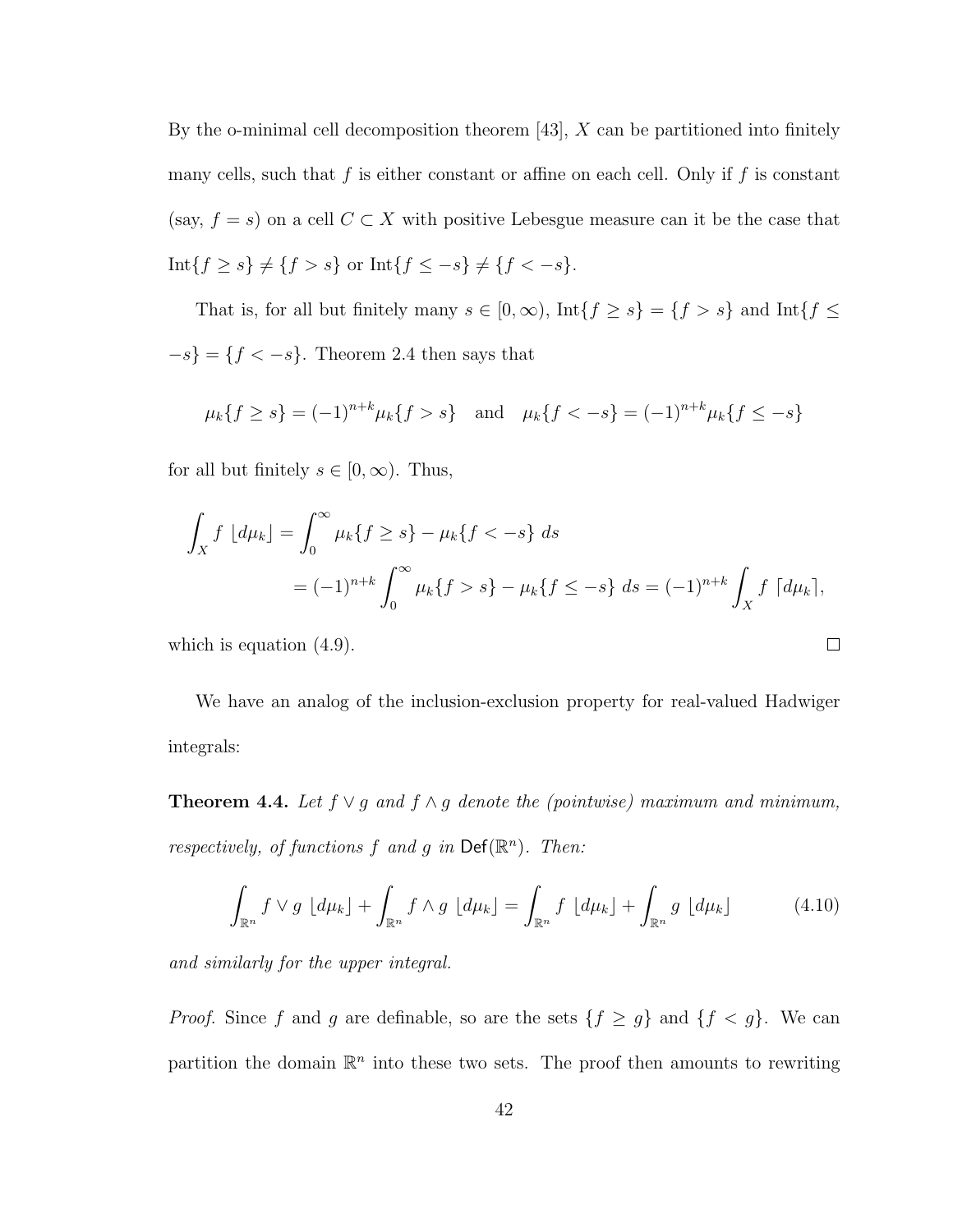and recombining the integrals:

$$
\int_{\mathbb{R}^n} f \vee g \, [d\mu_k] + \int_{\mathbb{R}^n} f \wedge g \, [d\mu_k]
$$
\n
$$
= \int_{\{f \ge g\}} f \, [d\mu_k] + \int_{\{f < g\}} g \, [d\mu_k] + \int_{\{f \ge g\}} g \, [d\mu_k] + \int_{\{f < g\}} f \, [d\mu_k]
$$
\n
$$
= \int_{\mathbb{R}^n} f \, [d\mu_k] + \int_{\mathbb{R}^n} g \, [d\mu_k],
$$

which is equation  $(4.10)$ .

An alternate proof of Theorem 4.4 involves writing the integrals in the form of equation (4.3) and applying the inclusion-exclusion property to excursion sets  $\{f \geq$ s}, { $f < -s$ }, { $g \ge s$ }, and { $g < -s$ }.

**Theorem 4.5.** For  $h \in \text{Def}(\mathbb{R}^n)$ , we can write the Hadwiger integrals as limits of Lebesgue integrals as follows:

$$
\int_{\mathbb{R}^n} h \left[ d\mu_k \right] = \lim_{\epsilon \to 0^+} \frac{1}{\epsilon} \int_{-\infty}^{\infty} s \mu_k \{ s \le h < s + \epsilon \} \ ds, \ \text{and} \tag{4.11}
$$

 $\Box$ 

$$
\int_{\mathbb{R}^n} h \, \left[ d\mu_k \right] = \lim_{\epsilon \to 0^+} \frac{1}{\epsilon} \int_{-\infty}^{\infty} s \, \mu_k \{ s < h \le s + \epsilon \} \, ds. \tag{4.12}
$$

*Proof.* We will prove the lower integral. The proof for the upper integral is analogous. First,

$$
\int_{\mathbb{R}^n} h \left[ d\mu_k \right] = \lim_{m \to \infty} \frac{1}{m} \int_{\mathbb{R}^n} \left[ m h \right] d\mu_k = \lim_{m \to \infty} \frac{1}{m} \sum_i i \mu_k \left\{ \frac{i}{m} \leq h < \frac{i}{m} + \frac{1}{m} \right\}.
$$

The sum above is a finite sum since h is bounded. Now let  $\epsilon = 1/m$ . By the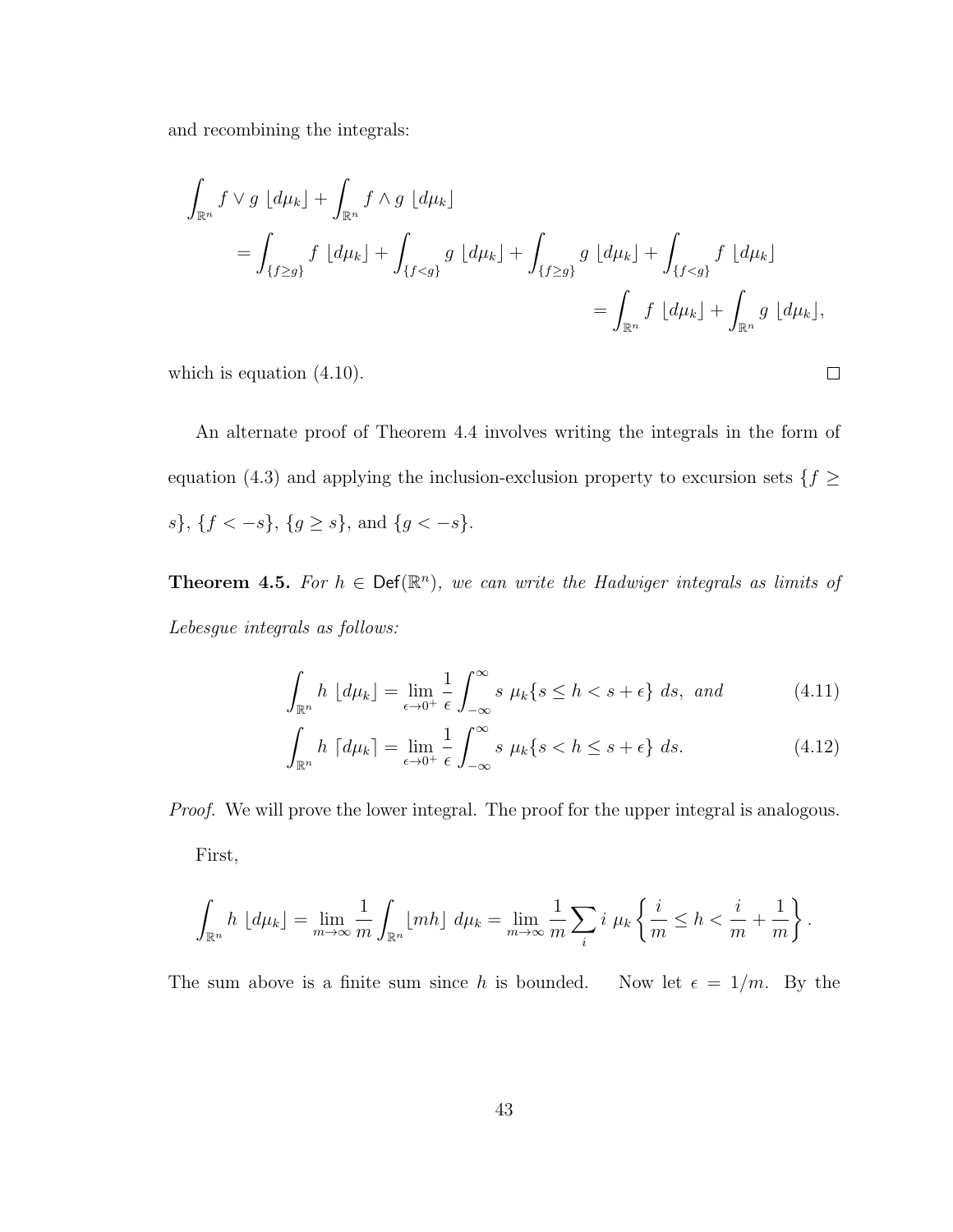o-minimal "conic theorem" [43, Thm. 9.2.3] we can rearrange the limit to obtain:

$$
\lim_{m \to \infty} \frac{1}{m} \sum_{i} i \mu_k \left\{ \frac{i}{m} \le h < \frac{i}{m} + \frac{1}{m} \right\} = \lim_{\epsilon \to 0^+} \lim_{m \to \infty} \frac{1}{\epsilon m} \sum_{i} \frac{i}{m} \mu_k \left\{ \frac{i}{m} \le h < \frac{i}{m} + \frac{1}{m} \right\}.
$$

Letting  $m \to \infty$  and recognizing the Riemann sum,

$$
\int_{\mathbb{R}^n} h \left[ d\mu_k \right] = \lim_{\epsilon \to 0^+} \lim_{m \to \infty} \frac{1}{\epsilon m} \sum_i \frac{i}{m} \mu_k \left\{ \frac{i}{m} \le h < \frac{i}{m} + \frac{1}{m} \right\}
$$
\n
$$
= \lim_{\epsilon \to 0^+} \frac{1}{\epsilon} \int_{-\infty}^{\infty} s \mu_k \{ s \le h < s + \epsilon \} ds,
$$

which proves equation  $(4.11)$ .

4.7 Product Theorem

The Product Theorem (Theorem 2.3) extends to a theorem for integrals of constructible functions, but equality does not hold for definable functions in general.

**Theorem 4.6.** For  $f \in CF(\mathbb{R}^m)$ ,  $g \in CF(\mathbb{R}^n)$ , and integer  $0 \leq k \leq m+n$ ,

$$
\int_{\mathbb{R}^{m+n}} fg \ d\mu_k = \sum_{\ell=0}^k \int_{\mathbb{R}^m} f \ d\mu_\ell \int_{\mathbb{R}^n} g \ d\mu_{k-\ell} \tag{4.13}
$$

*Proof.* Since  $f$  and  $g$  are constructible, we can write

$$
f = \sum_{i=1}^{p} a_i \mathbf{1}_{A_i} \quad \text{and} \quad g = \sum_{j=1}^{q} b_j \mathbf{1}_{B_j}
$$

for some  $p, q \in \mathbb{Z}$ , and  $a_i, b_j \in \mathbb{R}$  and definable sets  $A_i$ ,  $B_j$ , for all i and j in the appropriate index sets.

 $\Box$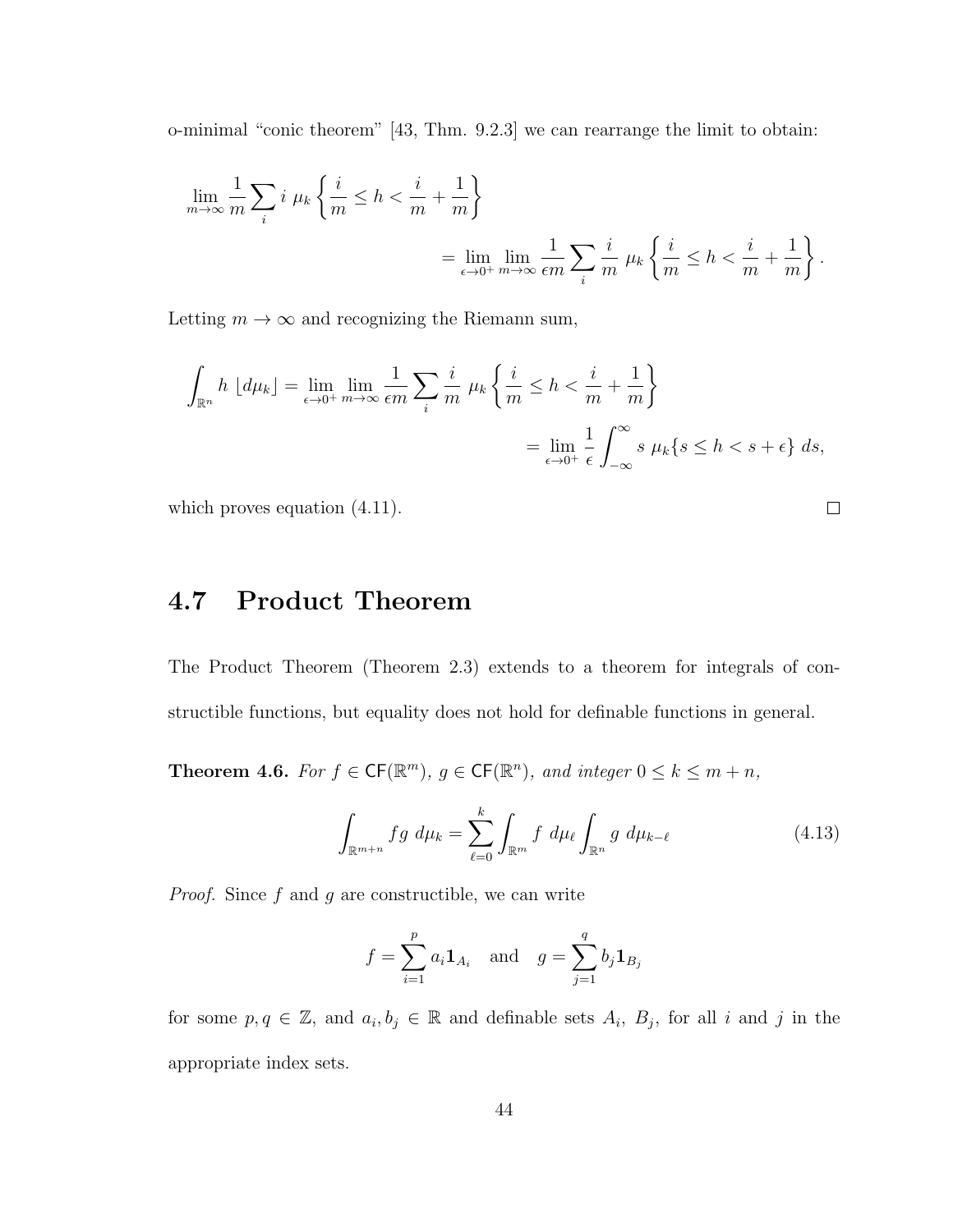By linearity of the Hadwiger integral of constructible functions,

$$
\int_{\mathbb{R}^{m+n}} fg \ d\mu_k = \sum_{i=1}^p \sum_{j=1}^q a_i b_j \int_{\mathbb{R}_{m+n}} \mathbf{1}_{A_i} \mathbf{1}_{B_j} \ d\mu_k.
$$

By the Product Theorem for sets, we have

$$
\sum_{i=1}^p \sum_{j=1}^q a_i b_j \int_{\mathbb{R}_{m+n}} \mathbf{1}_{A_i} \mathbf{1}_{B_j} d\mu_k = \sum_{i=1}^p \sum_{j=1}^q a_i b_j \sum_{\ell=0}^k \int_{\mathbb{R}_m} \mathbf{1}_{A_i} d\mu_\ell \int_{\mathbb{R}_m} \mathbf{1}_{B_j} d\mu_{k-\ell}.
$$

We use linearity again to bring the sums back inside the integrals, and we have

$$
\sum_{i=1}^p \sum_{j=1}^q a_i b_j \sum_{\ell=0}^k \int_{\mathbb{R}_m} \mathbf{1}_{A_i} d\mu_{\ell} \int_{\mathbb{R}_m} \mathbf{1}_{B_j} d\mu_{k-\ell} = \sum_{\ell=0}^k \int_{\mathbb{R}^m} f d\mu_{\ell} \int_{\mathbb{R}^n} g d\mu_{k-\ell},
$$

 $\Box$ 

which proves the theorem.

We would like to say that equation (4.13) holds for definable functionals in general, but this is not so. In general, the product of two definable functions has excursion sets that are not rectangles. The Product Theorem fails on such sets, which breaks the equality of equation (4.13).

For a simple example, let  $f(x) = x$  and  $g(y) = y$ , each defined on the interval [0, 1]. Then the excursion sets of  $fg = xy$  are convex but not squares, and a simple numerical estimation shows that

$$
\int_{[0,1]\times[0,1]} fg \, [d\mu_1] < 0.8.
$$

On the other hand,

$$
\sum_{\ell=0}^1 \int_{[0,1]} f \, d\mu_{\ell} \, d\mu_{\ell} \, d\mu_{1-\ell} \, d = 1.
$$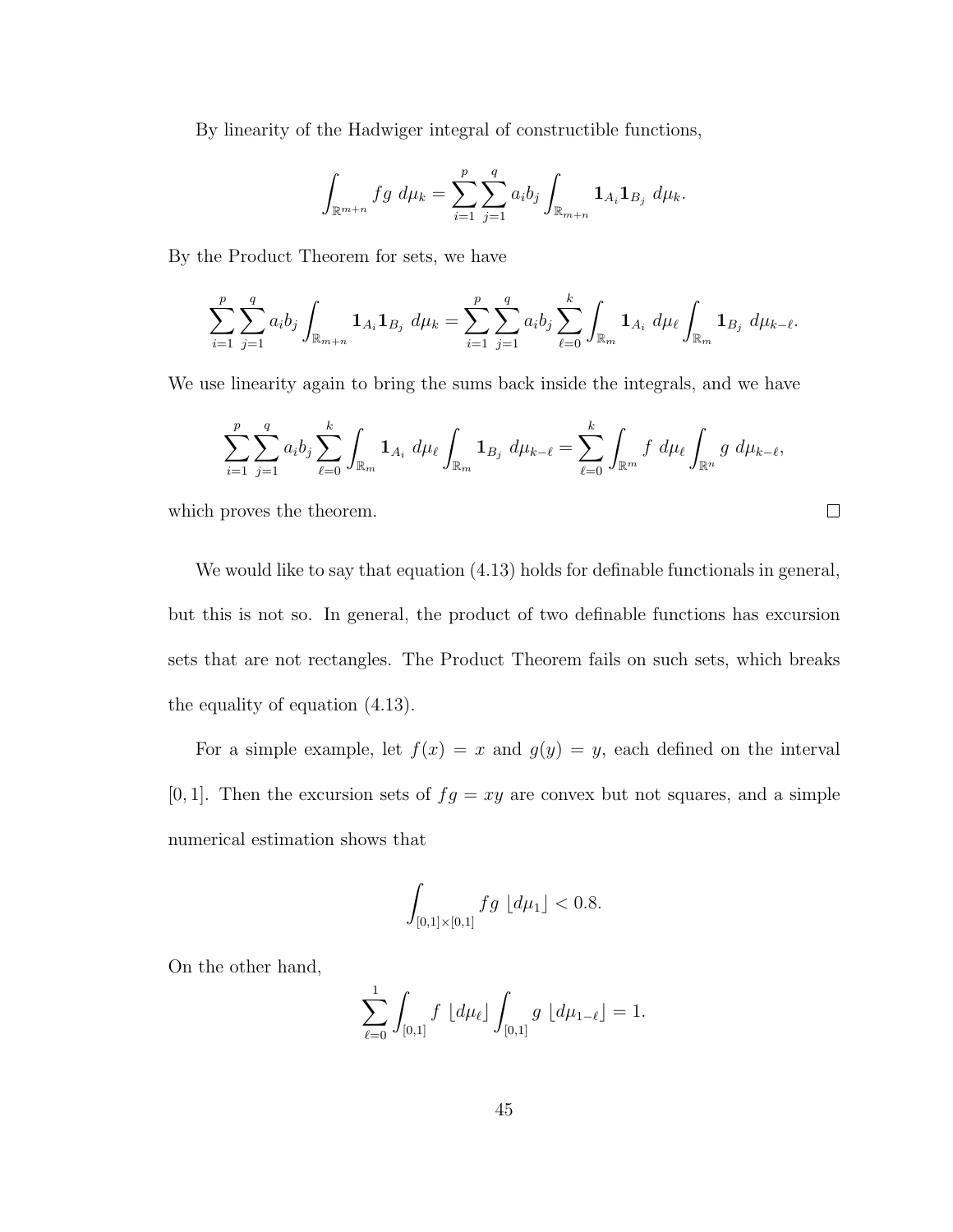Of course, equality does hold for the Euler and Lebesgue cases. For  $f \in \mathsf{Def}(\mathbb{R}^m)$ and  $g \in \mathsf{Def}(\mathbb{R}^n)$ ,

$$
\int_{\mathbb{R}^{m+n}} fg \, dx \, dy = \int_{\mathbb{R}^m} f \, dx \, dy \int_{\mathbb{R}^n} g \, dx \, dy
$$
 and  

$$
\int_{\mathbb{R}^{m+n}} fg \, dx \, dy = \int_{\mathbb{R}^m} f \, dx \int_{\mathbb{R}^n} g \, dy.
$$

The Euler result is due to index theory, and the Lebesgue result is the Fubini Theorem of calculus.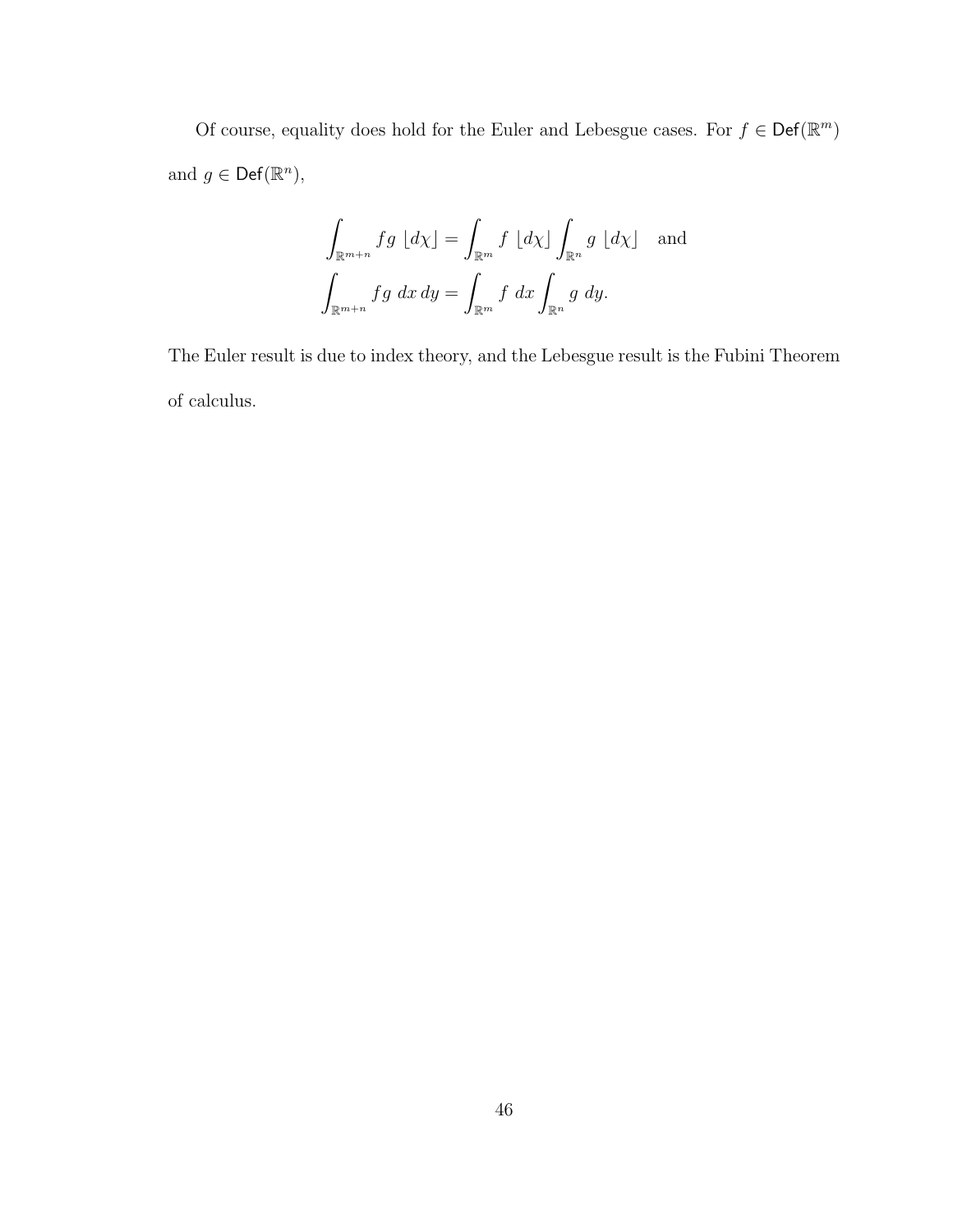### Chapter 5

# Hadwiger's Theorem for

### Functionals

This chapter is the core of the thesis. With the theory of Hadwiger integration, we are now able to generalize Hadwiger's Theorem, "lifting" the theorem from sets to functionals over sets. Recall Hadwiger's Theorem from Section 2.3:

Hadwiger's Theorem. Any Euclidean-invariant, continuous, additive valuation v on convex subsets of  $\mathbb{R}^n$  is a linear combination of the intrinsic volumes:

$$
v(A) = \sum_{k=0}^{n} c_k \mu_k(A)
$$

for some constants  $c_k \in \mathbb{R}$ . If v is homogeneous of degree k, then  $v = c_k \mu_k$ .

Note that the valuations classified in Hadwiger's Theorem are only continuous on the class of convex subsets. As previously mentioned, the intrinsic volumes are not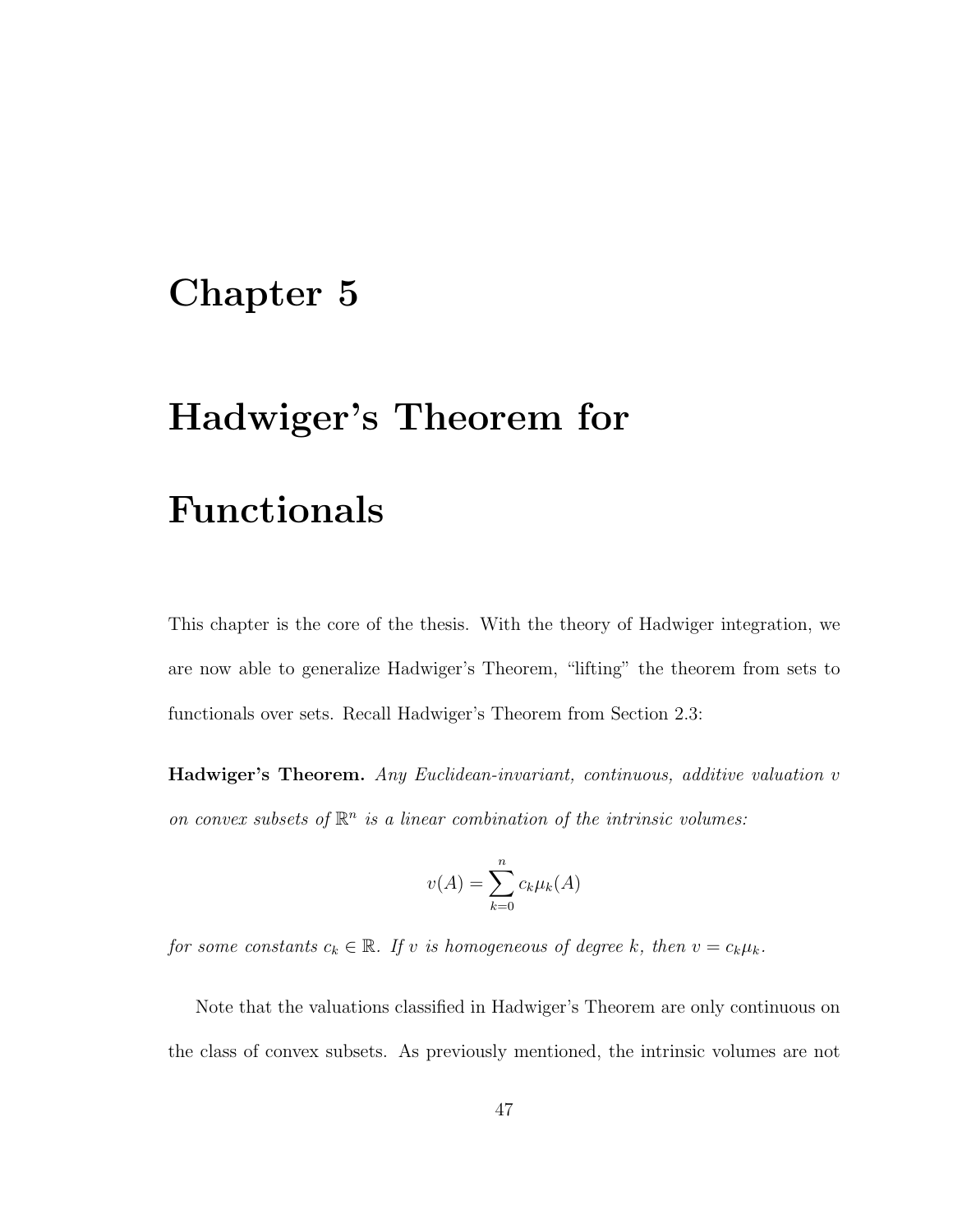continuous for definable sets in general with respect to the Hausdorff metric. Thus, we first define appropriate topologies on  $\mathsf{Def}(\mathbb{R}^n)$ , and then we offer a classification theorem for valuations on functionals.

### 5.1 General Valuations on Functionals

**Definition 5.1.** A *valuation* on  $\text{Def}(\mathbb{R}^n)$  is an *additive* map  $v : \text{Def}(\mathbb{R}^n) \to \mathbb{R}$ . The additive condition means that  $v(f \vee g) + v(f \wedge g) = v(f) + v(g)$  for any  $f, g \in \text{Def}(\mathbb{R}^n)$ , with  $\vee$  and  $\wedge$  denoting the (pointwise) maximum and minimum, respectively, of f and g. So that the valuation is independent of the support of a function, we require that  $v(\mathbf{0}) = 0$ , where **0** is the zero function.

Valuation v is Euclidean invariant if  $v(f) = v(f \circ \phi)$  for any  $f \in \text{Def}(\mathbb{R}^n)$  and any Euclidean motion  $\phi$  on  $\mathbb{R}^n$ . We will define topologies on  $\mathsf{Def}(\mathbb{R}^n)$  so that the valuation can be continuous as a map between topological spaces, with the standard topology on R.

The additivity condition can be alternately stated as follows:

**Proposition 5.1.** Let v be an additive valuation on  $\textsf{Def}(\mathbb{R}^n)$ , so

$$
v(f \vee g) + v(f \wedge g) = v(f) + v(g), \tag{5.1}
$$

and  $v(0) = 0$ . This is the case if and only if

$$
v(f) = v(f \cdot \mathbf{1}_A) + v(f \cdot \mathbf{1}_{A^c})
$$
\n<sup>(5.2)</sup>

for all definable subsets A of  $\mathbb{R}^n$ , where  $A^c$  denotes the complement of A.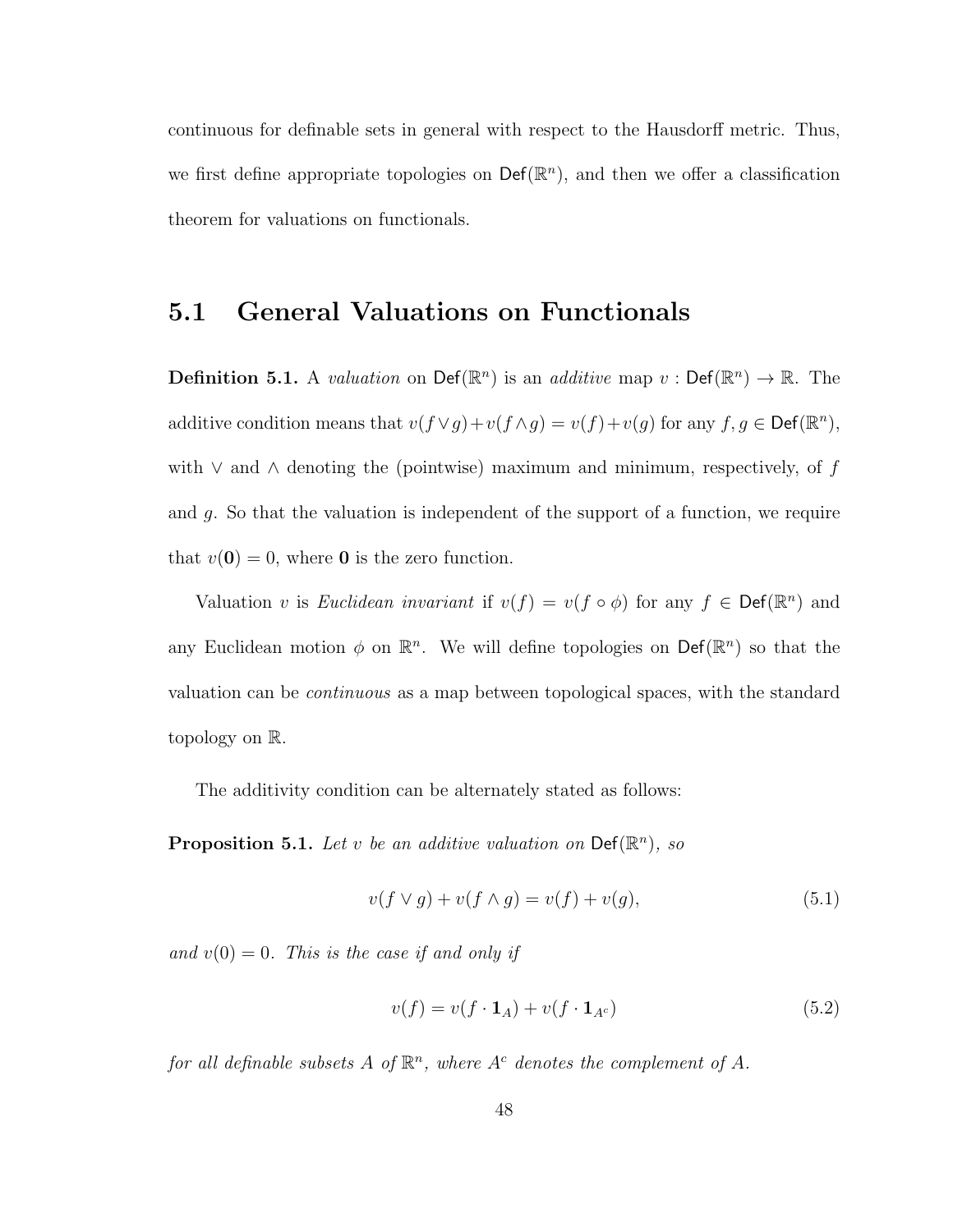*Proof.* If v satisfies equation (5.1), then for any definable function  $f : \mathbb{R}^n \to \mathbb{R}^+$  and any definable set A,

$$
v(f \cdot \mathbf{1}_A) + v(f \cdot \mathbf{1}_{A^c}) = v(f \cdot \mathbf{1}_A \vee f \cdot \mathbf{1}_{A^c}) + v(f \cdot \mathbf{1}_A \wedge f \cdot \mathbf{1}_{A^c}) = v(f) + v(0) = v(f).
$$

Thus,  $v$  satisfies equation  $(5.2)$ .

To prove the other direction, assume v satisfies equation (5.2). Let  $f, g \in \text{Def}(\mathbb{R}^n)$ . Let  $A = \{x \in \mathbb{R}^n \mid f(x) \ge g(x)\}\$ . Since f and g are definable functions, A is a definable set. Then,

$$
v(f) + v(g) = v(f \cdot \mathbf{1}_A) + v(f \cdot \mathbf{1}_{A^c}) + v(g \cdot \mathbf{1}_A) + v(g \cdot \mathbf{1}_{A^c})
$$
  
= 
$$
v((f \vee g) \cdot \mathbf{1}_A) + v((f \wedge g) \cdot \mathbf{1}_{A^c}) + v((f \wedge g) \cdot \mathbf{1}_A) + v((f \vee g) \cdot \mathbf{1}_{A^c})
$$
  
= 
$$
v(f \vee g) + v(f \wedge g),
$$

so  $v$  also satisfies equation  $(5.1)$ .

By induction on Proposition 5.1, an additive valuation  $v$  has the property that

 $\Box$ 

$$
v(f) = \sum_i v(f \cdot \mathbf{1}_{A_i}),
$$

where  $\{A_i\}_{i\in\mathbb{Z}}$  is any finite collection of disjoint definable subsets of  $\mathbb{R}^n$  whose union is  $\mathbb{R}^n$ .

In order to discuss continuous valuations, we need an appropriate topology on  $\mathsf{Def}(\mathbb{R}^n)$ . This topology ought to have the property that any open set containing  $r \cdot \mathbf{1}_A$  contains  $(r + \epsilon) \cdot \mathbf{1}_A$  for small enough  $\epsilon$ . Also, if definable sets A and B are close in the flat topology, then  $v(r \cdot \mathbf{1}_A)$  should be close to  $v(r \cdot \mathbf{1}_B)$  for any continuous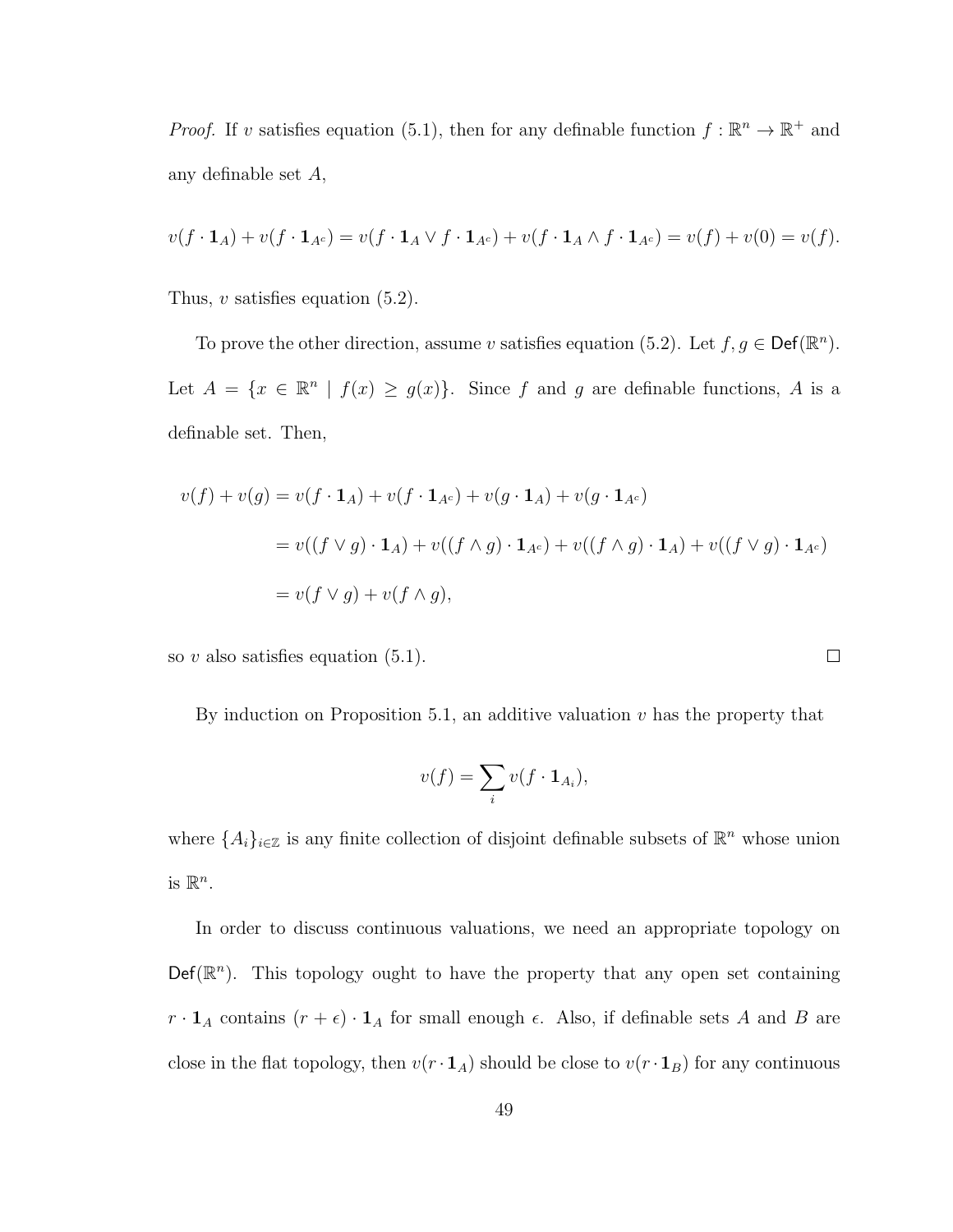valuation v. With such a topology, the notion of a continuous valuation on  $\mathsf{Def}(\mathbb{R}^n)$ properly extends the notion of a continuous valuation on definable subsets of  $\mathbb{R}^n$ .

We present two useful topologies with these properties. Recall that  $|\cdot|_{\flat}$  denotes flat norm on currents, defined in equation (3.1).

**Definition 5.2.** Let  $f, g \in \text{Def}(\mathbb{R}^n)$ . The *lower* and *upper flat metrics* on definable functions, denoted  $\underline{d}_b$  and  $d_b$ , respectively, are defined as follows:

$$
\underline{d}_{\flat}(f,g) = \int_{-\infty}^{\infty} \left| \mathbf{C}^{\{f \ge s\}} - \mathbf{C}^{\{g \ge s\}} \right|_{\flat} ds \quad \text{and} \tag{5.3}
$$

$$
\overline{d}_{\flat}(f,g) = \int_{-\infty}^{\infty} \left| \mathbf{C}^{\{f>s\}} - \mathbf{C}^{\{g>s\}} \right|, ds. \tag{5.4}
$$

The topologies induced by the lower and upper flat metrics are the *lower* and upper flat topologies on definable functions.

Note that the integrals in equations (5.3) and (5.4) may also be written with finite bounds, as it suffices to integrate between the minimum and maximum values of  $f$ and g. These metrics extend the flat metric on definable sets, for they reduce to equation  $(3.4)$  when f and g are characteristic functions.

**Theorem 5.1.** The lower and upper Hadwiger integrals are continuous in the lower and upper flat topology on definable functions, respectively.

*Proof.* The proof follows from Theorem 3.2. Let  $f, g \in \text{Def}(\mathbb{R}^n)$ , supported on  $X \subset$  $\mathbb{R}^n$ .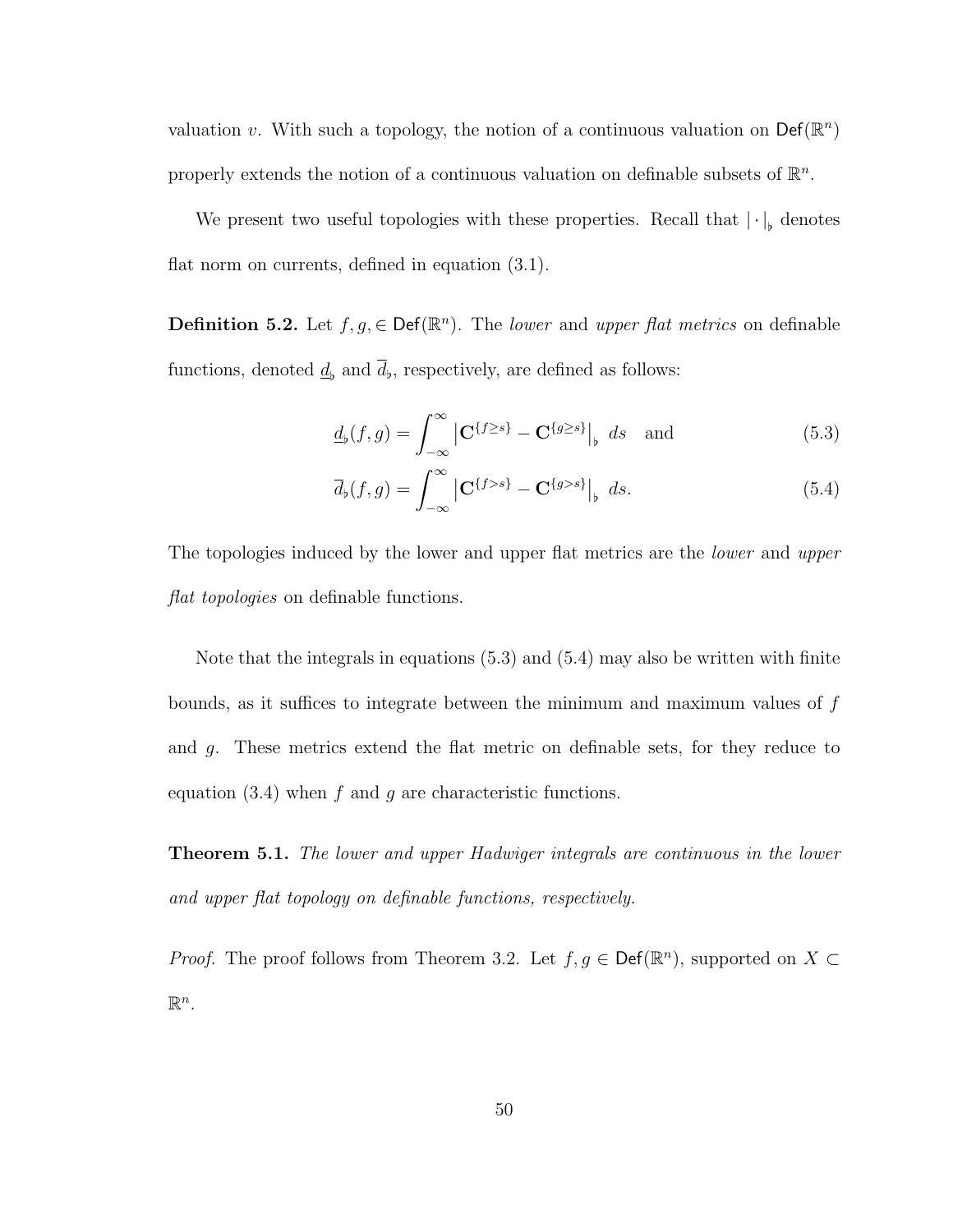For lower Hadwiger integrals:

$$
\left| \int f[d\mu_k] - \int g[d\mu_k] \right| = \left| \int_0^\infty (\mu_k \{f \ge s\} - \mu_k \{g \ge s\}) ds \right|
$$
  

$$
\le \int_0^\infty \left| \mathbf{C}^{\{f \ge s\}} - \mathbf{C}^{\{g \ge s\}} \right|_{\flat} \cdot \max \left\{ \sup_{x \in X} |\mathcal{W}_{n,k}(x)|, \sup_{x \in X} |d\mathcal{W}_{n,k}(x)| \right\} ds
$$
  

$$
= \underline{d}_{\flat}(f, g) \cdot \max \left\{ \sup_{x \in X} |\mathcal{W}_{n,k}(x)|, \sup_{x \in X} |d\mathcal{W}_{n,k}(x)| \right\}
$$

The inequality above is due to equation (3.6). By finiteness (o-minimality),  $\mathcal{W}_{n,k}(x)$ and  $dW_{n,k}(x)$  are bounded for  $x \in X$ . Thus, if f and g are close in the lower flat topology, then their lower Hadwiger integrals are also close.

The proof for the upper integrals is analogous.

It would be convenient for classifying valuations if the lower and upper flat topologies were in fact the same. Unfortunately, this is not the case.

 $\Box$ 

**Theorem 5.2.** The lower and upper flat topologies on definable functions are different topologies.

Proof. It suffices to find a sequence of functions that converge to a different limit in the lower and upper flat topologies.

Consider the linear function  $f : \mathbb{R} \to \mathbb{R}$ , linear on a closed interval, as depicted in Figure 5.1(a). For  $m > 0$ , let  $g_m = \frac{1}{m}$  $\frac{1}{m}$  [*mf*], the lower step function of f with step size 1  $\frac{1}{m}$ . As  $m \to \infty$ ,  $g_m \to f$  in the lower flat topology. This is because, for general  $s > 0$ , the difference in upper excursion sets  $\{f \ge s\}$  and  $\{g_m \ge s\}$  is a half-open interval, as illustrated in Figure 5.1(b). As  $m \to \infty$ , the length of this interval decreases to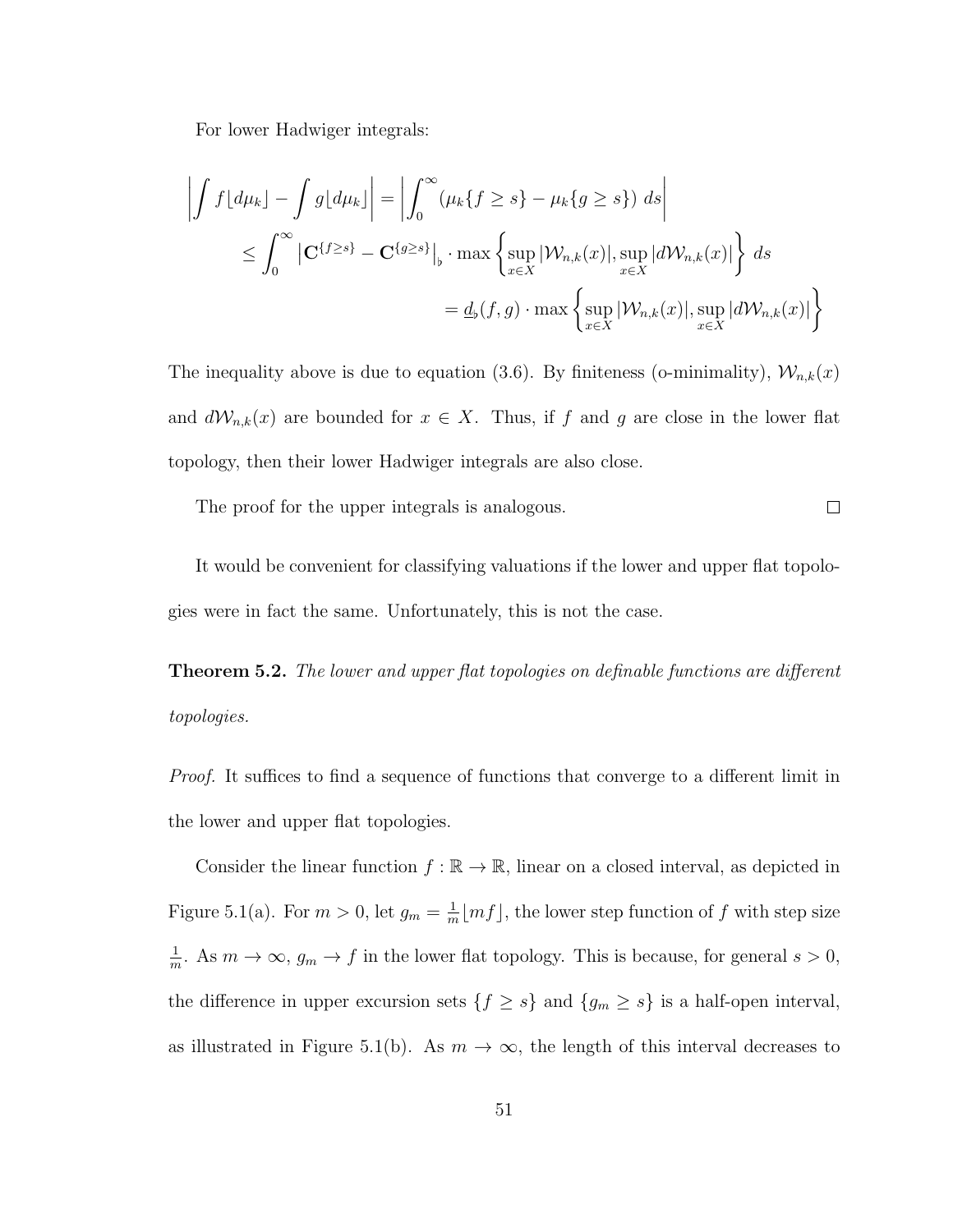(a) A function  $f : \mathbb{R} \to \mathbb{R}$  and a sample lower step function  $g_m$ :



(b) Sample upper excursion sets of  $f$  and  $g_m$ , and the conormal cycle of their difference:



(c) Sample *strict* upper excursion sets of  $f$  and  $g_m$ , and the conormal cycle of their difference:



Figure 5.1: Illustrations of functions, excursion sets, and conormal cycles for the proof of Theorem 5.2.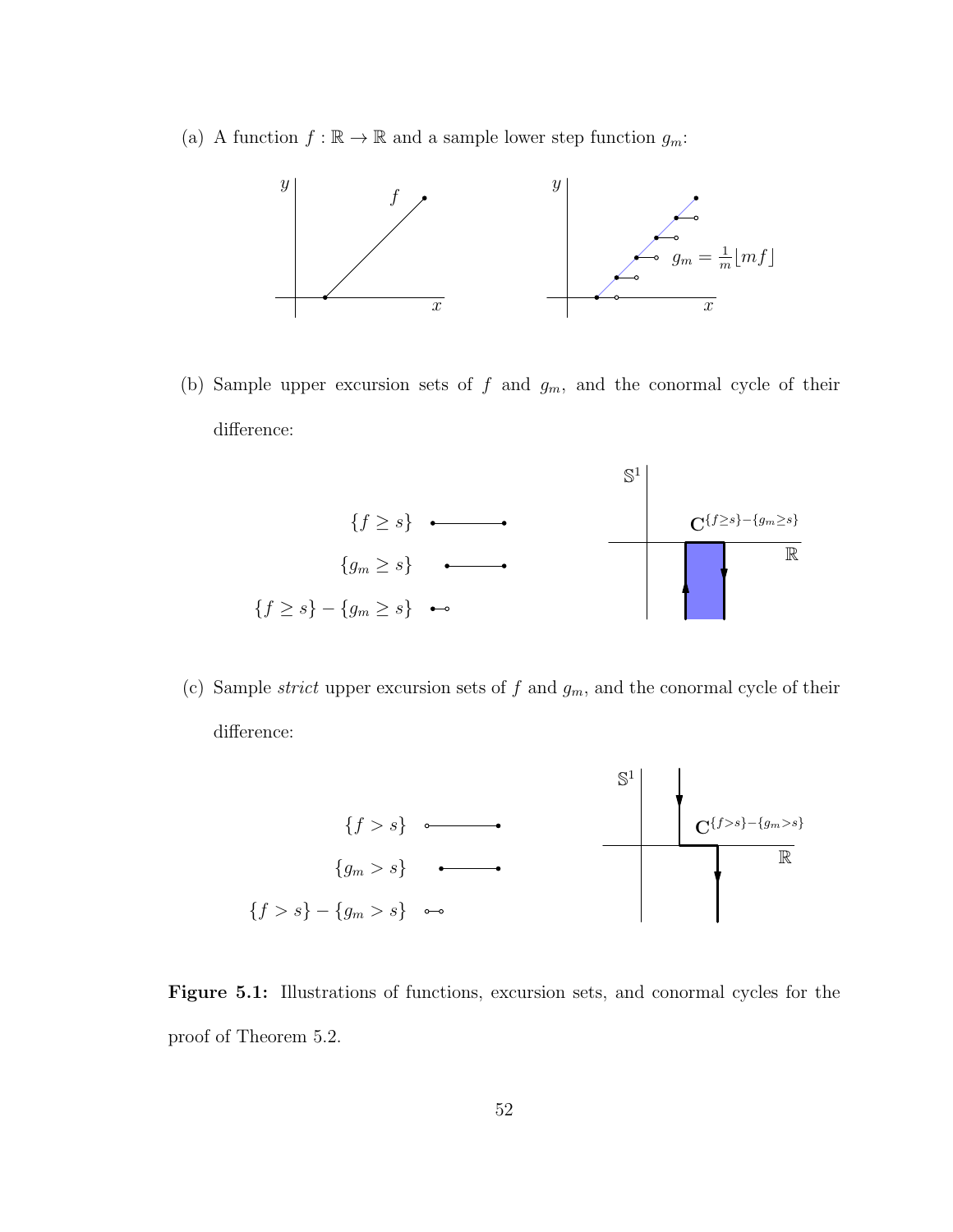zero. The current  $\mathbf{C}^{\{f\geq s\}-\{g_m\geq s\}}$ , represented by the dark path in Figure 5.1(b), is bounded in flat norm by a constant multiple of the area of the blue region. That is,  $\left| \mathbf{C}^{\{f\geq s\}-\{g_m\geq s\}}\right|_{\flat} \leq cm$  for some constant c. Therefore,

$$
\lim_{m\to\infty} \underline{d}_{\flat}(f,g_m) = \lim_{n\to\infty} \int_{-\infty}^{\infty} \left| \mathbf{C}^{\{f \ge s\} - \{g_m \ge s\}} \right|_{\flat} ds \le \lim_{m\to\infty} cm = 0,
$$

so  $g_m$  converges to f in the lower flat topology.

However, the sequence  $g_m$  does not converge to f in the upper flat topology For general  $s > 0$ , the difference in *strict* excursion sets  $\{f > s\}$  and  $\{g_m > s\}$  is a closed interval, illustrated in Figure 5.1(c). The flat norm of the current  $\mathbf{C}^{\{f>s\}-\{g_m>s\}}$ is bounded from below by the length of  $\mathbb{S}^1$ , which implies that  $\overline{d}_b(f, g_m)$  does not approach zero.

Dually, the sequence of upper step functions  $h_m = \frac{1}{m}$  $\frac{1}{m}$ [*mf*] converges to *f* in the upper flat topology, but not in the lower flat topology. The reasoning is analogous to that for the lower step functions, with similar pictures to those in Figure 5.1.  $\Box$ 

For functions f,  $g_m$ , and  $h_m$  as in the proof of Theorem 5.2, the lower Euler integrals of  $g_m$  and f agree, but the upper Euler integrals do not. In general, upper Hadwiger integrals are not continuous in the lower flat topology. Likewise, the upper Euler integrals of  $h_m$  and f agree, but the lower Euler integrals do not, for lower Hadwiger integrals are generally not continuous in the upper flat topology.

The two topologies provide a means of classifying general valuations on functionals, by the following definition.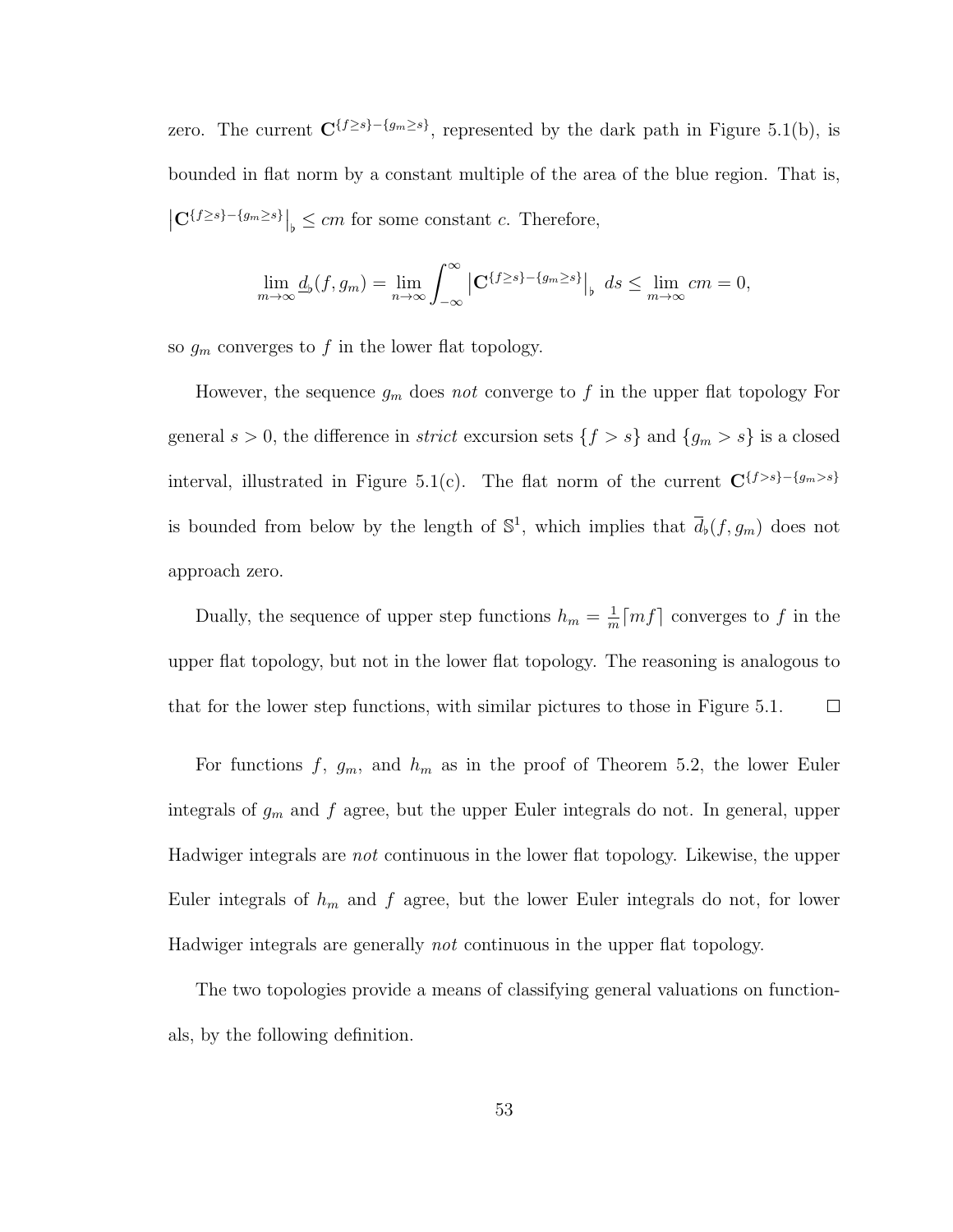**Definition 5.3.** Let  $v: \text{Def}(\mathbb{R}^n) \to \mathbb{R}$  be a valuation. We say v is a *lower valuation* if v is continuous in the lower flat topology. Likewise, we say v is an upper valuation if  $v$  is continuous in the upper flat topology.

Not surprisingly, lower and upper Hadwiger integrals are lower and upper valuations, respectively (Theorem 5.1). Lebesgue integrals are both lower and upper valuations. Indeed, we will see in Section 5.2 that Lebesgue integrals are the only valuations that are both lower and upper.

#### 5.2 Classification of Valuations

We now turn to the problem of classifying an arbitrary valuation  $v: \text{Def}(\mathbb{R}^n) \to \mathbb{R}$ in terms of Hadwiger integrals. For constructible functions, the classification is a straightforward application of Hadwiger's Theorem.

**Lemma 5.1.** If  $v : CF(\mathbb{R}^n) \to \mathbb{R}$  is a valuation on constructible functions, then v is a linear combination of constructible Hadwiger integrals. That is, for  $h \in CF(\mathbb{R}^n)$ ,

$$
v(h) = \sum_{k=0}^{n} \int_{\mathbb{R}^n} c_k(h) d\mu_k.
$$

for some coefficient functions  $c_k : \mathbb{R} \to \mathbb{R}$  with  $c_k(0) = 0$ .

*Proof.* For a characteristic function, the situation is simple. Let  $h = r \cdot \mathbf{1}_A$  for  $r \in \mathbb{Z}$ and a definable subset  $A$  of  $\mathbb{R}^n$ . Hadwiger's Theorem for sets implies that

$$
v(r \cdot \mathbf{1}_A) = \sum_{k=0}^{n} c_k(r) \mu_k(A), \tag{5.5}
$$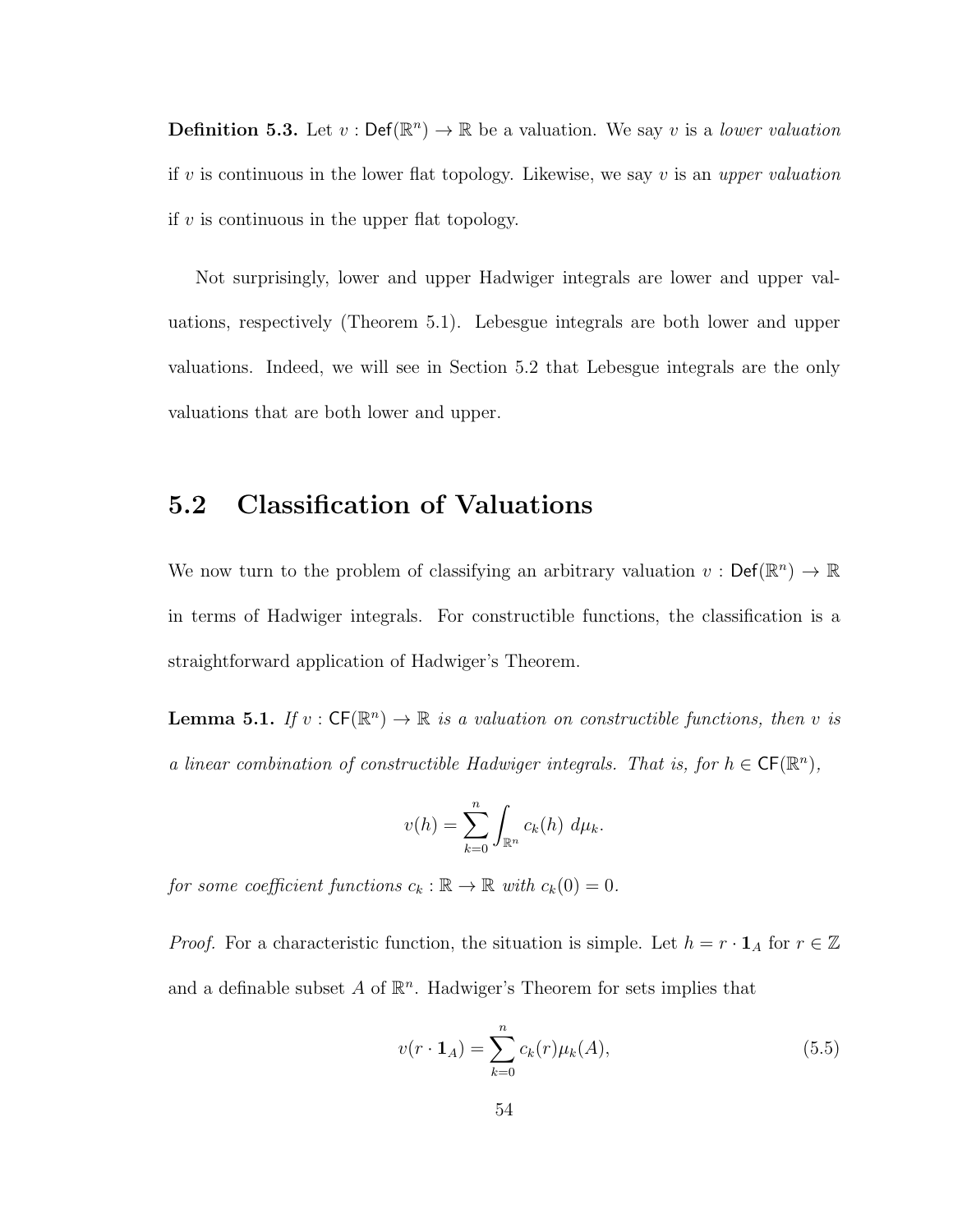where  $c_k(r)$  are constants that depend only on v, not on A.

Now suppose  $h$  is a finite sum of characteristic functions of disjoint definable subsets  $A_1, \ldots, A_m$  of  $\mathbb{R}^n$ :

$$
h = \sum_{i=1}^{m} r_i \mathbf{1}_{A_i}
$$

for some integer constants  $r_1 < r_2 < \cdots < r_m$ . By equation (5.5) and additivity,

$$
v(h) = \sum_{k=0}^{n} \sum_{i=1}^{m} c_k(r_i) \mu_k(A_i).
$$
 (5.6)

We can rewrite equation (5.6) in terms of excursion sets of h. Let  $B_i = \bigcup_{j \geq i} A_j$ . That is,  $B_i = \{h \ge r_i\}$  and  $B_i = \{h > r_{i-1}\}.$  Then the valuation  $v(h)$  can be expressed as:

$$
v(h) = \sum_{k=0}^{n} \sum_{i=1}^{m} (c_k(r_i) - c_k(r_{i-1})) \mu_k(B_i), \qquad (5.7)
$$

where  $c_k(r_0) = 0$ . Thus, a valuation of a constructible function can be expressed as a sum of finite differences of valuations of its excursion sets. Equivalently, equation (5.7) can be written in terms of constructible Hadwiger integrals:

$$
v(h) = \sum_{k=0}^{n} \int_{\mathbb{R}^n} c_k(h) \, d\mu_k. \tag{5.8}
$$

Since we require that a valuation of the zero function is zero, it must be that  $c_k(0) = 0$ for all  $k$ .  $\Box$ 

In fact, Lemma 5.1 holds for functions of the form  $h = \sum_{i=1}^{m} r_i \mathbf{1}_{A_i}$  where the  $r_i \in \mathbb{R}$  are not necessarily integers and the  $A_i$  are definable sets.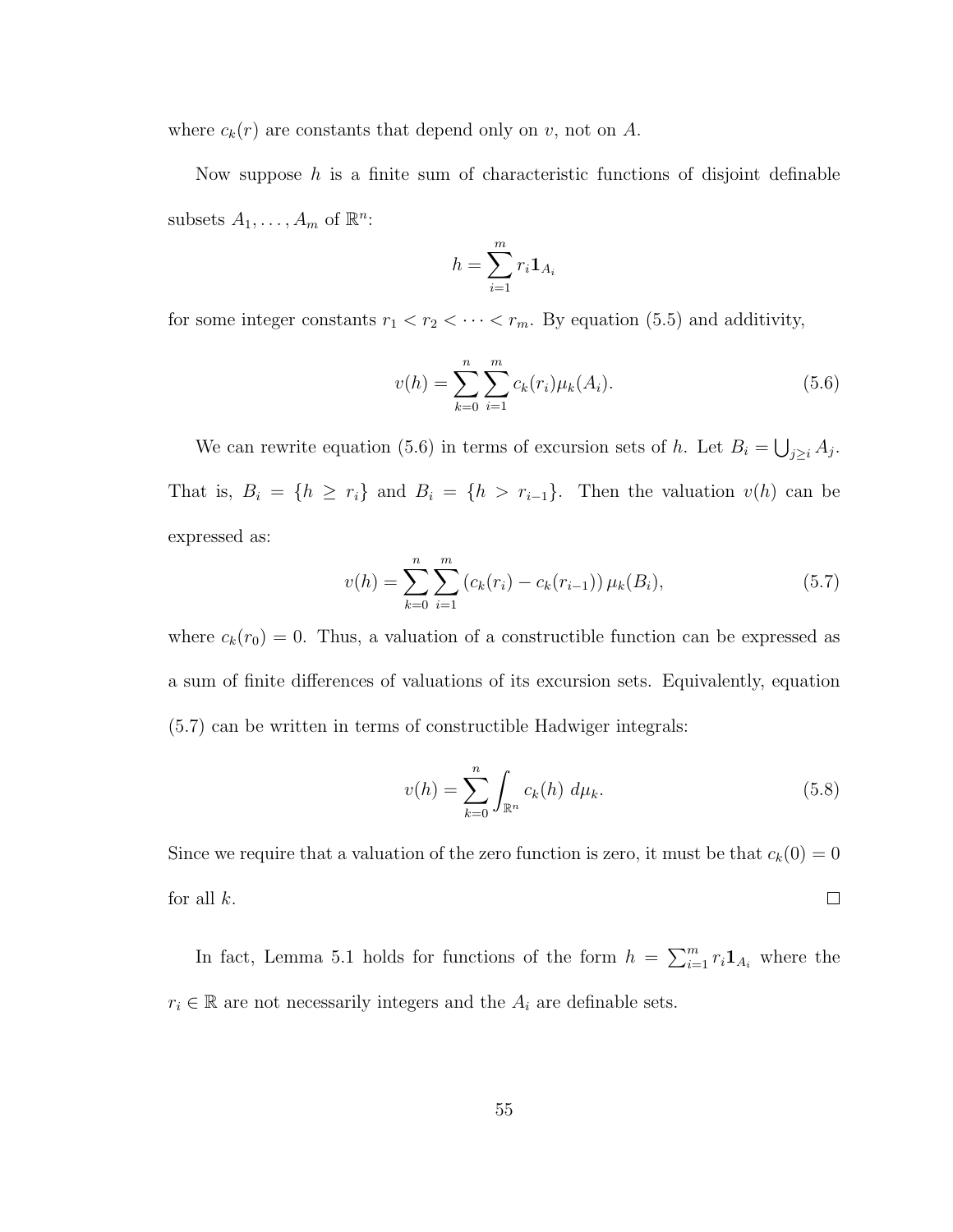

**Figure 5.2:** An upper step function of  $h$ , depicted at left, composed with a decreasing function c, becomes a lower step function of  $c(h)$ , depicted at right. As the step size approaches zero, we obtain Proposition 5.2.

In writing an arbitrary valuation on definable functionals as a sum of Hadwiger integrals, the situation becomes complicated if the coefficient functions  $c_k$  are decreasing on any interval. The following proposition illustrates the difficulty:

**Proposition 5.2.** Let  $c : \mathbb{R} \to \mathbb{R}$  be a continuous, strictly decreasing function. Then,

$$
\lim_{m \to \infty} \int_{\mathbb{R}^n} c\left(\frac{1}{m} \lceil m h \rceil\right) d\mu_k = \lim_{m \to \infty} \int_{\mathbb{R}^n} \frac{1}{m} \lfloor m c(h) \rfloor d\mu_k. \tag{5.9}
$$

Proof. The intuition is that both sides of the equality are the same limits of step functions, as illustrated in Figure 5.2.

On the left side of equation  $(5.9)$ , we integrate c composed with upper step functions of h:

$$
\int_{\mathbb{R}^n} c\left(\frac{1}{m} \lceil m h \rceil\right) d\mu_k = \sum_{i \in \mathbb{Z}} c\left(\frac{i}{m}\right) \cdot \mu_k \left\{\frac{i-1}{m} < h \le \frac{i}{m}\right\}
$$

On the right side of equation (5.9), we integrate lower step functions of the com-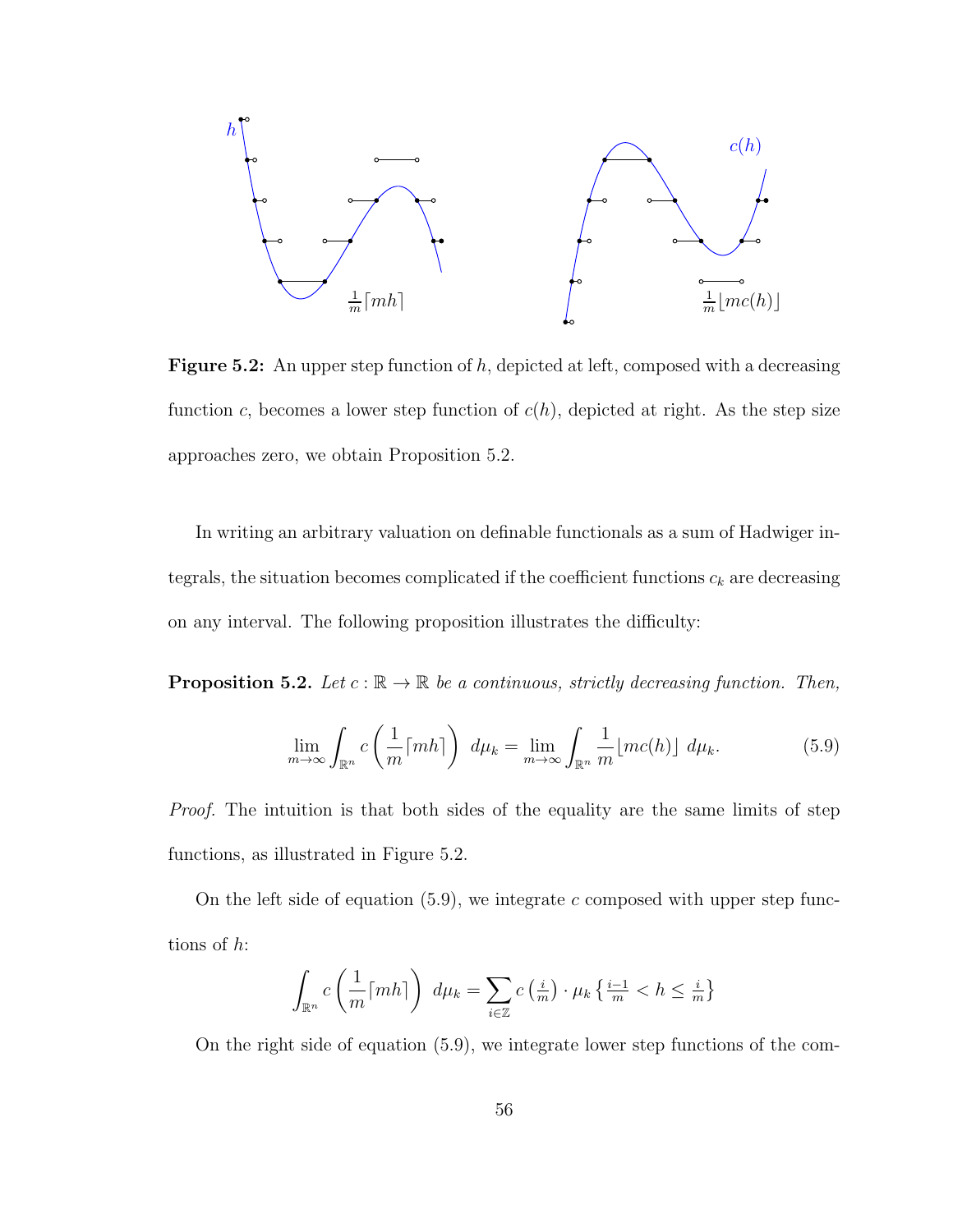position  $c(h)$ :

$$
\int_{\mathbb{R}^n} \frac{1}{m} \lfloor mc(h) \rfloor \ d\mu_k = \sum_{t \in \mathbb{Z}} \frac{t}{m} \cdot \mu_k \left\{ \frac{t}{m} \le c(h) < \frac{t+1}{m} \right\}
$$

Since c is strictly decreasing,  $c^{-1}$  exists. There exists a discrete set

 $\mathcal{S} = \left\{ c^{-1} \left( \frac{t}{n} \right) \right.$  $\left(\frac{t}{m}\right)$  |  $t \in \mathbb{Z}$  \range of h \range of h \range of h \range of h \range of h \range \range \range \range \range \range \range \range \range \range \range \range \range \range \range \range \range \range \range

We can then rewrite the above sum as:

$$
\int_{\mathbb{R}^n} \frac{1}{m} \lfloor mc(h) \rfloor \, d\mu_k = \sum_{s \in \mathcal{S}} c(s) \cdot \mu_k \{ c(s) \le c(h) < c(s - \epsilon) \} \\
= \sum_{s \in \mathcal{S}} c(s) \cdot \mu_k \{ s - \epsilon < h \le s \},
$$

where  $\epsilon \to 0$  as  $m \to \infty$  by continuity of c.

In the limit, both sides are equal:

$$
\lim_{\epsilon \to 0} \sum_{s \in S} c(s) \cdot \mu_k \{ s - \epsilon < h \le s \} = \lim_{m \to \infty} \sum_{i \in \mathbb{Z}} c \left( \frac{i}{m} \right) \cdot \mu_k \left\{ \frac{i - 1}{m} < h \le \frac{i}{m} \right\}
$$

 $\Box$ 

which proves Proposition 5.2.

Proposition 5.2 implies that if  $c : \mathbb{R} \to \mathbb{R}$  is increasing on some interval and decreasing on another, then the maps  $v, u : \mathsf{Def}(\mathbb{R}^n) \to \mathbb{R}$  defined

$$
v(h) = \int_{\mathbb{R}^n} c(h) \lfloor d\mu_k \rfloor
$$
 and  $u(h) = \int_{\mathbb{R}^n} c(h) \lceil d\mu_k \rceil$ 

are not continuous in either the lower or the upper flat topology.

Lemma 5.1 and Proposition 5.2 allow us further to generalize Hadwiger's Theorem to express lower and upper valuations in terms of Hadwiger integrals.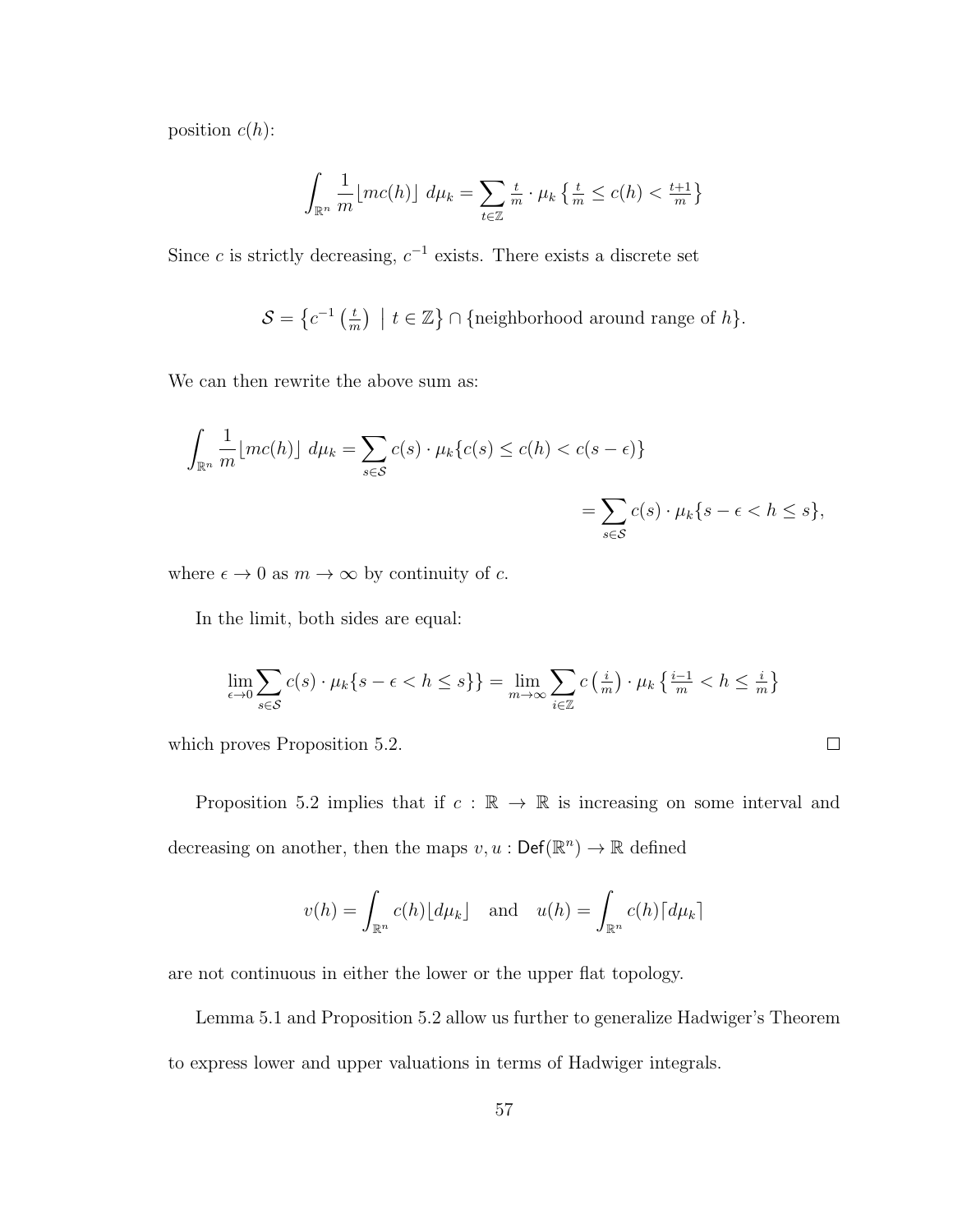**Theorem 5.3.** Any lower valuation v on  $\text{Def}(\mathbb{R}^n)$  can be written as a linear combination of lower Hadwiger integrals. For  $h \in \text{Def}(\mathbb{R}^n)$ ,

$$
v(h) = \sum_{k=0}^{n} \int_{\mathbb{R}^n} c_k(h) \, [d\mu_k], \tag{5.10}
$$

where the  $c_k : \mathbb{R} \to \mathbb{R}$  are increasing functions with  $c_k(0) = 0$ .

Likewise, an upper valuation v on  $\mathsf{Def}(\mathbb{R}^n)$  can be written as a linear combination of upper Hadwiger integrals.

*Proof.* Let  $v : \text{Def}(\mathbb{R}^n) \to \mathbb{R}$  be a lower valuation, and  $h \in \text{Def}(\mathbb{R}^n)$ .

First approximate h by lower step functions. That is, for  $m > 0$ , let  $h_m = \frac{1}{m}$  $\frac{1}{m}$ [mh]. In the lower flat topology,  $\lim_{m\to\infty} h_m = h$ .

On each of these step functions, Lemma 5.1 implies that  $v$  is a linear combination of Hadwiger integrals:

$$
v(h_m) = \sum_{k=0}^{n} \int_{\mathbb{R}^n} c_k(h_m) \, d\mu_k. \tag{5.11}
$$

for some  $c_k : \mathbb{R} \to \mathbb{R}$  with  $c_k(0) = 0$ , depending only on v and not on m. By Proposition 5.2, the  $c_k$  must be increasing functions since we are approximating h with lower step functions in the lower flat topology.

We can alternately express equation (5.11) as

$$
v(h_m) = \sum_{k=0}^{n} \int_{\mathbb{R}^n} c_k(h_m) \, \lfloor d\mu_k \rfloor,
$$
\n(5.12)

where we choose lower rather than upper integrals since  $v$  is continuous in the lower flat topology. Continuity of v, and convergence of  $h_m$  to h, in the lower flat topology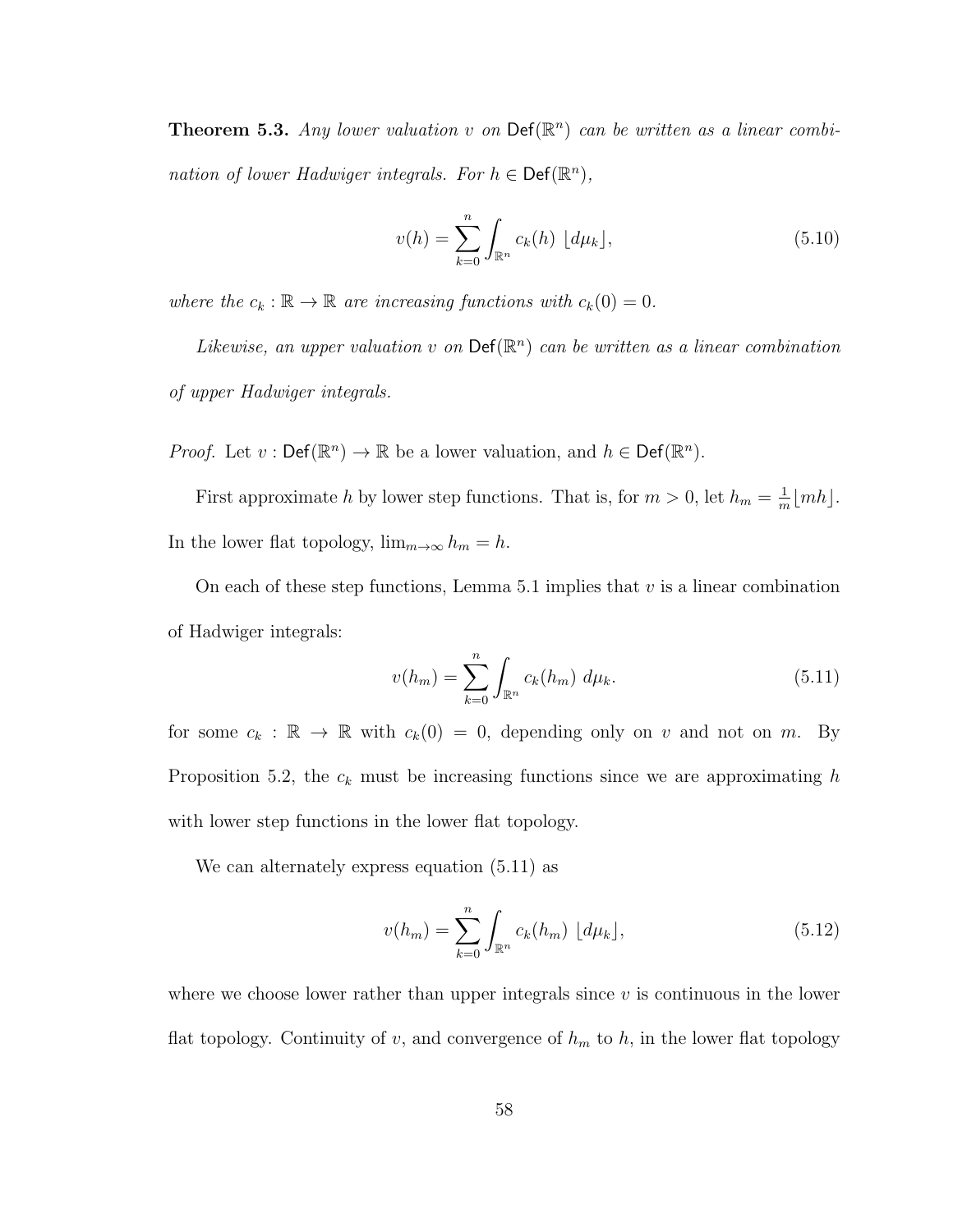imply that  $v(h_m)$  converges to  $v(h)$  as  $h \to \infty$ . More specifically,

$$
v(h) = \lim_{m \to \infty} v(h_m) = \sum_{k=0}^{n} \lim_{m \to \infty} \int_{\mathbb{R}^n} c_k(h_m) \, \lfloor d\mu_k \rfloor. \tag{5.13}
$$

By continuity of the lower Hadwiger integrals and the  $c_k$ , equation (5.13) becomes

$$
v(h) = \sum_{k=0}^{n} \int_{\mathbb{R}^n} c_k \left( \lim_{m \to \infty} h_m \right) \left[ d\mu_k \right] = \sum_{k=0}^{n} \int_{\mathbb{R}^n} c_k(h) \left[ d\mu_k \right]. \tag{5.14}
$$

Thus,  $v(h)$  is a linear combination of lower Hadwiger integrals.

 $\Box$ The proof for the upper valuation is analogous.

We can now prove a statement from Section 5.1, that only Lebesgue integrals are both lower and upper valuations.

**Corollary 5.1.** If  $v : \text{Def}(\mathbb{R}^n) \to \mathbb{R}$  is both a lower valuation and an upper valuation, then v is Lebesgue integration.

*Proof.* Since  $v$  is both a lower and upper valuation, we have

$$
v(h) = \sum_{k=0}^{n} \int_{\mathbb{R}^n} c_k(h) \left[ d\mu_k \right] = \sum_{k=0}^{n} \int_{\mathbb{R}^n} \overline{c}_k(h) \left[ d\mu_k \right]
$$

for some functions  $\underline{c}_k$  and  $\overline{c}_k$ .

Let  $A_0$  be a point. By evaluating v on test functions of the form  $h = r \cdot \mathbf{1}_{A_0}$ , we find that  $c_0(r) = \overline{c}_0(r)$  for any r, and thus  $c_0 = \overline{c}_0$ . Now let  $A_1$  be a line segment. Evaluating v on test functions  $h = r \cdot \mathbf{1}_{A_1}$ , we find that

$$
\underline{c}_0(r)\mu_0(A_1) + \underline{c}_1(r)\mu_1(A_1) = \overline{c}_0(r)\mu_0(A_1) + \overline{c}_1(r)\mu_1(A_1).
$$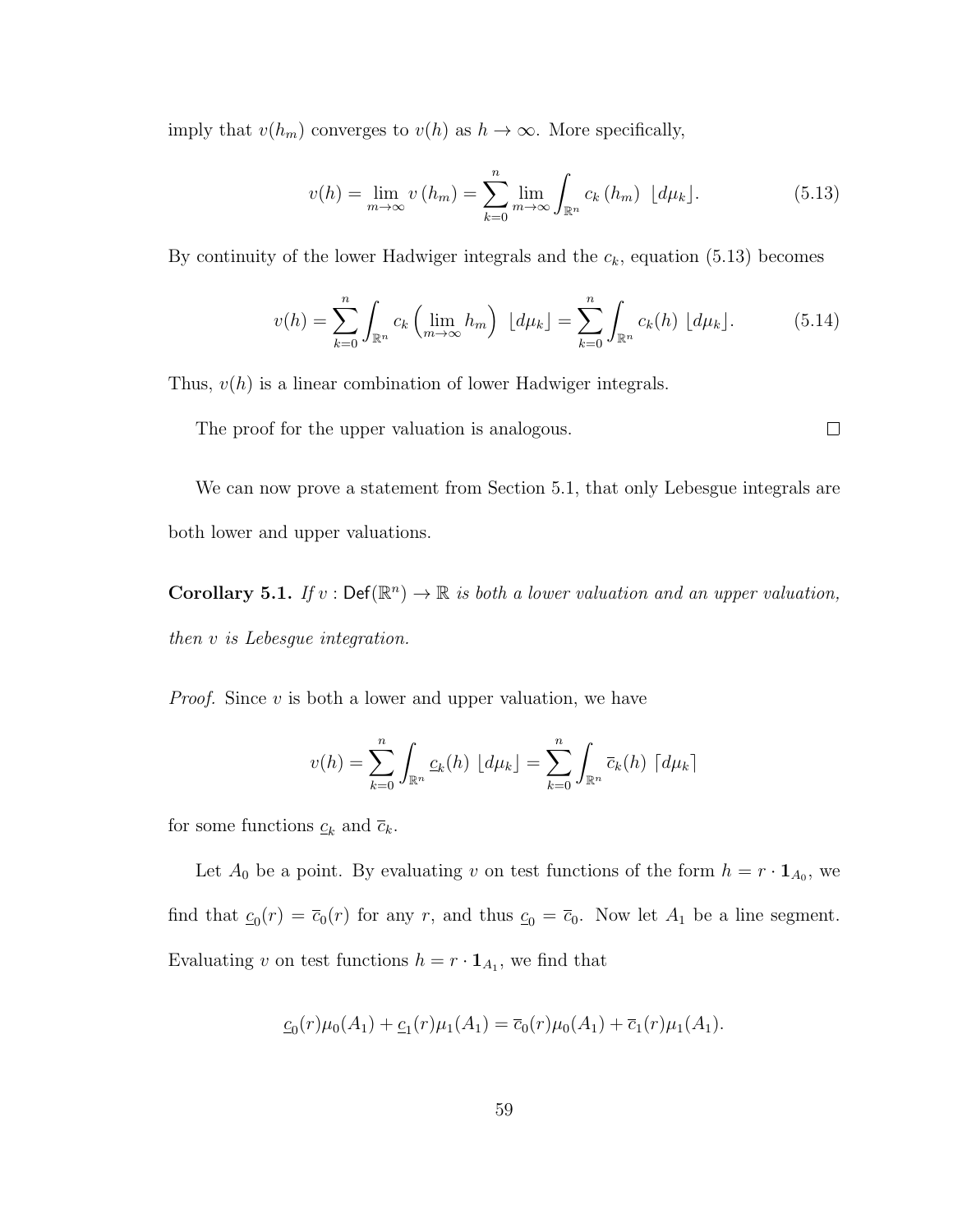Since  $c_0 = \overline{c}_0$ , it follows that  $c_1 = \overline{c}_1$ . By induction on k, we have  $c_k = \overline{c}_k$  for all  $k = 0, 1, \ldots, n$ .

From Section 4.6, we know that lower and upper Hadwiger integrals with respect to  $\mu_k$  are not the same on  $\text{Def}(\mathbb{R}^n)$  for  $k = 0, 1, ..., n-1$ . This implies that  $\underline{c}_k = \overline{c}_k = 0$ for  $k = 0, 1, ..., n - 1$ . Since all excursion sets of functions  $h \in \text{Def}(\mathbb{R}^n)$  are no larger than *n*-dimensional, the lower and upper Hadwiger integrals with respect to  $\mu_n$  are in fact Lebesgue integrals, and so they are equal.

Therefore,

$$
v(h) = \int_{\mathbb{R}^n} c(h) \ d\mathcal{L}
$$

for some continuous function  $c : \mathbb{R} \to \mathbb{R}$ , and with  $d\mathcal{L} = [d\mu_n] = [d\mu_n]$  denoting  $\Box$ Lebesgue measure.

Thus, we have a dual generalization of Hadwiger's Theorem, classifying lower and upper valuations in terms of lower and upper Hadwiger integrals. It remains to be seen if, perhaps, there is a topology on  $\mathsf{Def}(\mathbb{R}^n)$  that would allow us to combine the dual statements of Theorem 5.3. In particular, we would like a topology that allows any Euclidean-invariant valuation  $v$  on  $\mathsf{Def}(\mathbb{R}^n)$  to be written in the form

$$
v(h) = \sum_{k=0}^{n} \left( \int_{\mathbb{R}^n} c_k(h) \left[ d\mu_k \right] + \int_{\mathbb{R}^n} \overline{c}_k(h) \left[ d\mu_k \right] \right)
$$

for some continuous functions  $c_k, \overline{c}_k : \mathbb{R} \to \mathbb{R}$ . The union of lower and upper flat topologies does not seem to be a reasonable choice, because it enlarges the set of continuous valuations on  $\mathsf{Def}(\mathbb{R}^n)$  by too much.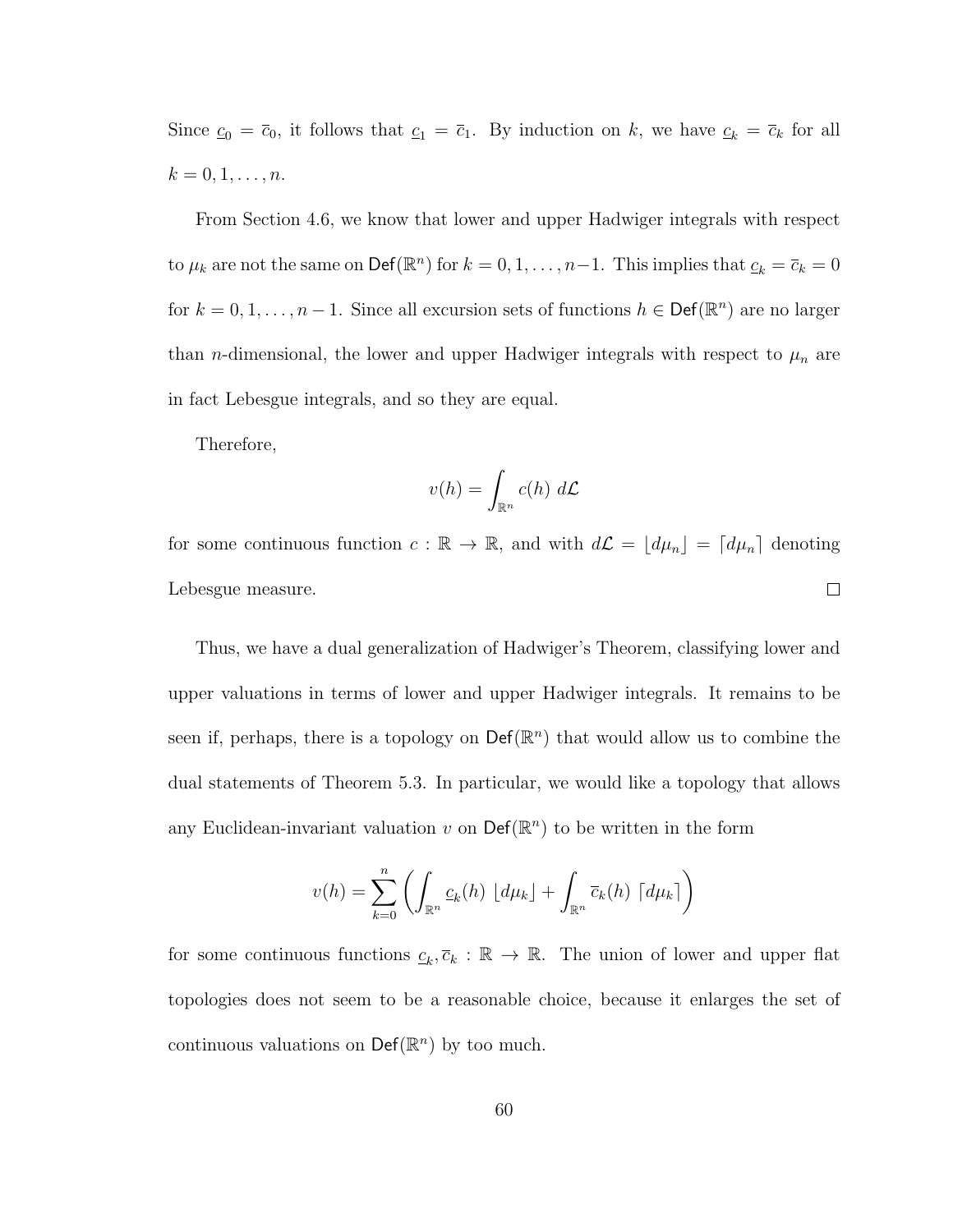

**Figure 5.3:** Functions f and g have congruent upper excursion sets  $\{f \geq s\}$  and  ${g \geq s}$ , but *not* congruent strict excursion sets  ${f > s}$  and  ${g > s}$ . Functions f and h have congruent strict excursion sets, but not congruent excursion sets.

### 5.3 Cavalieri's Principle

Euclidean invariance implies a sort of Cavalieri's principle for valuations: a valuation v cannot distinguish between two functions that have congruent excursion sets at each height s in their range. Functions f and g have congruent upper excursion sets if for any  $s \in \mathbb{R}$ ,  $\{f \geq s\} \cong \{g \geq s\}$  as subsets of the domain. Also, f and g have congruent *strict* upper excursion sets if  $\{f > s\} \cong \{g > s\}$ . Note that f and g may have congruent excursion sets without having congruent strict excursion sets, and vice-versa, as illustrated in Figure 5.3.

**Proposition 5.3** (Cavalieri's Principle). Let v be a lower valuation on  $\textsf{Def}(\mathbb{R}^n)$ , let u be an upper valuation on  $\text{Def}(\mathbb{R}^n)$ , and let  $f, g \in \text{Def}(\mathbb{R}^n)$ . If f and g have congruent upper excursion sets  $\{f \ge s\} \cong \{g \ge s\}$  for all  $s \in \mathbb{R}$ , then  $v(f) = v(g)$ . Likewise, if f and g have congruent strict upper excursion sets  $\{f > s\} \cong \{g > s\}$  for all  $s \in \mathbb{R}$ , then  $u(f) = u(g)$ .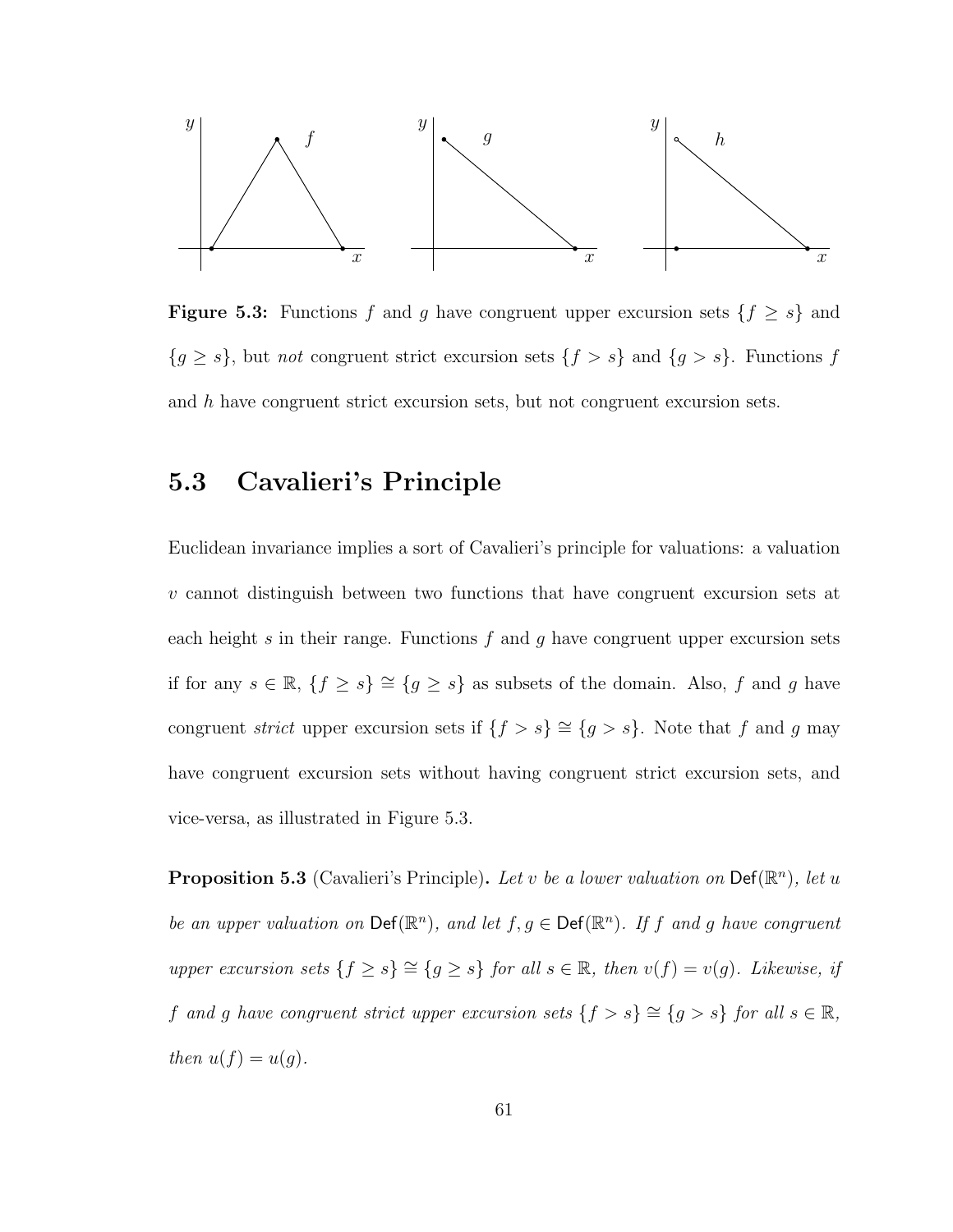Proof. The proposition follows directly from Theorem 5.3 and the fact that the lower and upper Hadwiger integrals can be expressed in terms of excursion sets, as in equation (4.3).  $\Box$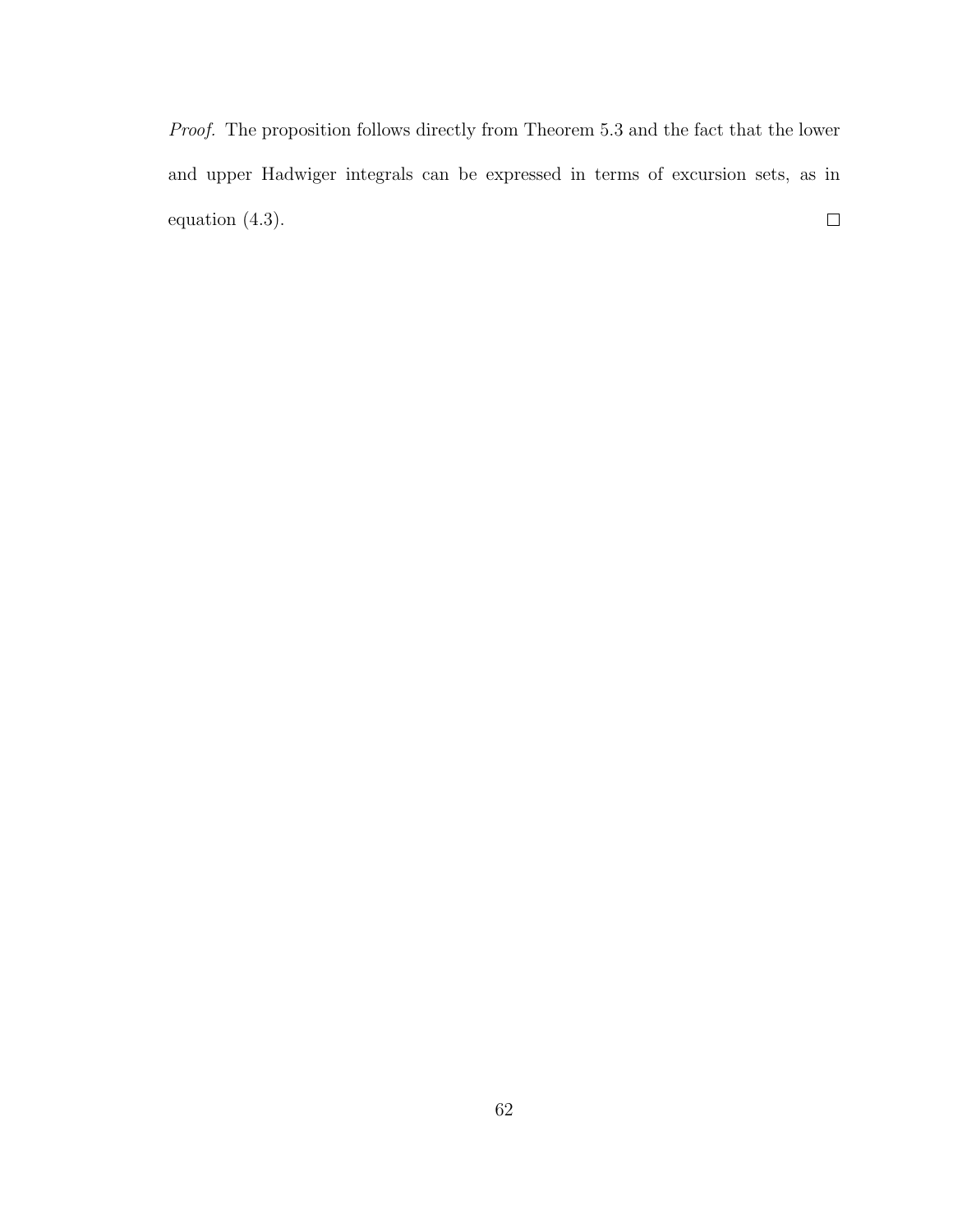### Chapter 6

## Integral Transforms

Applications of integration often make use of integral transforms such as convolution and the Bessel (or Hankel) and Fourier transforms. Convolution with respect to Euler integration has intriguing connections to the Steiner formula. Ghrist and Robinson have examined topological versions of the Bessel and Fourier transforms in [22]. These transforms can be extended to Hadwiger integrals, and should prove useful in signal processing and other applications.

### 6.1 The Steiner Formula and Convolution

For subsets K and J of  $\mathbb{R}^n$ , the Minkowski sum (or vector sum) is the set

$$
K + J = \{ x + y \mid x \in K, y \in J \}.
$$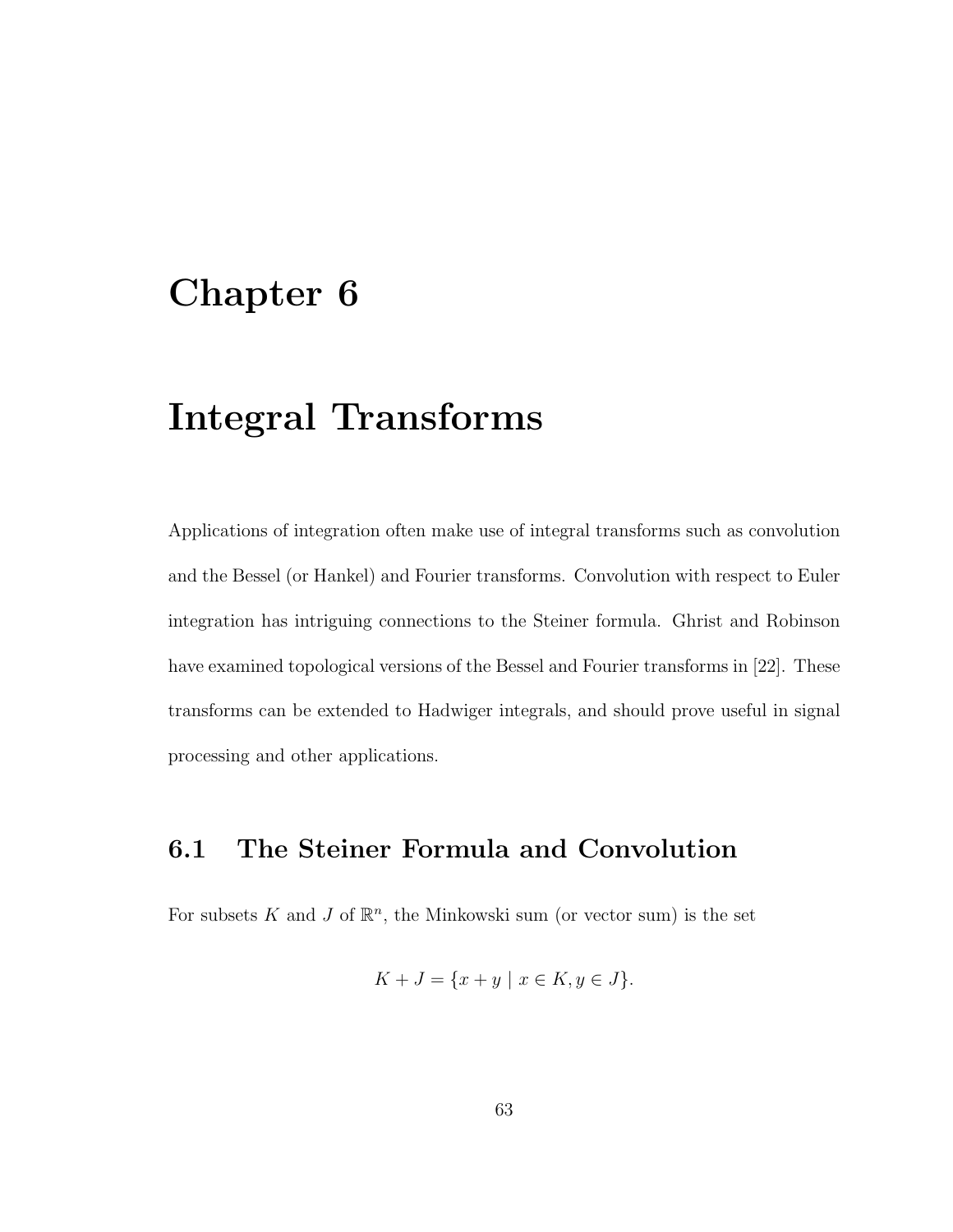

**Figure 6.1:** The  $\epsilon$ -tube  $K + \epsilon B_n$  around a compact convex subset K.

If K is closed and  $J = B_n$ , the closed *n*-dimensional unit ball, then the Minkowski sum  $K + B_n$  consists of all the points whose distance from K is not greater than  $\epsilon$ :

$$
K + \epsilon B_n = \{ x \mid d(x, K) \le \epsilon \},
$$

which is also known as the  $\epsilon$ -tube around K. An  $\epsilon$ -tube around a compact convex subset  $K$  is illustrated in Figure 6.1

The Steiner Formula is commonly used to express the volume of an  $\epsilon$ -tube around a compact convex subset as a polynomial in  $\epsilon$ , whose coefficients involve the intrinsic volumes [32, 35, 36, 40, 41].

**Theorem 6.1** (Steiner Formula). For compact convex  $K \subset \mathbb{R}^n$  and  $\epsilon > 0$ ,

$$
\mu_n(K + \epsilon B_n) = \sum_{j=0}^n \epsilon^{n-j} \omega_{n-j} \mu_j(K).
$$

When written in terms of characteristic functions, the Steiner Formula is really a statement about convolution. Though denoted with the customary ∗ symbol, here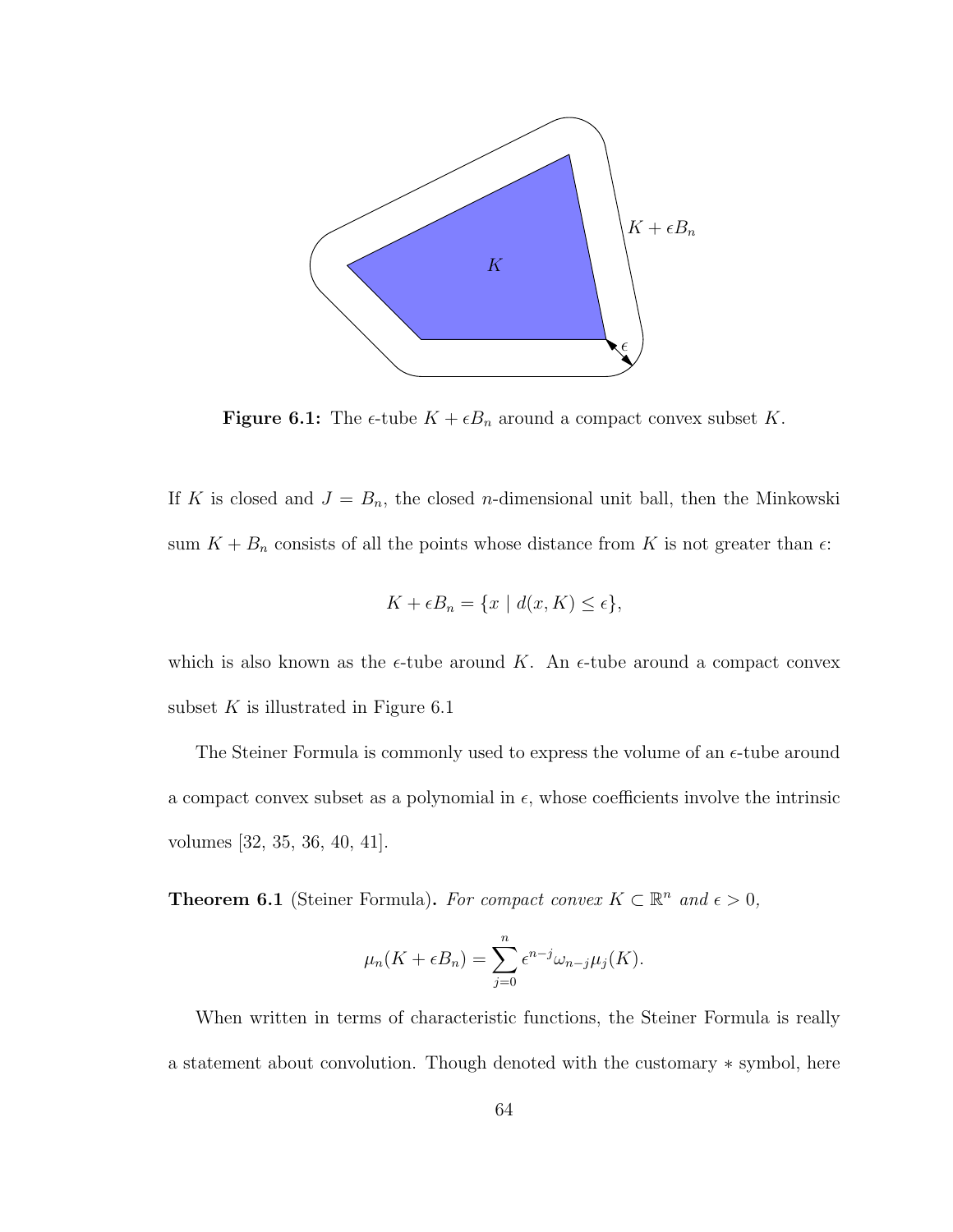

**Figure 6.2:** Let  $K$  be the half-open segment at left. The convolution function  $\mathbf{1}_K \ast \mathbf{1}_{B_2}$  has value one on the (non-compact) blue region and zero elsewhere. It is *not* the characteristic function of the Minkowski sum  $K + B_2$ , which is depicted in green at right.

we take the convolution integral to be an Euler integral:

**Definition 6.1.** The *Euler convolution* of  $f, g \in CF(\mathbb{R}^n)$  is denoted  $f * g$  and is defined

$$
(f * g)(x) = \int f(y)g(x - y) \, d\chi(y). \tag{6.1}
$$

If we convolve the characteristic function of a compact convex set  $K \subset \mathbb{R}^n$  with the characteristic function of the closed *n*-ball of radius  $\epsilon$ , we obtain the characteristic function of the  $\epsilon$ -tube about K:

$$
(\mathbf{1}_K * \mathbf{1}_{\epsilon B_n})(x) = \int_{\mathbb{R}^n} \mathbf{1}_K(y) \mathbf{1}_{\epsilon B_n}(x - y) \, d\chi(y) = \mathbf{1}_{K + \epsilon B_n}(x). \tag{6.2}
$$

If K is not compact, then equation  $(6.2)$  might not hold. Consider the half-open segment depicted in Figure 6.2. If K is this segment, then the convolution  $\mathbf{1}_K * \mathbf{1}_{B_2}$ is not  $\mathbf{1}_{K+B_2}$ .

Alternately, if  $K$  is not convex, then equation  $(6.2)$  might not hold. For example, if K is a set of two points and  $d$  is the distance between the points, then for any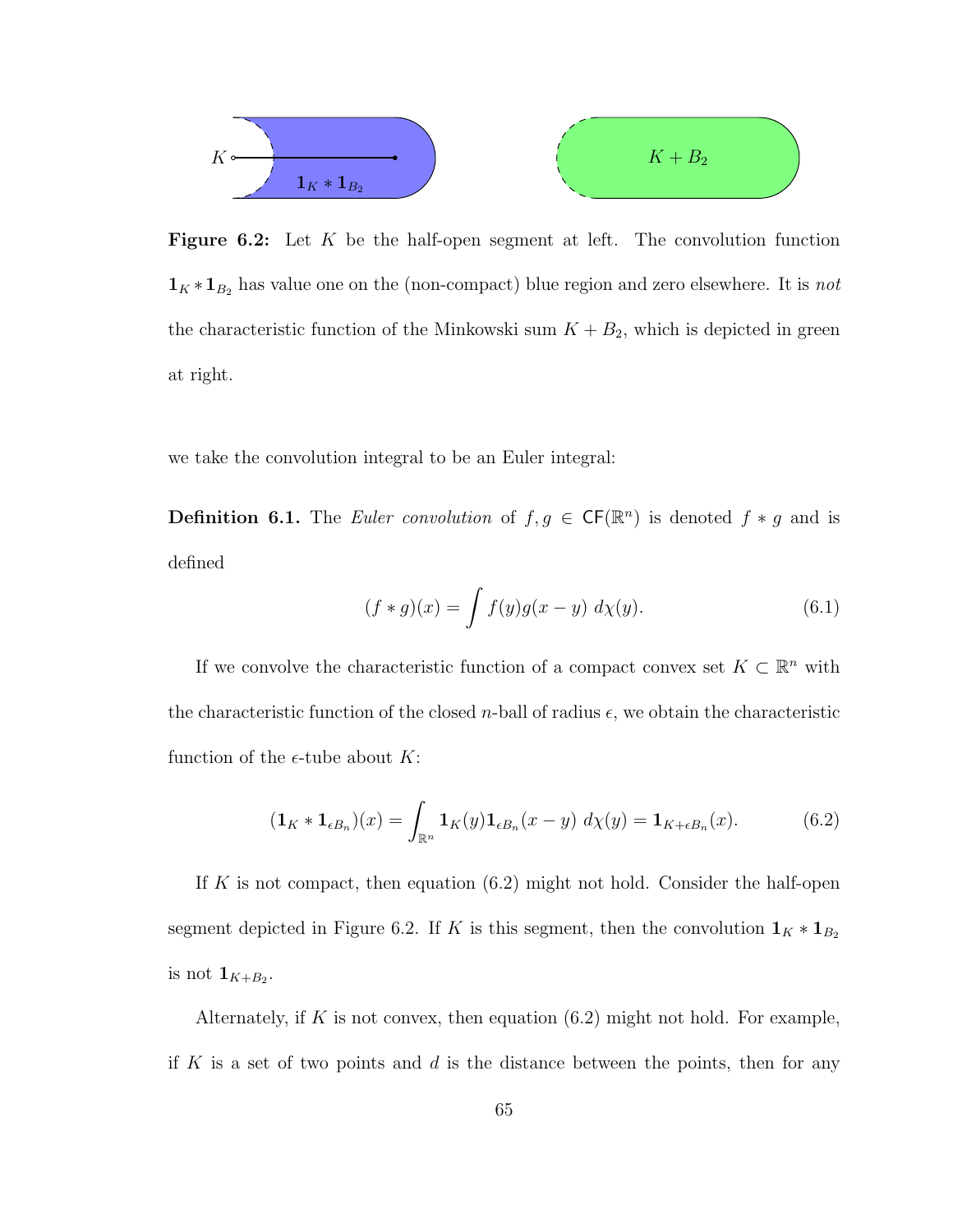

**Figure 6.3:** If K consists of two points, distance d apart, and  $\epsilon > \frac{d}{2}$ , then the convolution  $\mathbf{1}_K * \mathbf{1}_{\epsilon B_2}$ , depicted in blue, is *not* the characteristic function of any set, for it attains the value two.

 $\epsilon > \frac{d}{2}$  the convolution  $\mathbf{1}_K * \mathbf{1}_{\epsilon B_n}$  is not a characteristic function at all, for it attains the value 2, as shown in Figure 6.3.

The concept of *reach* is helpful for understanding this phenomenon. Put simply, the reach of a subset K is the supremum of all distances r such that every point in the tube around A of radius r has a unique orthogonal projection onto  $A$  [15, 32]. The reach of a convex set is infinity since every point has a unique projection onto a convex set. The reach of the two-point set K of Figure 6.3 is  $\frac{d}{2}$ . See Figure 6.4 for an example of a set with positive reach and a set with no reach.

Now we can formally connect convolution of characteristic functions and the Minkowski sum for a compact set K of positive reach and the closed  $\epsilon$ -ball.

**Proposition 6.1.** Let  $K \subset \mathbb{R}^n$  be a subset with reach r. For any  $0 \leq \epsilon < r$ , we have

$$
(\mathbf{1}_K \ast \mathbf{1}_{\epsilon B_n})(x) = \int_{\mathbb{R}^n} \mathbf{1}_K(y) \mathbf{1}_{\epsilon B_n}(x - y) \, d\chi(y) = \mathbf{1}_{K + \epsilon B_n}(x). \tag{6.3}
$$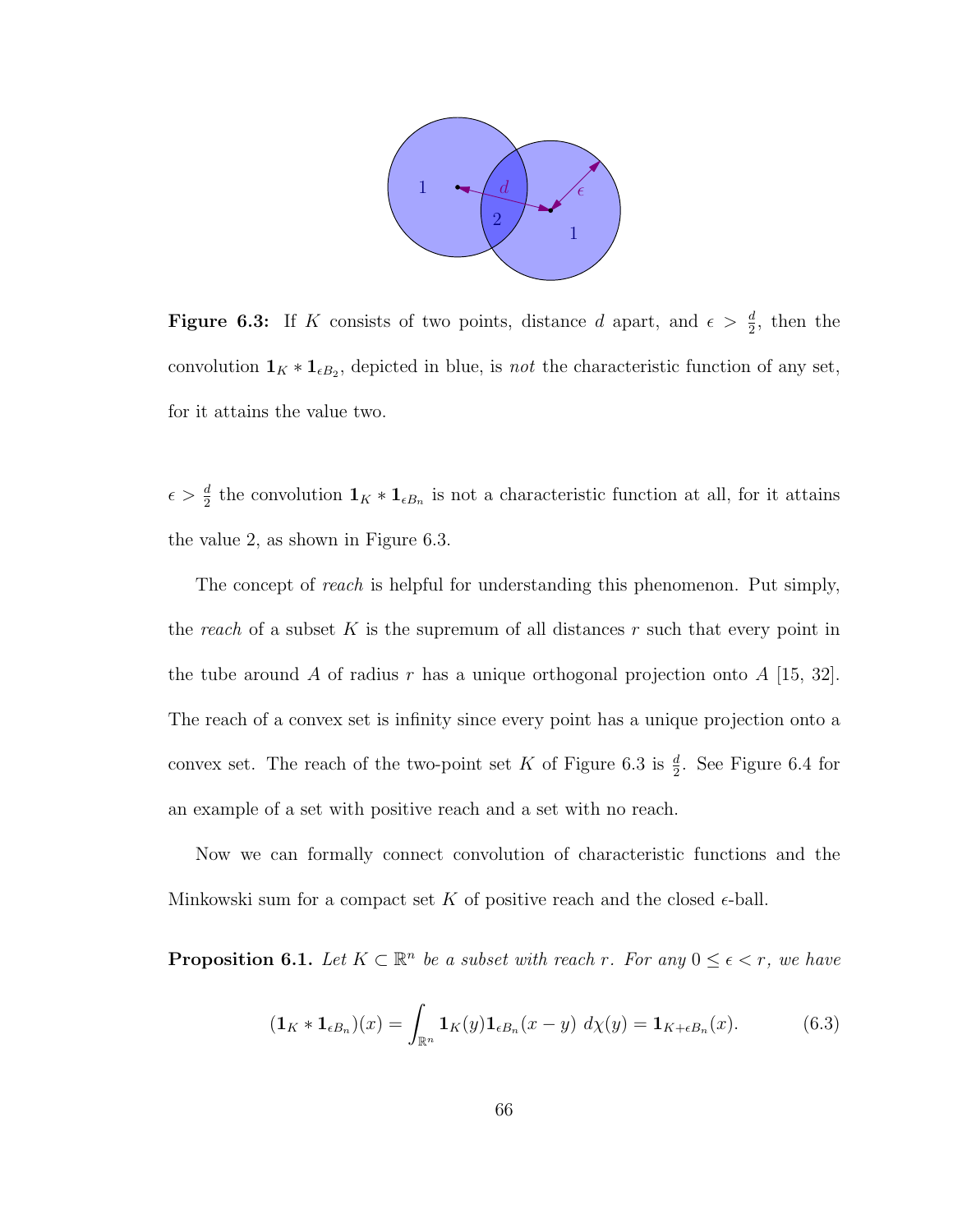

**Figure 6.4:** The set J has reach r (the radius of the curve) since every point within r of  $J$  has a unique orthogonal projection onto  $J$ . The set  $K$  has reach 0 because points arbitrarily close to  $K$  (on the blue dotted line) have no unique orthogonal projection onto K.

*Proof.* Each of the three functions of equation (6.3) evaluates to 1 if x is within  $\epsilon$  of K, and 0 otherwise.  $\Box$ 

The Steiner Formula holds for closed subsets of positive reach, as long as the reach r of the subset is greater than the radius  $\epsilon$  of the tube [15, 32]. We can generalize the Steiner Formula to express  $\mu_k(K + \epsilon B_n)$  in terms of  $\mu_0(K), \ldots, \mu_k(K)$ , as follows [35].

**Proposition 6.2.** For  $K \subset \mathbb{R}^n$  of reach  $r, 0 \leq \epsilon < r$ , and integer  $0 \leq k \leq n$ ,

$$
\mu_k(K + \epsilon B_n) = \sum_{j=0}^k {n-j \choose n-k} \frac{\omega_{n-j}}{\omega_{n-k}} \epsilon^{k-j} \mu_j(K). \tag{6.4}
$$

*Proof.* Let  $0 < \rho < r - \epsilon$ . The key observation is that

$$
K + (\epsilon + \rho)B_n = (K + \epsilon B_n) + \rho B_n.
$$

We use the Steiner Formula to write the volume of the  $(\epsilon + \rho)$ -tube around K in two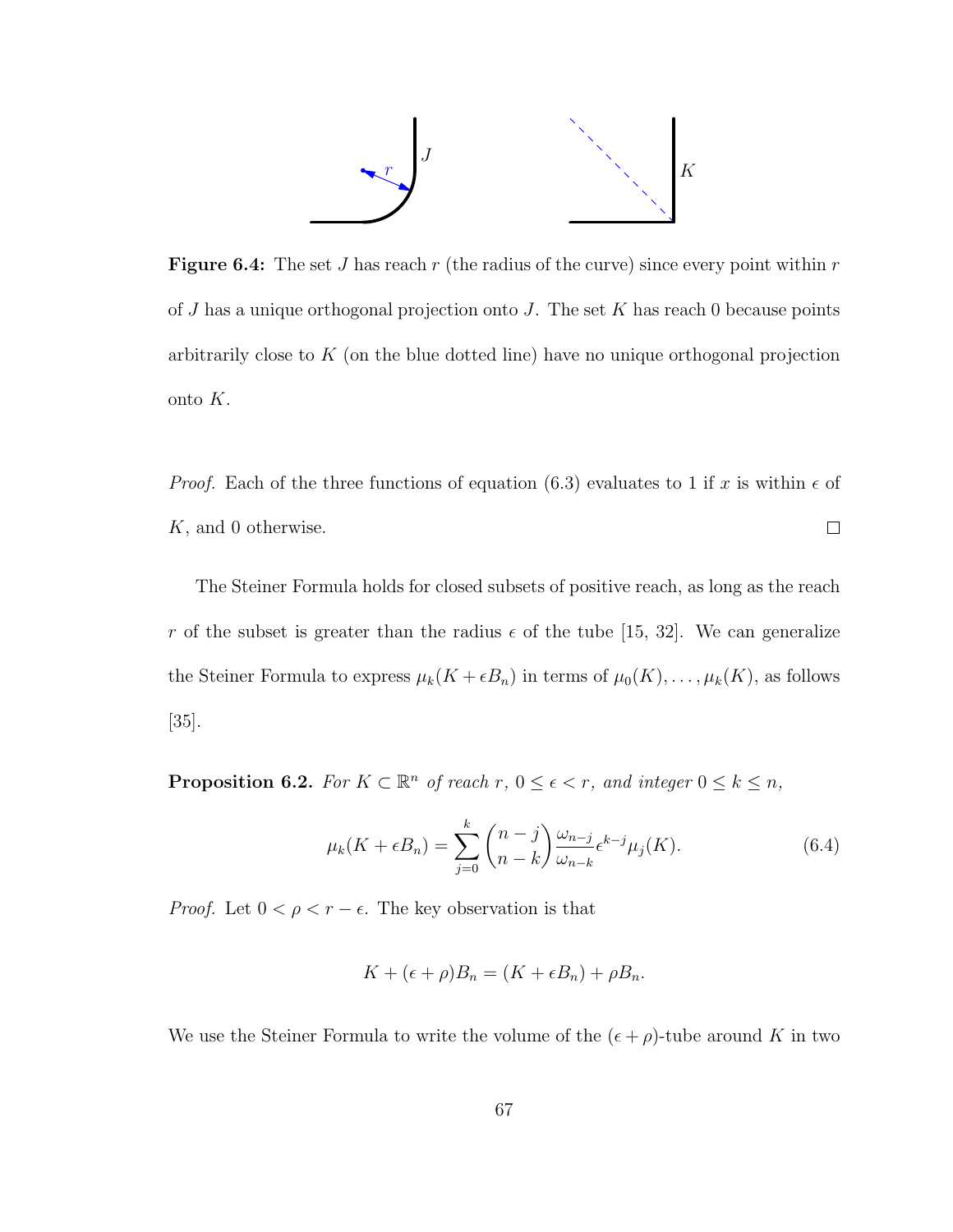equivalent ways:

$$
\mu_n((K+\epsilon B_n)+\rho B_n)=\sum_{i=0}^n\rho^{n-i}\omega_{n-i}\mu_i(K+\epsilon B_n)
$$
\n(6.5)

$$
\mu_n(K + (\epsilon + \rho)B_n) = \sum_{j=0}^n (\epsilon + \rho)^{n-j} \omega_{n-j} \mu_j(K) \tag{6.6}
$$

Matching the coefficients of  $\rho$  in equations (6.5) and (6.6), we obtain

$$
\omega_{n-i}\mu_i(K+\epsilon B_n) = \sum_{j=0}^i \binom{n-j}{n-i} \omega_{n-j} \epsilon^{i-j} \mu_j(K),
$$
\n(6.4).

which is equation  $(6.4)$ .

Written in terms of convolution, for  $K \subset \mathbb{R}^n$  of reach r, and  $0 \leq \epsilon < r$ , the Steiner Formula becomes:

$$
\int_{\mathbb{R}^n} \mathbf{1}_K \ast \mathbf{1}_{\epsilon B_n} d\mu_n = \sum_{j=0}^n \epsilon^{n-j} \omega_{n-j} \int_{\mathbb{R}^n} \mathbf{1}_K d\mu_j,\tag{6.7}
$$

or more generally,

$$
\int_{\mathbb{R}^n} \mathbf{1}_K \ast \mathbf{1}_{\epsilon B_n} d\mu_k = \sum_{j=0}^k \epsilon^{k-j} {n-j \choose n-k} \frac{\omega_{n-j}}{\omega_{n-k}} \int_{\mathbb{R}^n} \mathbf{1}_K d\mu_j.
$$
 (6.8)

Proposition 6.1 and the Steiner Formula extend naturally to some constructible functions, by linearity of the integrals.

**Proposition 6.3.** Suppose  $f \in CF(\mathbb{R}^n)$  is such that  $f = \sum_i c_i \mathbf{1}_{A_i}$  for some compact sets  $A_i$ , uniformly with reach at least some  $r > 0$ . Then for  $0 \le \epsilon < r$  and integer  $0 \leq k \leq n$ ,

$$
f * \mathbf{1}_{\epsilon B_n} = \sum_i c_i \mathbf{1}_{A_i + \epsilon B_n}, \quad and \tag{6.9}
$$

$$
\int_{\mathbb{R}^n} f * \mathbf{1}_{\epsilon B_n} \, d\mu_k = \sum_{j=0}^k \epsilon^{k-j} {n-j \choose n-k} \frac{\omega_{n-j}}{\omega_{n-k}} \sum_i c_i \int_{\mathbb{R}^n} \mathbf{1}_{A_i} \, d\mu_j. \tag{6.10}
$$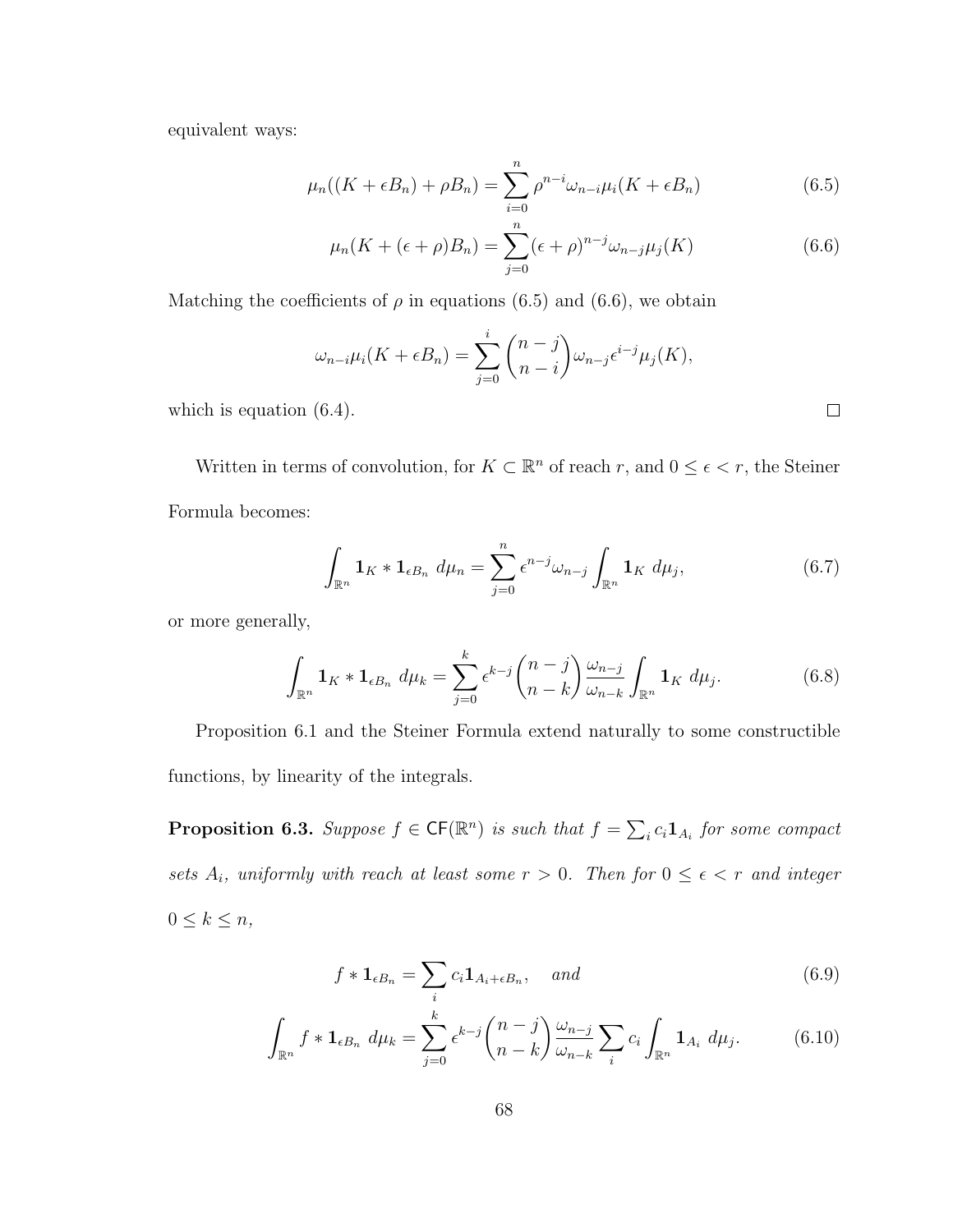*Proof.* Since  $f = \sum_i c_i \mathbf{1}_{A_i}$  is constructible, the sum over i is a finite sum. Equation  $(6.9)$  then follows from equation  $(6.3)$  applied to each level set  $A_i$ :

$$
f * \mathbf{1}_{\epsilon B_n} = \sum_i c_i \mathbf{1}_{A_i} * \mathbf{1}_{\epsilon B_n} = \sum_i c_i \int_{\mathbb{R}^n} \mathbf{1}_{A_i} \mathbf{1}_{\epsilon B_n} d\chi = \sum_i c_i \mathbf{1}_{A_i + \epsilon B_n}.
$$

Likewise, from equation (6.1) and linearity of the integral:

$$
\int_{\mathbb{R}^n} f * \mathbf{1}_{\epsilon B_n} d\mu_k = \sum_i c_i \int_{\mathbb{R}^n} \mathbf{1}_{A_i} * \mathbf{1}_{\epsilon B_n} d\mu_k
$$
\n
$$
= \sum_{j=0}^k \epsilon^{k-j} {n-j \choose n-k} \frac{\omega_{n-j}}{\omega_{n-k}} \sum_i c_i \int_{\mathbb{R}^n} \mathbf{1}_{A_i} d\mu_j,
$$

 $\Box$ 

which is equation  $(6.10)$ .

Since Euler characteristic is integer-valued, the Euler convolution of two constructible functions is another constructible function. Bröcker shows that with convolution as a product and addition as usual, the constructible functions form a commutative ring with unit [9]. The unit is the characteristic function of the origin,  $1_0$ .

We desire to extend convolution results to definable functions. Indeed, we may convolve two definable functions, with the convolution integral as any of the definable Hadwiger integrals.

**Definition 6.2.** The *lower* and *upper Hadwiger convolution* of  $f, g \in \text{Def}(\mathbb{R}^n)$  are

$$
(f *_{k} g)(x) = \int f(y)g(x - y) \left[ d\mu_{k}(y) \right] \text{ and}
$$

$$
(f * g)(x) = \int f(y)g(x - y) \left[ d\mu_{k}(y) \right].
$$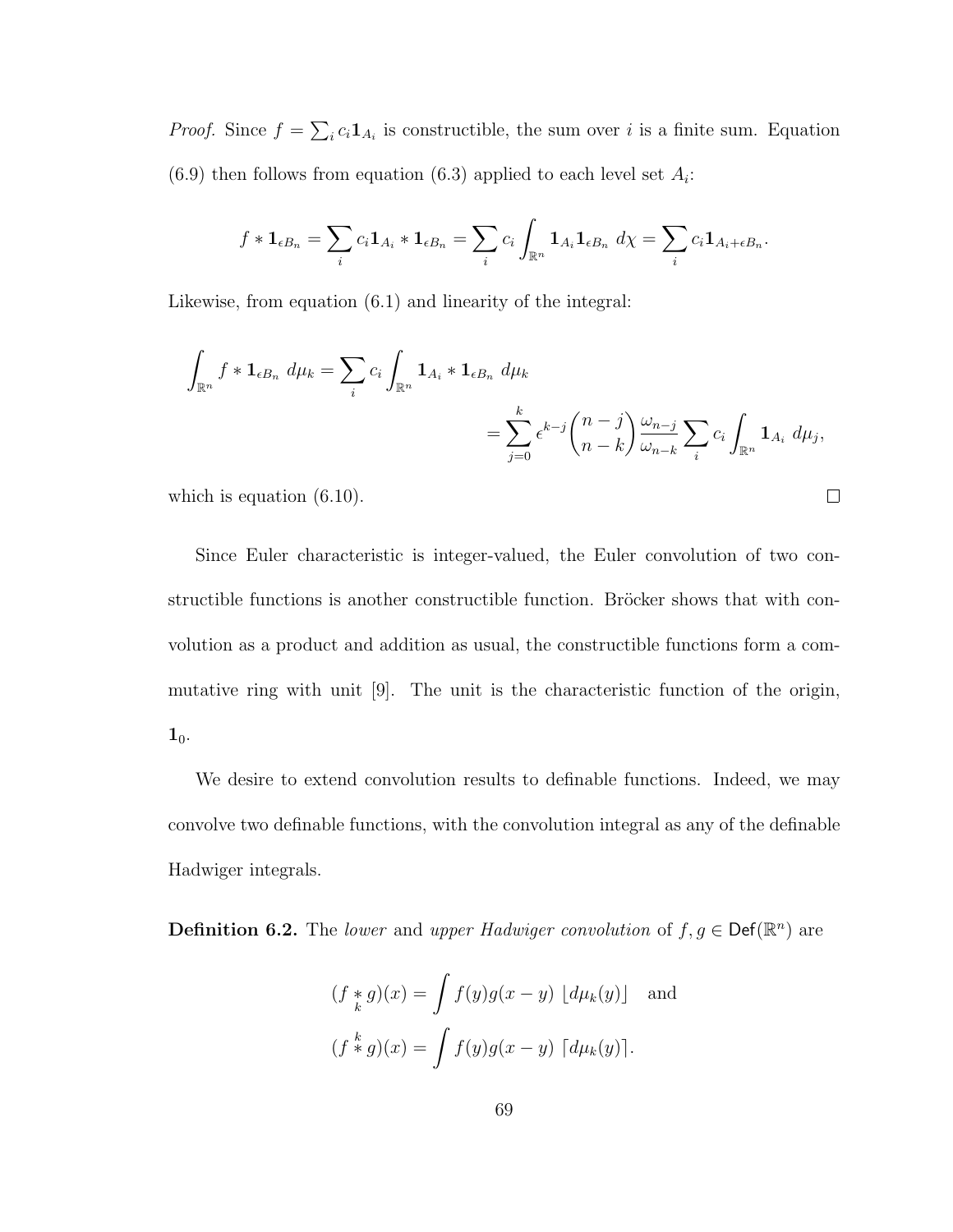Note that when  $k = 0$  and  $f, g \in \mathsf{CF}(\mathbb{R}^n)$ , the convolutions in Definition 6.2 reduce to the Euler convolution previously discussed. The following theorem provides some insight into Euler convolution of definable functions. See Figure 6.5 for an illustration.

**Theorem 6.2.** Let  $r > 0$  and  $f \in \text{Def}(\mathbb{R}^n)$  be a nonnegative function such that each upper excursion set is compact and has reach at least r. Then for  $0 < \epsilon < r$ , each upper excursion set of  $f * 1_{\epsilon B_n}$  is the  $\epsilon$ -tube of the corresponding excursion set of f.

*Proof.* Fix  $s > 0$ , and let  $K = \{f \ge s\}.$ 

By assumption, K has reach at least r. Let  $0 < \epsilon < r$ .

For  $x \in \mathbb{R}^n$ ,  $\epsilon B_n(x)$  intersects K if and only if x is within  $\epsilon$  of K. Since  $\epsilon < r$  and  $K \cap \epsilon B_n(x)$  is closed, we have  $\chi(K \cap \epsilon B_n(x)) = 1$  if  $x \in K + \epsilon B_n$  and zero otherwise. So  $(f * 1_{\epsilon B_n})(x) \ge s$  if and only if  $x \in K + \epsilon B_n$ . That is,

$$
\left\{f \underset{0}{*} \mathbf{1}_{\epsilon B_n} \ge s\right\} = \left\{f \ge s\right\} + \epsilon B_n.
$$

The dual statement to Theorem 6.2 is: If  $f \in \mathsf{Def}(\mathbb{R}^n)$  is such that the *complement* of each upper excursion set has reach at least r, then for  $0 < \epsilon < r$  the upper excursion sets of  $f^{\{0\}}_{*}\mathbf{1}_{\epsilon B_n}$  are the erosions by  $\epsilon$  of the corresponding excursion sets of f. Here the erosion by  $\epsilon$  of a set K means the set of points whose distance from the complement of K is at least  $\epsilon$ .

By the Fubini theorem, Hadwiger convolution of constructible functionals f and g satisfies

$$
\int f *_{k} g d\mu_{k} = \int f d\mu_{k} \int g d\mu_{k} = \int f *_{g} d\mu_{k}.
$$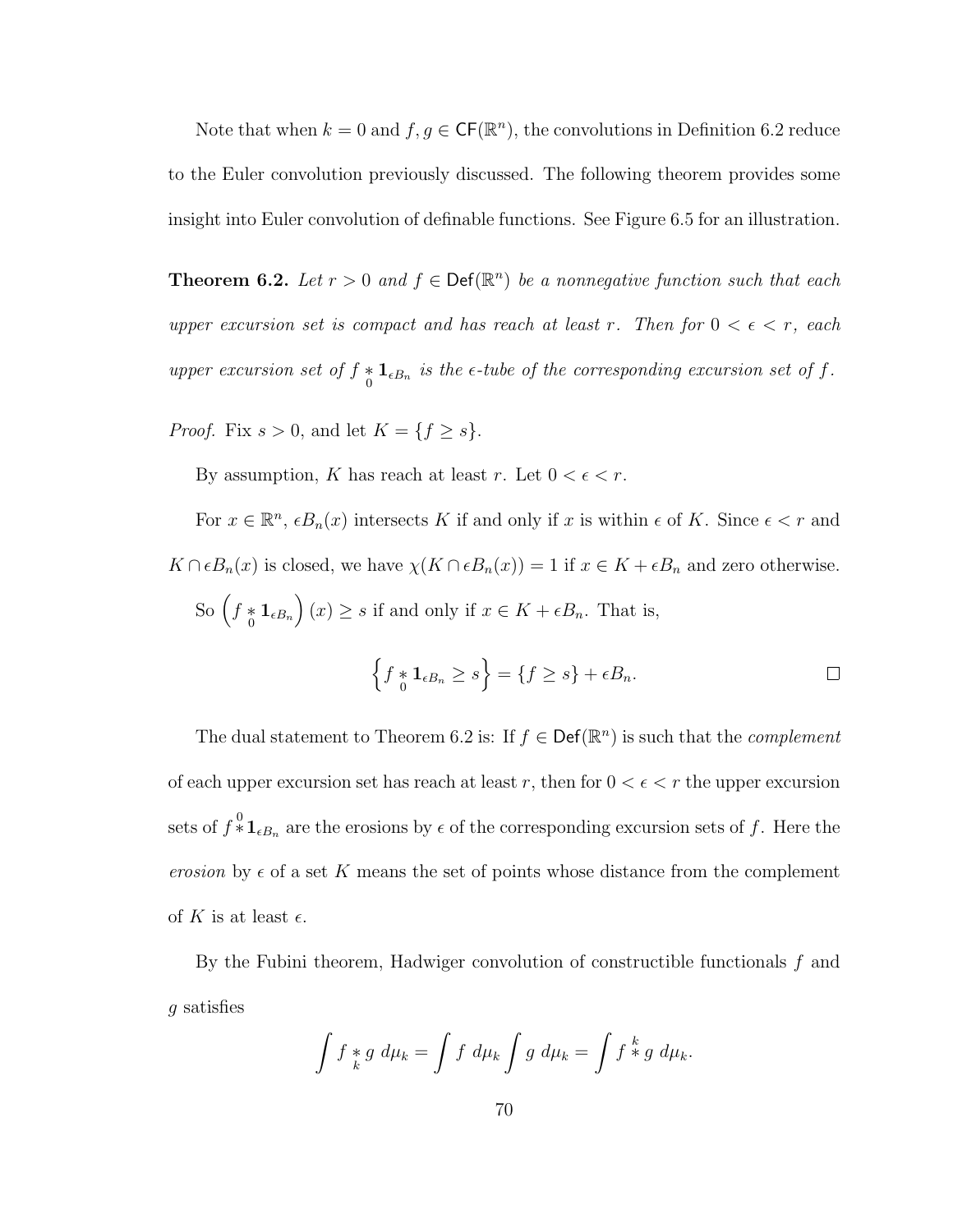

Figure 6.5: Lower Euler convolution of a definable function f with the characteristic function of the 1-ball of radius  $\epsilon$ , as described in Theorem 6.2.

Since the Fubini theorem does not hold for Hadwiger integrals of definable functionals, it is not known whether a similar identity holds in the definable setting. The topic of Hadwiger convolution provides ample opportunities for further investigation of theorems and applications.

### 6.2 Fourier Transform

The basic idea of Hadwiger analogs of the Fourier and Bessel transforms is to first integrate with respect to an intrinsic volume on each member of a family of isospectral sets, then integrate with respect to Lebesgue measure the values obtained over all the isospectral sets. The use of Hadwiger integrals means that these transforms are not purely topological, as in the Euler case, but provide some notion of the geometry of functions over sets.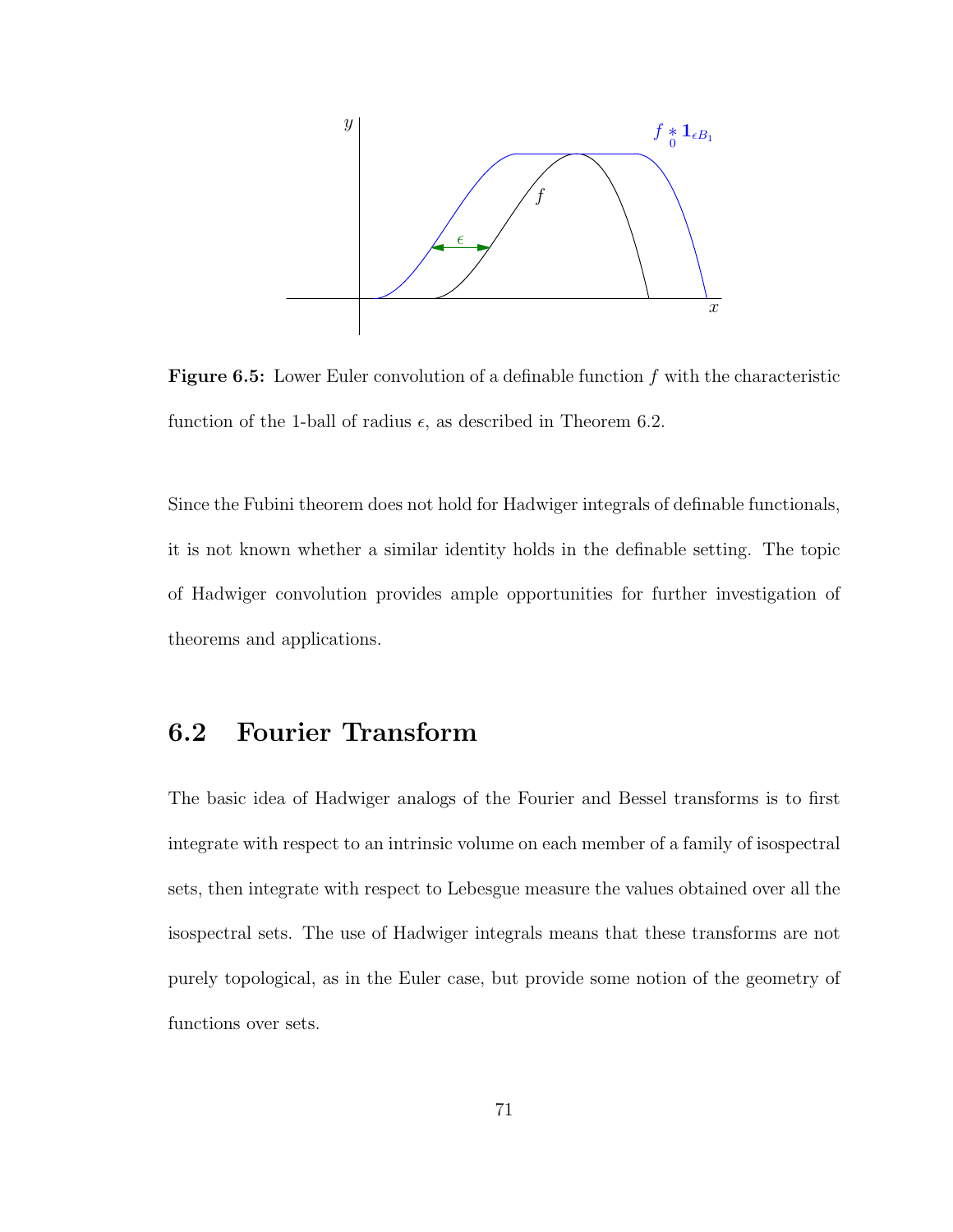The Hadwiger generalization of the Fourier transform involves isospectral sets that are parallel hyperplanes orthogonal to some covector  $\xi$  in  $(\mathbb{R}^n)^*$ , the dual space of  $\mathbb{R}^n$ .

**Definition 6.3.** Let  $h \in \text{Def}(\mathbb{R}^n)$  and  $\xi \in (\mathbb{R}^n)^*$ . Then  $\xi^{-1}(s)$  is the  $(n-1)$ dimensional hyperplane orthogonal to  $\xi$  at distance s from some fixed point. Let  $k \in \{0, 1, \ldots, n-1\}$ . Define the lower and upper Hadwiger-Fourier transforms, respectively, of h with respect to  $\mu_k$ , in the direction of  $\xi$ :

$$
\mathcal{F}_k h(\xi) = \int_{-\infty}^{\infty} \int_{\xi^{-1}(s)} h \, \lfloor d\mu_k \rfloor \, ds,\tag{6.11}
$$

$$
\mathcal{F}^k h(\xi) = \int_{-\infty}^{\infty} \int_{\xi^{-1}(s)} h \, \lceil d\mu_k \rceil \, ds. \tag{6.12}
$$

For  $k < n$ , the Hadwiger-Fourier transform with respect to  $\mu_k$  of the characteristic function of a set A gives a *directed* notion of the  $(k + 1)$ -dimensional size of A. The Hadwiger integral is gives a k-dimensional notion of size, and the Lebesgue integral incorporates one more dimension. The following examples illustrate this concept.

*Example.* If A is a compact convex subset of  $\mathbb{R}^n$ , then the Euler characteristic of any nonempty slice is 1. Thus, for any  $\|\xi\| = 1$ , the transform  $(\mathcal{F}_0 \mathbf{1}_A)(\xi)$  equals the length of the projection of A onto the  $\xi$  axis.

*Example.* Let A be a definable subset of  $\mathbb{R}^n$ . For any  $\|\xi\| = 1$ , the transform  $(\mathcal{F}_{n-1}\mathbf{1}_A)(\xi)$  integrates the  $(n-1)$ -dimensional volumes of cross-sections of A orthogonal to the  $\xi$ -axis. Thus,  $(\mathcal{F}_{n-1}\mathbf{1}_A)(\xi)$  equals the *n*-dimensional volume of A.

More generally, the Hadwiger-Fourier transform of a functional  $h \in \text{Def}(\mathbb{R}^n)$  can be thought of as a *directed* valuation of h. The transform  $(\mathcal{F}_k f)(\xi)$  provides a notion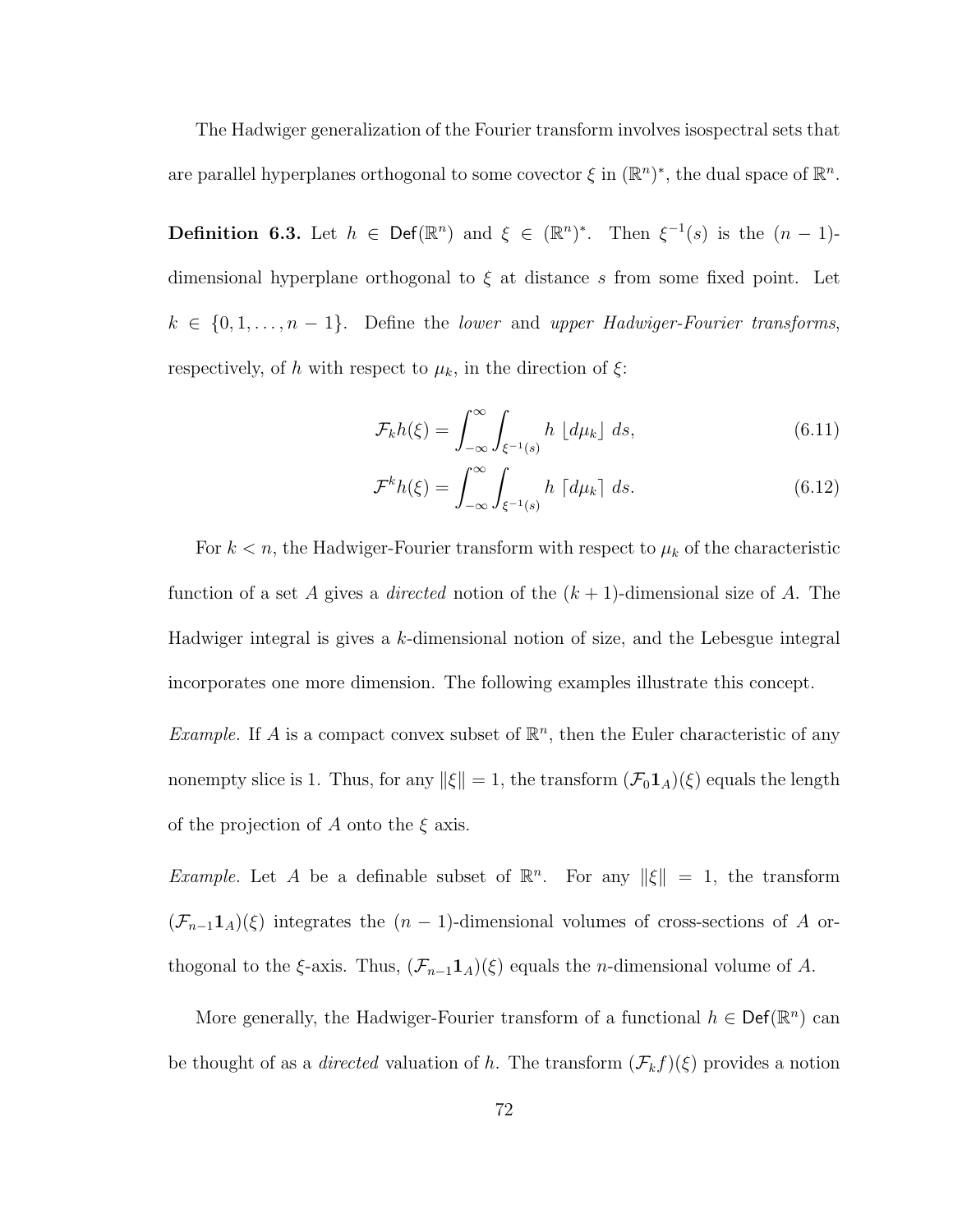of the  $(k + 1)$ -dimensional size of h in the direction of  $\xi$ .

### 6.3 Bessel Transform

Also known as the Hankel transform, the Bessel transform employs isospectral sets consisting of points equidistant from a fixed point. For the usual Euclidean norm on  $\mathbb{R}^n$ , these sets are concentric spheres. Use of a different norm results in isospectral sets with different geometry, which may be useful in signal processing.

**Definition 6.4.** Let  $h \in \text{Def}(\mathbb{R}^n)$ . Let  $S_r(x) = \{y \mid ||y - x|| = r\}$ , which for the Euclidean norm denotes the sphere of radius r centered at x. Let  $k \in \{0, 1, \ldots, n-1\}$ . Define the lower and upper Hadwiger-Bessel transforms, respetively, of h with respect to  $\mu_k$ :

$$
\mathcal{B}_k h(x) = \int_0^\infty \int_{S_r(x)} h \, \left[ d\mu_k \right] \, dr,\tag{6.13}
$$

$$
\mathcal{B}^k h(x) = \int_0^\infty \int_{S_r(x)} h \, \lceil d\mu_k \rceil \, dr. \tag{6.14}
$$

As the sample point of the Hadwiger-Bessel transform moves far from the origin along a fixed ray, the transform converges to the Hadwiger-Fourier transform along the ray's direction. Since any  $h \in \text{Def}(\mathbb{R}^n)$  has compact support, the intersection of concentric spheres with the support of  $h$  converge to parallel hyperplanes as the radius increases towards infinity. That is, for nonzero  $x \in \mathbb{R}^n$  with dual covector  $x^*$ ,

$$
\lim_{\lambda \to \infty} (\mathcal{B}_k h)(\lambda x) = (\mathcal{F}_k h) \left( \frac{x^*}{\|x^*\|} \right),
$$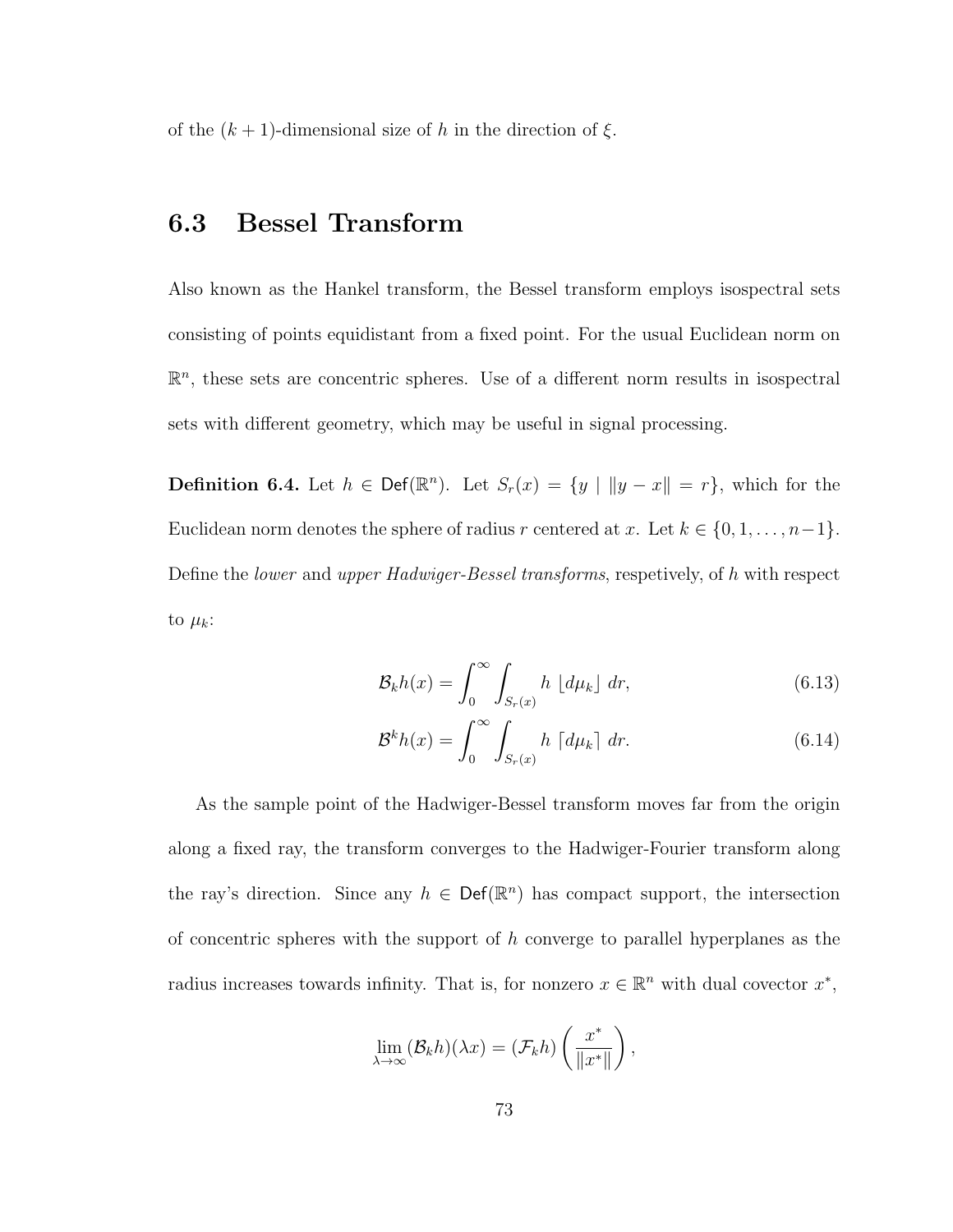and similarly for the upper transforms.

In the context of sensor networks, the Hadwiger-Bessel transform with respect to  $\mu_0$  (also known as the Euler-Bessel transform) is useful for target localization [22]. If a functional  $h(x)$  counts the number of targets at each point x in the domain, the Euler-Bessel transform highlights the centers of the targets. Likewise, in this situation the Hadwiger-Bessel transforms could offer information about the size and shape of the targets.

Ghrist and Robinson provide index-theoretic interpretations of the Euler-Fourier and Euler-Bessel transformations [22]. Since computation of Hadwiger integrals cannot be reduced to the critical points of a functional, such index-theoretic results seem elusive for the transforms described above.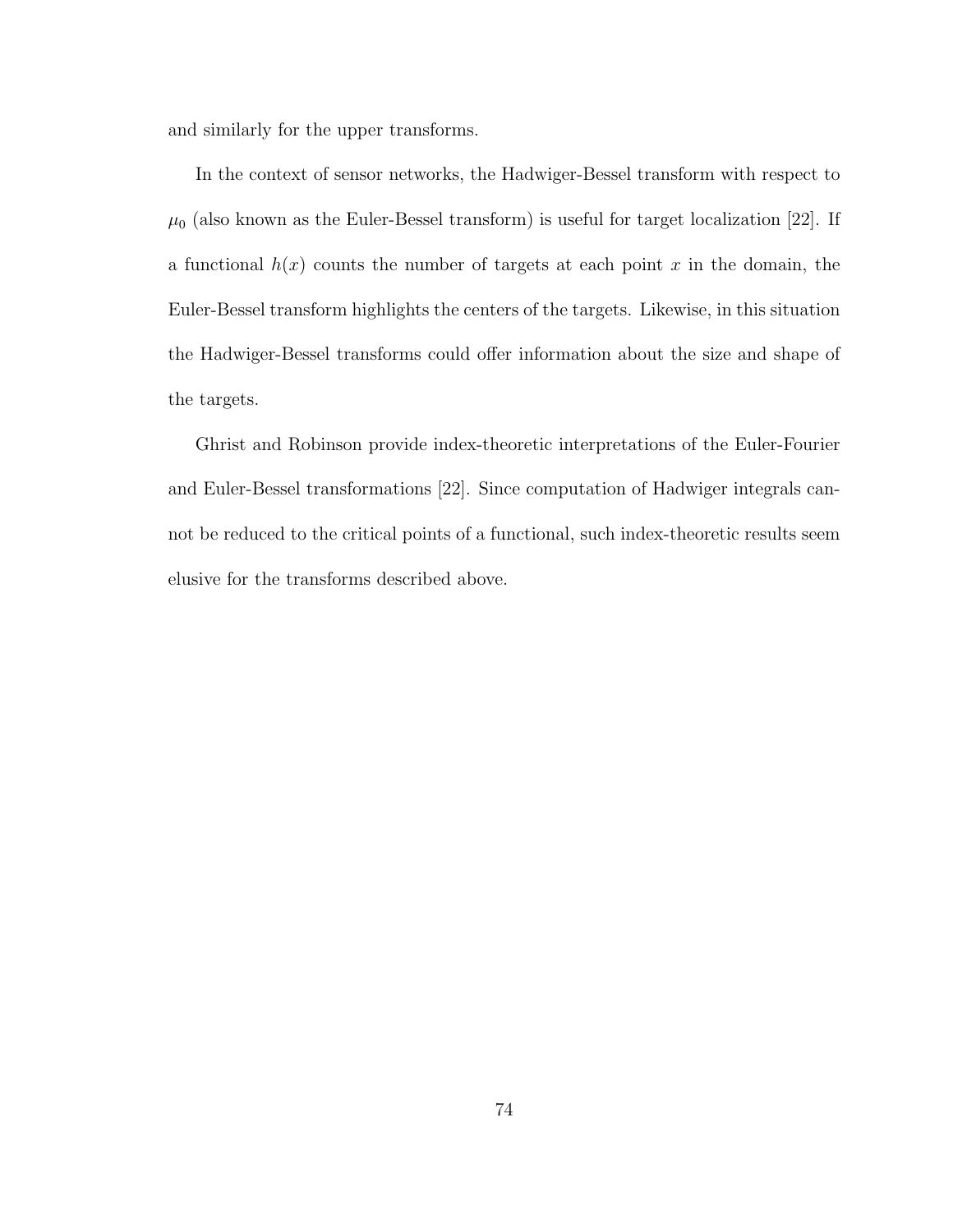## Chapter 7

## **Convergence**

Understanding the convergence of Hadwiger integrals of a sequence of functionals is tricky business, since pointwise convergence of functionals is not enough to guarantee convergence of their integrals. For example, a functional  $f$  may have values close to zero, but lots of tiny oscillations in  $f$  will make  $\int f$   $\lfloor d\chi \rfloor$  arbitrarily large. If  $f$ is smooth, then lots of tiny oscillations will cause its derivatives to be very large. In this chapter, we explore ideas related to convergence and estimation of Hadwiger integrals.

### 7.1 Explanation of the Difficulty

Often, applications present an unknown functional  $h$  that we can sample at discrete points, constructing an approximate functional by affine interpolations between sample points. We will call such an approximation a triangulated approximation. By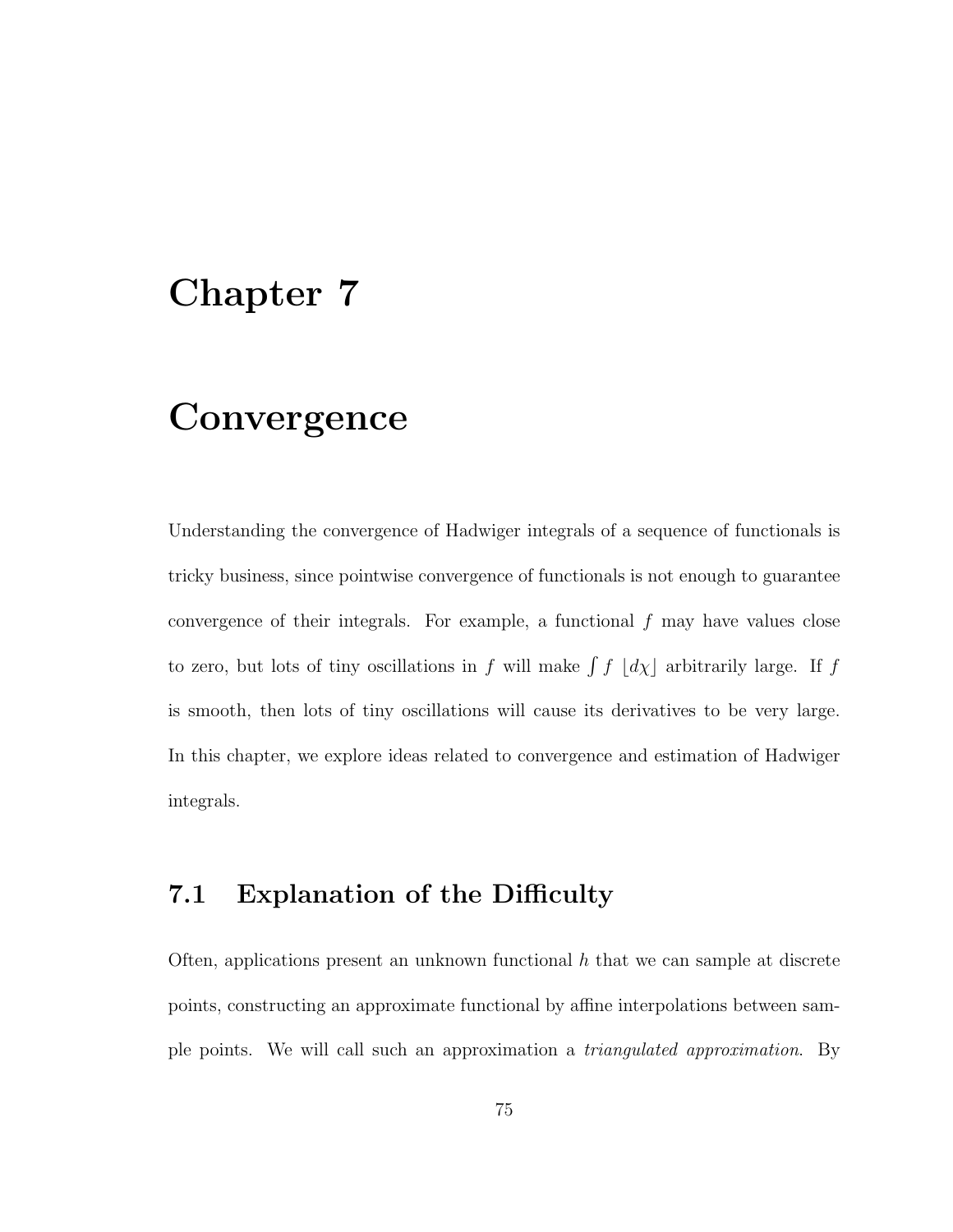sampling greater numbers of points and refining the triangulation, we can produce a sequence of approximations  $h_1, h_2, \ldots$  such that successive approximations more closely match the functional  $h$ . However, even if the approximations converge pointwise to h, it might not be the case that  $\int h_i \, [d\mu_k]$  converges to  $\int h \, [d\mu_k]$  as i increases to infinity. For an example of this (unexpected) behavior, we refer to the following example by Baryshnikov:

*Example.* Let  $h : [0,1]^2 \to \mathbb{R}$  be defined  $h(x,y) = -2|x-\frac{1}{2}|$  $\frac{1}{2}$  | + 1. Intuitively, the graph of h looks like a tent, with minimum value  $h = 0$  along  $x = 0$  and  $x = 1$ , and maximum value  $h = 1$  along  $x = \frac{1}{2}$  $\frac{1}{2}$ , as illustrated in Figure 7.1. The Euler integral  $\int h \, [d\chi]$  evaluates to 1.

By carefully choosing the sample points used to create the triangulated approximations  $h_i$ , we can cause the Euler integrals of the  $h_i$  to diverge to infinity as we refine the approximations. Specifically, refinements of the approximation may possess increasingly many peaks and valleys along the maximum ridge of  $h$ , as illustrated in Figure 7.1. Even if the  $h_i$  converge pointwise to h, the Euler integrals  $\int h_i \, d\chi$  may increase without bound.

The above example is similar to the *Lantern of Schwarz*, a sequence of triangulated surfaces that converge in the Hausdorff topology to a cylinder, whose areas do not converge to the area of the cylinder [32].

In this chapter, we discuss several ideas that provide conditions on a sequence of functions  $h_1, h_2, \ldots$  converging to h, to guarantee that the Hadwiger integrals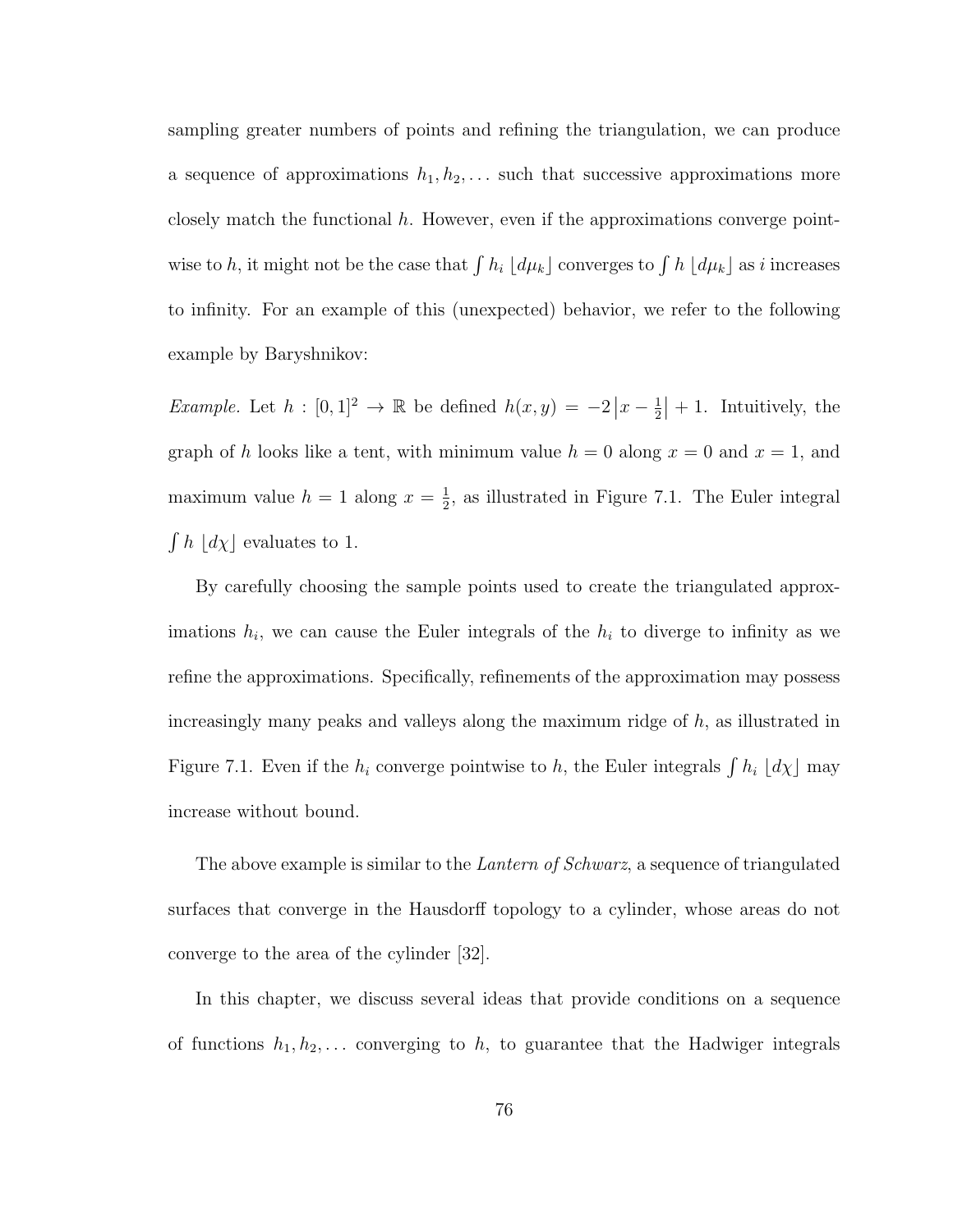

**Figure 7.1:** Above, the graph of  $h : [0,1]^2 \to \mathbb{R}$ , defined  $h(x,y) = -2|x-\frac{1}{2}|$  $\frac{1}{2}$  | + 1. Below are two triangulated approximations of  $h$ ; the approximation at right is a refinement of that at left. The Hadwiger integrals of the approximations do not necessarily converge to the corresponding integrals of  $h$ . Indeed, the approximations may converge pointwise to  $h$ , but their Euler integrals may increase toward infinity.

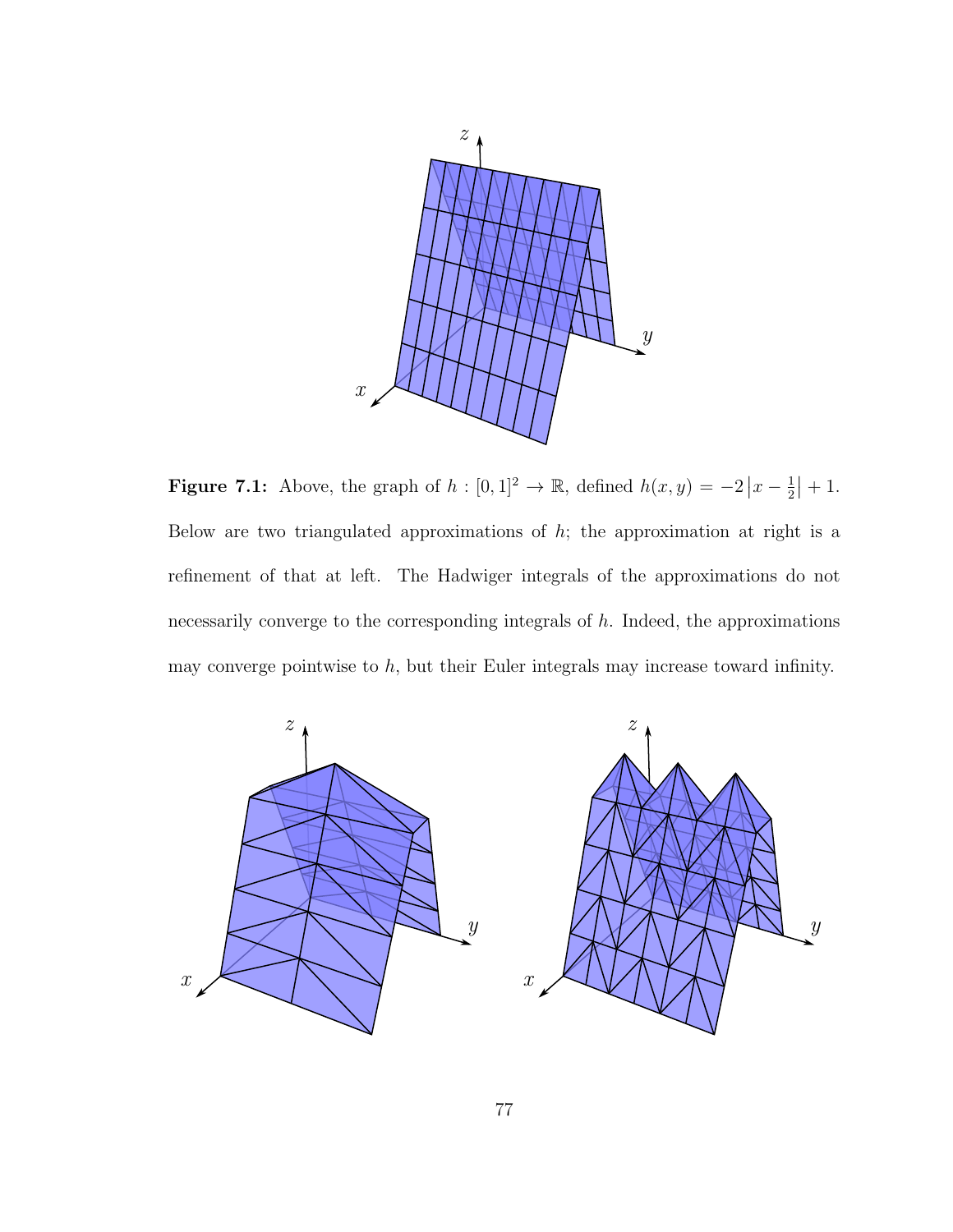$\int h_i \left[ d\mu_k \right]$  converge to  $\int h \left[ d\mu_k \right]$  as i increases.

### 7.2 Convergence by Bounding Derivatives

Suppose  $f$  is a definable function with compact support. If we have a bound on enough derivatives of  $f$ , then we can also bound the Hadwiger integrals of  $f$ , proportional to the area of the support of  $f$ . We begin with a lemma:

**Lemma 7.1.** Let  $B \subset \mathbb{R}^n$  be a n-dimensional ball of radius r, and let  $f \in \text{Def}(\mathbb{R}^n)$ be supported on B and such that its first n derivatives,  $Df, D^2f, \ldots, D^n f$  exist on  $\mathbb{R}^n$  and are bounded in operator norm by some  $C > 0$ . Then the maximum value of  $\int_B f \lfloor d\chi \rfloor$  is proportional to  $Cr^n$ .

*Proof.* Since  $f = 0$  on the boundary of B, the maximum value of  $\int f\left[ d\chi\right]$  is attained if f increases as steeply as possible from the boundary, with its absolute maximum value at the center of  $B$ . Since the derivatives of  $f$  are bounded, this maximum value is proportional to  $Cr^n$ , with constant of proportionality depending only on n. Therefore,

$$
\int_{\mathbb{R}^n} f \, \left[ d\chi \right] \le k_n C r^n
$$

where  $k_n$  is a constant depending only on the dimension n.

 $\Box$ 

The lemma leads to a similar result for Hadwiger integrals:

**Theorem 7.1.** Let  $B \subset \mathbb{R}^n$  be a n-dimensional ball, and let  $f \in \text{Def}(\mathbb{R}^n)$  be supported on B and such that its first  $n-k$  derivatives  $Df, D^2f, \ldots, D^{n-k}f$  exist on  $\mathbb{R}^n$  and are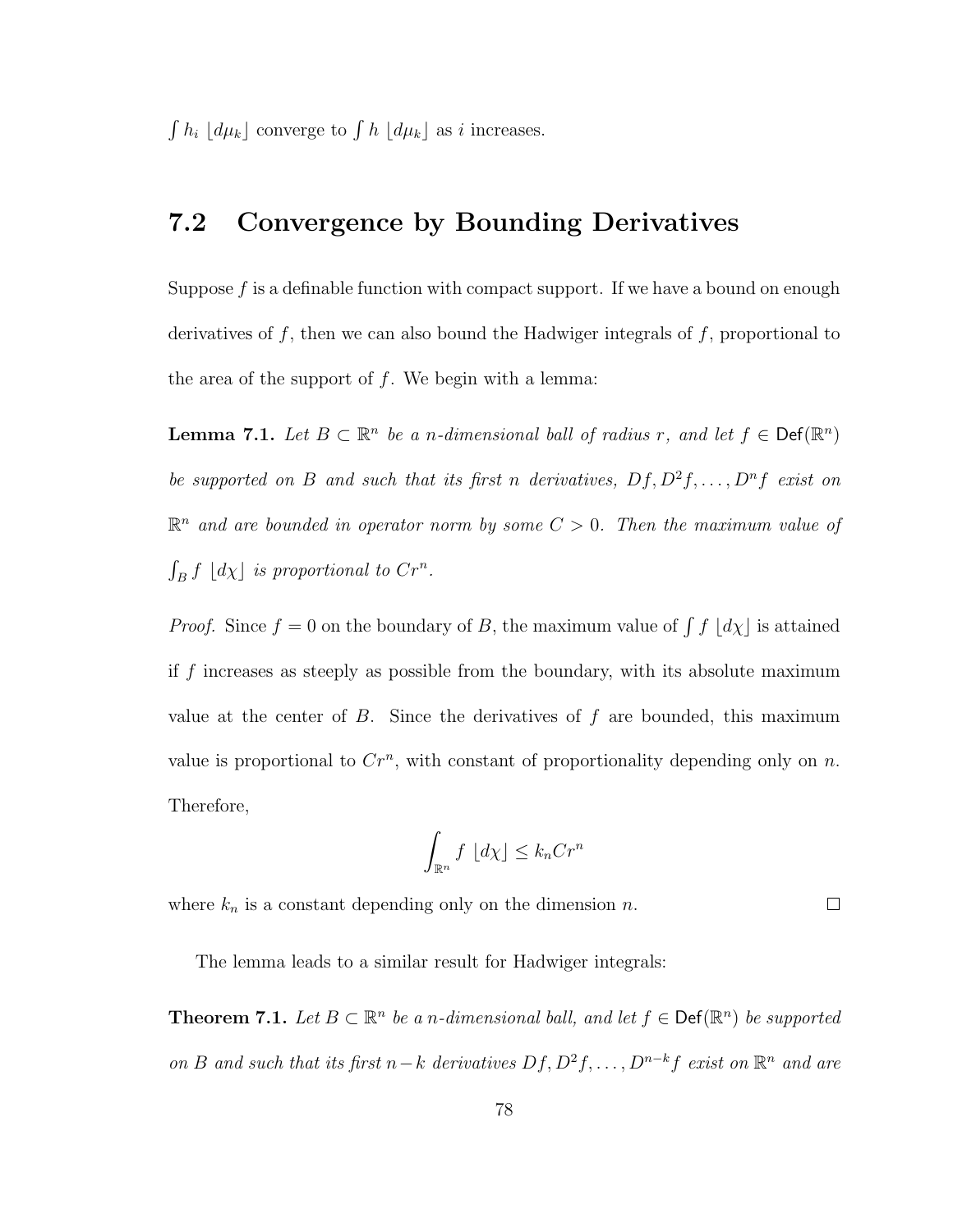bounded in operator norm by some  $C > 0$ . Then the maximum value of  $\int_B f \, d\mu_k$ is proportional to  $C\mu_n(B)$ .

*Proof.* Let  $P \in A_{n,n-k}$ , and let  $f_P$  be the restriction of f to P So  $f_P \in \text{Def}(\mathbb{R}^{n-k})$ , and its partial derivatives of order up to  $n - k$  are bounded by C. By Lemma 7.1,

$$
\int_{B \cap P} f_P \, \lfloor d\chi \rfloor \le k_n C r^{n-k}.
$$

Therefore,

$$
\int_{\mathbb{R}^n} f \left[ d\mu_k \right] = \int_{A_{n,n-k}} \int_{B \cap P} f \left[ d\chi \right] d\lambda(P)
$$
\n
$$
\leq \int_{A_{n,n-k}} k_n C r^{n-k} d\lambda(P) = k_n C r^{n-k} \int_{A_{n,n-k}} d\lambda(P)
$$
\n
$$
= k_n C r^{n-k} \cdot \gamma(G_{n,n-k}) r^k = j_{n,k} C r^n,
$$

where  $j_{n,k}$  is a constant depending on n and k. Since B is an n-ball of radius r,  $j_{n,k}Cr^n$  is proportional to  $C\mu_n(B)$ .  $\Box$ 

Theorem 7.1 provides a convergence result:

**Corollary 7.1.** Let B be an *n*-dimensional ball in  $\mathbb{R}^n$ , and let  $c_1, c_2, \ldots$  be a sequence of real numbers converging to zero. Let  $f_1, f_2, \ldots$  be a sequence of definable functionals supported on B, such that the first  $n-k$  derivatives of  $f_i$  exist on  $\mathbb{R}^n$  and are bounded by  $c_i$ . Then,

$$
\lim_{i \to \infty} \int_B f_i \, \lfloor d\mu_k \rfloor = 0.
$$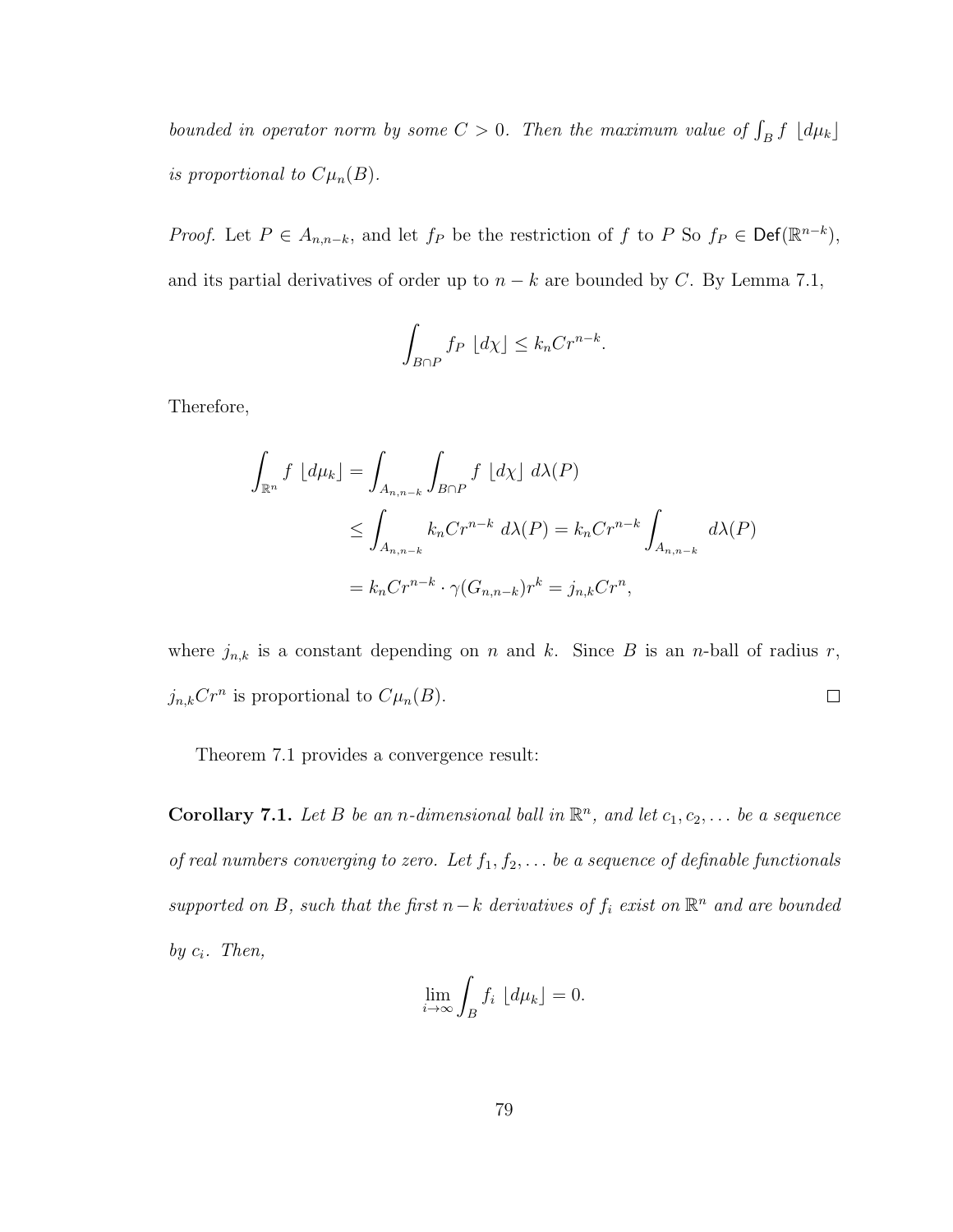

Figure 7.2: A function on a domain in  $\mathbb{R}^2$  with bounded first and second derivatives and maximum Euler integral can be constructed via a process of circle packing.

Proof. The proof follows immediately from Theorem 7.1:

$$
\lim_{i \to \infty} \int_B f_i \, \lfloor d\mu_k \rfloor \le \lim_{i \to \infty} c_i j_{n,k} r^n = 0,
$$

 $\Box$ 

where r is the radius of B and  $j_{n,k}$  is a constant as before.

The previous theorem and corollary extend to more general domains via a process of circle packing. Suppose U is a compact, definable region in  $\mathbb{R}^n$ . We will construct a function f, supported on U, with the first n derivatives of f bounded in operator norm by  $C$ . Let  $C_1$  be the largest disc inscribed in  $U$ , let  $C_2$  be the largest disc inscribed in  $U\backslash C_1$ , let  $C_3$  be the largest disc inscribed in  $U\backslash (C_1 \cap C_2)$ , and so on, as illustrated in Figure 7.2. The union of all the  $C_i$  fills  $U$ ; that is,

$$
\lim_{m \to \infty} \bigcup_{i=1}^{m} C_i = U.
$$

Define  $f$  on each  $C_i$  to be a bump function, zero on the boundary and as large at the center as allowed by the derivative condition. We claim that this  $f$  has the greatest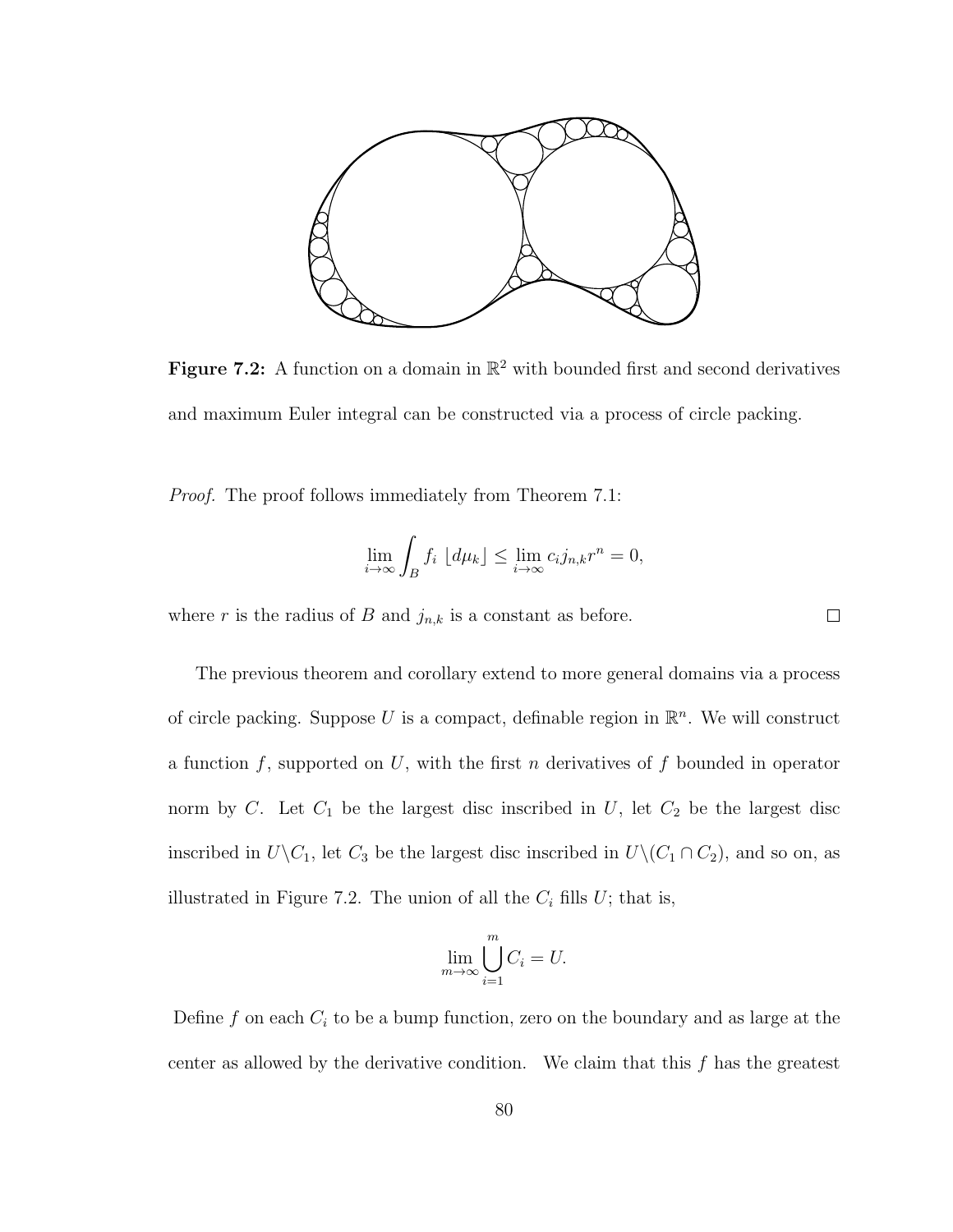possible Euler integral of all functions supported on  $U$  and satisfying the derivative condition. Of course, f is not definable in general, for it may have infinitely many discrete critical points. Many different definable functionals may be constructed with Euler integral arbitrarily close to that of  $f$ . Similarly, we can construct functions with maximal Hadwiger integrals on U.

Our desire is for a convergence result for the Hadwiger integrals a sequence of functions with bounded derivatives that converge to an arbitrary (nonzero) function. If the definable Hadwiger integrals were linear, this would be a straightforward application of Corollary 7.1 and the circle packing idea. Unfortunately, the integrals are not linear, and at present we have only the following conjecture.

**Conjecture 7.1.** Let  $c_1, c_2, \ldots$  be a sequence of real numbers converging to zero. Let  $f \in \text{Def}(\mathbb{R}^n)$  be supported on a compact subset U of  $\mathbb{R}^n$ . Let  $f_1, f_2, \ldots$  be a sequence of definable functionals supported on U, such that the first  $n - k$  derivatives of  $f_i$  are bounded by  $c_i$ . Then,

$$
\lim_{i \to \infty} \int_U f_i \, \lfloor d\mu_k \rfloor = \int_U f \, \lfloor d\mu_k \rfloor.
$$

### 7.3 Integral Currents

We now turn back to the machinery of currents, which are powerful tools for proving convergence results in integral geometry. Such convergence results generally employ a specific type of current known as integer-multiplicity currents. For more details on integer-multiplicity currents see Federer [16], Krantz and Parks [25], or Morvan [32].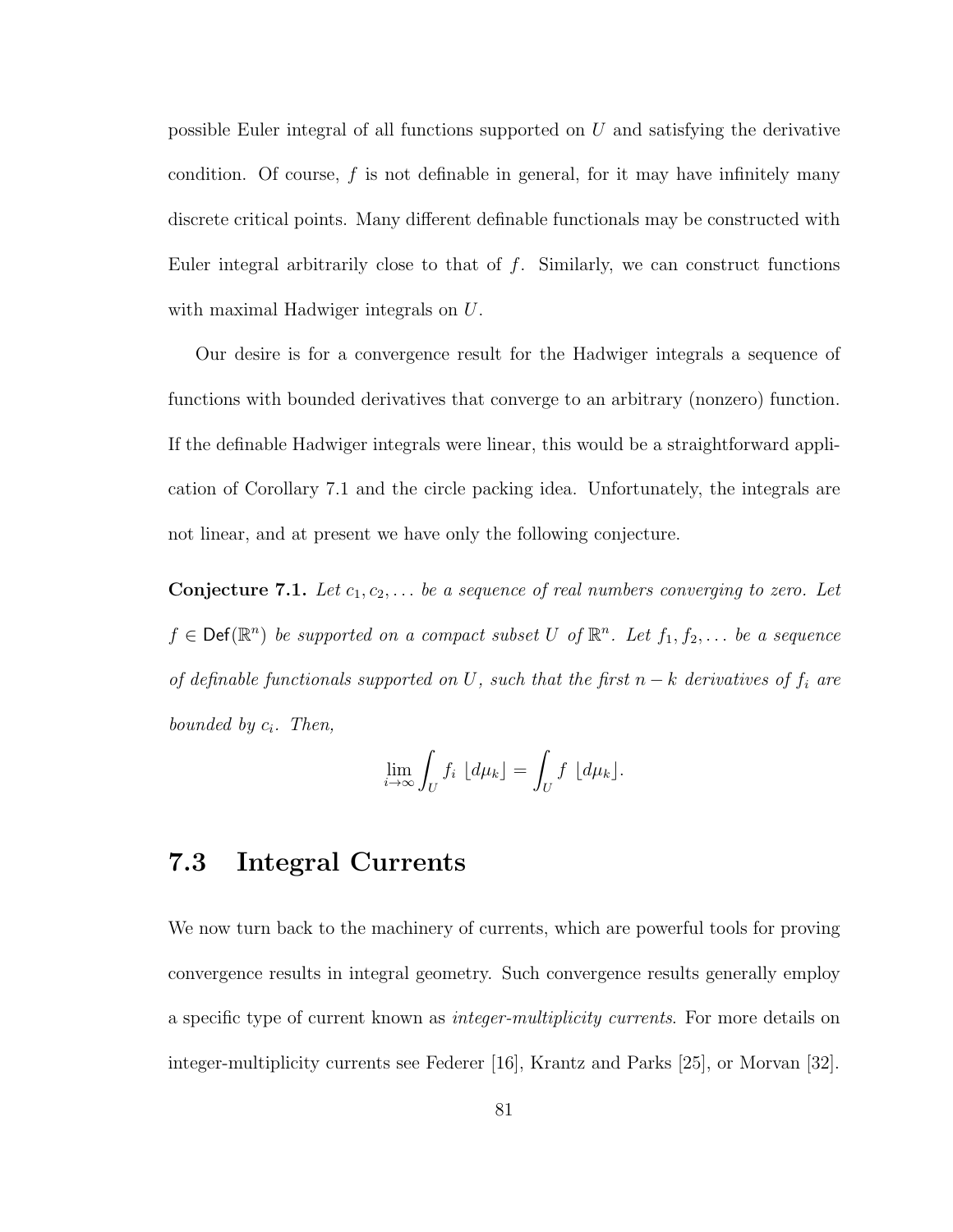In order to discuss integer-multiplicity currents, we need the concept of  $m$ -rectifiable sets, which we think of intuitively as being almost everywhere the image of  $\mathbb{R}^m$  under a Lipschitz map.

**Definition 7.1.** Let  $1 \leq m \leq n$  be integers. A set  $S \subset \mathbb{R}^n$  is *m-rectifiable* if

$$
S = S_0 \bigcup \left( \bigcup_{j=1}^{\infty} F_j(S_j) \right)
$$

where  $\mathcal{H}^m(S_0) = 0$ ,  $S_j \subseteq \mathbb{R}^m$ , and  $F_j : S_j \to \mathbb{R}^n$  is a Lipschitz function.

We now define integer-multiplicity currents, which are more general than the currents associated with submanifolds. Such a current is associated with a rectifiable set S and possesses integer-valued multiplicity and an orientation in the tangent space of S.

**Definition 7.2.** Let  $1 \leq m \leq n$  be integers. Let  $T \in \Omega_m(U)$  for some open subset U of  $\mathbb{R}^n$ . T is an *integer-multiplicity m-current* if it can be written for all  $\omega \in \Omega_c^m$  as

$$
T(\omega) = \int_{S} \langle \omega(x), \xi(x) \rangle \theta(x) d\mathcal{H}^{m}(x)
$$

where S is a  $\mathcal{H}^m$ -measurable and m-rectifiable subset of  $\mathbb{R}^n$ ;  $\theta$  is a locally  $\mathcal{H}^k$ integrable, nonnegative, integer-valued function; and  $\xi : S \to \Lambda_m(\mathbb{R}^n)$  is an  $\mathcal{H}^m$ measurable function such that, for  $\mathcal{H}^m$ -almost every point  $x \in S$ ,  $\xi(x)$  is a simple unit m-vector in  $T_xS$ . In this notation, we call  $\theta$  the multiplicity and  $\xi$  the orientation of T. We denote the space of integer-multiplicity m-currents supported on  $U$  by  $\mathcal{I}_m(U)$ , or simply by  $\mathcal{I}_m$  if U is understood.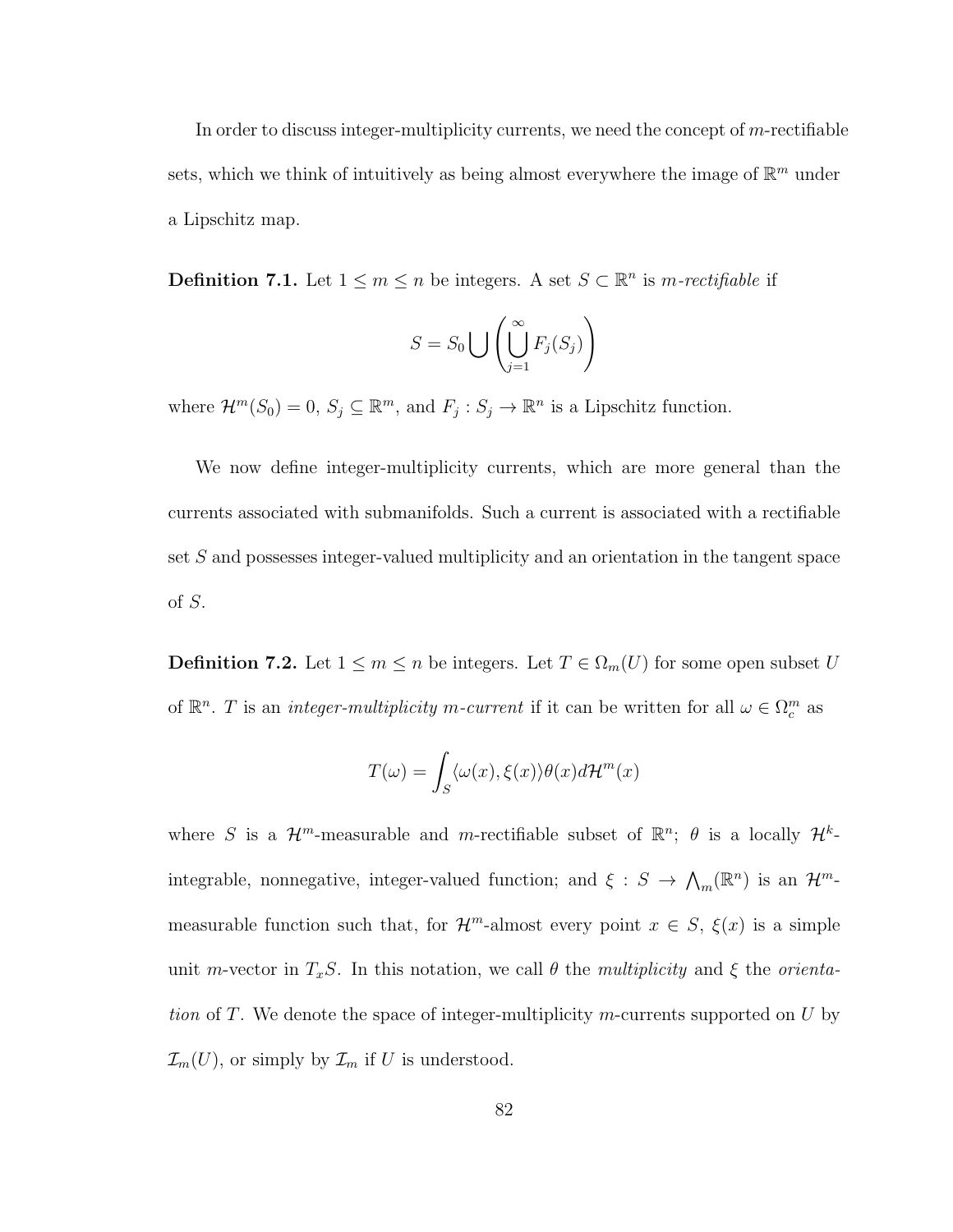The normal and conormal cycles of a definable set are examples of integer-multiplicity currents.

We can also define the *slice* of an integer-multiplicity current [25]. Intuitively, a slice of an integer-multiplicity current  $T \in \mathcal{I}_m$  is an current  $R \in \mathcal{I}_{m-1}$  obtained by intersecting T with a Lipschitz function.

The primary convergence result for integer-multiplicity currents is the compactness theorem, one version of which follows:

**Theorem 7.2** (Compactness Theorem for Currents). Let  $\mathcal T$  be the set of integermultiplicity currents supported on a compact subset  $K$  of  $\mathbb{R}^n$  such that

$$
\sup_{T \in \mathcal{T}} (\mathbf{M}(T) + \mathbf{M}(\partial T)) < \infty
$$

Then  $\mathcal T$  is compact in the flat topology.

For a proof of the Compactness Theorem, see [16] or [25]. The Compactness Theorem implies any sequence of currents in  $\mathcal T$  has a subsequence converging to some  $T \in \mathcal{T}$ .

### 7.4 Convergence of Subgraphs

By expressing the Hadwiger integrals via currents, we obtain convergence results. We employ the *subgraph* of a function  $h \in \text{Def}(\mathbb{R}^n)$ , the set of points in  $\mathbb{R}^{n+1}$  between the domain and the graph of h. Formally, the subgraph of h is the set  $H \subset \mathbb{R}^{n+1}$  defined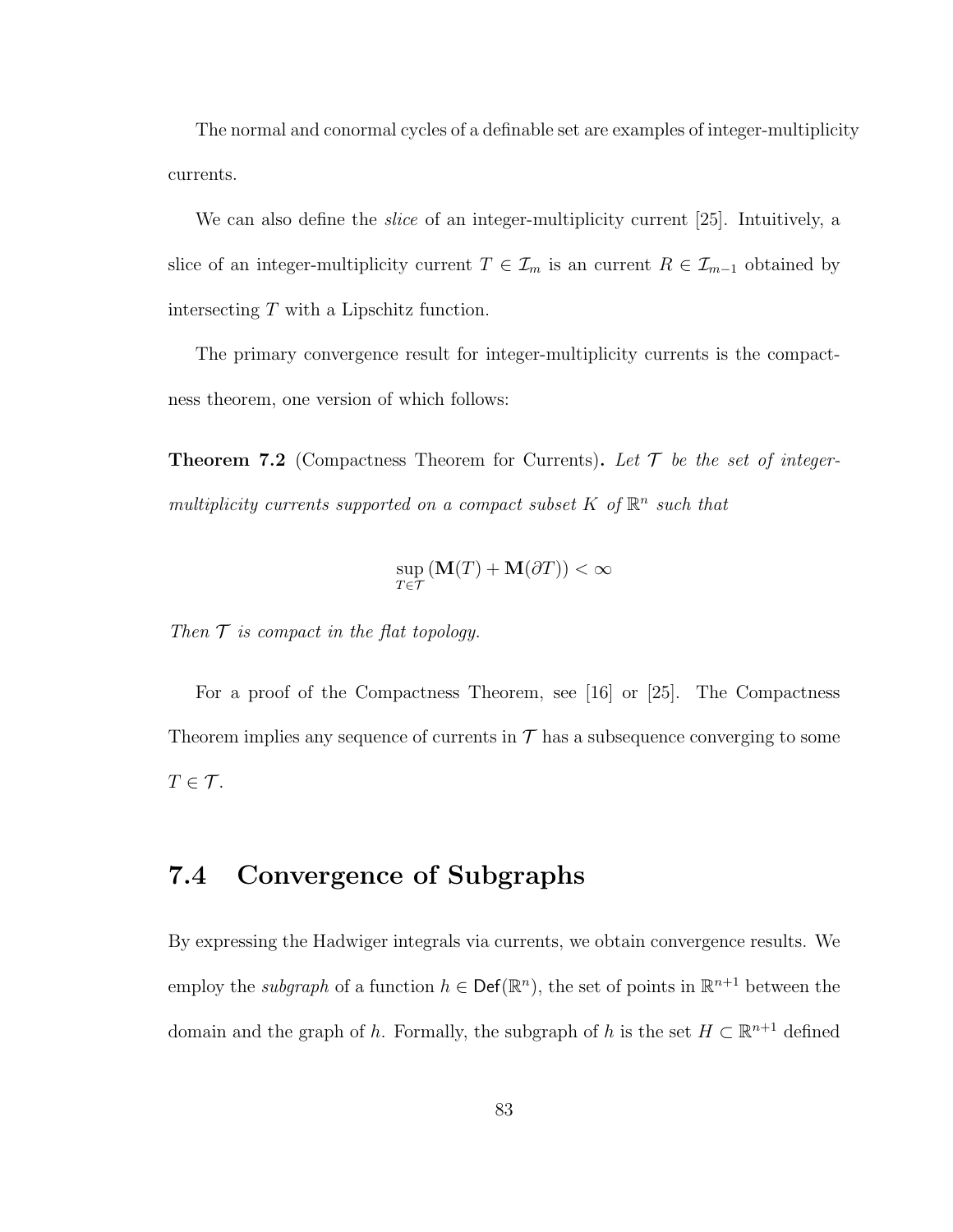by:

$$
H = \{(x_1, \ldots, x_n, x_{n+1}) \mid 0 \le x_{n+1} \le h(x_1, \ldots, x_n)\}.
$$

A key idea is that the convergence of conormal cycles of the subgraphs implies convergence of the integrals:

**Theorem 7.3.** Let  $h_1, h_2, \ldots \in \text{Def}(\mathbb{R}^n)$  be a sequence of nonnegative functions with subgraphs  $H_1, H_2, \ldots$ , respectively. If the conormal cycles of the subgraphs  $\mathbf{C}^{H_i}$  converge to the conormal cycle  $\mathbb{C}^H$  of the subgraph of some function  $h \in \text{Def}(\mathbb{R}^n)$ , then the Hadwiger integrals of the  $h_i$  also converge to the corresponding Hadwiger integrals of h.

*Proof.* Consider the slice of  $\mathbb{C}^{H_i}$  on a level set at some height  $s \geq 0$ . Call this slice  $T_{i,s} \in \mathcal{I}_n$ . Now  $T_{i,s}$  is a Lagrangian current supported on the excursion set  $\{h_i \geq s\}$ . By uniqueness of the conormal cycle of a set [33],  $T_{i,s}$  is the conormal cycle  $\mathbb{C}^{\{h_i\geq s\}}$ .

Since the  $\mathbf{C}^{H_i}$  converge to the conormal cycle  $\mathbf{C}^{H}$ , the slices also converge. That is,  $\mathbf{C}^{\{h_i\geq s\}}$  converges to  $\mathbf{C}^{\{h\geq s\}}$  as  $i \to \infty$ .

Therefore, by the Fubini theorem,

$$
\lim_{i \to \infty} \int_{\mathbb{R}^n} h_i \, [d\mu_k] = \lim_{i \to \infty} \int_0^\infty \mathbf{C}^{\{h_i \ge s\}}(\mathcal{W}_{n,k}) \, ds
$$
\n
$$
= \int_0^\infty \lim_{i \to \infty} \mathbf{C}^{\{h_i \ge s\}}(\mathcal{W}_{n,k}) \, ds = \int_0^\infty \mathbf{C}^{\{h \ge s\}}(\mathcal{W}_{n,k}) \, ds = \int_{\mathbb{R}^n} h \, [d\mu_k]. \quad \Box
$$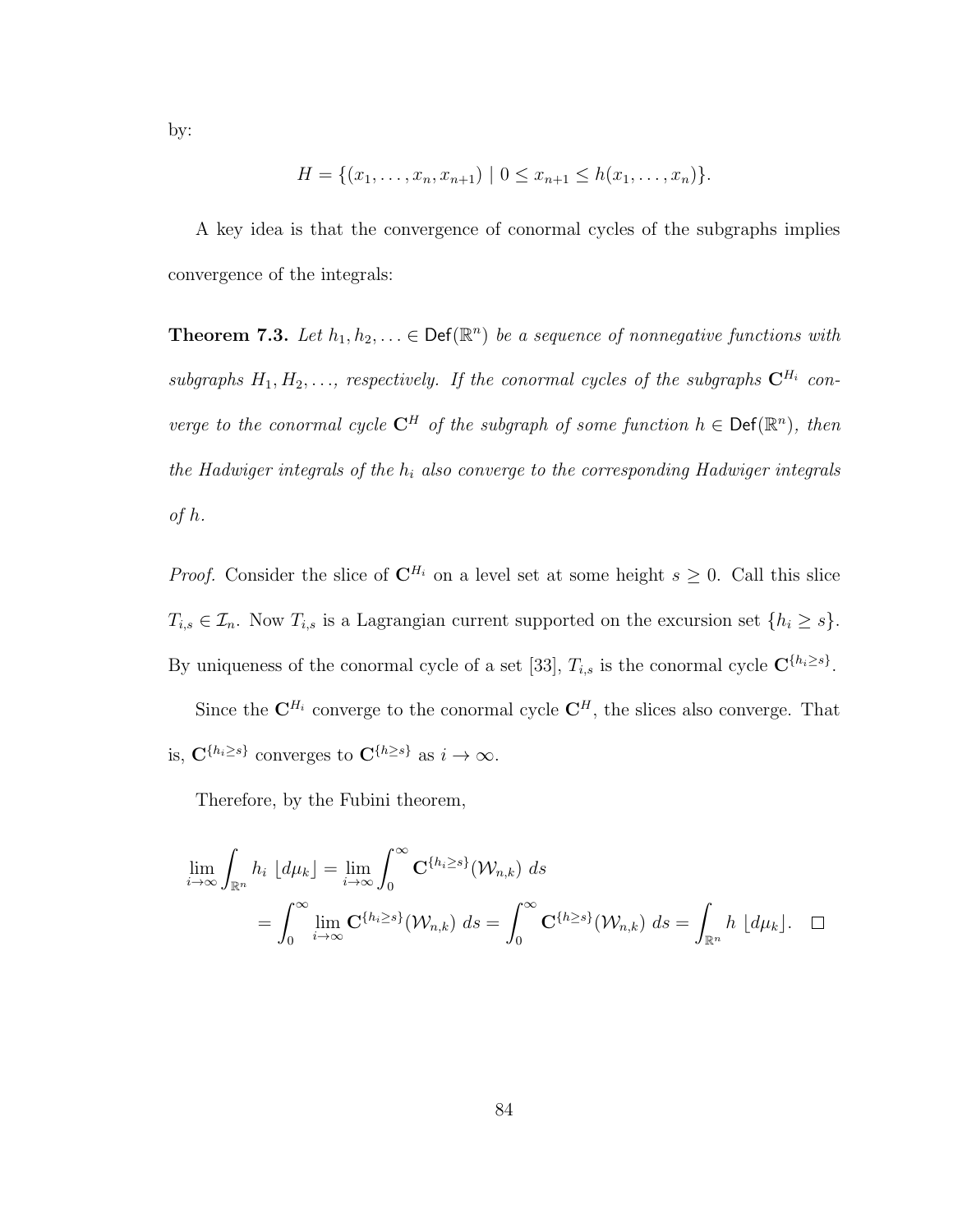### 7.5 Triangulated Approximations

With Theorem 7.3, our task simplifies to finding conditions on the sequence of functions  $\{h_i\}_{i\in\mathbb{N}}$  that guarantee convergence of the conormal cycles of their subgraphs. In the case where the  $h_i$  are triangulated approximations, we would like to require that the simplicies in the triangulation are "fat," that is, they do not approach degeneracy as the triangulation is refined. For instance, we want to require that triangles have a large area relative to the lengths of their sides. Fu and Morvan quantify this concept as fatness in [18] and [32], respectively.

**Definition 7.3.** For a k-simplex  $\sigma$ , let  $\varepsilon(\sigma)$  be the length of the longest edge of  $\sigma$ . Let  $S^j_\sigma$  be the set of all *j*-simplicies in  $\sigma$ . The *fatness* of  $\sigma$  is the dimensionless real number

$$
\Theta(\sigma) = \min_{j \in \{0, \dots, k\}} \left\{ \frac{\mu_j(\tau)}{\varepsilon(\sigma)^j} \; \middle| \; \tau \in \mathcal{S}^j_{\sigma} \right\}.
$$

For a simplicial complex  $P$ , the *fatness* of  $P$  is the minimum fatness over all simplices of P.

Intuitively, the fatness of a triangle  $\tau$  is the quotient of the area of  $\tau$  by the square of its longest edge. By requiring a positive lower bound on the fatness of the triangulation, we can obtain a convergence idea.

In applications where  $h$  is unknown, it might seem difficult to require that the fatness of the  $H_i$ , the subgraphs of the triangulated approximations, be uniformly bounded above zero. However, if we make the reasonable assumption that  $h$  is Lip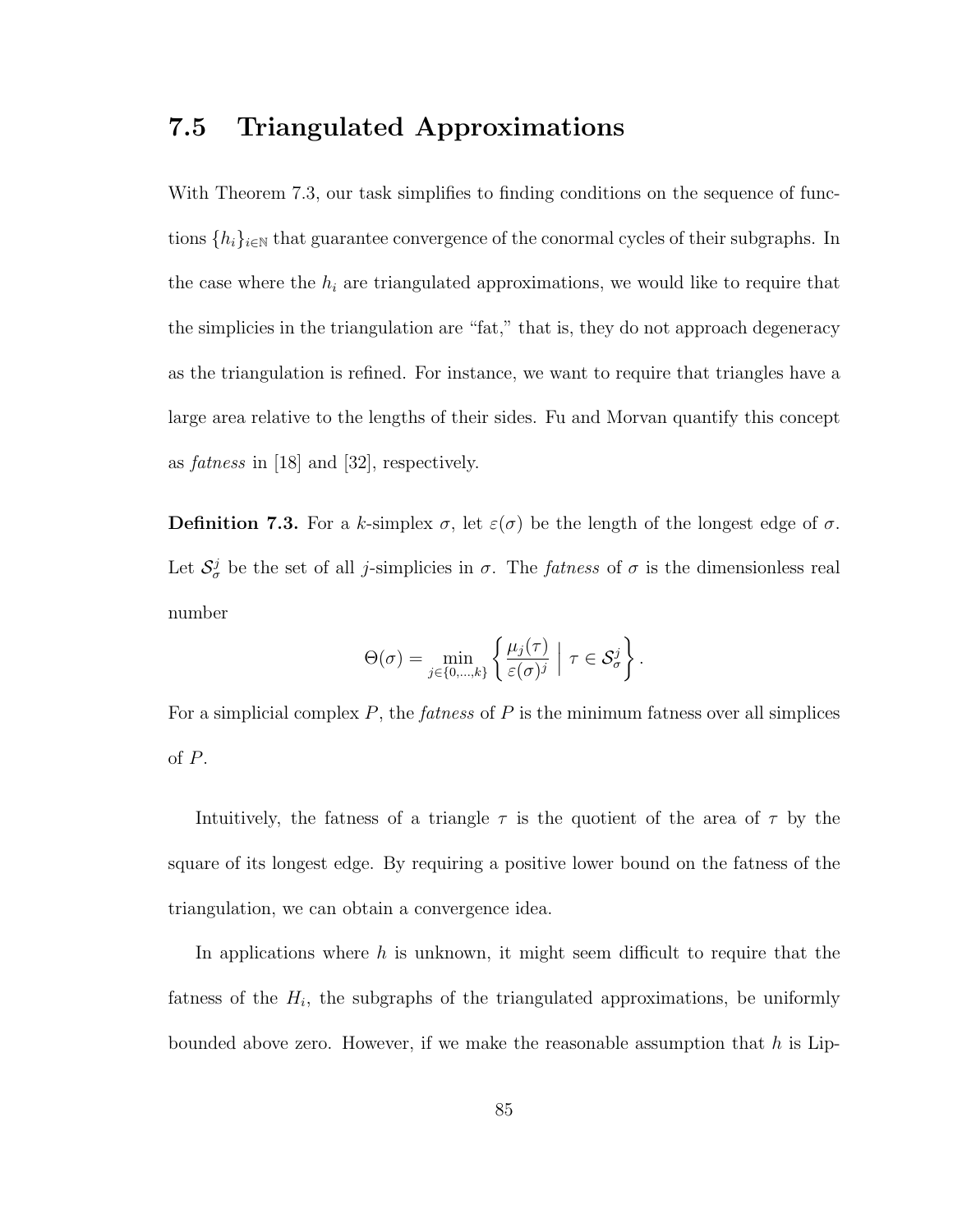schitz, then it suffices to ensure that the fatness of the triangulation produced by sample points in the *domain* has bounded fatness.

**Lemma 7.2.** Let  $h \in \text{Def}(\mathbb{R}^n)$  be a Lipschitz functional. Let T be a simplicial complex in  $\mathbb{R}^n$  containing the support of h. Let g be a triangulated approximation of h, such that  $g = h$  on each 0-simplex of T, g is affine on each higher-dimensional simplex of T, and g is continuous. Let  $\Gamma$  denote the graph of g. So  $\Gamma$  is a simplicial complex that approximates the graph of h. If the fatness of  $T$  is bounded from below by a positive constant, then so is the fatness of the graph of g.

*Proof.* Let  $\ell$  be the Lipschitz constant of h. Let  $\varepsilon(T)$  denote the length of the longest edge in T. For any edge  $e \in T$ , the corresponding edge  $g(e) \subset \Gamma$  satisfies

$$
\mu_1(g(e)) \le \mu_1(e)\sqrt{1+\ell^2} \le \varepsilon(T)\sqrt{1+\ell^2}.
$$

Thus, the length of the longest edge of Γ satisfies

$$
\varepsilon(g(e))^j \le \varepsilon(T)^j (1+\ell^2)^{j/2}.
$$

For any j-simplex  $\tau \in T$ , the volume of the corresponding simplex  $g(\tau) \subset \Gamma$  satisfies  $\mu_j(g(\tau)) \geq \mu_j(\tau)$ . Therefore,

$$
\Theta(\Gamma) \ge \Theta(T)(1+\ell^2)^{-n/2}.
$$

 $\Box$ 

Since  $\Theta(T)$  is larger than a positive constant, so is  $\Theta(\Gamma)$ .

We had hoped to employ some ideas from Morvan and Fu, along with Lemma 7.2 and Theorem 7.3, to show that bounded fatness of triangulated approximations of a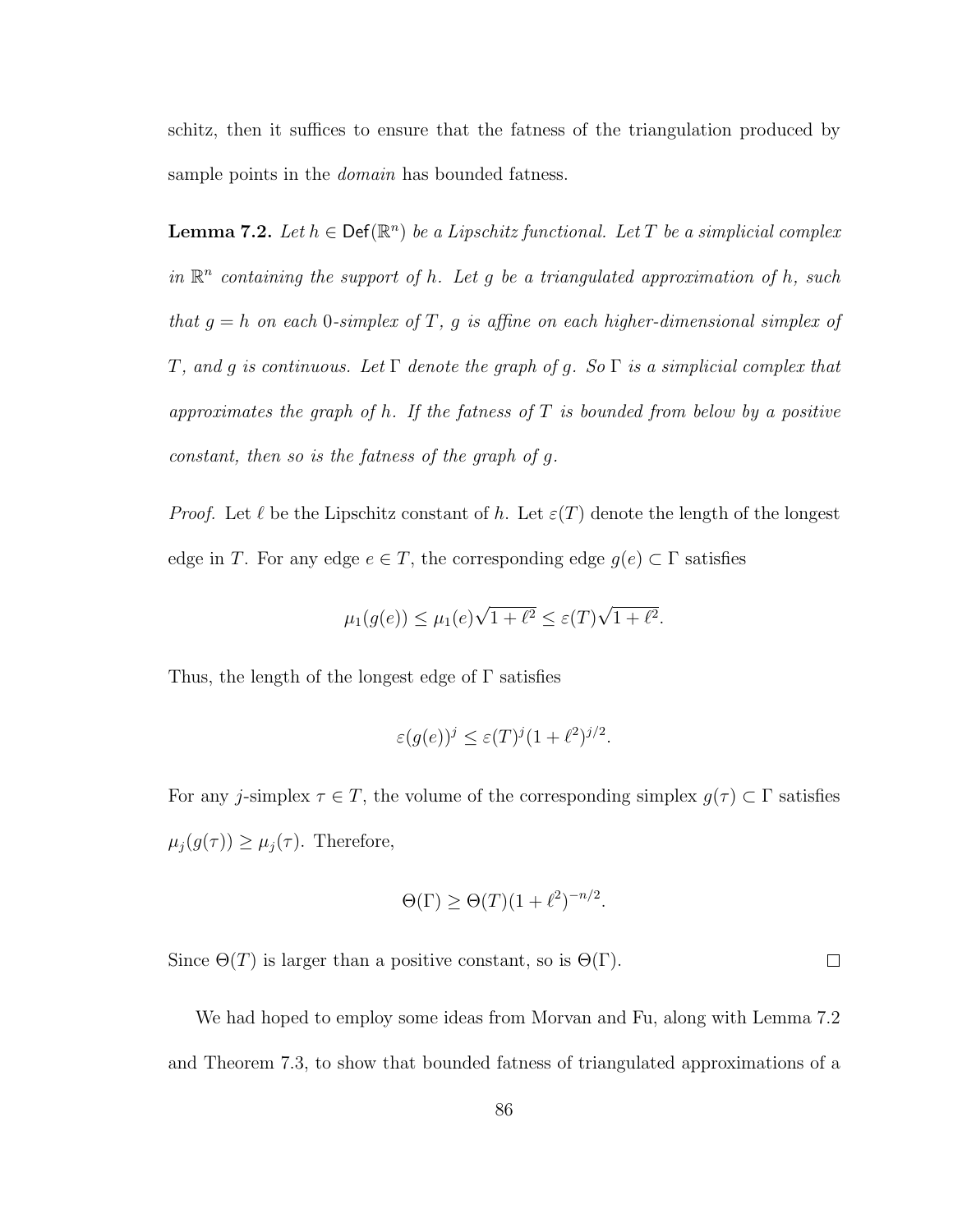functional implies convergence of Hadwiger integrals of the approximations. For now, however, we have the following conjecture.

**Conjecture 7.2.** Let h be a Lipschitz functional supported on compact  $X \subset \mathbb{R}^n$ . Let  ${T_i}_{i\in\mathbb{N}}$  be a sequence of triangulations of X, such that the fatness of the  $T_i$  is uniformly bounded from below by a positive constant, and the volumes of the simplices of the  $T_i$  decrease to zero. Let  $h_i$  be the triangulated approximations of h corresponding to  $T_i$ . Then the Hadwiger integrals of the  $h_i$  converge to those of h as  $i \to \infty$ .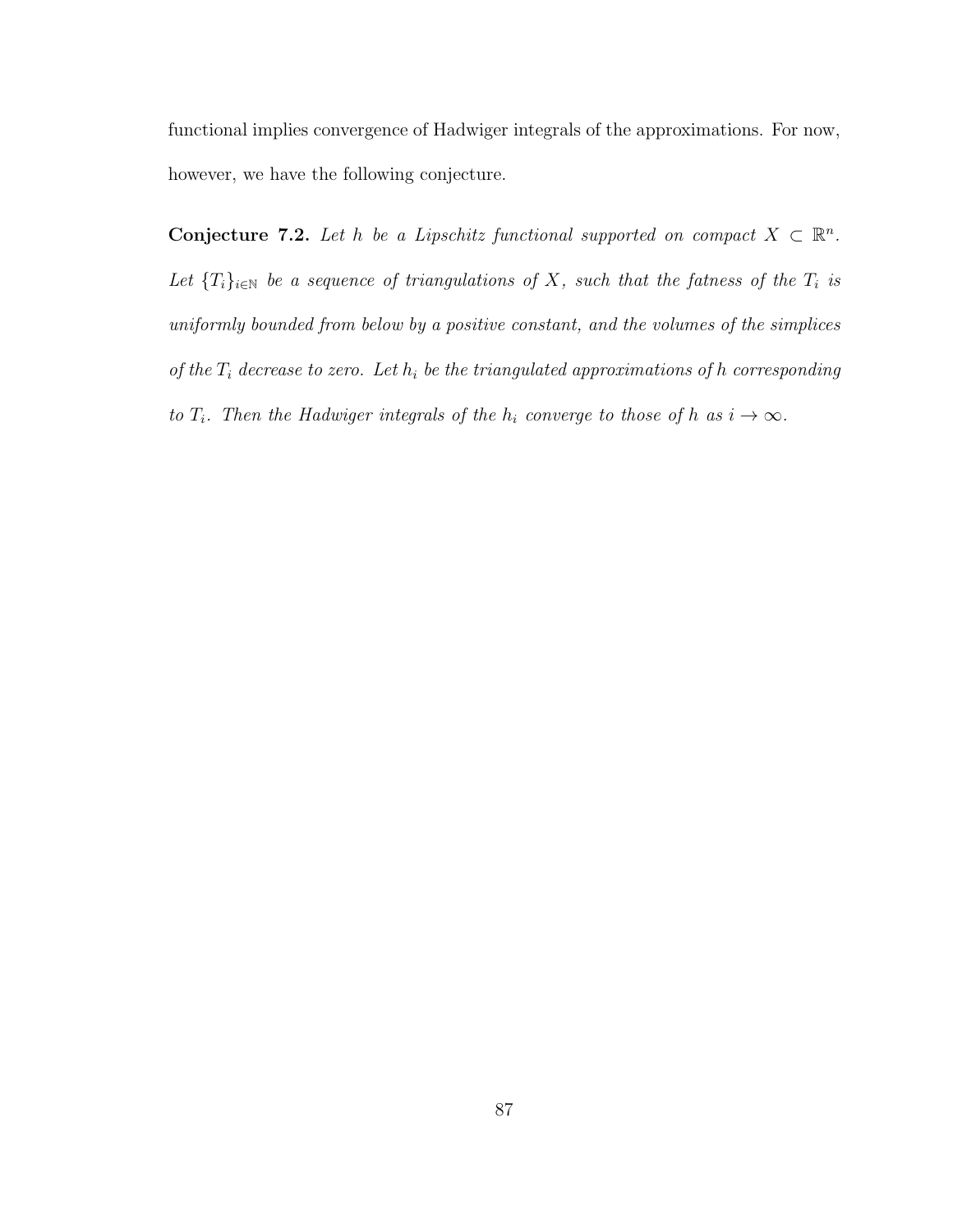## Chapter 8

# Applications and Further Research

We now consider areas in which Hadwiger integrals are useful or might prove useful. Still, many open questions may impede the adoption of this integration theory in applied fields. We highlight some of these areas for future research, in which progress could yield much applied fruit.

### 8.1 Algorithms and Numerical Analysis

In order to use Hadwiger integrals in applications, we must be able to efficiently compute the integrals of functionals. Since real-world data is noisy, we would like theoretical bounds on the possible error of Hadwiger integrals computed from approximations of functionals. Thus, we need further numerical analysis results about convergence and estimation of Hadwiger integrals.

The ideas in Chapter 7 provide a starting place for numerical analysis and conver-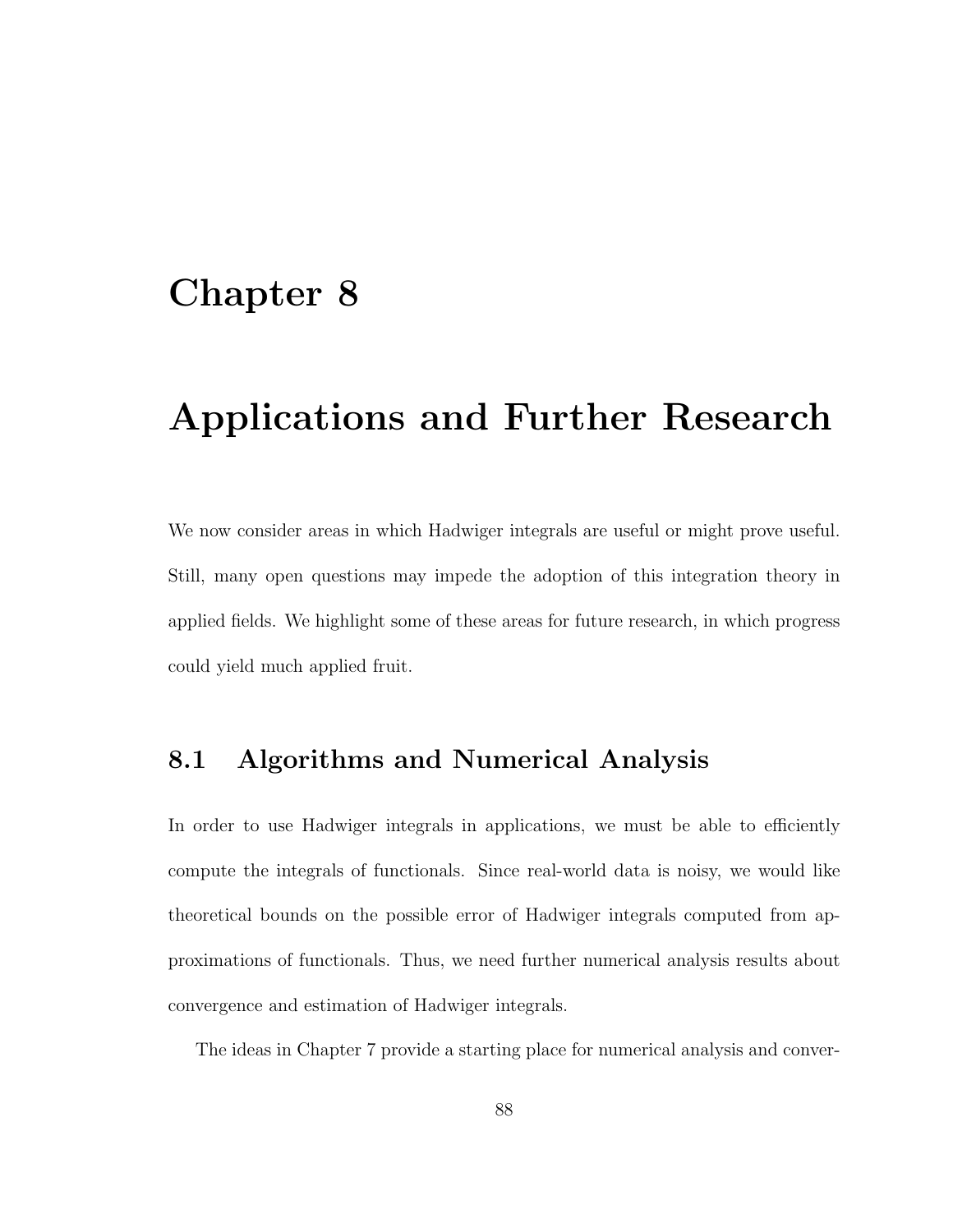gence results. Still, we desire a better understanding of the convergence of Hadwiger integrals. In the case where a functional  $h$  is approximated by sampling values at discrete points, how can the sampling be done to ensure convergence of the Hadwiger integrals of the approximations to those of h? Can we supply error bounds, even in a probabilistic way, for a particular approximation?

Various algorithms are known to compute the intrinsic volumes of subsets. For example, Meschenmoser and Spodarev present two methods for computing the intrinsic volumes of subsets of an  $n$ -dimensional digital image, with certain assumptions [29]. Klenk, Schmidt, and Spodarev implement an algorithm that computes, with high precision, intrinsic volumes of polygonal approximations of subsets of  $\mathbb{R}^2$  [26]. Schladitz, Ohser, and Nagel describe a method of computing intrinsic volumes of subsets of three-dimensional images [39].

Algorithms for computing Hadwiger integrals, however, are unexplored. Naive approaches involve using the equivalent expressions in Section 4.5 to reduce the computation of a Hadwiger to computing the intrinsic volumes of excursion sets, or Euler integrals of slices or projections. Yet these approaches seem computationally intensive and possibly imprecise. We would like to study such algorithms in terms of computational complexity and error bounds for approximations of functionals.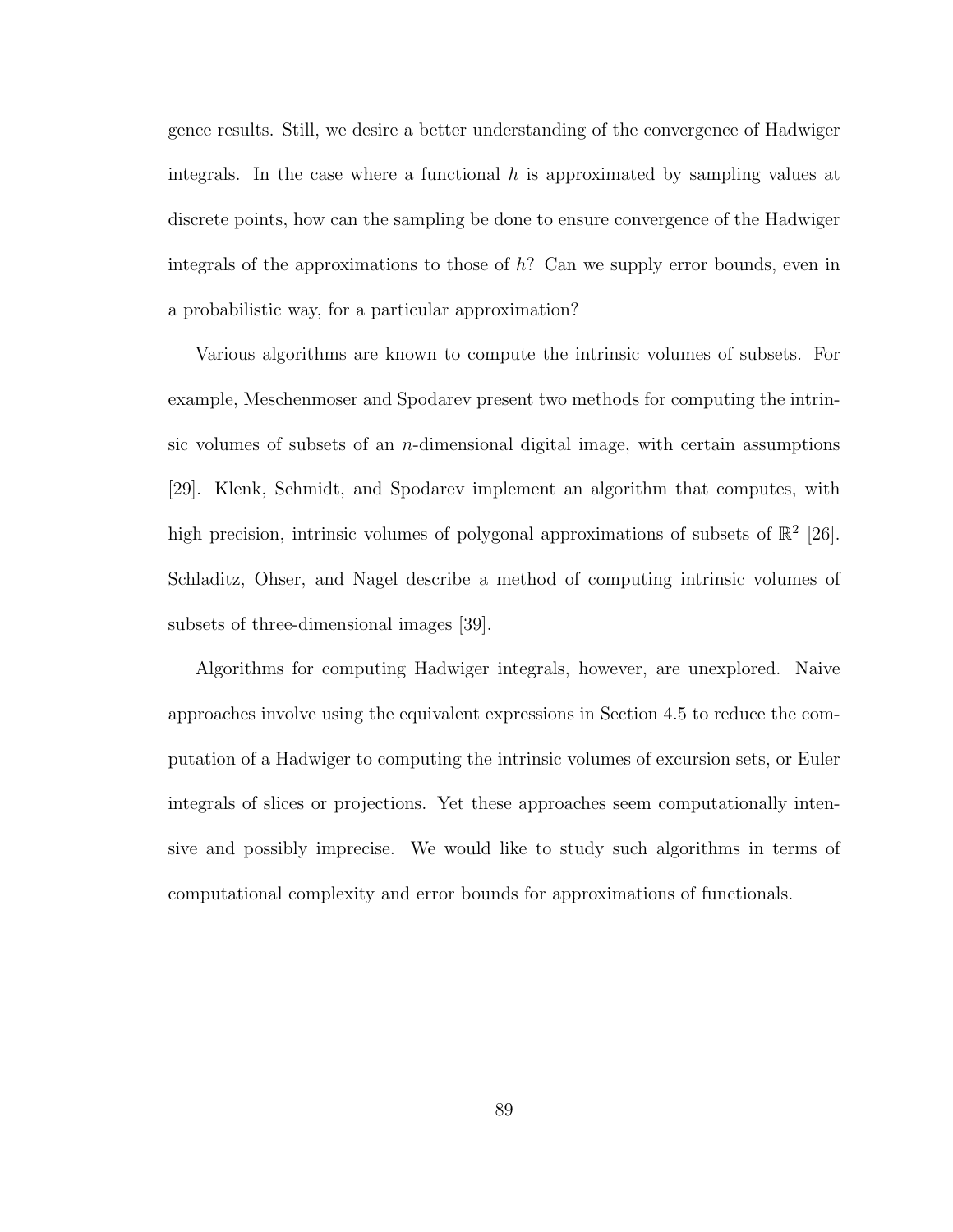### 8.2 Image Processing

Image analysis is a central problem in computer science today. With the proliferation of devices such as digital cameras, it has never been easier to collect vast amounts of graphical data. If such data is to be useful, one must extract information from the data. A major challenge of image processing is to extract interesting features from large, often noisy data sets.

Research into geometric data processing employs techniques from topology and differential geometry, including some similar to the content of this thesis. For example, Cohen-Steiner and Morvan use normal cycles to estimate the curvature of a smooth surface based on polyhedral approximations [13]. Vixie, Clawson, and Asaki employ a multiscale flat norm to produce scale-dependent "signatures" of shapes that aid in their classification and recognition [45]. Carlsson and others use topological methods to extract qualitative information from graphical data [11]. Donoho and Huo describe methods of using multiscale "beamlets" to identify lines and curves in images [14].

The intrinsic volumes are alredy of some utility in image processing [29, 39]. At present, this is mostly limited to computing the intrinsic volumes of subsets of binary images—that is, arrays of black and white pixels. If an object of interest appears as a collection of black pixels on a white background, the intrinsic volumes provide some size data about the object. This amounts to computing the Hadwiger integrals of the characteristic function of the object.

Our integration theory could extend such image processing from binary images to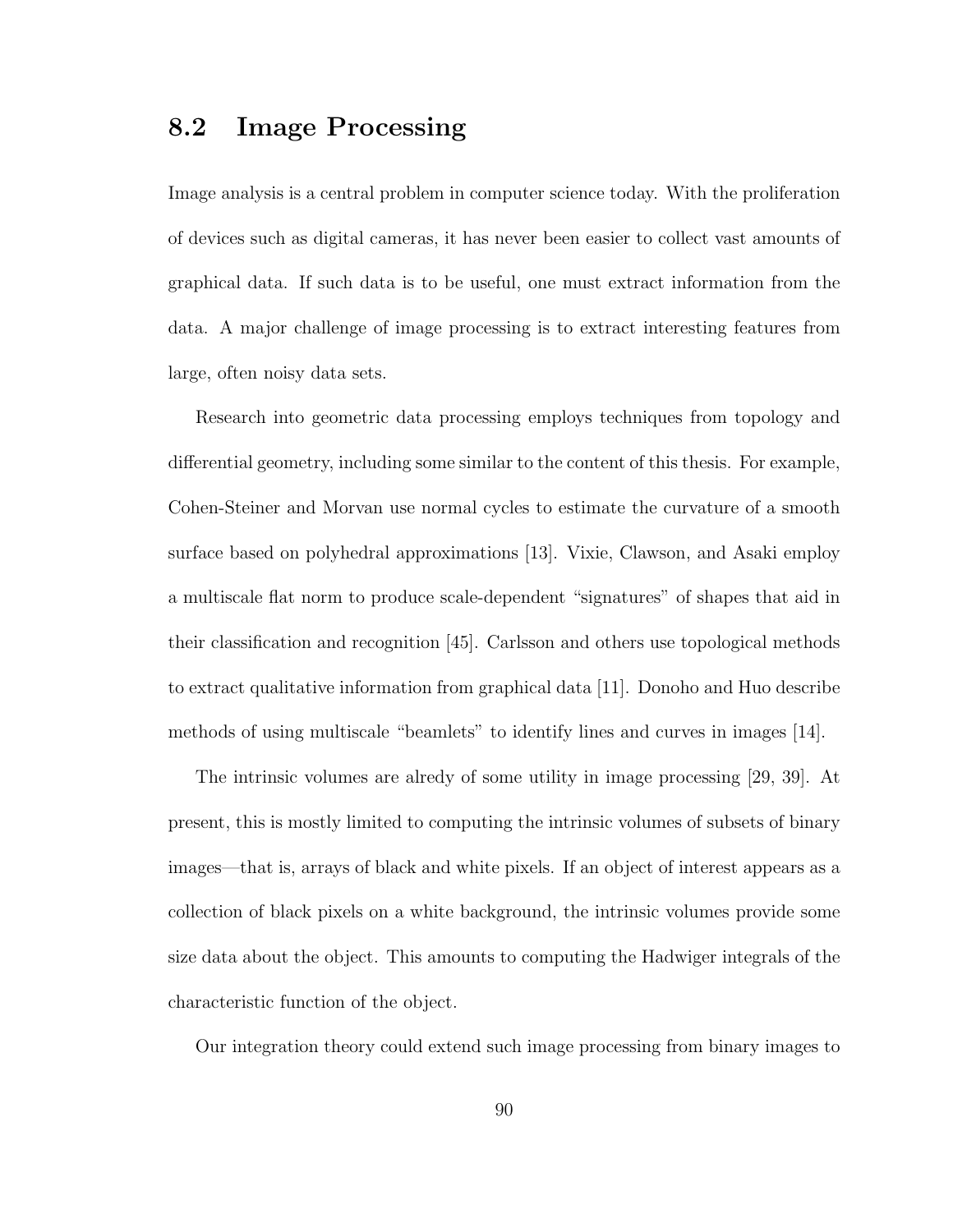grayscale images. Suppose we view a grayscale image as a functional over a domain ordinarily  $\mathbb{R}^2$  or  $\mathbb{R}^3$ , though higher-dimensional spaces for images that change with time or other parameters—with the domain partitioned into pixels. The value of the functional is constant on each pixel, indicating the darkness of lightness of that pixel of the image, with a convention such as lower or upper semicontinuity to determine values on pixel boundaries. Such a functional is constructible, though we could smooth out noise to produce a continuous functional via convolution with a bump function or some other transform. The Hadwiger integrals of this functional then provide information about the image, possibly allowing for its classification.

With a construction as described, the various Hadwiger integrals provide statistics about the image with varying degrees of scale-dependence. Euler integrals are independent of scale, and thus provide information without regard to size of the image. The other Hadwiger integrals do depend on scale, the dependence increasing with the subscript of  $\mu_k$ . Taken together, the Hadwiger integrals could reveal information about the size and shape of features of the image. Importantly, all the integrals are independent of *orientation*, which is useful for detecting features of unknown orientation in images.

We could further extend the integration theory to aid in processing color and hyperspectral images. A color pixel is often described by a triplet—of red, green, and blue intensities; or of hue, saturation, and lightness values. Thus, processing color images could employ the unexplored topic of Hadwiger integration of functions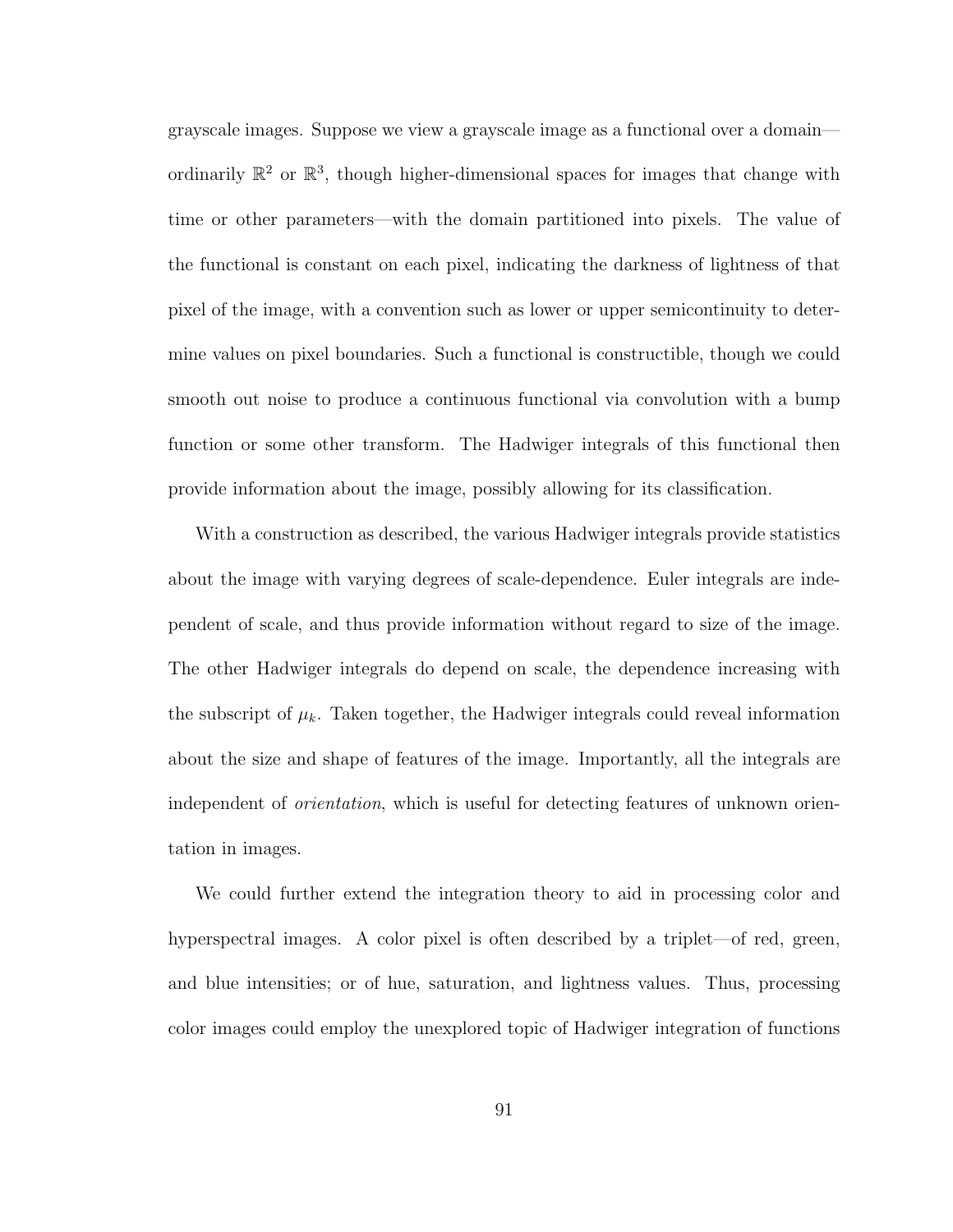with values in  $\mathbb{R}^3$ . Hadwiger integrals may also aid in hyperspectral imaging, which involves recording a much larger range of wavelengths than simply visual light. A goal of hyperspectral imaging is to identify the materials of which objects are made, in addition to the shape of the objects. The functions corresponding to such images are likely to be very high-dimensional. Still, the Hadwiger integrals of such functionals may provide useful quantitative information about the image.

### 8.3 Sensor Networks

Euler integration is useful in counting targets in sensor networks, as demonstrated by Baryshnikov and Ghrist in [3]. In general, we wish to extract useful information about objects of interest, given data from a network of sensors [5]. For instance, we may wish to know about the size, shape, or density of targets. Euler integration is particularly useful since, as an additive topological invariant, it can easily recover the total number of targets detected by the network, given some modest assumptions on network density and target shape.

Beyond Euler integrals, the Hadwiger integrals could provide information about target size and shape. Since only Euler integrals are completely scale-independent, computing the other Hadwiger integrals would require a metric on the sensor network, which is not necessary in the Euler case. Computing the Hadwiger integrals based on sensor information from a sparse network might also be difficult and imprecise. Yet integral transforms have helped resolves such problems in the Euler case, and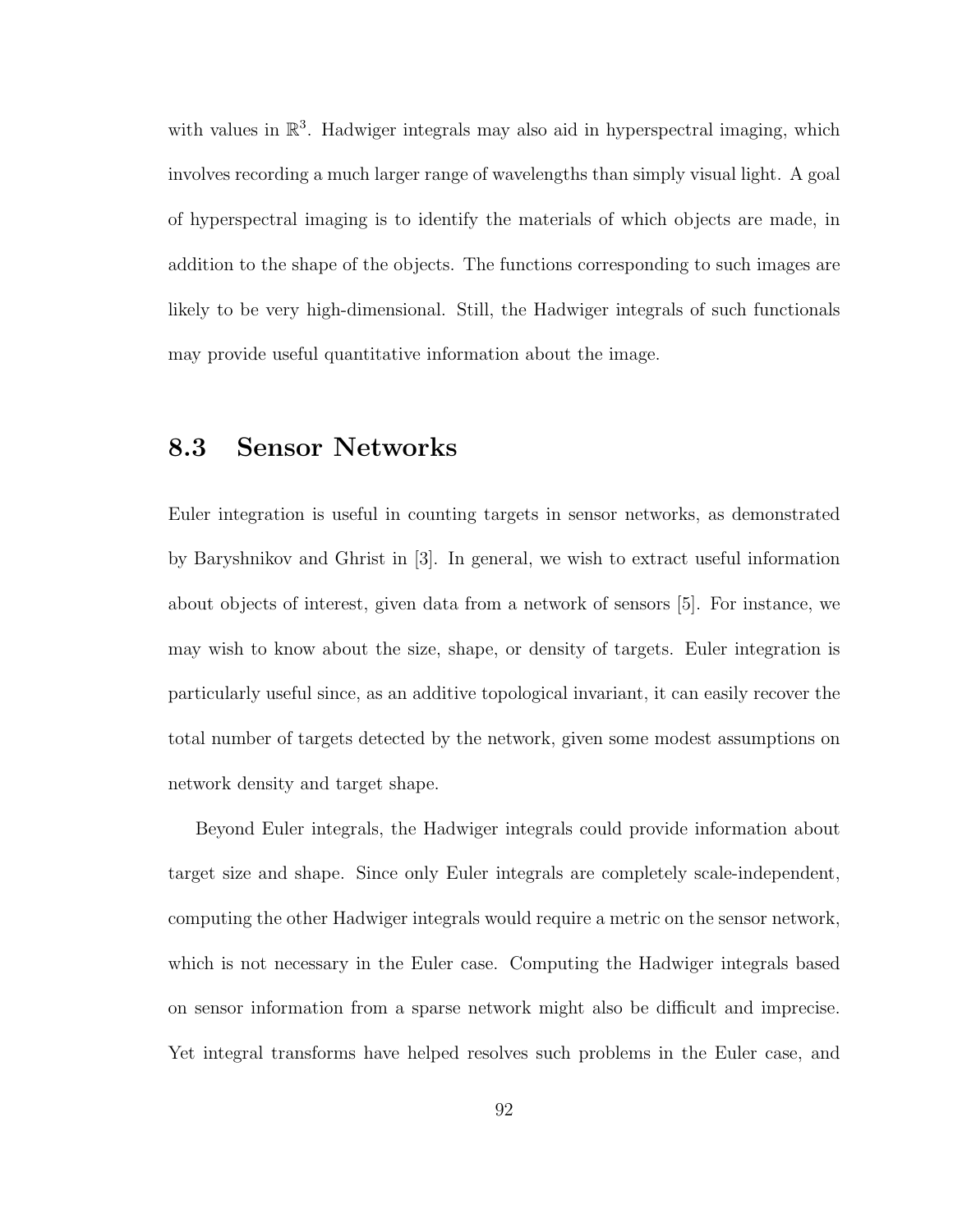might also be useful in the more general Hadwiger case. The application of Hadwiger integrals to sensor networks is an area worthy of study.

### 8.4 Crystal Growth and Foam Dynamics

The intrinsic volumes appear in equations describing dynamics of cellular structures. Examples of cellular structures include crystals found in metals and minerals, gasfilled bubbles in foams, and biological cells. Such cell structures are often dynamic– elements the structure move and change in order to decrease the total energy level of the system. In 1952, von Neumann found a formula for the growth of cells in a two-dimensional structure. In 2007, MacPherson and Srolovitz generalized von Neumann's formula to describe the dynamics cellular structures in three and higher dimensions [28].

Let  $C = \bigcup_{i=0}^{n} C_i$  be a closed *n*-dimensional cell, with  $C_i$  denoting the union of all *i*-dimensional features of the cell. That is,  $C_0$  is the set of vertices,  $C_1$  the set of edges, and so on. MacPherson and Srolovitz found that when the cell structure changes by a process of mean curvature flow, the volume of the cell changes according to

$$
\frac{d\mu_n}{dt}(C) = -2\pi M \gamma \left(\mu_{n-2}(C_n) - \frac{1}{6}\mu_{n-2}(C_{n-2})\right)
$$
\n(8.1)

where M and  $\gamma$  are constants determined by the material properties of the cell structure.

While the intrinsic volumes provide information about the size of a cell, Hadwiger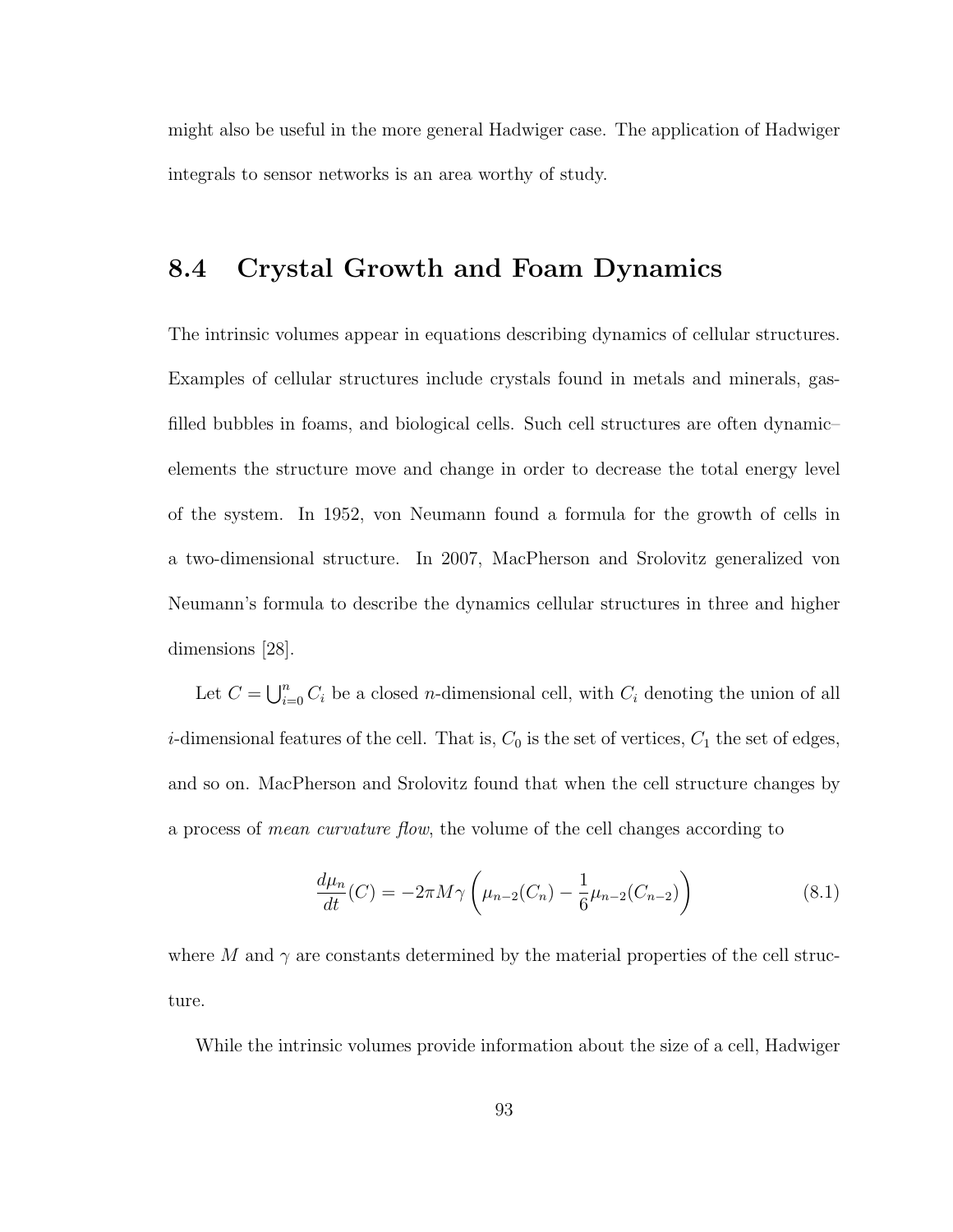

Figure 8.1: In this two-dimensional cell structure, three cell walls meet at each vertex, with each pair of walls at uniform angles. The change in area of each cell is described by equation (8.1).

integrals provide a method of measuring functionals defined on the cell. Such functionals could indicate cell temperature, density, or other properties of the cell. For a functional f defined on cell  $C$ , equation  $(8.1)$  may generalize to:

$$
\frac{d}{dt} \int_C f \ d\mu_n = -2\pi M \gamma \left( \int_{C_n} f \ d\mu_{n-2} - \frac{1}{6} \int_{C_{n-2}} f \ d\mu_{n-2} \right). \tag{8.2}
$$

MacPherson and Srolovitz assume that three (co-dimension 1) cell walls meet at each (co-dimension 2) junction, and that the angles between cell walls at the junction are uniform. This assumption is natural, but not necessary. Le and Du extended MacPherson and Srolovitz's work to generalize the cell junction conditions [27]. The Hadwiger integrals may also play a role in this more general theory of cell dymanics.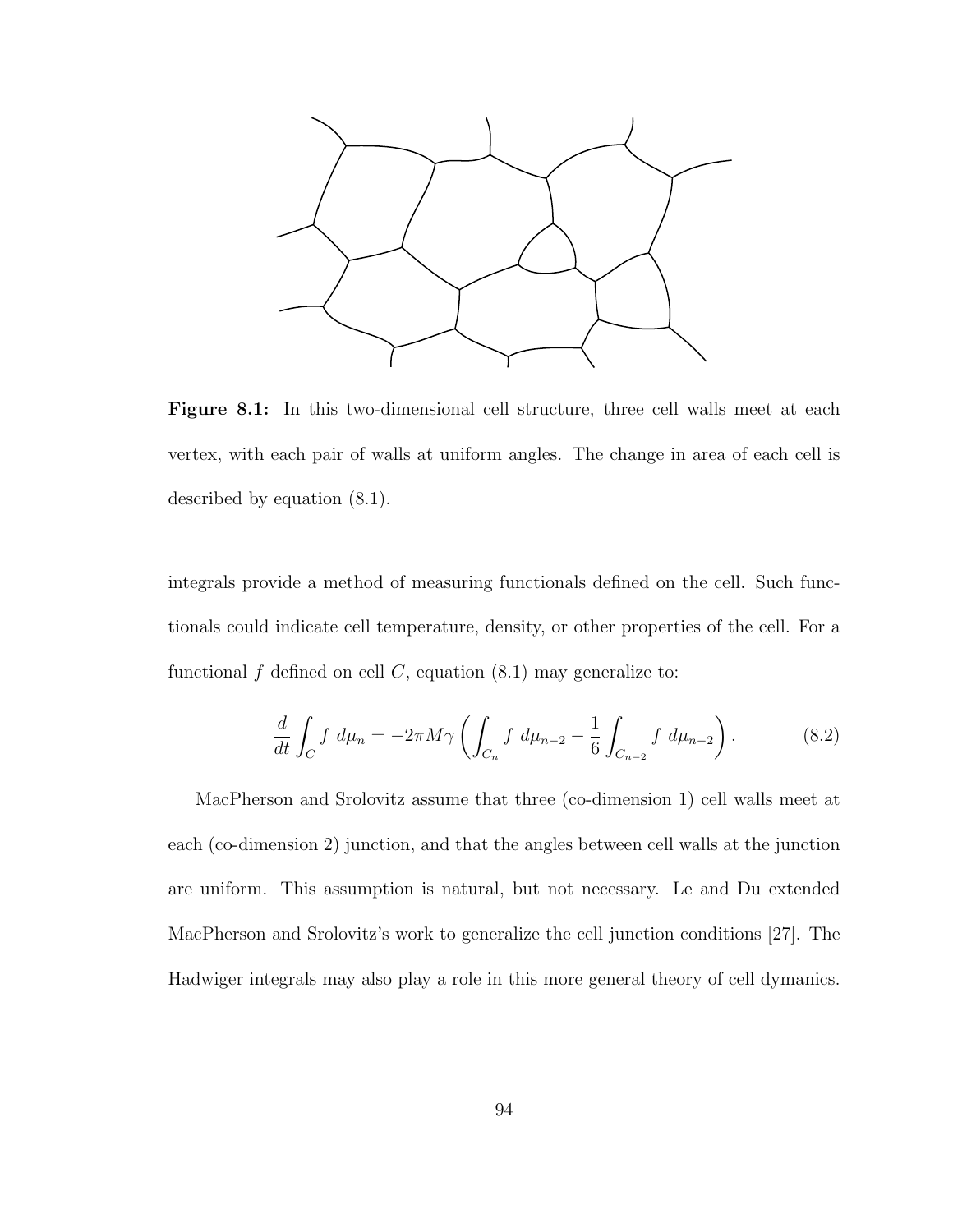#### 8.5 Connection to Morse Theory

Euler integrals have a natural connection to Morse Theory, as demonstrated in [4]. These integrals depend only on the topology, not the geometry, of level sets of a functional. The topology of the level sets changes only at critical points of the function. Thus, the integrals are determined by the function at its critical points.

For instance, suppose h is a Morse function on a closed n-manifold  $M$ . Let C be the set of critical points of h, and let  $\iota(p)$  be the Morse index of  $p \in \mathcal{C}$ . Then,

$$
\int_{\mathcal{M}} h \, \lfloor d\chi \rfloor = \sum_{p \in \mathcal{C}} (-1)^{n - \iota(p)} h(p) \qquad \text{and} \tag{8.3}
$$

$$
\int_{\mathcal{M}} h \, \left[ d\chi \right] = \sum_{p \in \mathcal{C}} (-1)^{\iota(p)} h(p) = (-1)^n \int_{\mathcal{M}} h \, \left[ d\chi \right]. \tag{8.4}
$$

Thus, for the Euler integrals, the behavior of the function between critical points is insignificant. The Morse-theoretic properties of Euler integrals allow for simple computations and elegant theorems. For more details, see [4].

Aside from Euler characteristic, the other intrinsic volumes are not topological invariants; thus the other Hadwiger integrals cannot be computed simply with knowledge of the critical points of a function. As  $k$  increases from 0 to n, the degree to which  $\int h \, [d\mu_k]$  and  $\int h \, [d\mu_k]$  depend on the *geometry* of the level sets of h increases.

Still, there could be an important index-theoretic approach to the general Hadwiger integrals. Perhaps microlocal index theory could provide insight into this area; a good starting place might be the paper by Bröcker and Kuppe [10].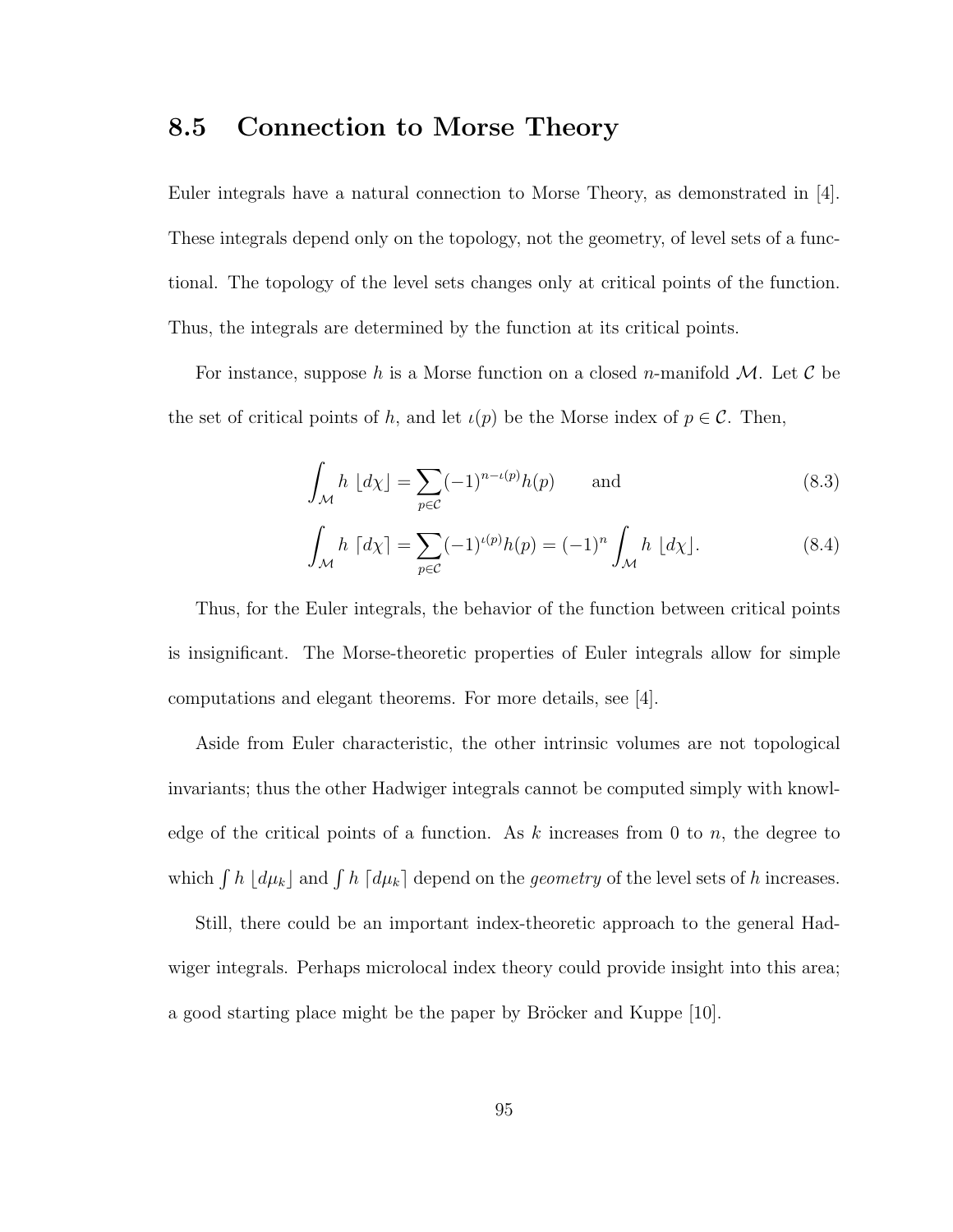### 8.6 More General Valuations

We have defined a valuation on  $\mathsf{Def}(\mathbb{R}^n)$  to be invariant under Euclidean motions of  $\mathbb{R}^n$ . We could modify the definition to require that the valuation instead to be invariant under the action of some other group on  $\mathbb{R}^n$ , and thus obtain a more general valuation theory.

Alesker has studied general, invariant with respect to the action of some group [1, 2]. For instance, he provides the following theorem:

**Theorem 8.1** (Alesker). Let G be a compact subgroup of the orthogonal group. Then the space of continuous (in the Hausdorff metric) valuations on convex subsets of  $\mathbb{R}^n$ , invariant with respect to the action of  $G$ , is finite-dimensional if and only if  $G$  acts transitively on the unit sphere in  $\mathbb{R}^n$ .

We would like to "lift" such ideas from sets to functionals over sets. Is there a similar theorem about valuations on  $\mathsf{Def}(\mathbb{R}^n)$  invariant with repect to the action of a compact subgroup of the orthogonal group?

Alesker has also studied valuations on compact submanifolds. Accordingly, we could generalize our theory to consider valuations on functionals on other manifolds besides  $\mathbb{R}^n$ .

Furthermore, Bernig and Fu have studied convolution of valuations (distinct from convoltion of sets) on Euclidean space and connections to the Minkowski sum [8]. We would like to consider a similar convolution of valuations on functionals.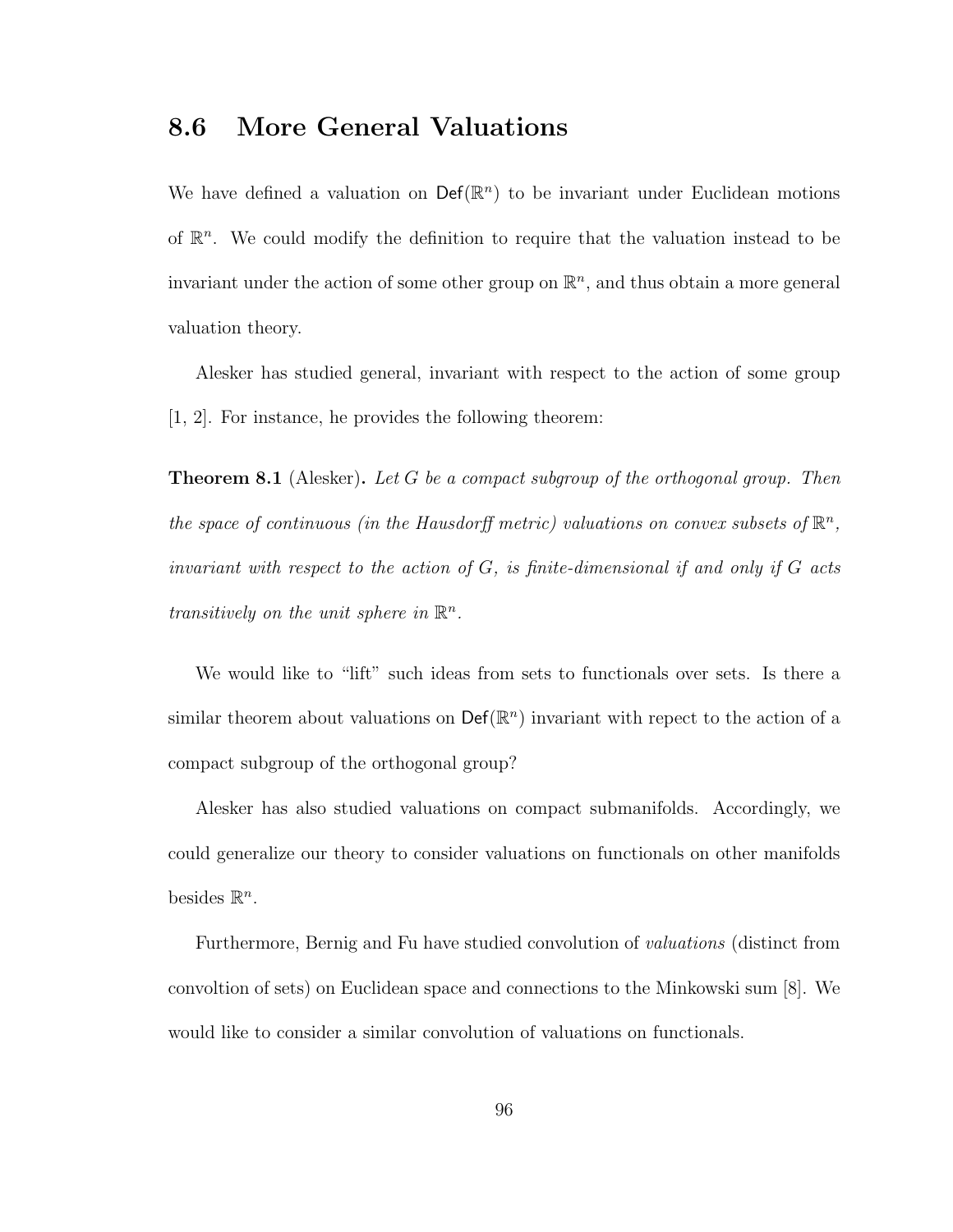# Appendix A

# Flag Coefficients

The flag coefficients are the numbers  $\binom{n}{m}$  $\binom{n}{m}\frac{\omega_n}{\omega_m\omega_n}$  $\frac{\omega_n}{\omega_m\omega_{n-m}}$  from Section 2.2, analogous to the binomial coefficients [24]. In this section we will denote the flag coefficients as

$$
\begin{bmatrix} n \\ m \end{bmatrix} = \binom{n}{m} \frac{\omega_n}{\omega_m \omega_{n-m}},
$$

where  $\omega_n$  denotes the *n*-dimensional volume of the unit ball in  $\mathbb{R}^n$ , alternately expressed in terms of the gamma function,  $\omega_n = \frac{\pi^{n/2}}{\Gamma(n/2+1)}$ . As the binomial coefficient  $\binom{n}{k}$  $\binom{n}{k}$  counts the number of k-element subsets of an n-element set, the flag coefficient  $\binom{n}{n}$  $\binom{n}{m}\frac{\omega_n}{\omega_m\omega_n}$  $\frac{\omega_n}{\omega_m \omega_{n-m}}$  gives the total measure of k-dimensional linear subspaces of  $\mathbb{R}^n$ .

Like the binomial coefficients, the flag coefficients can be written in a triangular array, as in Figure A.1. The interested reader can find many interesting patterns in this array. For instance, consecutive integers appear in two diagonals of the array. Rational multiples of  $\pi$  occur at  $\begin{bmatrix} n \\ m \end{bmatrix}$  $\binom{n}{m}$  exactly when *n* is even and *m* is odd. Each row is unimodal and symmetric. Klain and Rota prove so-called "continuous" analogs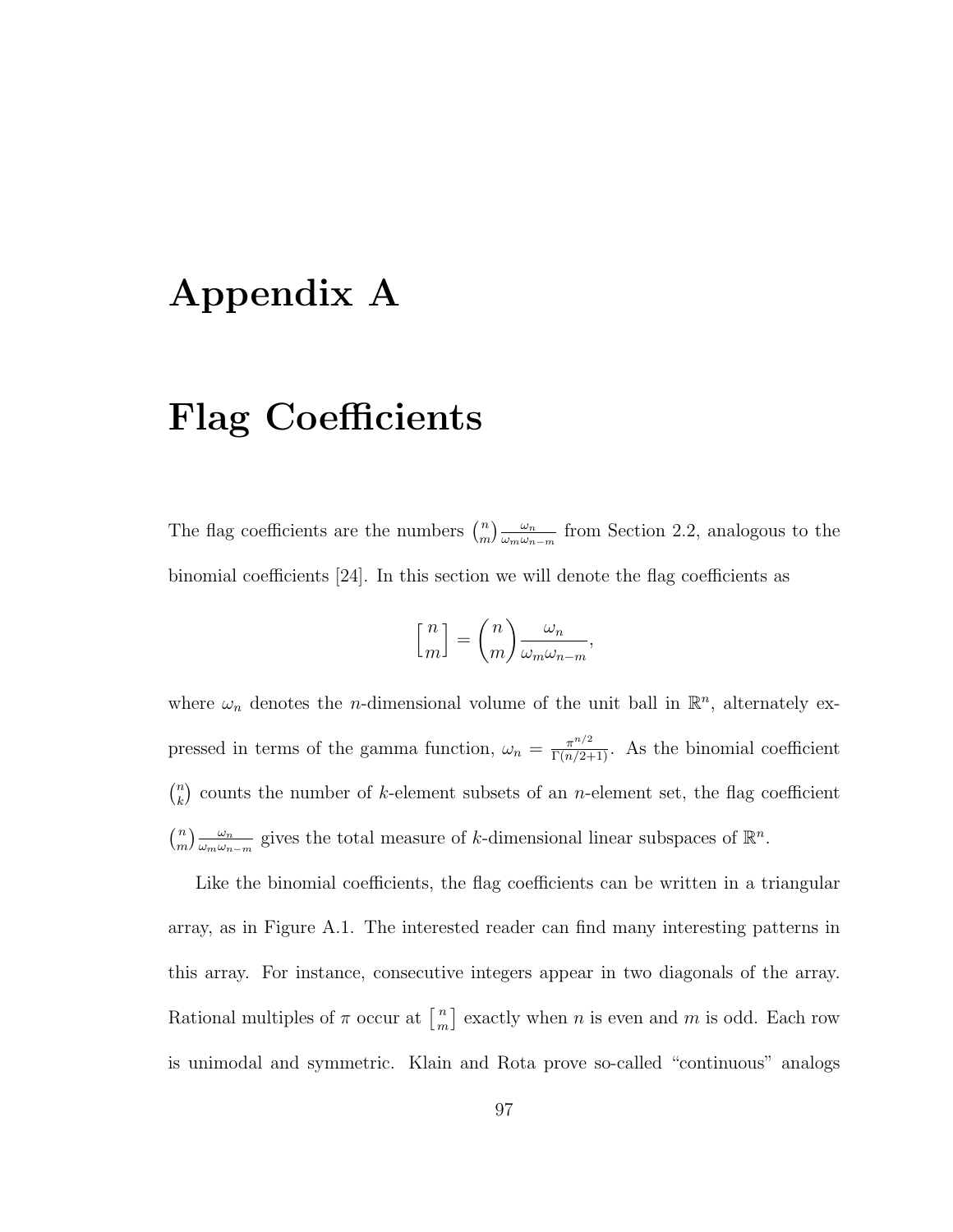

Figure A.1: The flag coefficient triangle.

of combinatorial theorems, replacing binomial coefficients with flag coefficients [24]. They also provide explicit formulae for the flag coefficients, which are easily computed from the definitions. For positive integers  $n$  and  $m$ ,

$$
\begin{bmatrix} 2n \\ 2m \end{bmatrix} = \binom{2n}{2m} \binom{n}{m}^{-1},
$$
  

$$
\begin{bmatrix} 2n \\ 2m+1 \end{bmatrix} = \frac{\pi}{4^n} \frac{(2n)!}{n!m!(n-m-1)!},
$$
  

$$
\begin{bmatrix} 2n+1 \\ 2m \end{bmatrix} = 4^m \binom{n}{m} \binom{2m}{m}^{-1},
$$
 and  

$$
\begin{bmatrix} 2n+1 \\ 2m+1 \end{bmatrix} = 4^{n-m} \binom{n}{n-m} \binom{2(n-m)}{n-m}^{-1}
$$

We present here two interesting identities that arose from our study of the flag coefficients.

Proposition A.1. The flag coefficients satisfy a recurrence within each row:

$$
\begin{bmatrix} n \\ m+2 \end{bmatrix} = \frac{n-m-1}{m+1} \begin{bmatrix} n \\ m \end{bmatrix}.
$$
 (A.1)

.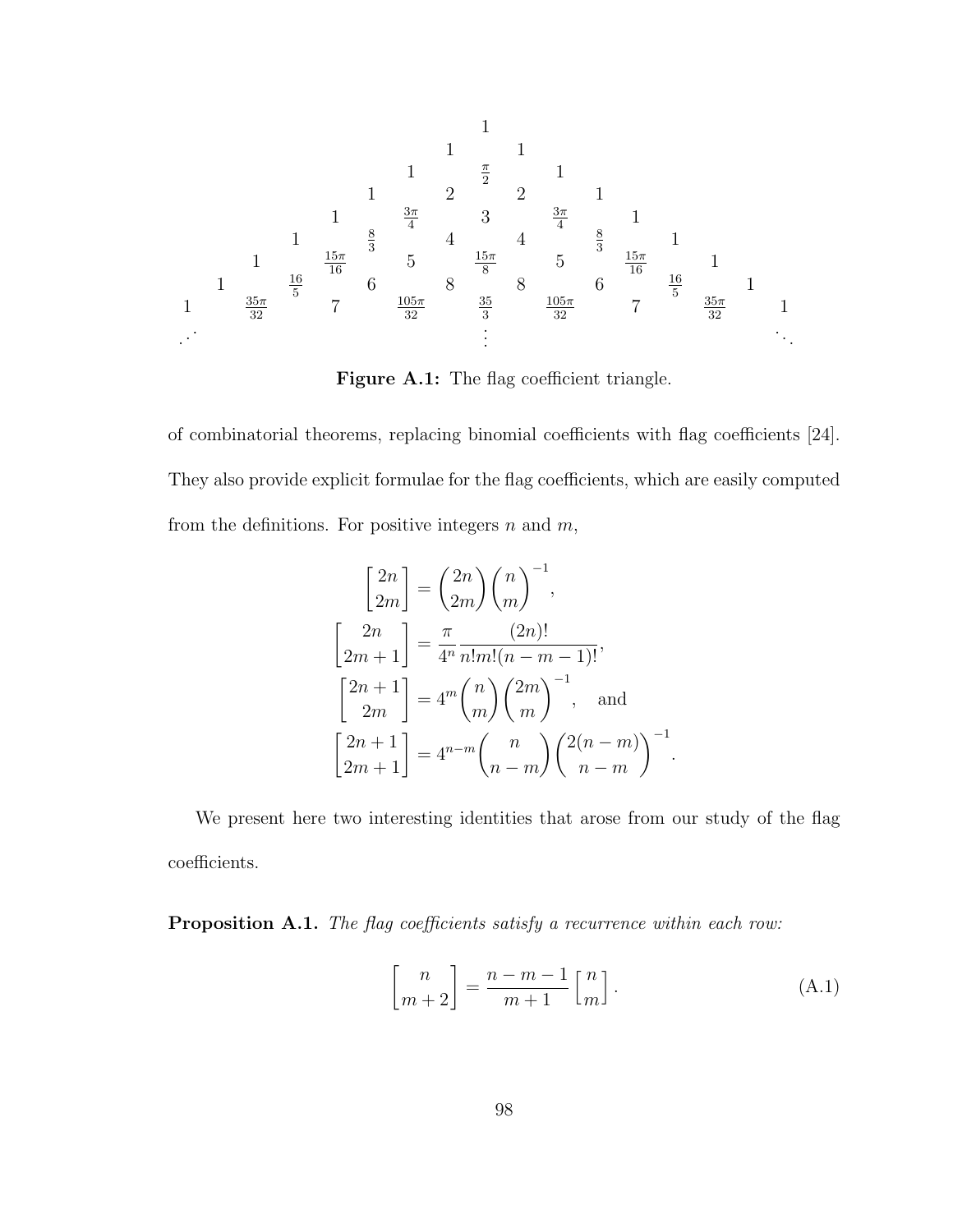*Proof.* First observe that  $(m + 2)\omega_{m+2}\omega_{n-m-2} = (n - m)\omega_{n-m}\omega_m$ :

$$
(m+2)\omega_{m+2}\omega_{n-m-2} = (m+2) \cdot \frac{\pi^{(m+2)/2}}{\Gamma(\frac{m+2}{2}+1)} \cdot \frac{\pi^{(n-m-2)/2}}{\Gamma(\frac{n-m-2}{2}+1)}
$$

$$
= \frac{(m+2)\pi^{n/2}}{\frac{m+2}{2}\Gamma(\frac{m}{2}+1)\Gamma(\frac{n-m}{2})} = \frac{(n-m)\pi^{n/2}}{\Gamma(\frac{m}{2}+1)\frac{n-m}{2}\Gamma(\frac{n-m}{2})}
$$

$$
= (n-m) \cdot \frac{\pi^{m/2}}{\Gamma(\frac{m}{2}+1)} \cdot \frac{\pi^{(n-m)/2}}{\Gamma(\frac{n-m}{2}+1)} = (n-m)\omega_m\omega_{n-m}.
$$

Writing out the flag coefficients and using the above substitution in the denominator, we have:

$$
\begin{bmatrix} n \\ m+2 \end{bmatrix} = \frac{n!}{(m+2)!(n-m-2)!} \cdot \frac{\omega_n}{\omega_{m+2}\omega_{n-m-2}}
$$

$$
= \frac{(n-m-1)n!}{(m+1)m!(n-m)!} \cdot \frac{\omega_n}{\omega_m\omega_{n-m}} = \frac{n-m-1}{m+1} \begin{bmatrix} n \\ m \end{bmatrix}.
$$

The recurrence in Proposition A.1 is handy because it allows one to write out a row of the triangle more easily than computing each entry via factorials. Next, we give an alternate method of expressing the  $\begin{bmatrix} n \\ 1 \end{bmatrix}$  $\binom{n}{1}$  coefficients.

**Proposition A.2.** The coefficients  $\begin{bmatrix} n \\ 1 \end{bmatrix}$  $\begin{smallmatrix} n \ 1 \end{smallmatrix}$  can be expressed in terms of integrals of powers of the sine function:

$$
\begin{bmatrix} n \\ 1 \end{bmatrix} = \frac{\pi}{s_{n-1}}, \quad where \quad s_j = \int_0^\pi \sin^j x \, dx. \tag{A.2}
$$

Proof. We use the reduction formula

$$
s_j = \int_0^{\pi} \sin^j x \, dx = \frac{j-1}{j} \int_0^{\pi} \sin^{j-2} x \, dx.
$$

First suppose  $n$  is even. The reduction formula implies that

$$
s_{n-1} = \frac{(n-2)(n-4)\cdots 4\cdot 2}{(n-1)(n-3)\cdots 3\cdot 1} \cdot 2.
$$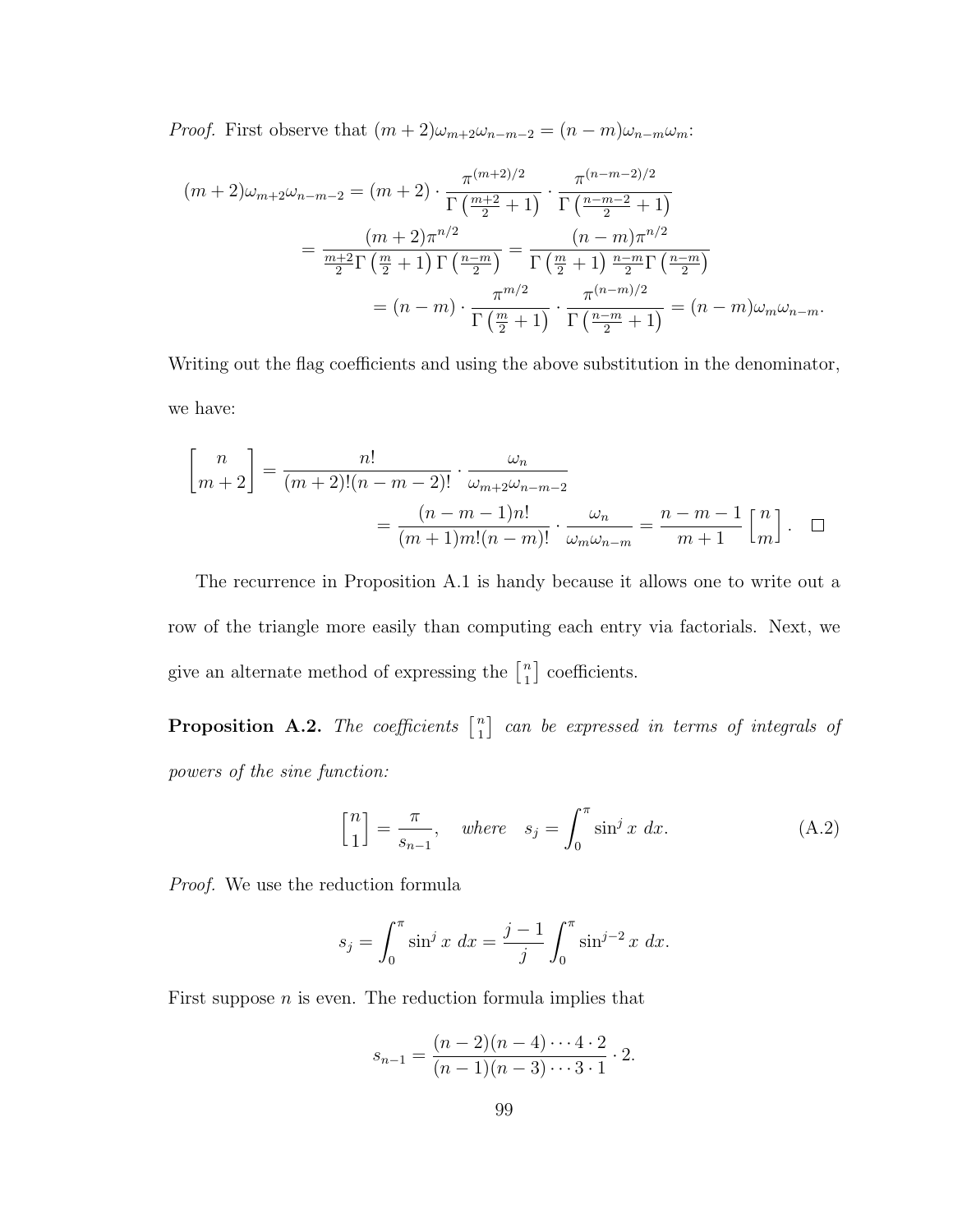Thus,

$$
\binom{n}{1} = \frac{\pi n!}{2^n \left(\frac{n}{2}\right)!\left(\frac{n}{2}-1\right)!} = \frac{\pi (n-1)(n-3)\cdots 3\cdot 1}{2(n-2)(n-4)\cdots 4\cdot 2} = \frac{\pi}{s_{n-1}}.
$$

Now suppose  $n$  is odd. The reduction formula implies that

$$
s_{n-1} = \frac{(n-2)(n-4)\cdots 3\cdot 1}{(n-1)(n-3)\cdots 4\cdot 2}\cdot \pi.
$$

Thus,

$$
\binom{n}{1} = 2^{n-1} \binom{n-1}{\frac{n-1}{2}}^{-1} = \frac{(n-1)(n-3)\cdots 4\cdot 2}{(n-2)(n-4)\cdots 3\cdot 1} = \frac{\pi}{s_{n-1}}.
$$

Together, the two propositions allow us to recursively generate each row of the flag coefficient triangle. For those who desire all the coefficients in a particular row, recursive generation is more efficient than computing each coefficient via explicit formulae.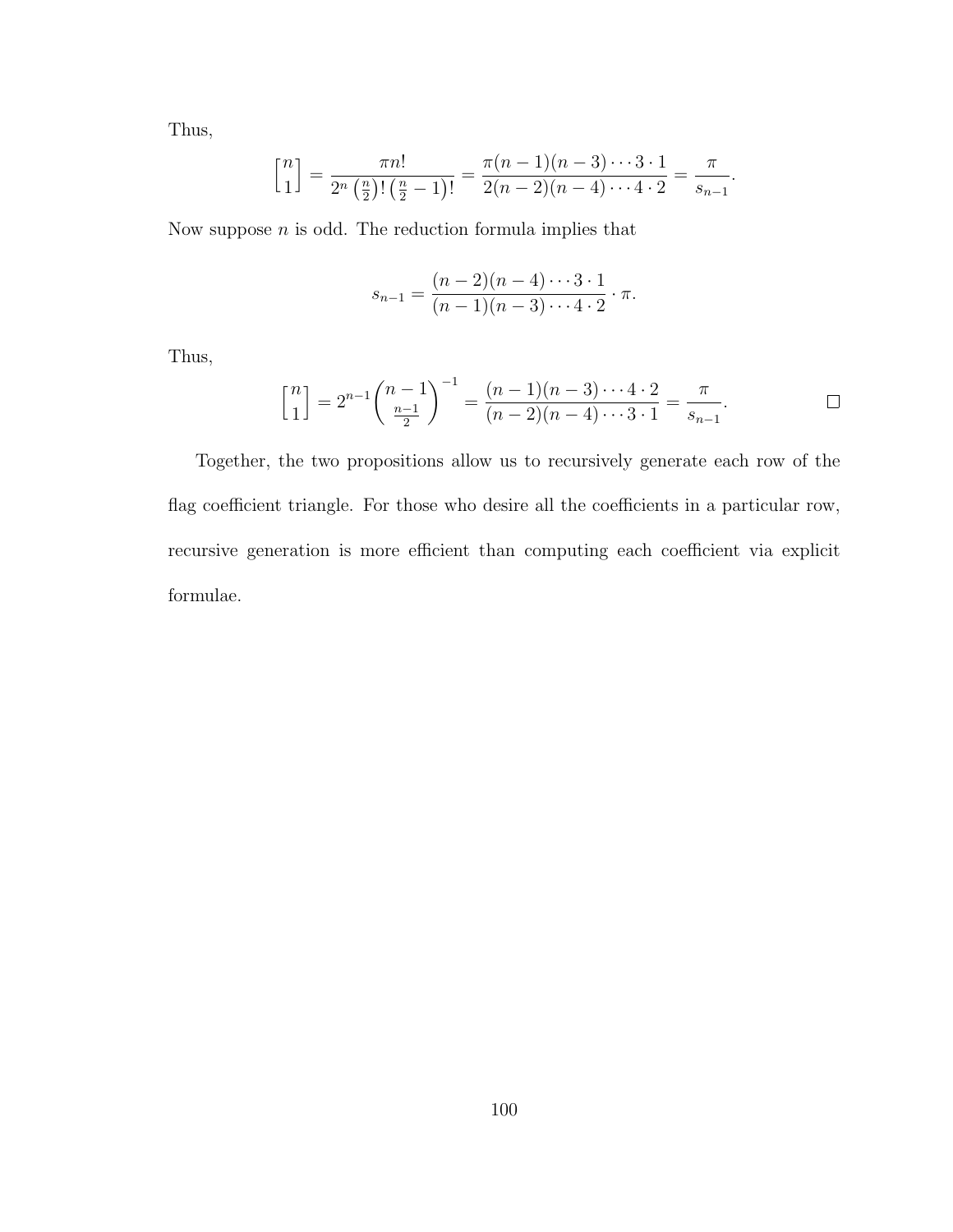## References

- [1] S. Alesker, "Continuous Valuations on Convex Sets," Geometric and Functional Analysis, 8, 1998, 402–409.
- [2] S. Alesker, "Theory of Valuations on Manifolds: A Survey," Geometric and Functional Analysis, 17, 2007, 1321–1341.
- [3] Y. Baryshnikov and R. Ghrist, "Target enumeration via Euler characteristic integration," SIAM J. Appl. Math., 70(3), 2009, 825–844.
- [4] Y. Baryshnikov and R. Ghrist, "Euler integration over definable functions," Proc. National Acad. Sci., 107(21), May 2010, 9525–9530.
- [5] Y. Baryshnikov, R. Ghrist, and D. Lipsky, "Inversion of Euler integral transforms with applications to sensor data," 2010.
- [6] A. Bernig, "Algebraic Integral Geometry," April 2010.
- [7] A. Bernig, "The Normal Cycle of a Compact Definable Set," Israel J. of Math., 159, 2007, 373–411.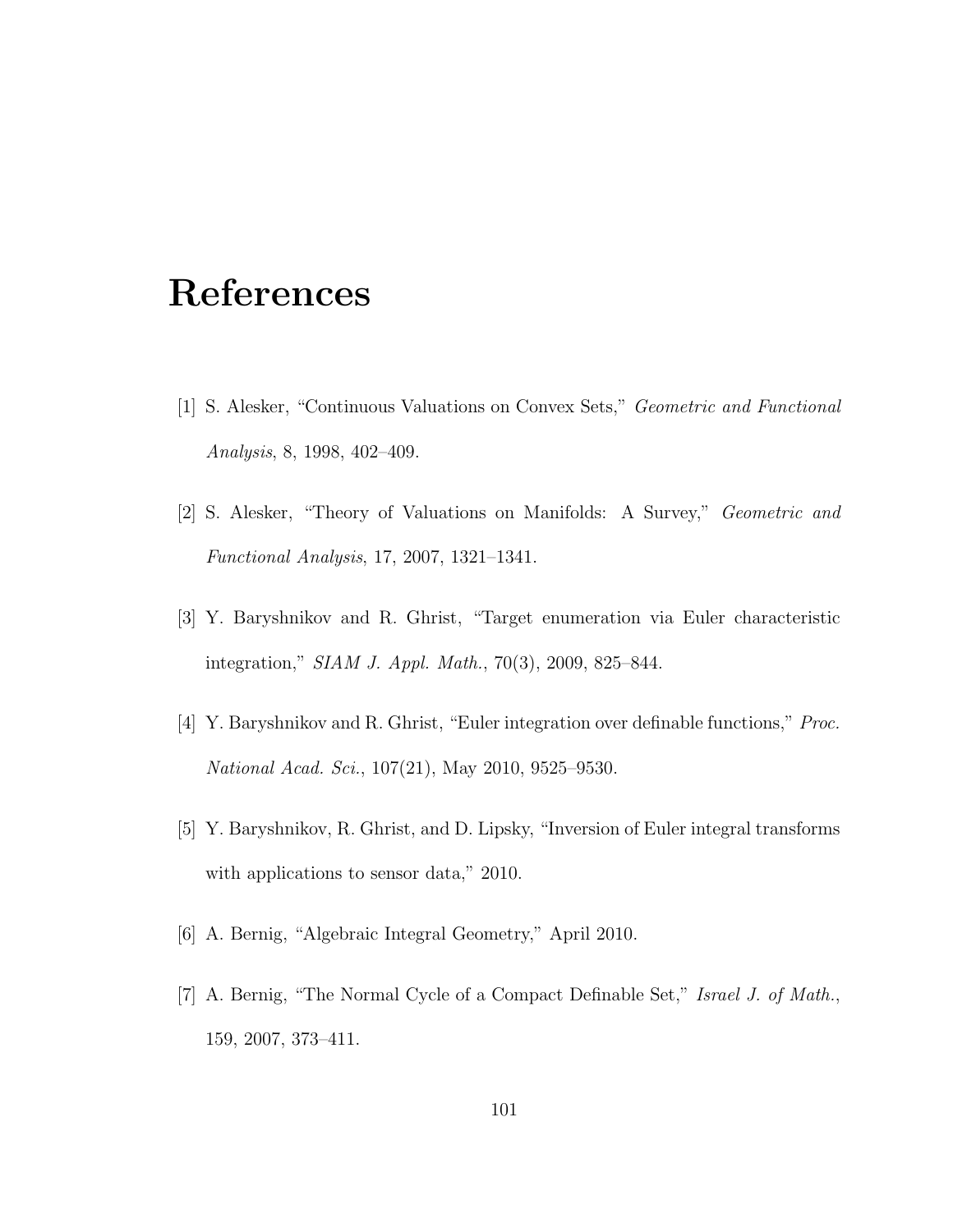- [8] A. Bernig and J. H.G. Fu, "Convolution of convex valuations," Geometriae Ded $icata, 123, 2006, 153–169.$
- [9] L. Bröcker, "Euler integration and Euler multiplication,"  $Adv. Geom.$ , 5(1), 2005, 145–169.
- [10] L. Bröcker and M. Kuppe, "Integral Geometry of Tame Sets," Geom. Dedicata 82, 2000, 285–323.
- [11] G. Carlsson, "Topology and Data," *Bulletin of the Am. Math. Soc.*, 46(2), 2009, 255–308.
- [12] B. Chen, "A Simplified Elementary Proof of Hadwiger's Volume Theorem," Geometriae Dedicata, 105(1), 2004, 107–120.
- [13] D. Cohen-Steiner and J.-M. Morvan, "Restricted Delaunay Triangulations and Normal Cycle," Proc. of 19th Annual Symp. on Computational Geometry, 2003, 312–321.
- [14] D. L. Donoho and X. Huo, "Beamlets and Multiscale Image Analysis," in Multiscale and Multiresolution Methods. Eds. T. J. Barth, T. Chan, and R. Haimes, Springer Lecture Notes in Computational Science and Engineering, 20, 2002, 149-196.
- [15] H. Federer, "Curvature measures," Trans. Am. Math. Soc., 93, 1959, 418–491.
- [16] H. Federer, Geometric Measure Theory, Springer 1969.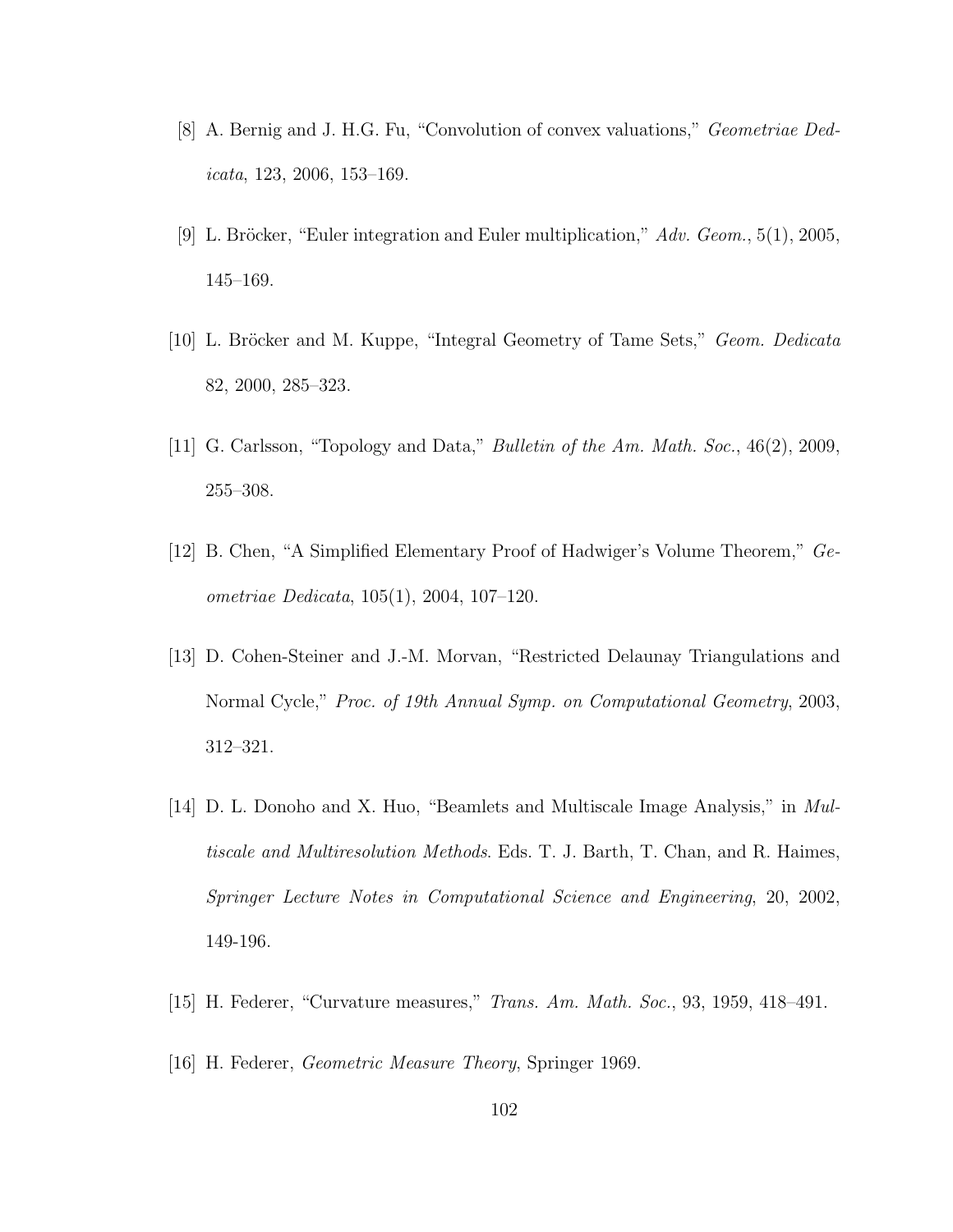- [17] J. H.G. Fu, "Algebraic Integral Geometry," lecture notes from Barcelona, Spain, July 2010.
- [18] J. H.G. Fu, "Convergence of Curvatures in Secant Approximations," J. Diff. Geom., 37, 1993, 177–190.
- [19] J. H.G. Fu, "Curvature Measures of Subanalytic Sets," Am. J. of Math., 116(4), 1994, 819–880.
- [20] J. H.G. Fu, "Theory and applications of the normal cycle," lecture notes from Rennes, France, Sept. 2009.
- [21] J. H.G. Fu, "The two faces of Blaschkean integral geometry," lecture notes from Les Diablerets, Switzerland, August 2008.
- [22] R. Ghrist and M. Robinson, "Euler-Bessel and Euler-Fourier Transforms," University of Pennsylvania, 2010.
- [23] H. Hadwiger, "Integralsätze im Konvexring," Abh. Math. Sem. Hamburg, 20, 1956, 136–154.
- [24] D. A. Klain and G.-C. Rota, Introduction to Geometric Probability, Cambridge, 1997.
- [25] S. G. Krantz and H. R. Parks, Geometric Integration Theory, Birkhauser, Boston, 2008.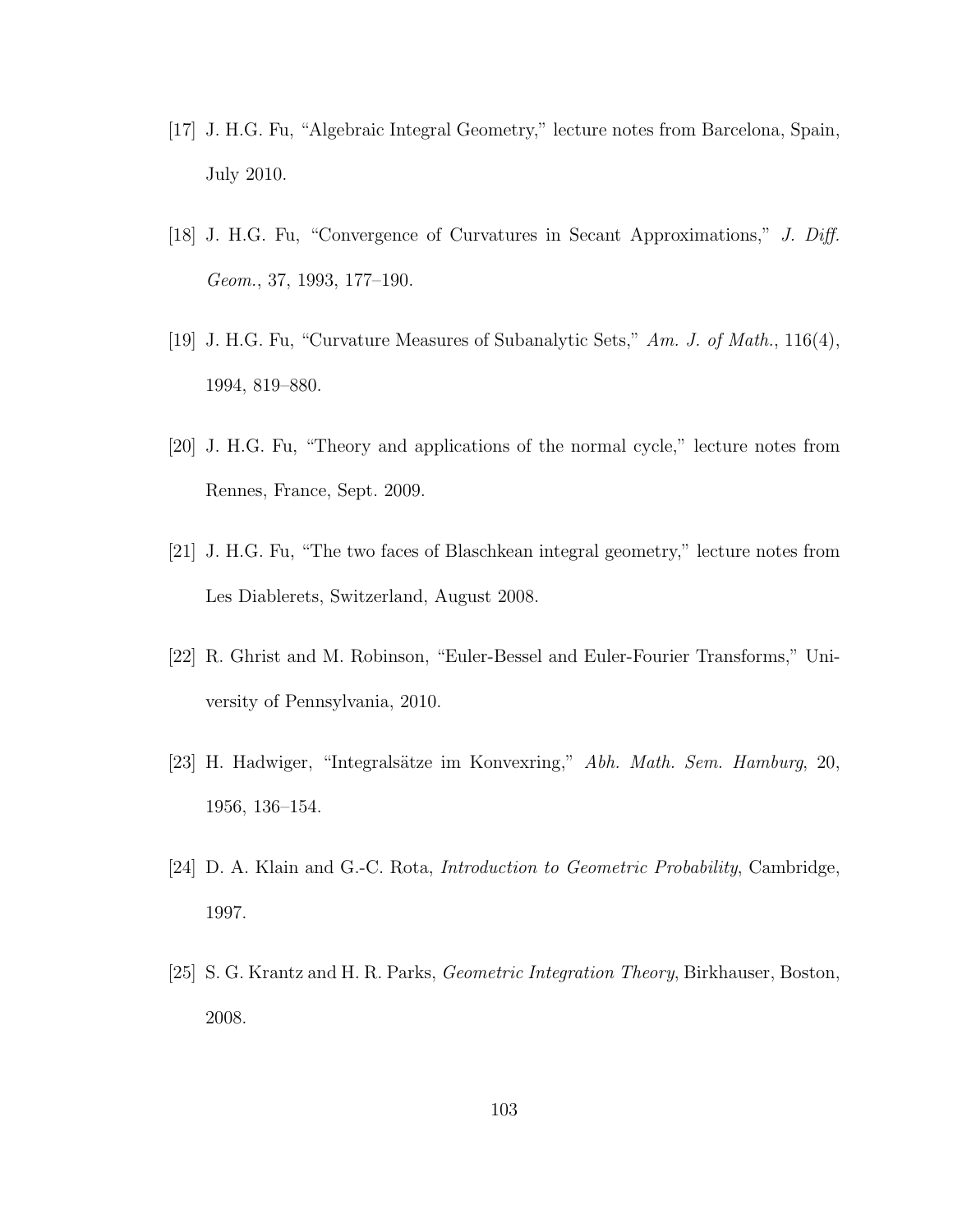- [26] S. Klenk, V. Schmidt, and E. Spodarev, "A new algorithmic approach to the computation of Minkowski functionals of polyconvex sets," Comput. Geom., 2006, 127-148.
- [27] T. Le and Q. Du, "A Generalization of the Three-Dimensional MacPherson-Srolovitz Formula," Commun. Math. Sci., 7(2), 2009, 511–520.
- [28] R. D. MacPherson and D. J. Srolovitz, "The von Neumann relation generalized to coarsening of three-dimensional microstructures," Nature, 446, 2007, 1053–1055.
- [29] D. Meschenmoser and E. Spodarev, "On the Computation of Intrinsic Volumes," preprint.
- [30] F. Morgan, "What Is a Surface?" Am. Math. Monthly, 103(5), May 1996, 369– 376.
- [31] S. P. Morgan and K. R. Vixie, " $L<sup>1</sup> TV$  computes the flat norm for boundaries," Abstr. Appl. Anal., 2007.
- [32] J.-M. Morvan, *Generalized Curvatures*, Springer, 2008.
- [33] L. I. Nicolaescu, Conormal Cycles of Tame Sets, Notre Dame, 2010.
- [34] L. I. Nicolaescu, On the Normal Cycles of Subanalytic Sets, Notre Dame, 2010.
- [35] L. Santaló, *Integral Geometry and Geometric Probability*, Cambridge, 2004.
- [36] P. Schapira, "Operations on constructible functions," J. Pure Appl. Algebra, 72, 1991, 83–93.